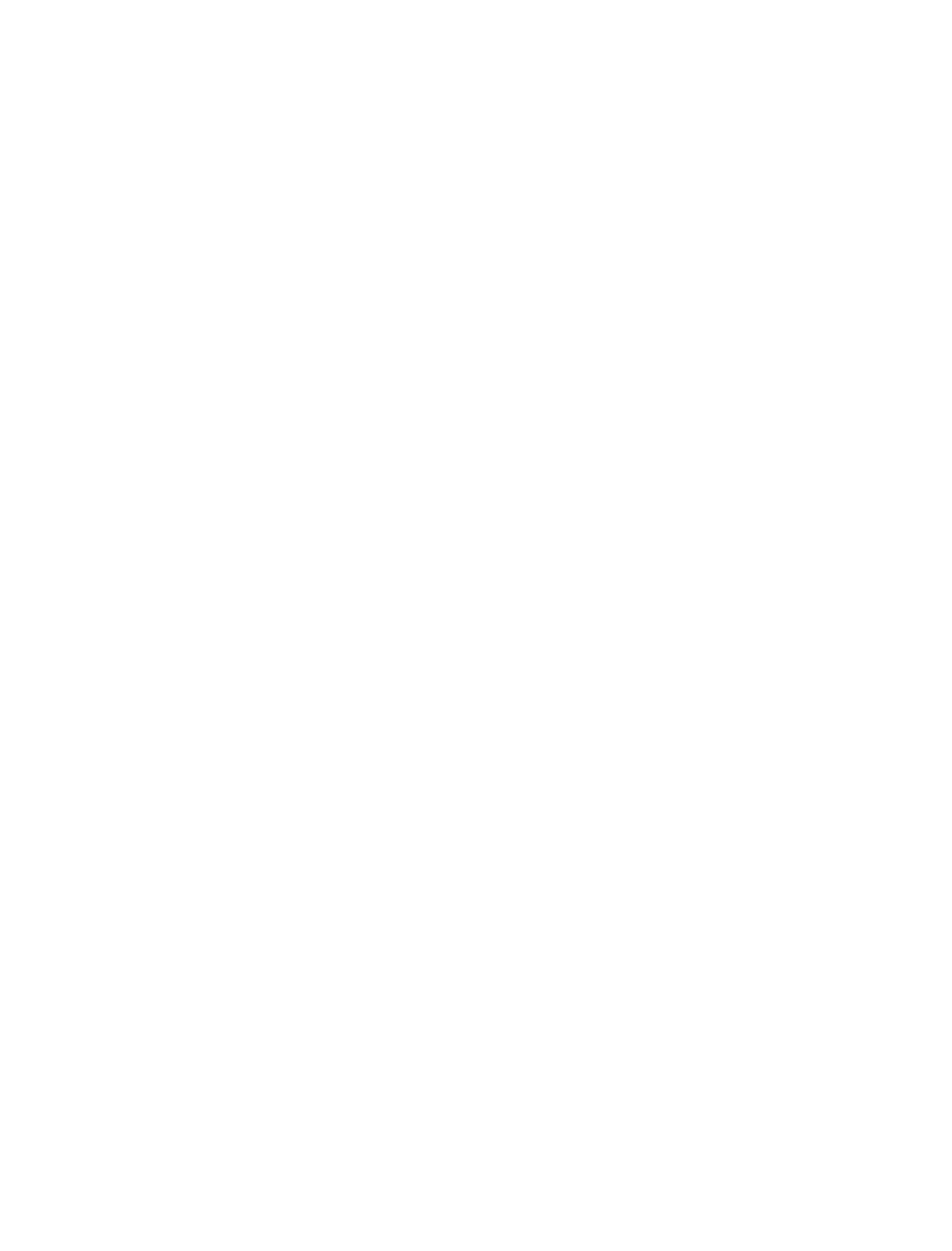# Table of Contents

**Introduction** Preface Following Hard after God The Blessedness of Possessing Nothing Removing the Veil Apprehending God The Universal Presence The Speaking Voice The Gaze of the Soul Restoring the Creator-Creature Relation Meekness and Rest The Sacrament of Living About the Author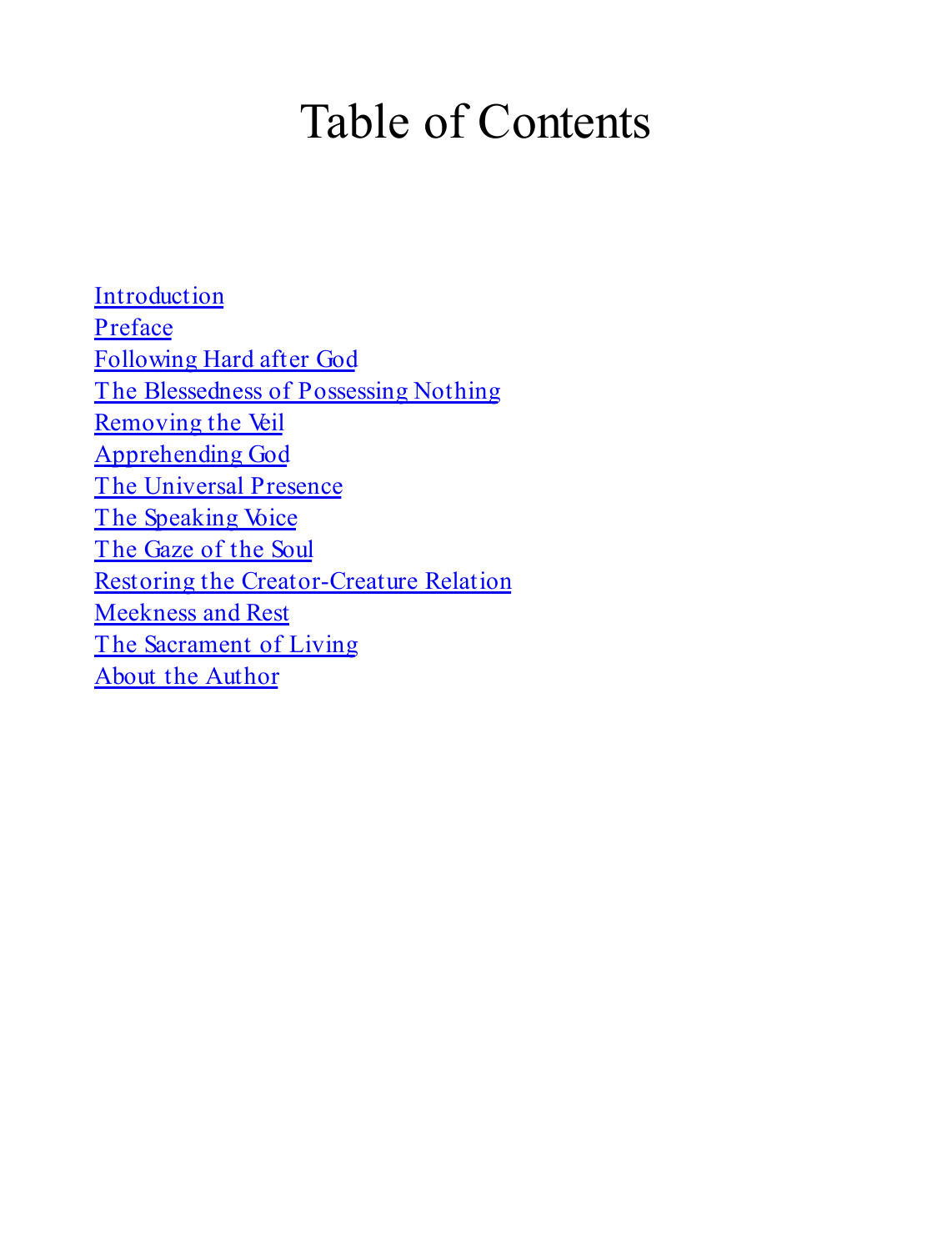### The Pursuit of God

A. W. Tozer

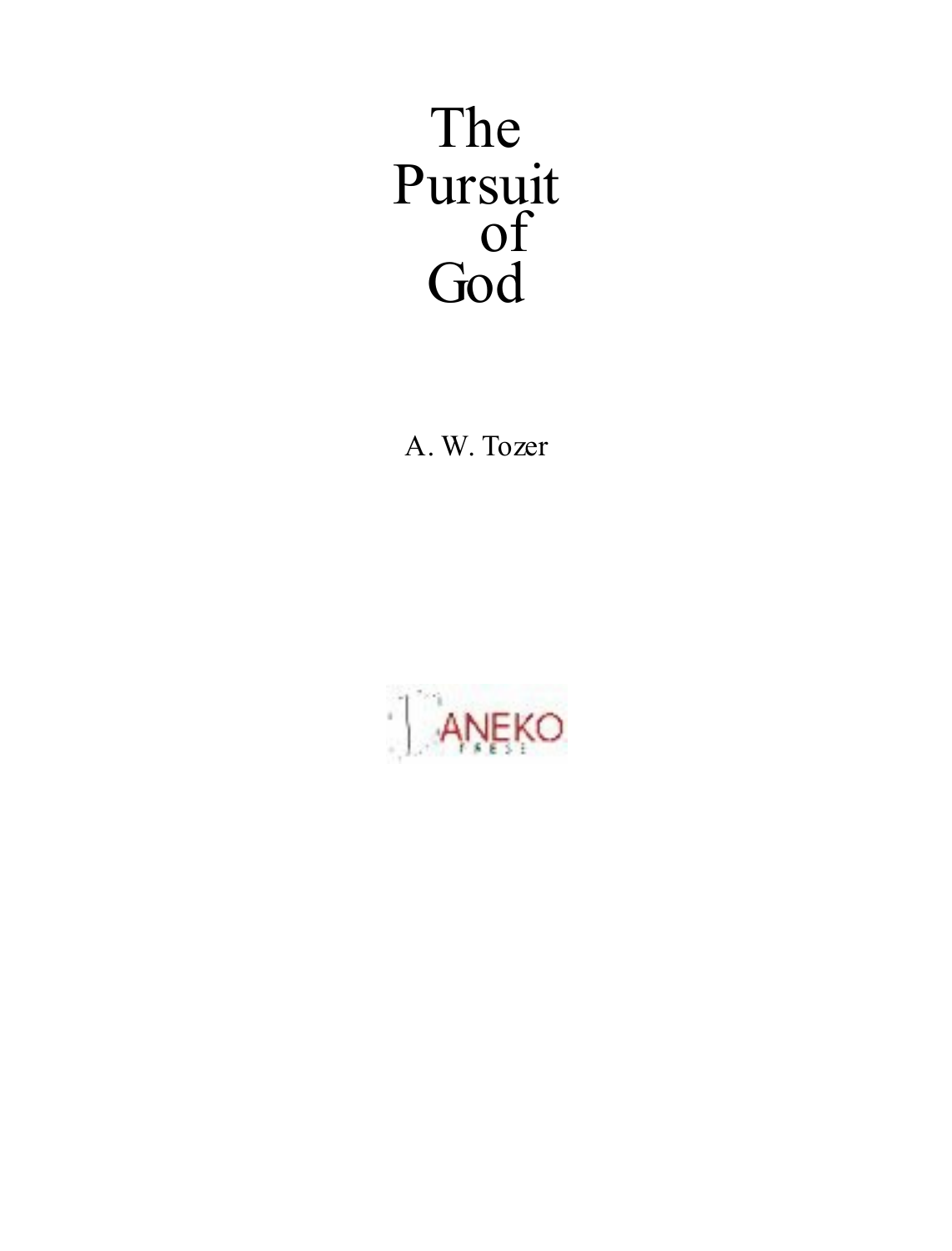*And we shall know and follow on in knowing the LORD; his going forth is prepared as the dawn.* Hosea 6:3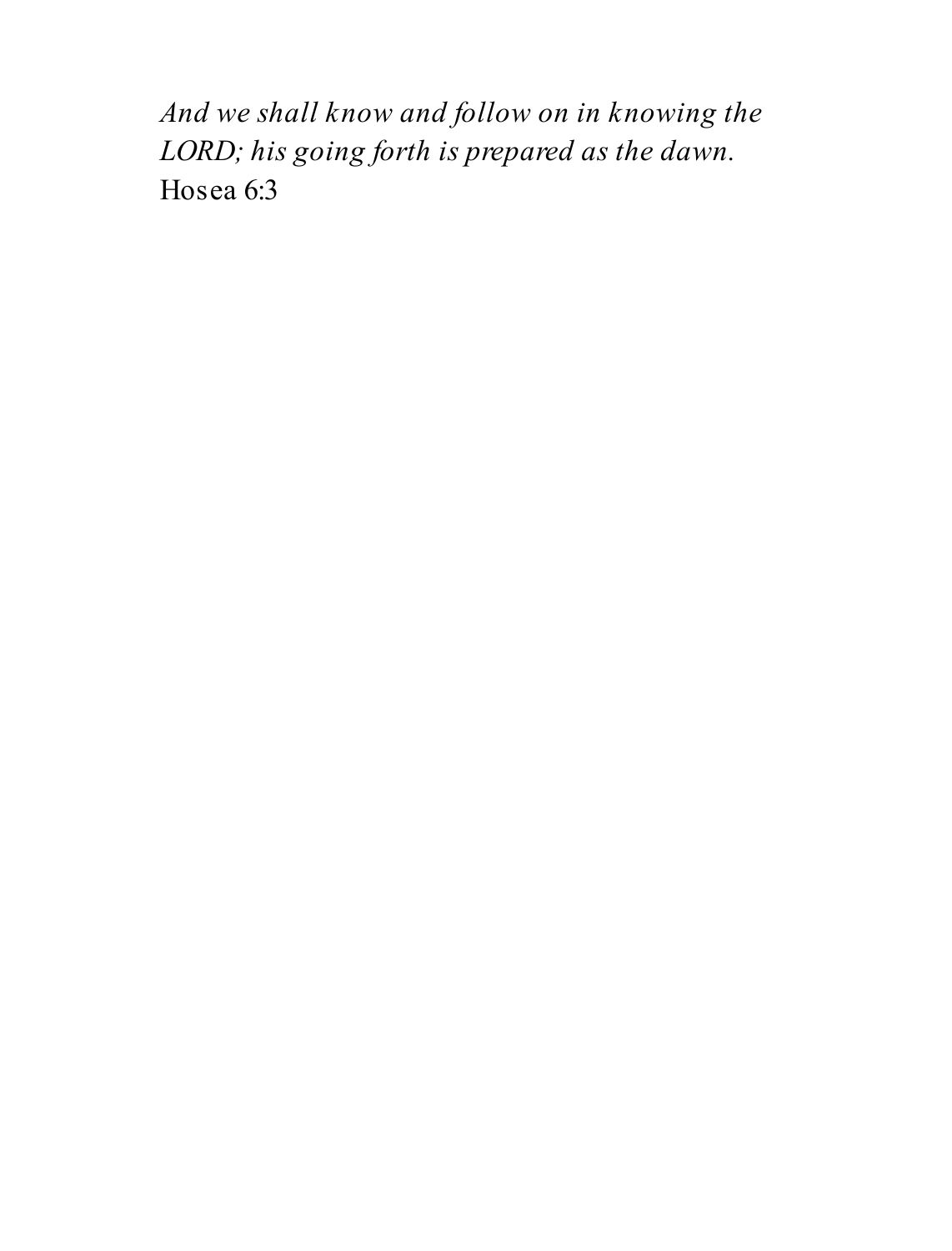*Publisher's Note*: With the increasing number of books being published today, one would expect believers to be unshakable by the flesh and the devil, and walking closely with the Lord as a result of the knowledge they possess. Unfortunately, this is not often the case. First, few books inspire one to move at all. Second, only a few move beyond inspiration even when they experience it.

Our heartfelt desire is that you as the reader will not try to duplicate any part of this author's personal experience. We published this book not to make duplications of the author's walk with the Lord, but to see you pursue the Lord at the same or higher level than the author himself.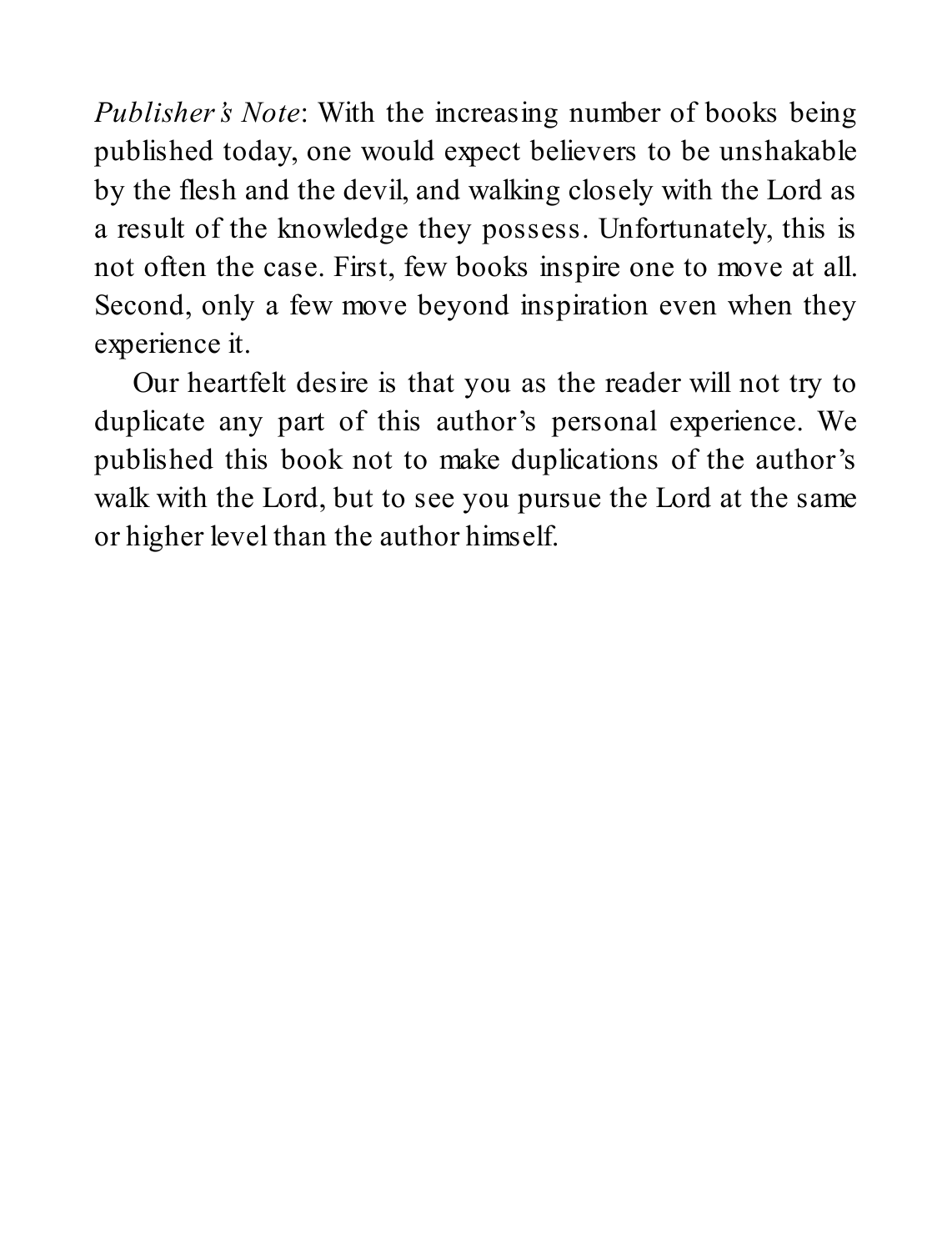## **Introduction**

**H** a masterly study of the inner life by a heart thirsting after God, eager to grasp at least the outskirts of His ways, the abyss of His love for sinners, and the height of His unapproachable majesty – and it was written by a busy pastor in Chicago!

Who could imagine David writing the twenty-third Psalmon South Halsted Street, or a medieval mystic finding inspiration in a small study on the second floor of a frame house on that vast, flat checkerboard of endless streets.

> *Where cross the crowded ways of life Where sound the cries ofrace and clan, In haunts of wretchedness and need, On shadowed threshold dark with fears, And paths where hide the lures of greed . . .*

But even as Dr. Frank Mason North of New York says in his immortal poem, so Mr. Tozer says in this book:

> *Above the noise ofselfish strife We hear Thy voice, O Son of Man.*

My acquaintance with the author is limited to brief visits and loving fellowship in his church. There I discovered a self-made scholar, an omnivorous reader with a remarkable library of theological and devotional books, and one who seemed to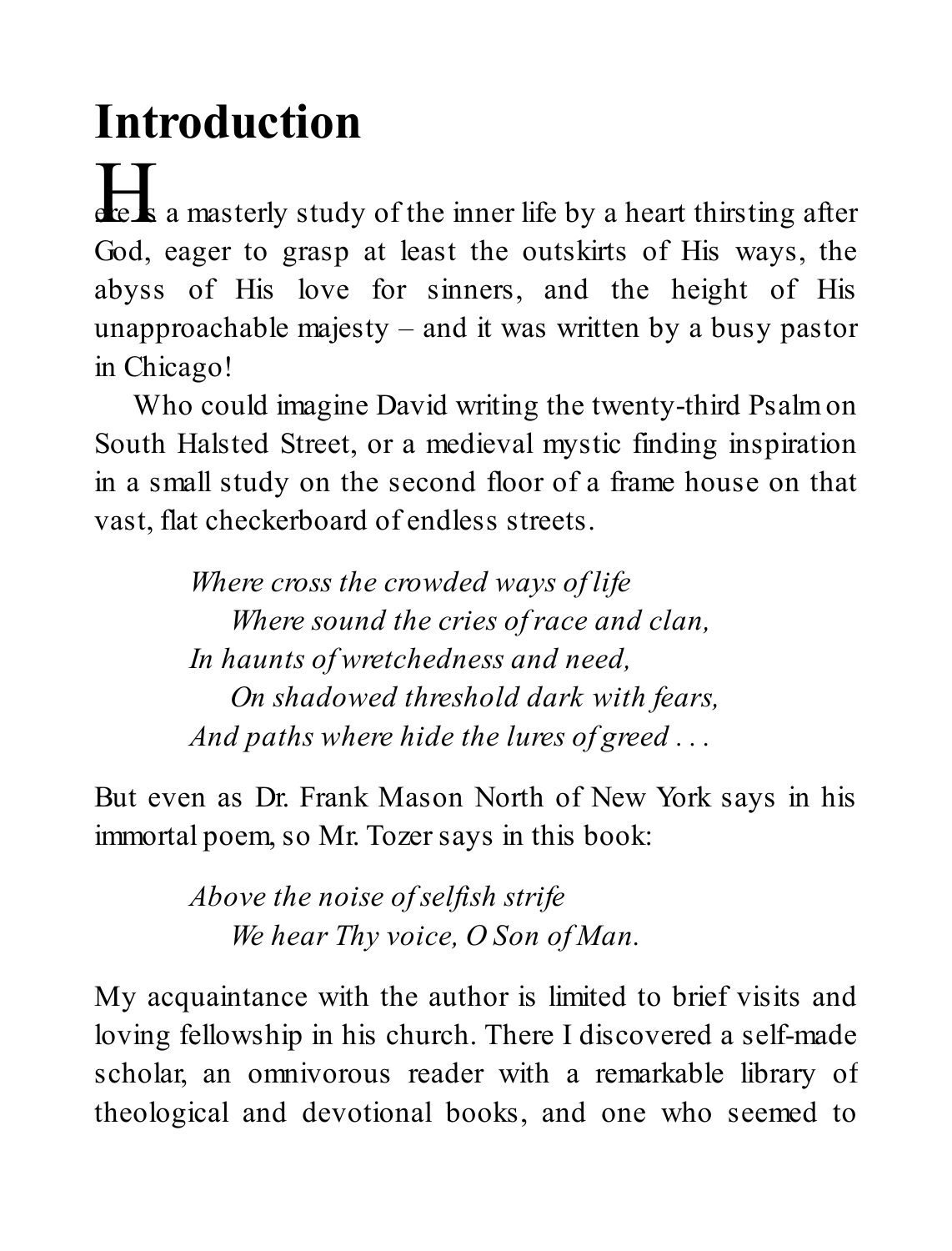burn the midnight oil in pursuit of God. His book is the result of long meditation and much prayer. It is not a collection of sermons. It does not deal with the pulpit and the pew but with the soul thirsty for God. The chapters could be summarized in Moses' prayer, *Show me thy glory*, or Paul's exclamation, *O the depth of the riches both of the wisdom and of the knowledge of God!* It is theology not of the head but of the heart.

There is deep insight, sobriety of style, and a universality of outlook that is refreshing. The author has few quotations but he knows the saints and mystics of the centuries – Saint Augustine, Nicholas of Cusa, Thomas à Kempis, Friedrich von Hügel, Charles Finney, John Wesley, and many more. The ten chapters are heart searching and the prayers at the close of each are for the closet, not the pulpit. *I felt the nearness of God while reading them.*

Here is a book for every pastor, missionary, and devout Christian. It deals with the deep things of God and the riches of His grace. Above all, it has the keynote of sincerity and humility.

*Samuel M. Zwemer* New York City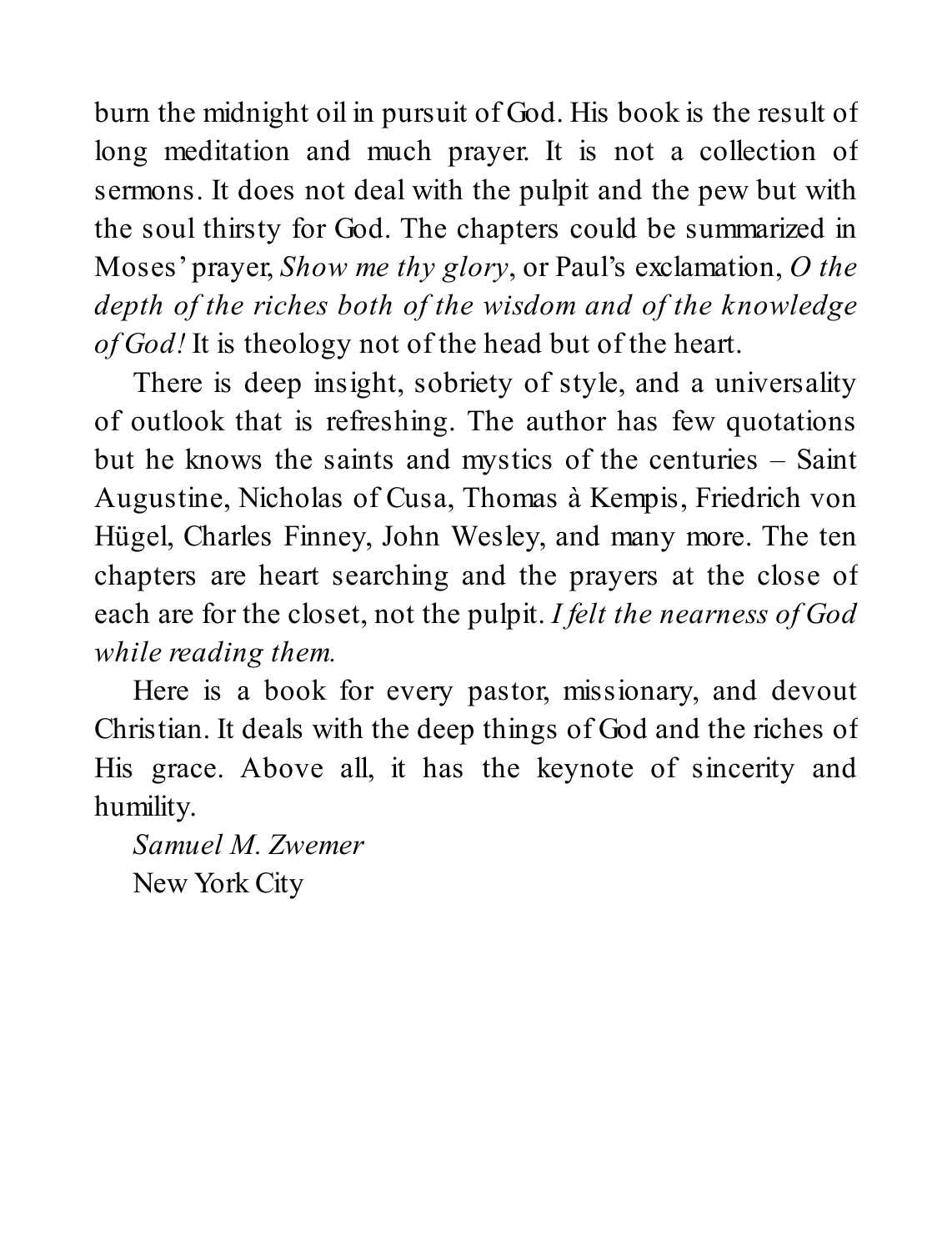# **Preface**

**n** this hour of all-but-universal darkness, one cheering gleam appears: Within the fold of conservative Christianity, there are to be found increasing numbers of people whose religious lives are marked by a growing hunger after God Himself. They are eager for spiritual realities and will not be put off with words, nor will they be content with correct "interpretations" of truth. They are thirsty for God, and they will not be satisfied until they have drunk deep at the fountain of living water.

This is the only real harbinger of revival which I have been able to detect anywhere on the religious horizon. It may be the cloud the size of a man's hand for which a few saints here and there have been looking. It can result in a resurrection of life for many souls and a recapture of that radiant wonder which should accompany faith in Christ, that wonder which has all but fled the church in our day.

But this hunger must be recognized by our religious leaders. Current evangelicalism has (to change the figure) laid the altar and divided the sacrifice into parts, but now seems satisfied to count the stones and rearrange the pieces with never a care that there is not a sign of fire upon the top of lofty Mount Carmel. But God be thanked that there are a few who care. They are those who, while they love the altar and delight in the sacrifice, are yet unable to reconcile themselves to the continued absence of fire. They desire God above all. They are thirsty to taste for themselves the "piercing sweetness" of the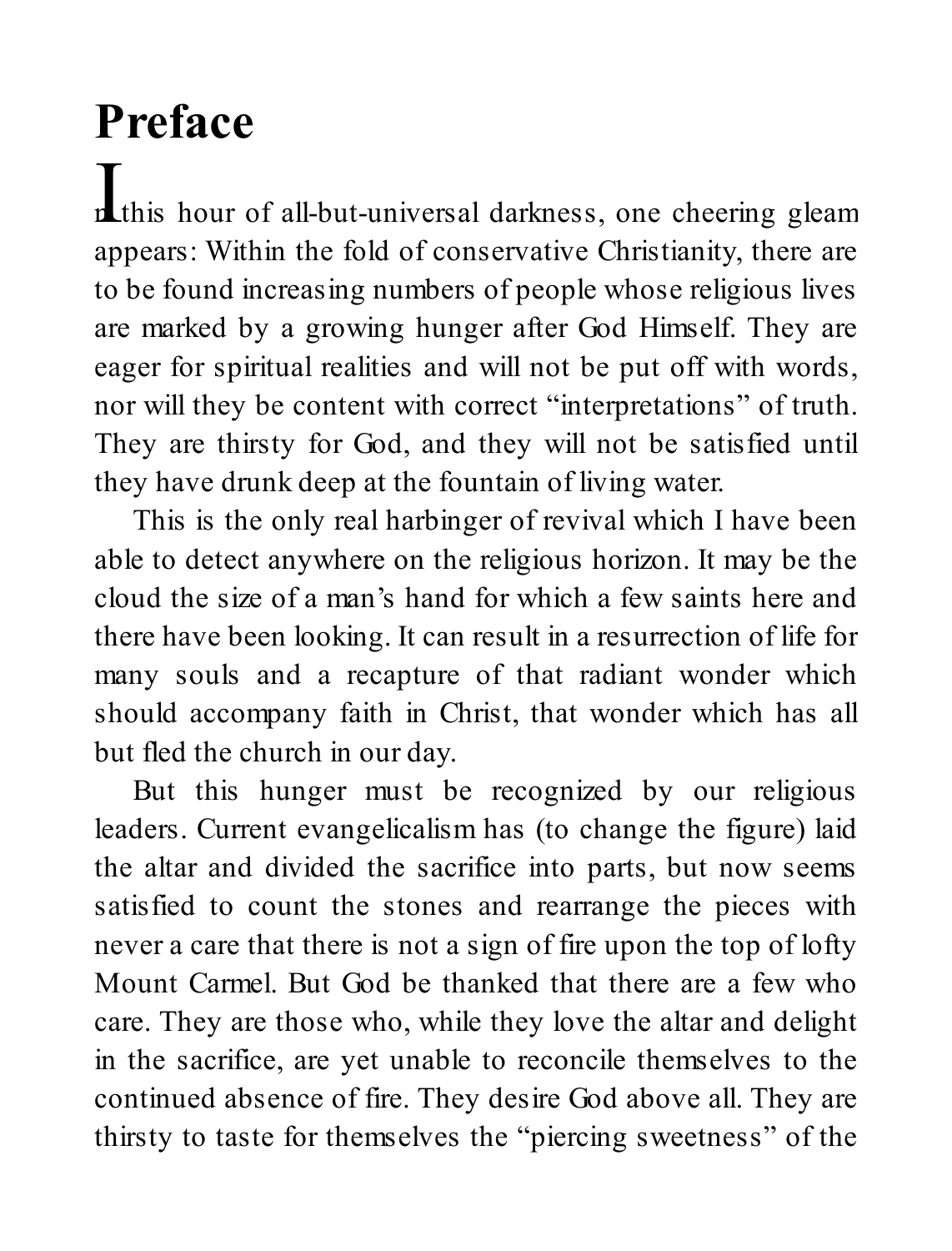love of Christ about whom all the holy prophets did write and the psalmists did sing.

There is today no lack of Bible teachers to set forth correctly the principles of the doctrines of Christ, but too many of these seem satisfied to teach the fundamentals of the faith year after year, strangely unaware that there is in their ministry no manifest presence, nor anything unusual in their personal lives. They minister constantly to believers who feel within their breasts a longing which their teaching simply does not satisfy.

I trust I speak in love, but the lack in our pulpits is real. Milton's terrible sentence applies to our day as accurately as it did to his: "The hungry sheep look up, and are not fed." It is a solemn thing, and no small scandal in the kingdom, to see God's children starving while actually seated at the Father's table. The truth of Wesley's words is established before our eyes: "Orthodoxy, or right opinion, is, at best, a very slender part of religion. Though right tempers cannot subsist without right opinions, yet right opinions may subsist without right tempers. There may be a right opinion of God without either love or one right temper toward Him. Satan is a proof of this."

Thanks to our splendid Bible societies and to other effective agencies for the dissemination of the Word, there are today many millions of people who hold "right opinions," probably more than ever before in the history of the church. Yet I wonder if there was ever a time when true spiritual worship was at a lower ebb. To great sections of the church,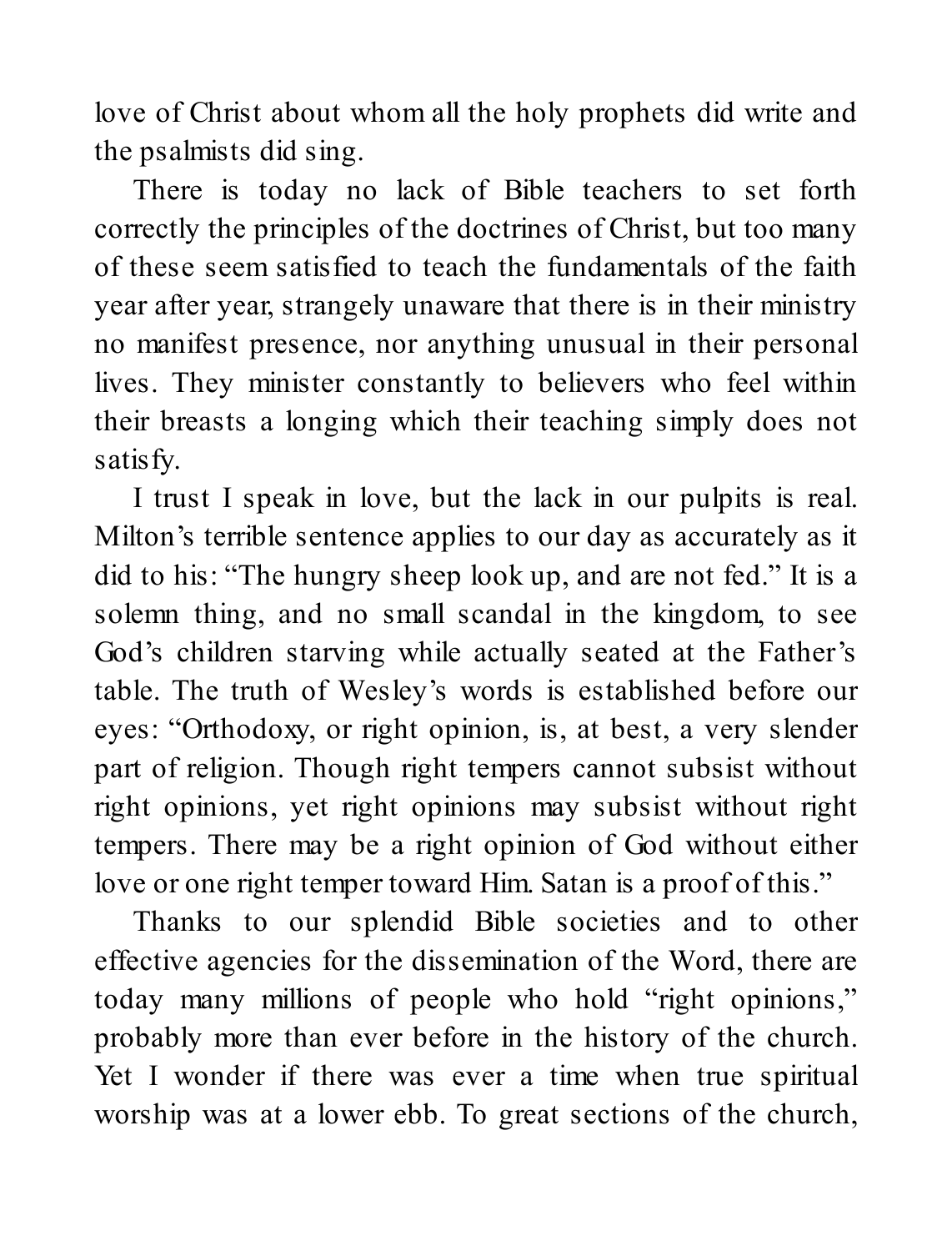the art of worship has been lost entirely, and in its place has come that strange and foreign thing called the "program." This word has been borrowed from the stage and applied with sad wisdom to the type of public service which now passes for worship among us.

Sound Bible exposition is an imperative *must* in the church of the living God. Without it, no church can be a New Testament church in any strict meaning of that term. But exposition may be carried on in such way as to leave the hearers devoid of any true spiritual nourishment whatsoever. For it is not mere words that nourish the soul, but God Himself; and unless and until the hearers find God in personal experience, they are not the better for having heard the truth. The Bible is not an end in itself, but a means to bring men to an intimate and satisfying knowledge of God, that they may enter into Him, that they may delight in His presence, may taste and know the inner sweetness of the very God Himself in the core and center of their being, their spirit.

This book is a modest attempt to aid God's hungry children so to find Him. Nothing here is new except in the sense that it is a discovery which my own heart has made of spiritual realities most delightful and wonderful to me. Others before me have gone much farther into these holy mysteries than I have done, but if my fire is not large, it is yet real, and there may be those who can light their candle at its flame.

A. W. Tozer Chicago, Ill.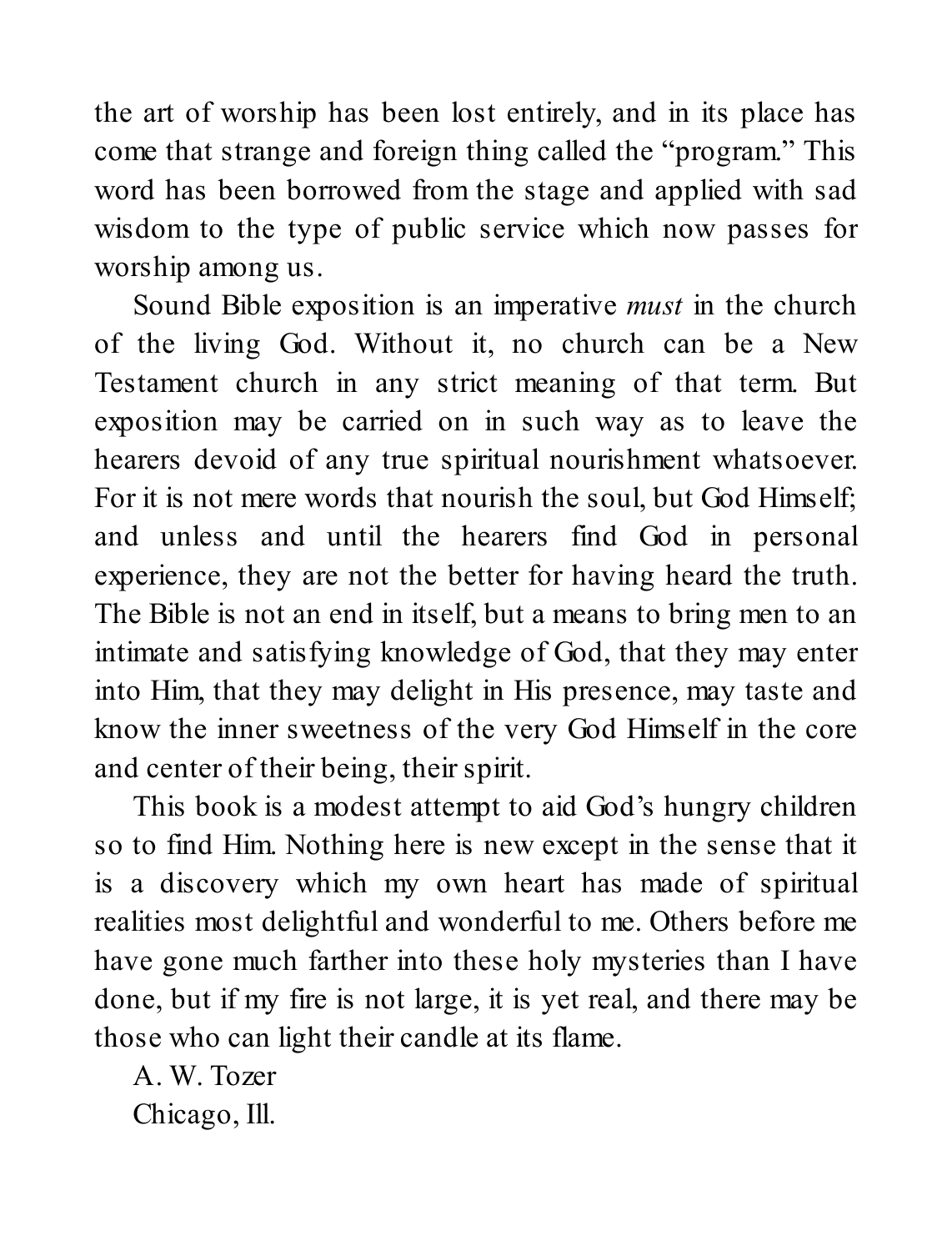June 16, 1948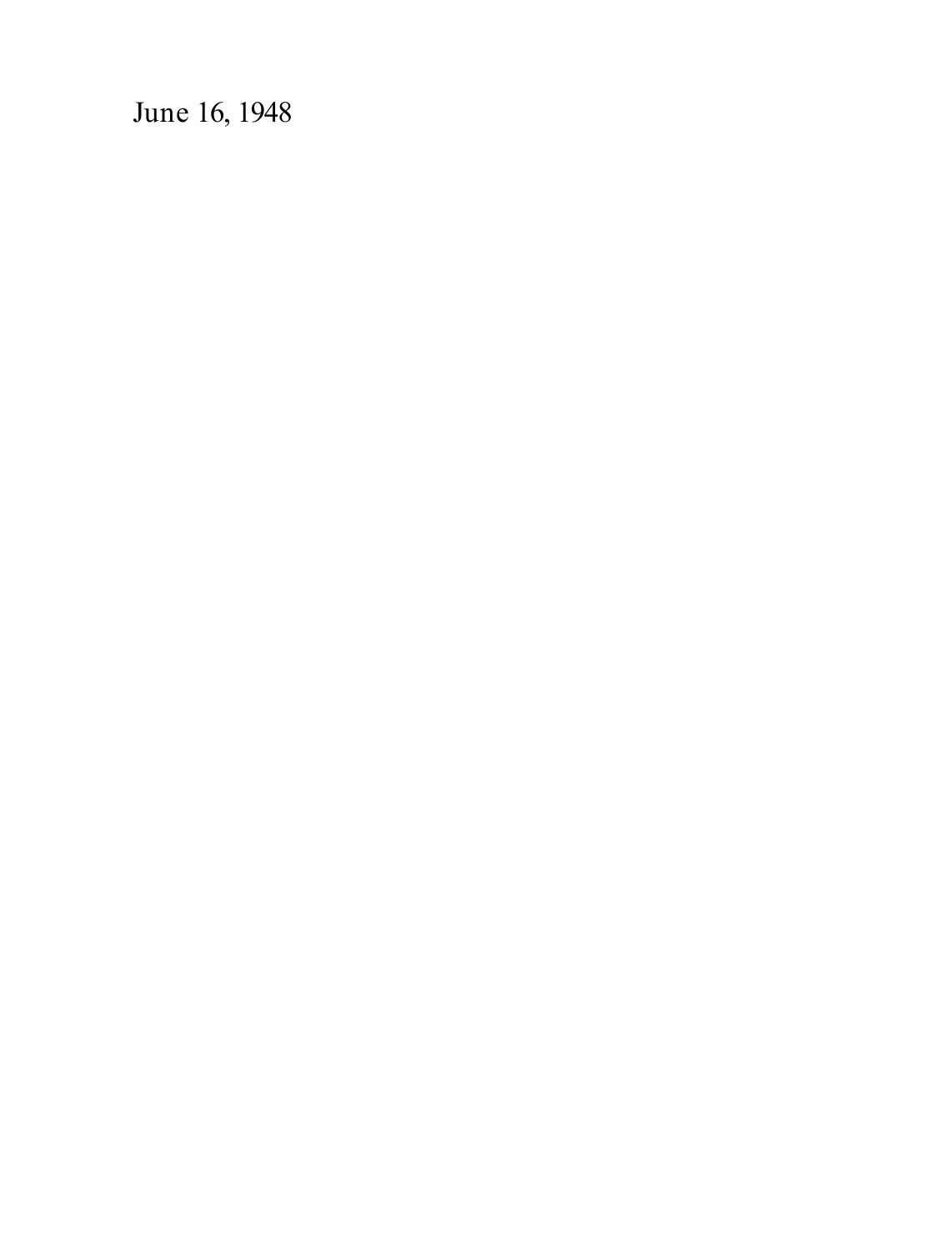### **Chapter 1**

### Following Hard after God

*My soul has followed hard after thee; thy right hand has upheld me*. (Psalm63:8)

**C**<br>**here** the doctrine of prevenient grace, which briefly stated means this: that before a man can seek God, God must first have sought the man.

Before a sinful man can think a right thought of God, there must have been a work of enlightenment done within him; it may be imperfect, but it is a true work nonetheless, and is the secret cause of all desiring and seeking and praying which may follow.

We pursue God because, and only because, He has first put an urge within us that spurs us to the pursuit. *No one can come to me*, said our Lord, *unless the Father who has sent me draws him,* and it is by this very prevenient *drawing* that God takes from us every vestige of credit for the act of coming. The impulse to pursue God originates with God, but the outworking of that impulse is our following hard after Him; and all the time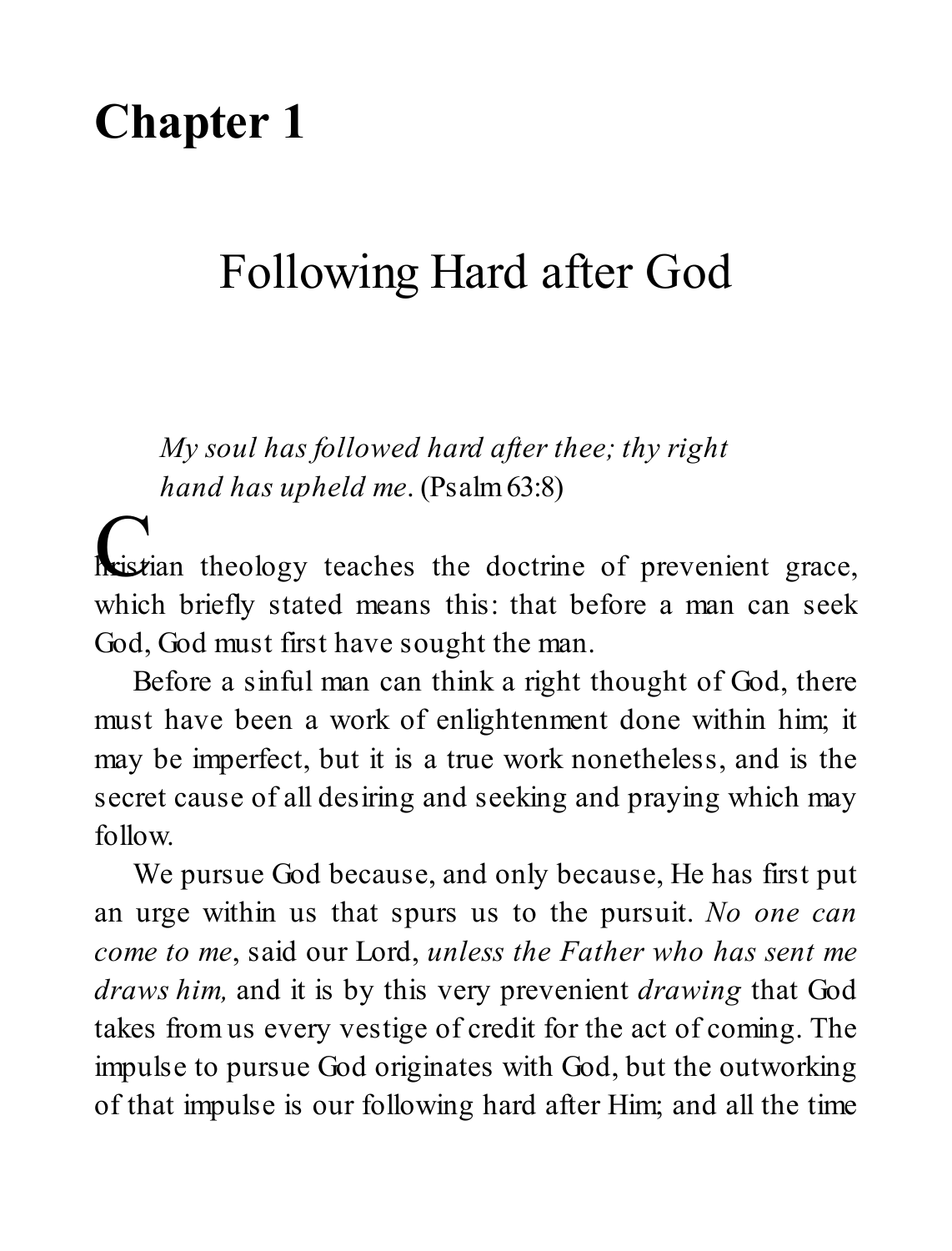we are pursuing Him we are already in His hand: *Thy right hand has upheld me.*

In this divine "upholding" and human "following" there is no contradiction. All is of God, for as von Hügel teaches, *God is always previous*. In practice, however (that is, where God's previous working meets man's present response), man must pursue God. On our part, there must be positive reciprocation if this secret drawing of God is to eventuate in identifiable experience of the Divine. In the warm language of personal feeling, this is stated in the forty-second Psalm: *As the hart pants after the water brooks, so does my soul pant after thee, O God. My soul thirsts for God, for the living God; when shall I come and appear before God?* This is deep calling unto deep, and the longing heart will understand it.

The doctrine of justification by faith  $-$  a biblical truth, and a blessed relief from sterile legalism and unavailing self-effort – has in our time fallen into evil company and been interpreted by many in such manner as actually to bar men from the knowledge of God. The whole transaction of religious conversion has been made mechanical and spiritless. Faith may now be exercised without a jar to the moral life and without embarrassment to the Adamic ego. Christ may be "received" without creating any special love for Him in the spirit of the receiver. The man is "saved," but he is not hungry or thirsty after God. In fact, he is specifically taught to be satisfied and encouraged to be content with little.

The modern scientist has lost God amid the wonders of His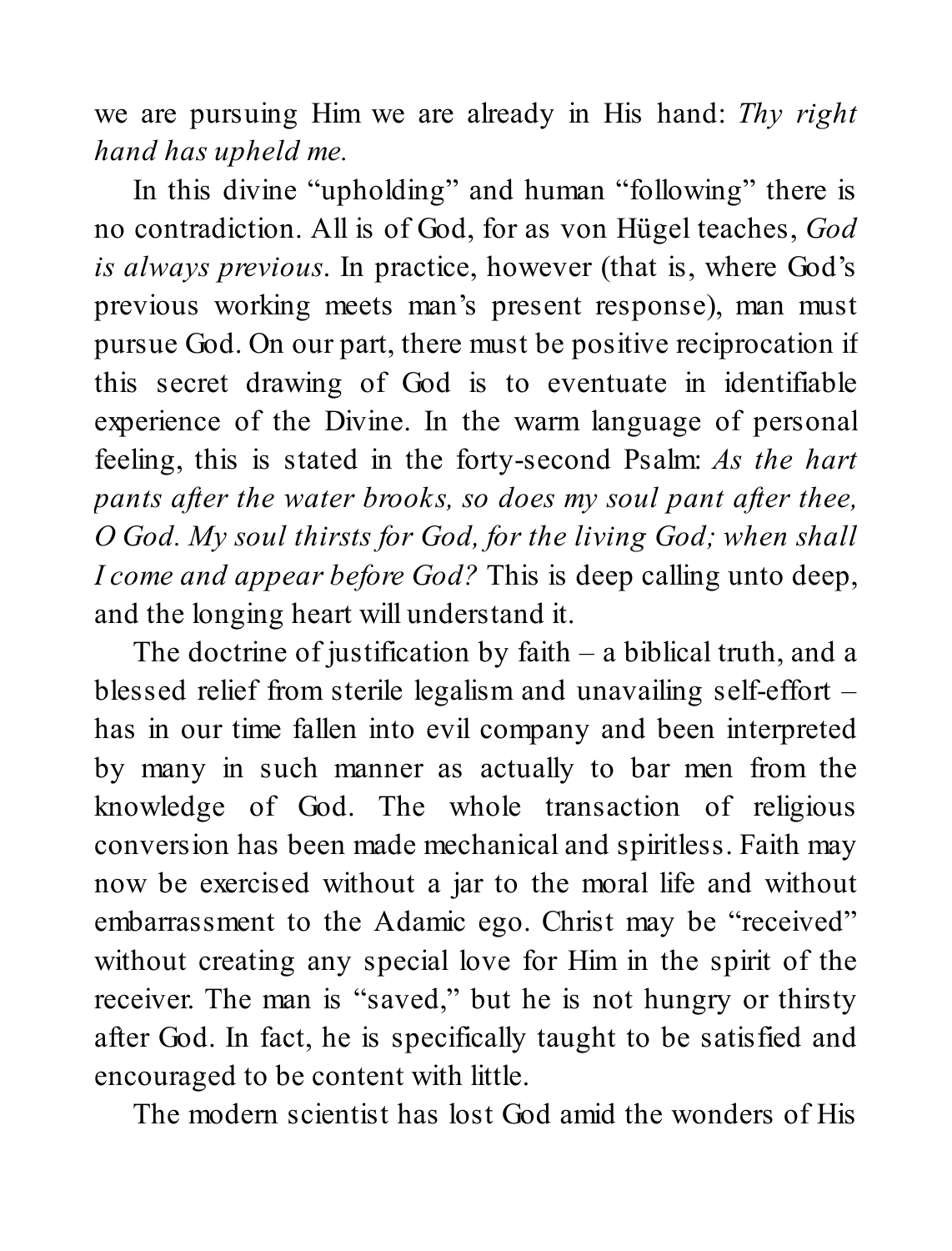world; we Christians are in real danger of losing God amid the wonders of His Word. We have almost forgotten that God is a spirit and, as such, can be cultivated as any person can, for we are spirit (*So God created man in his own image, in the image of God created he him;* Genesis 1:27a). It is inherent in personality to be able to know other personalities, but full knowledge of one personality by another cannot be achieved in one encounter. It is only after long and loving mental interchange that the full possibilities of both can be explored.

All social interchange between human beings is a response of personality to personality, grading upward from the most casual brush between man and man to the fullest, most intimate communion of which the human spirit is capable. Religion, so far as it is genuine, is in essence the response of created personalities to the creating personality, God. *And this is life eternal, that they might know thee the only true God and Jesus Christ, whom thou hast sent*. In the deep of His mighty nature God thinks, wills, enjoys, feels, loves, desires, and suffers as any other person may. In making Himself known to us, He stays by the familiar pattern of personality. He communicates with us through the avenues of our minds, our wills, and our emotions. The continuous and unembarrassed interchange of love and thought between God and the spirit of the redeemed man is the throbbing heart of New Testament religion.

This interchange between God and our spirit is known to us in conscious personal awareness. It is personal; that is, it does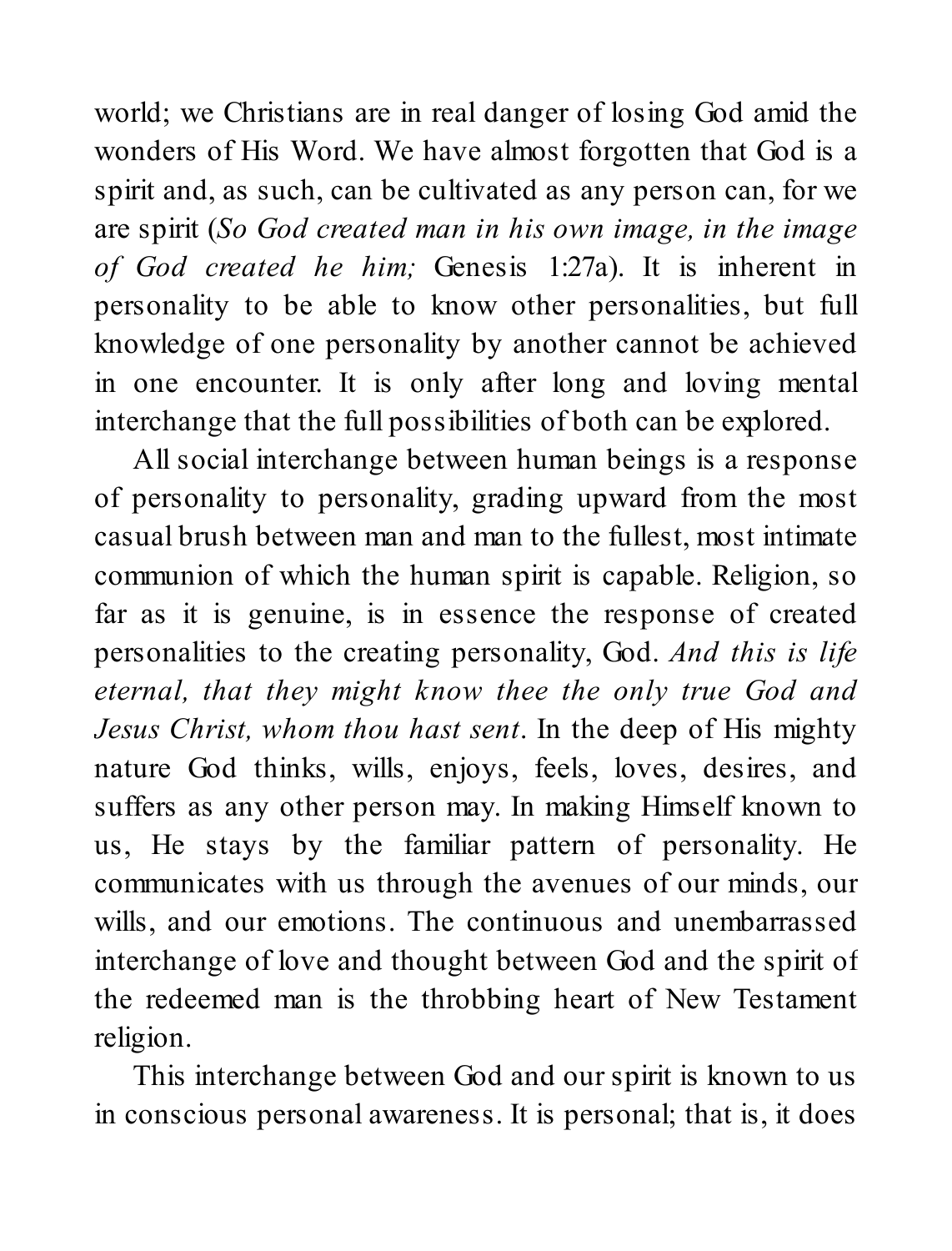not come through the body of believers, as such, but is known to the individual, and to the body through the individuals which compose it. And it is conscious; that is, it does not stay below the threshold of consciousness and work there unknown to the soul (as, for instance, infant baptism is thought by some to do), but comes within the field of awareness where the man can "know" it as he knows any other fact of experience.

You and I are in little degree (except for our sins) what God is in large degree. Being made in His image, we have within us the capacity to know Him. In our sins we lack only the power. The moment the Spirit has quickened us to life in regeneration, our whole being senses its kinship to God and leaps up in joyous recognition. That is the heavenly birth without which we cannot see the kingdom of God. It is, however, not an end but an inception, for now begins the glorious pursuit, the heart's happy exploration of the infinite riches of the Godhead. That is where we begin, I say; but where we stop, no man has yet discovered, for there is neither limit nor end in the awful and mysterious depths of the triune God.

> *Shoreless Ocean, who can sound Thee? Thine own eternity is round Thee, Majesty divine!*

To have found God and still to pursue Him is a paradox of love, scorned indeed by the too-easily-satisfied religious person, but justified in happy experience by the children of the burning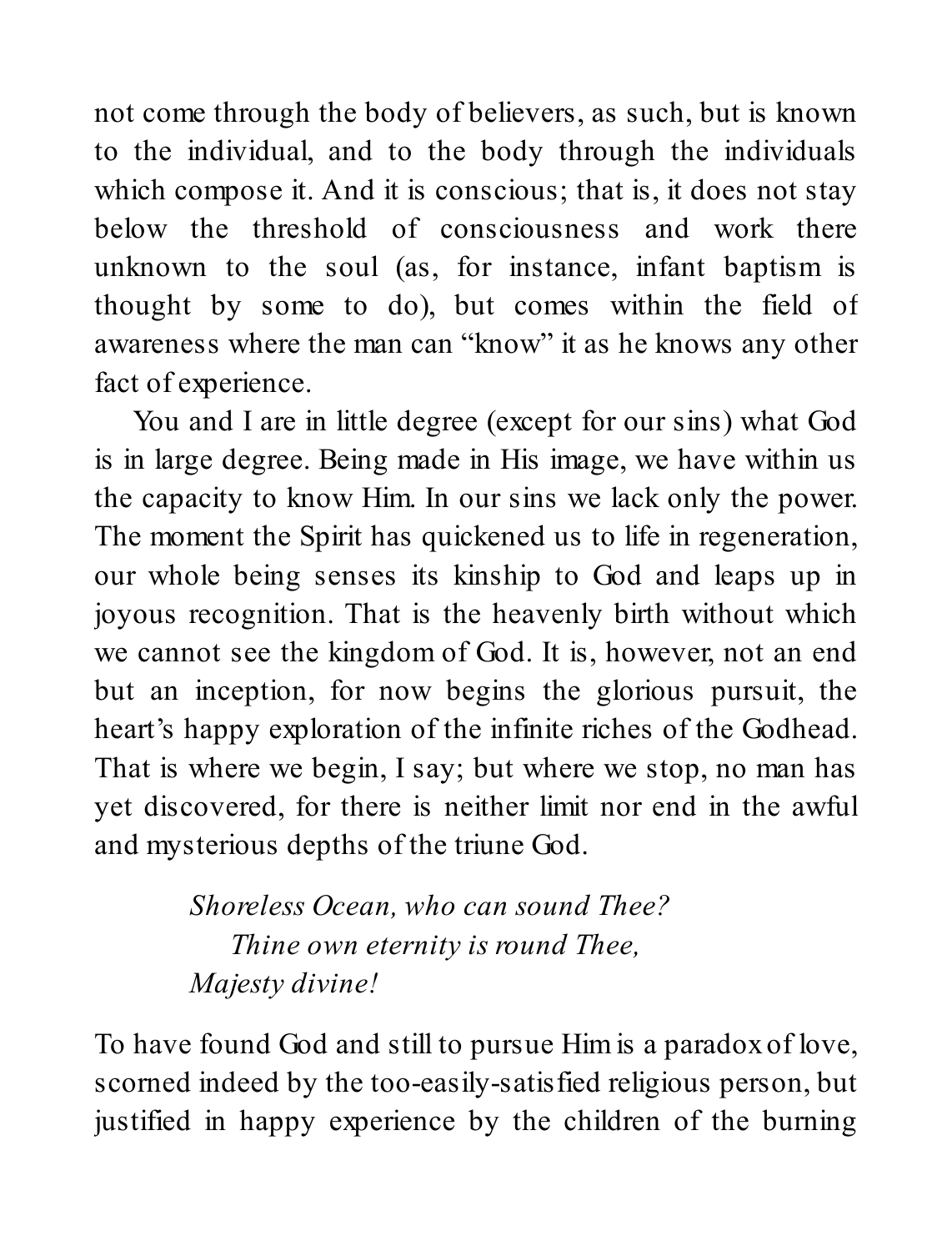heart. Saint Bernard of Clairvaux stated this holy paradox in a musical four-line poem that will be instantly understood by every worshipping soul:

> *We taste Thee, O Thou Living Bread, And long to feast upon Thee still: We drink of Thee, the Fountainhead And thirst our souls from Thee to fill.*

Come near to the holy men and women of the past and you will soon feel the heat of their desire after God. They mourned for Him, they prayed and wrestled and sought for Him day and night, in season and out, and when they had found Him, the finding was all the sweeter for the long seeking. Moses used the fact that he knew God as an argument for knowing Him better. *Now therefore, I pray thee, if I have found grace in thy sight, show me now thy way, that I may know thee, that I may find grace in thy sight*; and from there he rose to make the daring request: *I beseech thee, show me thy glory*. God was frankly pleased by this display of ardor, and the next day called Moses into the mount, and there in solemn procession made all His glory pass before him.

David's life was a torrent of spiritual desire, and his psalms ring with the cry of the seeker and the glad shout of the finder. Paul confessed the mainspring of his life to be his burning desire after Christ. *That I may know Him* was the goal of his heart, and to this he sacrificed everything. *And doubtless I even count all things as loss for the excellency of the*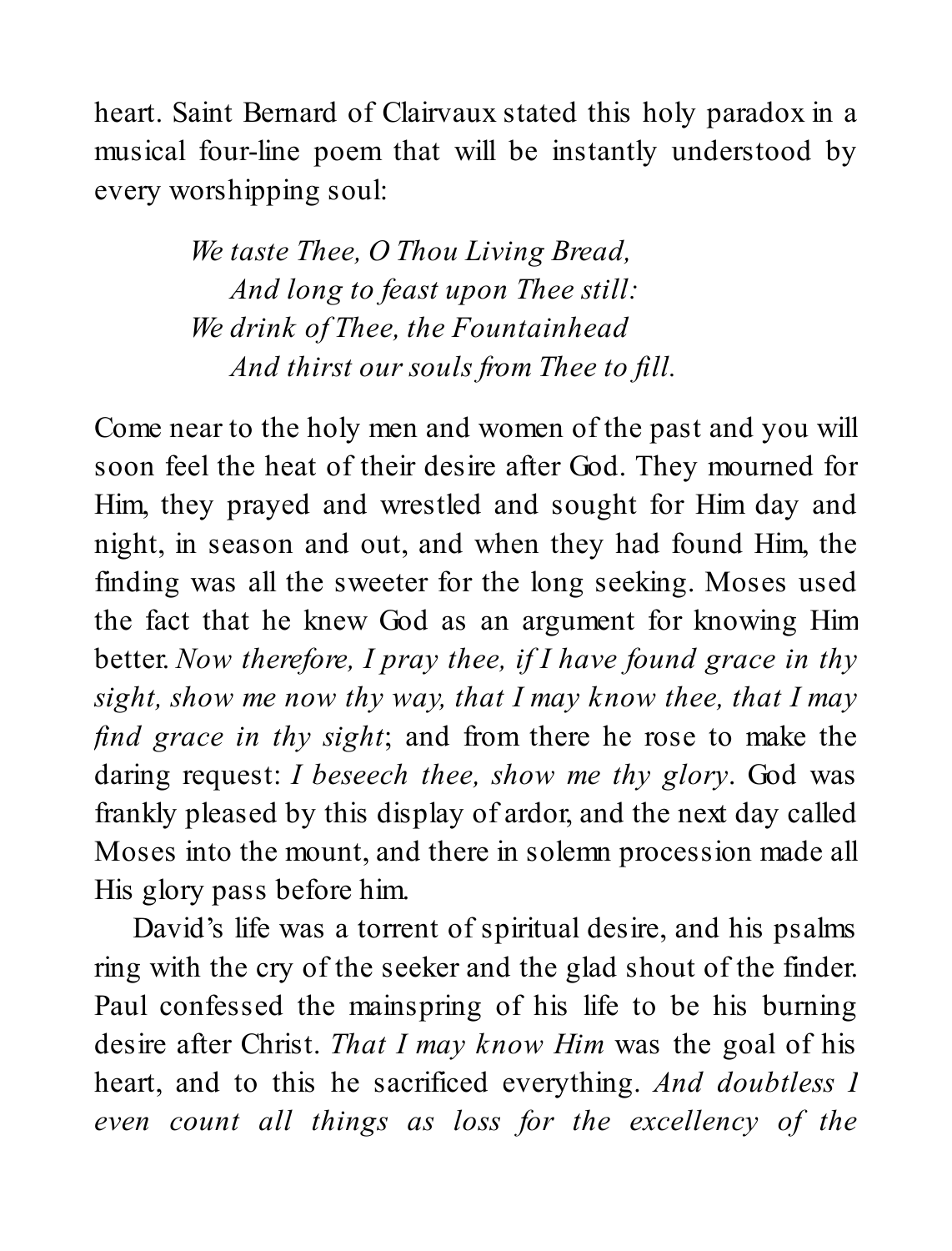*knowledge of Christ Jesus my Lord, for whom I have suf ered the loss of all things and do count them but dung, that I may win Christ*.

The hymns are sweet with the longing after God, the God whom, while the singer seeks, he knows he has already found. "His track I see and I'll pursue," sang our fathers only a short generation ago, but that song is heard no more in the great congregation. How tragic that we in this dark day have had our seeking done for us by our teachers. Everything is made to center upon the initial act of "accepting" Christ (a term, incidentally, which is not found in the Bible), and we are not expected thereafter to crave any further revelation of God to our spirit. We have been snared in the coils of a false logic which insists that if we have found Him, we need no more seek Him. This is set before us as the last word in orthodoxy, and it is taken for granted that no Bible-taught Christian ever believed otherwise; thus, the whole testimony of the worshipping, seeking, singing church on that subject is crisply set aside. The experiential heart-theology of a grand army of fragrant saints is rejected in favor of a smug interpretation of Scripture, which would certainly have sounded strange to a Saint Augustine, a Samuel Rutherford, or a David Brainerd.

In the midst of this great chill there are some, I rejoice to acknowledge, who will not be content with shallow logic. They will admit the force of the argument, and then turn away with tears to hunt some lonely place and pray, "O God, show me thy glory." They want to taste, to touch with their hearts, to see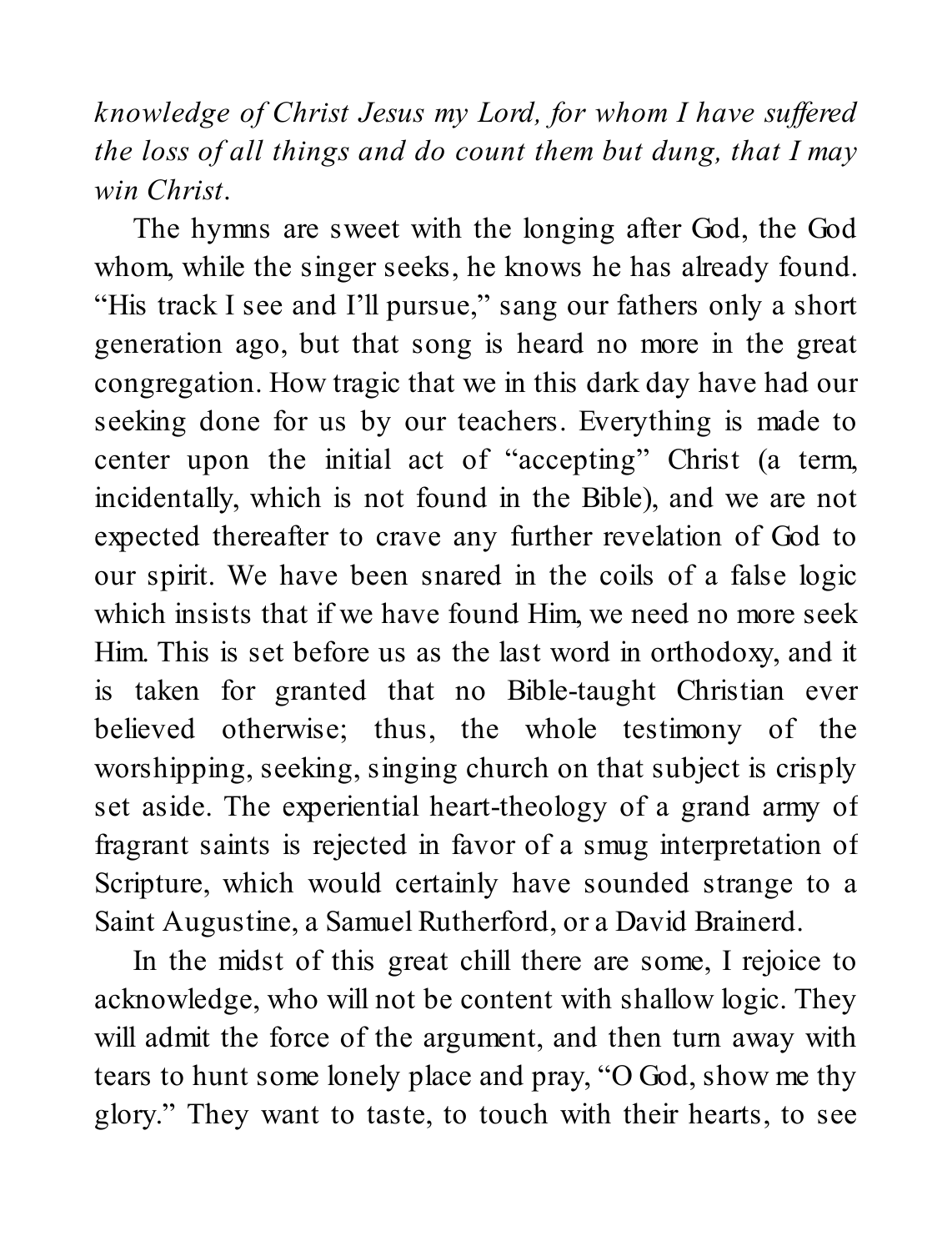with their inner eyes the wonder that is God.

I want deliberately to encourage this mighty longing after God. The lack of it has brought us to our present low estate. The stiff and wooden quality about our religious lives is a result of our lack of holy desire. Complacency is a deadly foe of all spiritual growth. Acute desire must be present or there will be no manifestation of Christ to His people. He waits to be wanted. Too bad that with many of us He waits so long, so very long, in vain.

Every age has its own characteristics. Right now we are in an age of religious complexity. The simplicity which is in Christ is rarely found among us. In its stead are programs, methods, organizations, and a world of nervous activities which occupy time and attention but can never satisfy the longing of the heart. The shallowness of our inner experience, the hollowness of our worship, and that servile imitation of the world which marks our promotional methods all testify that we, in this day, know God only imperfectly, and the peace of God scarcely at all.

If we would find God amid all the religious externals, we must first determine to find Him, and then proceed in the way of simplicity. Now as always God reveals Himself to "babes" and hides Himself in thick darkness from the wise and the prudent. We must simplify our approach to Him. We must strip down to essentials (and they will be found to be blessedly few). We must put away all effort to impress, and come with the guileless candor of childhood. If we do this, without doubt God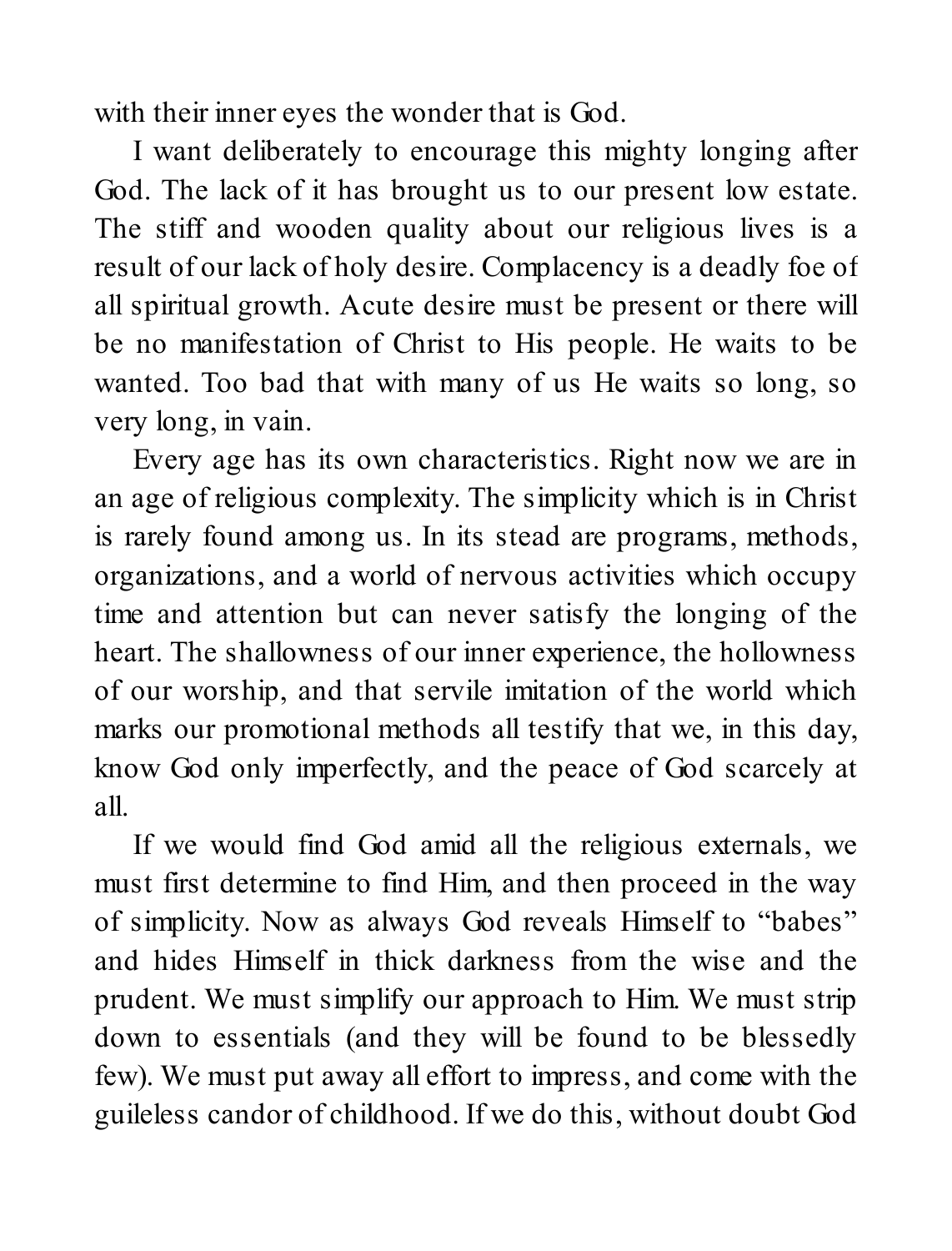will quickly respond.

When religion has said its last word, there is little that we need other than God Himself. The evil habit of seeking *Godand* effectively prevents us from finding God in full revelation. In the "and" lies our great woe. If we omit the "and" we shall soon find God, and in Him we shall find that for which we have all our lives been secretly longing.

We need not fear that in seeking God only we may narrow our lives or restrict the motions of our expanding hearts. The opposite is true. We can well afford to make God our all, to concentrate, to sacrifice the many for the One.

The author of the quaint, old English classic, *The Cloud of Unknowing*, teaches us how to do this. "Lift up thine heart unto God with a meek stirring of love; and mean Himself, and none of His goods. And thereto, look thee loath to think on aught but God Himself. So that nought work in thy wit, nor in thy will, but only God Himself. This is the work of the soul that most pleaseth God."

Again, he recommends that in prayer we practice a further stripping down of everything, even of our theology. "For it sufficeth enough, a naked intent direct unto God without any other cause than Himself." Yet underneath all his thinking lay the broad foundation of New Testament truth, for he explains that by "Himself" he means "God that made thee, and bought thee, and that graciously called thee to thy degree." And he is all for simplicity: If we would have religion "lapped and folden in one word, for that thou shouldst have better hold thereupon,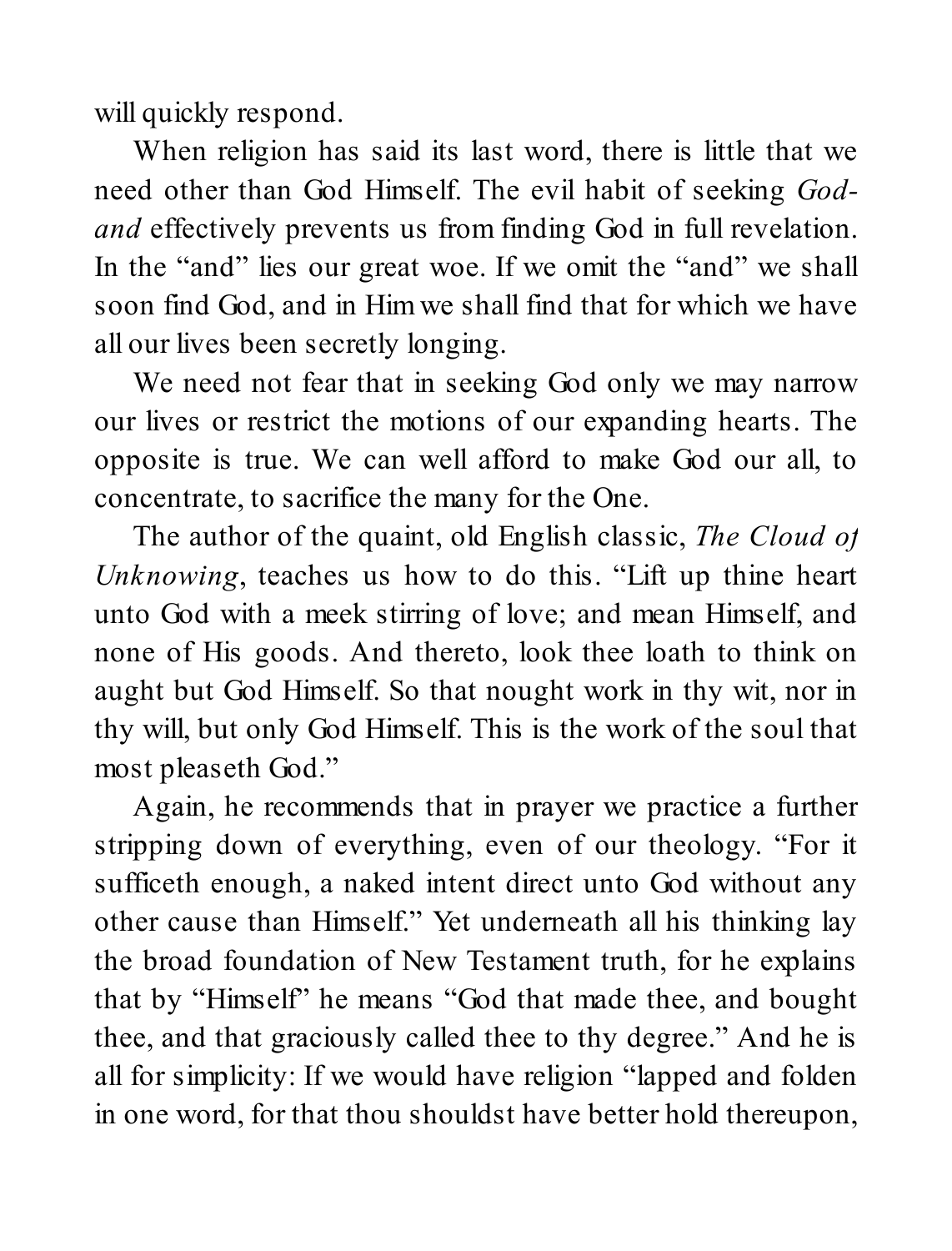take thee but a little word of one syllable: for so it is better than of two, for even the shorter it is the better it accordeth with the work of the Spirit. And such a word is this word GOD or this word LOVE."

When the Lord divided Canaan among the tribes of Israel, Levi received no share of the land. God said to himsimply, *I am thy part and thine inheritance*, and by those words made him richer than all his brethren, richer than all the kings and princes who have ever lived in the world. And there is a spiritual principle here, a principle still valid for every priest of the Most High God.

The man who has God for his treasure has all things in One. Many ordinary treasures may be denied him, or if he is allowed to have them, the enjoyment of them will be so tempered that they will never be necessary to his happiness. Or if he must see them go, one after one, he will scarcely feel a sense of loss, for having the Source of all things he has in One all satisfaction, all pleasure, all delight. Whatever he may lose, he has actually lost nothing, for he now has it all in One, and he has it purely, legitimately, and forever.

*O God, I have tasted thy goodness, and it has both satisfied me and made me thirsty for more. I am painfully conscious of my need of further grace. I am ashamed of my lack of desire. O God, the triune God, I want to want thee; I long to be filled with longing; I thirst to be made more thirsty still. Show me thy glory, I pray thee, that so I may know thee*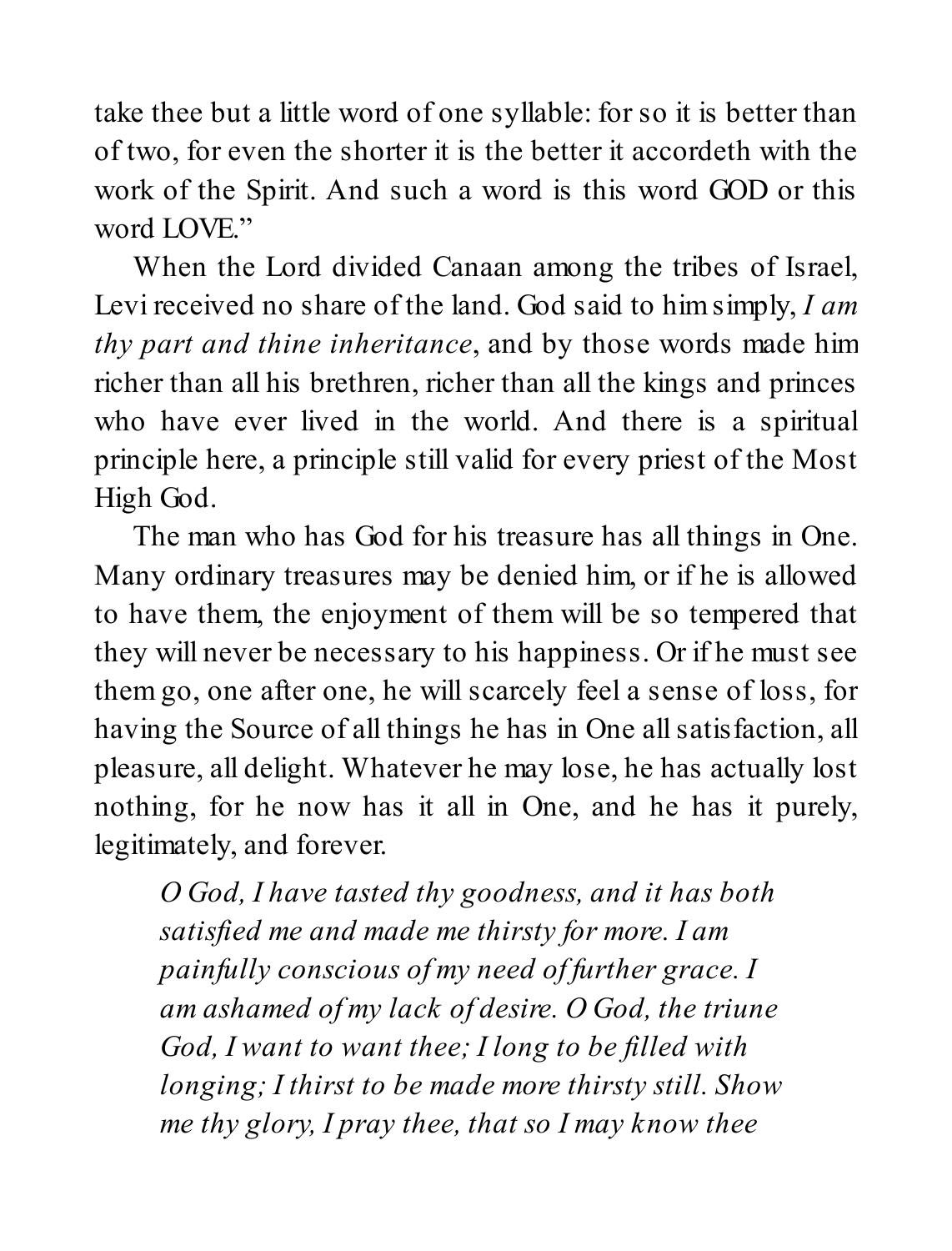*indeed. Begin in mercy a new work of love within me. Say to my soul, "Rise up, my love, my fair one, and come away." Then give me grace to rise and follow thee up from this misty lowland where I have wandered so long. In Jesus'name, Amen.*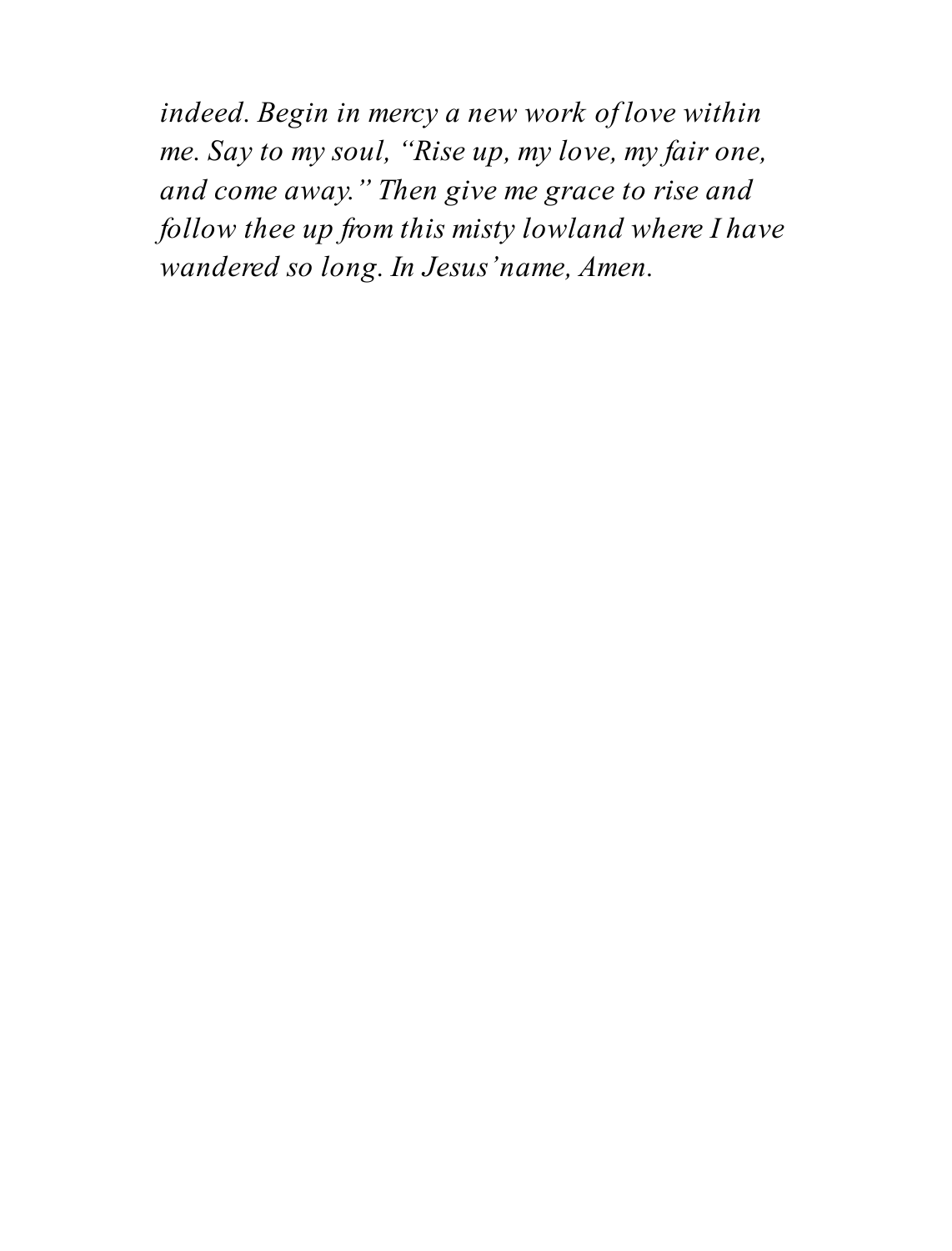### **Chapter 2**

### The Blessedness of Possessing Nothing

*Blessed are the poor in spirit, for theirs is the kingdom of the heavens*. (Matthew 5:3)

**Ex** the Lord God made man upon the earth, He first prepared for himby creating a world of useful and pleasant things for his sustenance and delight. In the Genesis account of the creation, these are called simply "things." They were made for man's uses, but they were meant always to be external to the man and subservient to him. In the deep heart of the man was a shrine where none but God was worthy to come. Within him was God: without, a thousand gifts which God had showered upon him.

But sin has introduced complications and has made those very gifts of God a potentialsource of ruin to the soul.

Our woes began when God was forced out of His central shrine and "things" were allowed to enter. Within the human heart, "things" have taken over. Men have now, by nature, no peace within their hearts, for God is crowned there no longer,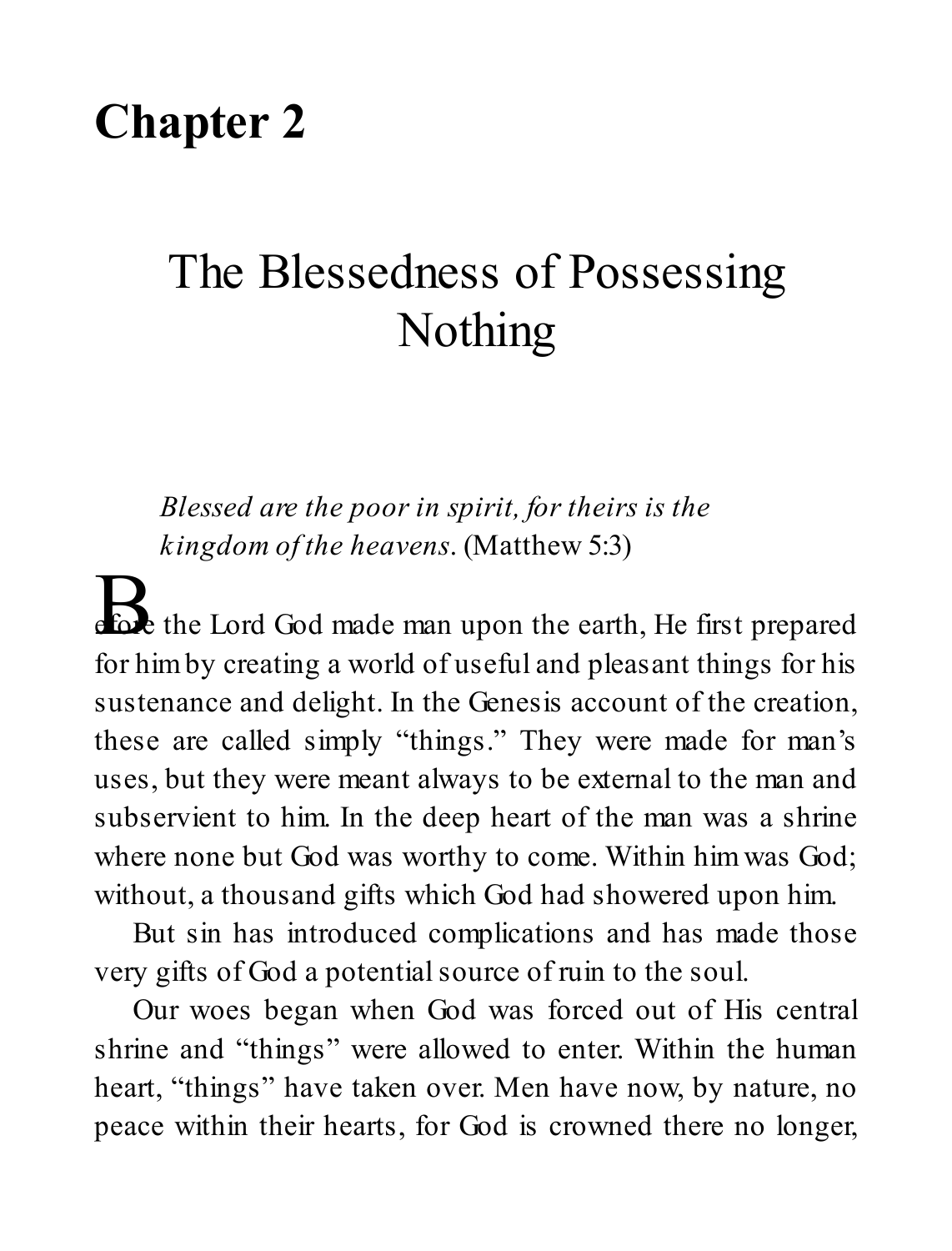but there in the moral dusk, stubborn and aggressive usurpers fight among themselves for first place on the throne.

This is not a mere metaphor, but an accurate analysis of our real spiritual trouble. There is within the human heart a tough fibrous root of fallen life whose nature is to possess, always to possess. It covets "things" with a deep and fierce passion. The pronouns "my" and "mine" look innocent enough in print, but their constant and universal use is significant. They express the real nature of the old Adamic man better than a thousand volumes of theology could do. They are verbal symptoms of our deep disease. The roots of our hearts have grown down into *things*, and we dare not pull up one rootlet lest we die. Things have become necessary to us, a development never originally intended. God's gifts now take the place of God, and the whole course of nature is upset by the monstrous substitution.

Our Lord referred to this tyranny of *things* when He said to His disciples, *If anyone will come after me, let him deny himself and take up his cross and follow me. For whosoever desires to save his life shall lose it, and whosoever will lose his life for my sake shall find it.*

Breaking this truth into fragments for our better understanding, it would seem that there is within each of us an enemy which we tolerate at our peril. Jesus called it "life" and "self," or as we would say, the *self-life*. Its chief characteristic is its possessiveness; the words "gain" and "profit" suggest this. To allow this enemy to live is in the end to lose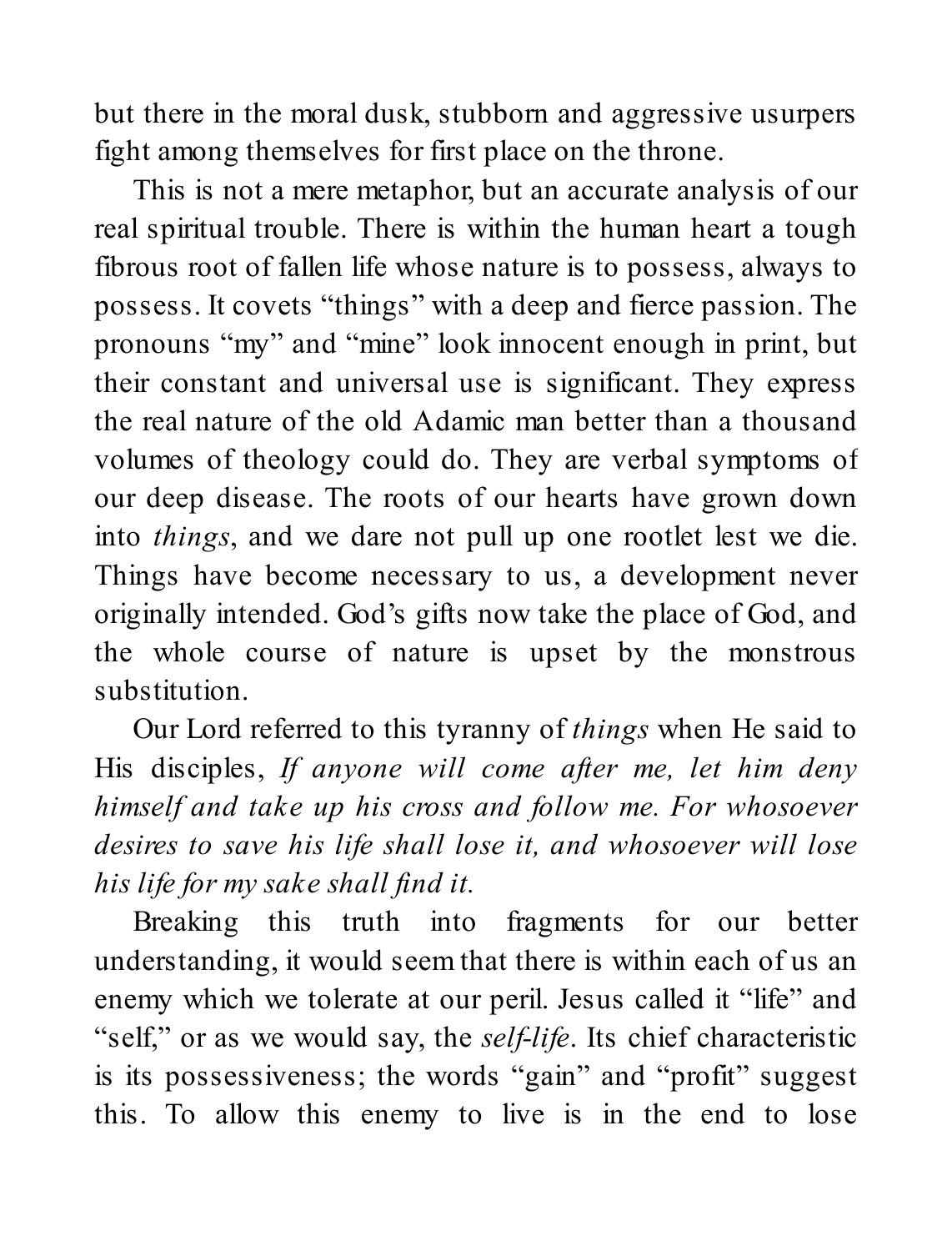everything. To repudiate it and give up all for Christ's sake is to lose nothing at last, but to preserve everything unto life eternal. And possibly also a hint is given here as to the only effective way to destroy this foe: It is by the Cross. *Let him . . . take up his cross and follow me*.

The way to deeper knowledge of God is through the lonely valleys of soul poverty and giving up of all things. The blessed ones who possess the kingdom are they who have repudiated every external thing and have rooted from their hearts all sense of possessing. These are the "poor in spirit." They have reached an inward state paralleling the outward circumstances of the common beggar in the streets of Jerusalem; that is what the word "poor" as Christ used it actually means. These blessed poor are no longer slaves to the tyranny of *things*. They have broken the yoke of the oppressor; and this they have done not by fighting but by surrendering. Though free from all sense of possessing, they yet possess all things. *Theirs is the kingdom of the heavens.*

Let me exhort you to take this seriously. It is not to be understood as mere Bible teaching to be stored away in the mind along with an inert mass of other doctrines. It is a marker on the road to greener pastures, a path chiseled against the steep sides of the mount of God. We dare not try to bypass it if we would follow on in this holy pursuit. We must ascend a step at a time. If we refuse one step, we bring our progress to an end.

As is frequently true, this New Testament principle of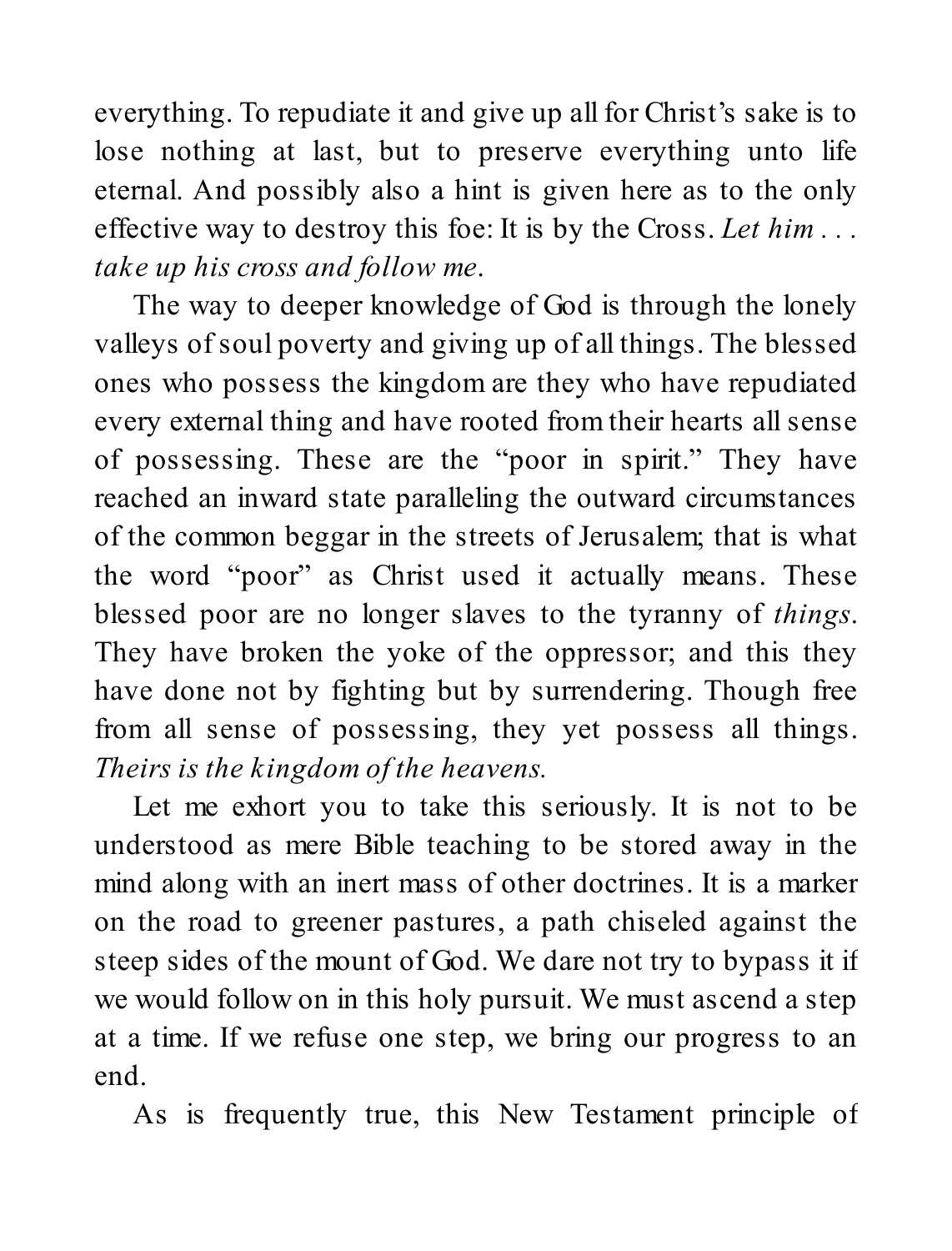spiritual life finds its best illustration in the Old Testament. In the story of Abraham and Isaac, we have a dramatic picture of the surrendered life as well as an excellent commentary on the first beatitude.

Abraham was old when Isaac was born, old enough indeed to have been his grandfather, and the child became at once the delight and idol of his heart. From that moment when he first stooped to take the tiny form awkwardly in his arms, he was an eager love slave of his son. God went out of His way to comment on the strength of this affection. And it is not hard to understand. The baby represented everything sacred to his father's heart: the promises of God, the covenants, the hopes of the years, and the long messianic dream. As he watched him grow from babyhood to young manhood, the heart of the old man was knit closer and closer with the life of his son, until at last the relationship bordered upon the perilous. It was then that God stepped in to save both father and son from the consequences of an uncleansed love.<sup>[1]</sup>

*Take now thy son*, said God to Abraham, *thine only son Isaac, whom thou dost love, and go to the land of Moriah and of er him there for a burnt of ering upon one of the mountains which I will tell thee of.* The sacred writer spares us a closeup of the agony that night on the slopes near Beersheba when the aged man had it out with his God, but respectful imagination may view in awe the bent form and convulsive wrestling alone under the stars. Possibly not again until a "Greater than Abraham" wrestled in the garden of Gethsemane did such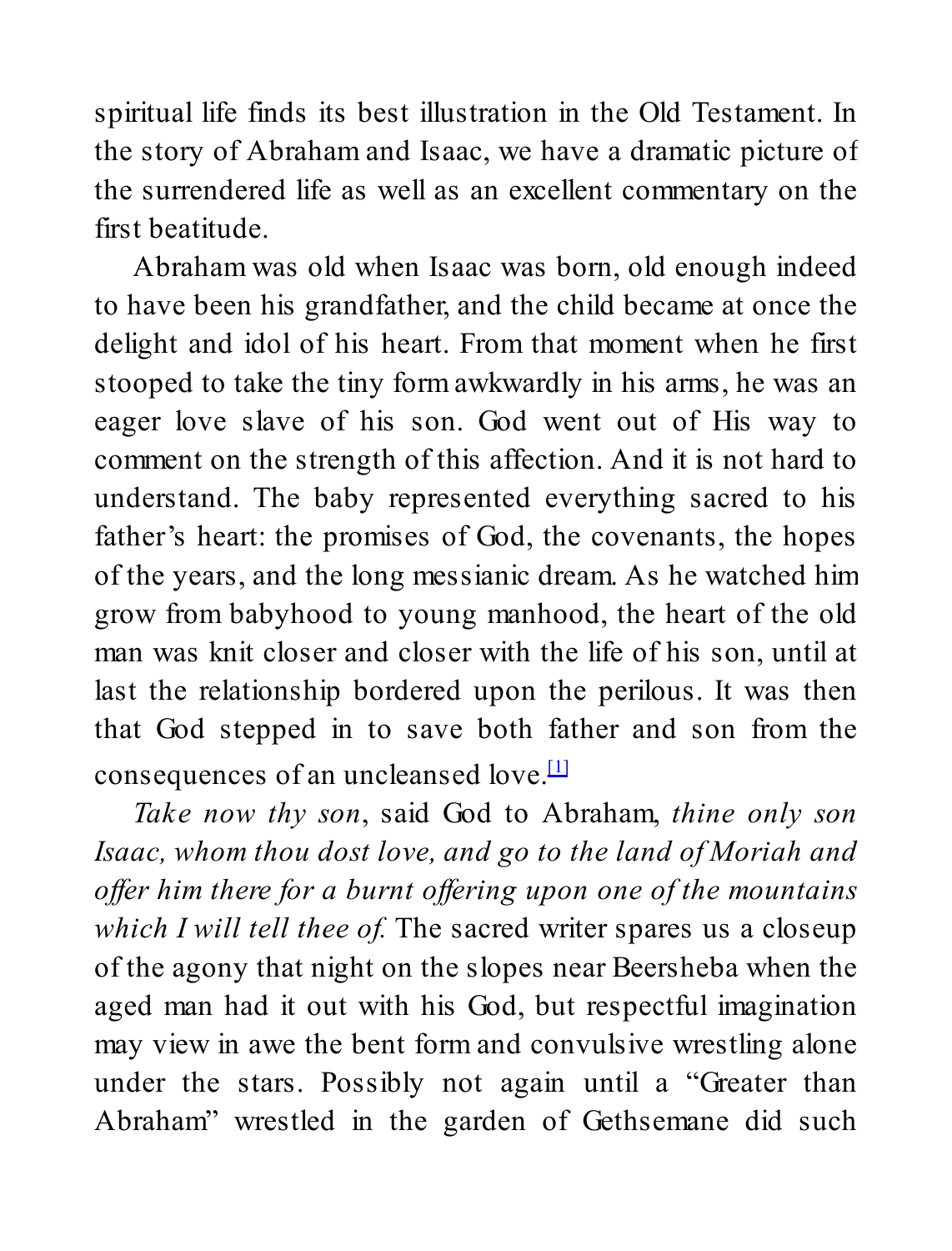mortal pain visit a human soul. If only the man himself might have been allowed to die. That would have been easier a thousand times, for he was old now, and to die would have been no great ordeal for one who had walked so long with God. Besides, it would have been a last sweet pleasure to let his dimming vision rest upon the figure of his stalwart son who would live to carry on the Abrahamic line and fulfill in himself the promises of God made long before in Ur of the Chaldees.

How could he slay the lad? Even if he could get the consent of his wounded and protesting heart, how could he reconcile the act with the promise: *In Isaac shall thy seed be called*? This was Abraham's trial by fire, and he did not fail in the crucible. While the stars still shone like sharp white points above the tent where the sleeping Isaac lay, and long before the gray dawn had begun to lighten the east, the old saint had made up his mind. He would offer his son as God had directed him to do, and *then trust God to raise him from the dead*. This, says the writer to the Hebrews, was the solution his aching heart found sometime in the dark night, and he rose *early in the morning* to carry out the plan. It is beautiful to see that, while he erred as to God's method, he had correctly sensed the secret of His great heart. And the solution accords well with the New Testament Scripture, *Whosoever will lose . . . for my sake shall find*.

God let the suffering old man go through with it up to the point where He knew there would be no retreat, and then forbade him to lay a hand upon the boy. To the wondering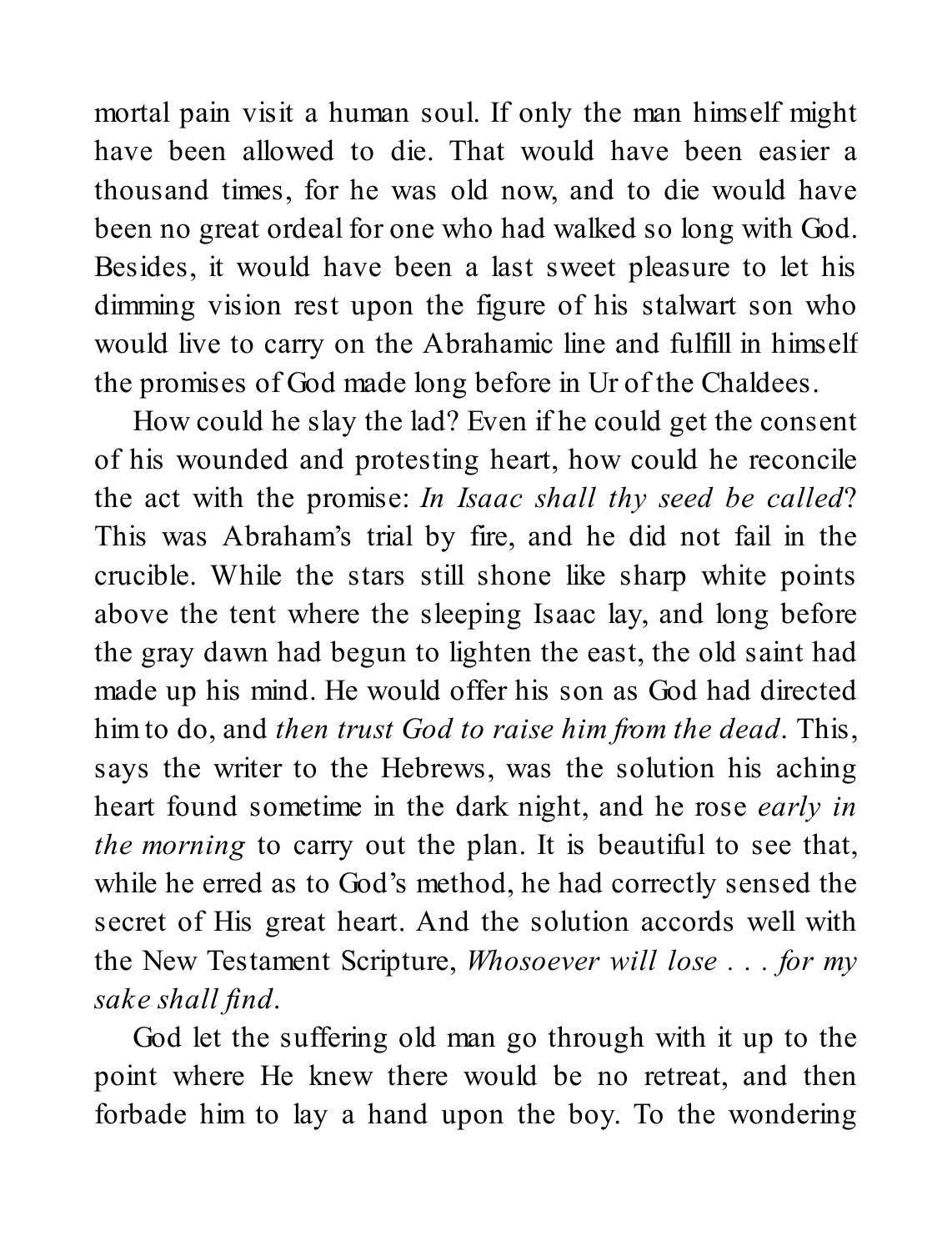patriarch He now says in effect, "It's all right, Abraham. I never intended that you should actually slay the lad. I only wanted to remove him from the temple of your heart that I might reign unchallenged there. I wanted to correct the perversion that existed in your love. Now you may have the boy, sound and well. Take him and go back to your tent. Now I know that thou fearest God, seeing that thou hast not withheld thy son, thine only son, fromme."

Then heaven opened and a voice was heard saying to him, *By myself I have sworn, said the LORD, for because thou hast done this thing and hast not withheld thy son, thine only son; that in blessing I will bless thee and in multiplying I will multiply thy seed as the stars of the heaven and as the sand which is upon the sea shore; and thy seed shall possess the gates of his enemies; and in thy seed shall all the Gentiles of the earth be blessed because thou hast hearkened unto my voice.*

The old man of God lifted his head to respond to the voice, and stood there on the mount strong and pure and grand, a man marked out by the Lord for special treatment, a friend and favorite of the Most High. Now he was a man wholly surrendered, a man utterly obedient, a man who possessed nothing. He had concentrated his all in the person of his dear son, and God had taken it from him. God could have begun out on the margin of Abraham's life and worked inward to the center; He chose rather to cut quickly to the heart and have it over in one sharp act of separation. In dealing thus, He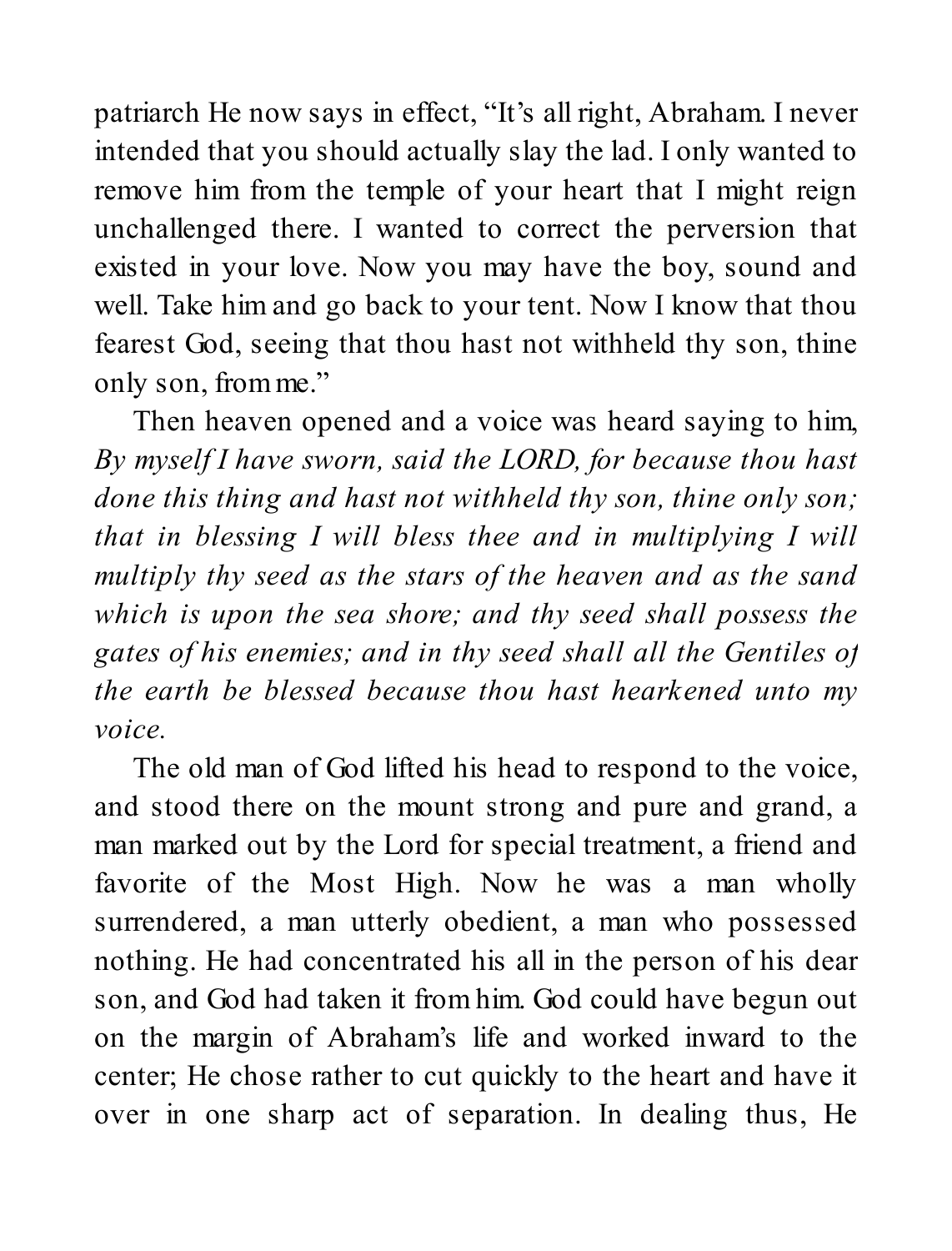practiced an economy of means and time. It hurt cruelly, but it was effective.

I have said that Abraham possessed nothing. Yet was not this poor man rich? Everything he had owned before was his still to enjoy:sheep, camels, herds, and goods of every sort. He had also his wife and his friends, and best of all he had his son Isaac safe by his side. He had everything, but *he possessed nothing*. There is the spiritual secret. There is the sweet theology of the heart, which can be learned only in the school of renunciation. The books on systematic theology overlook this, but the wise will understand.

After that bitter and blessed experience, I think the words "my" and "mine" never again had the same meaning for Abraham. The sense of possession which they connote was gone from his heart. *Things* had been cast out forever. They had now become external to the man. His inner heart was free from them. The world said, "Abraham is rich," but the aged patriarch only smiled. He could not explain it to them, but he knew that he owned nothing, that his real treasures were inward and eternal.

There can be no doubt that this possessive clinging to things is one of the most harmful habits in the life. Because it is so natural, it is rarely recognized for the evil that it is; but its outworkings are tragic.

We are often hindered from giving up our treasures to the Lord out of fear for their safety; this is especially true when those treasures are loved relatives and friends. But we need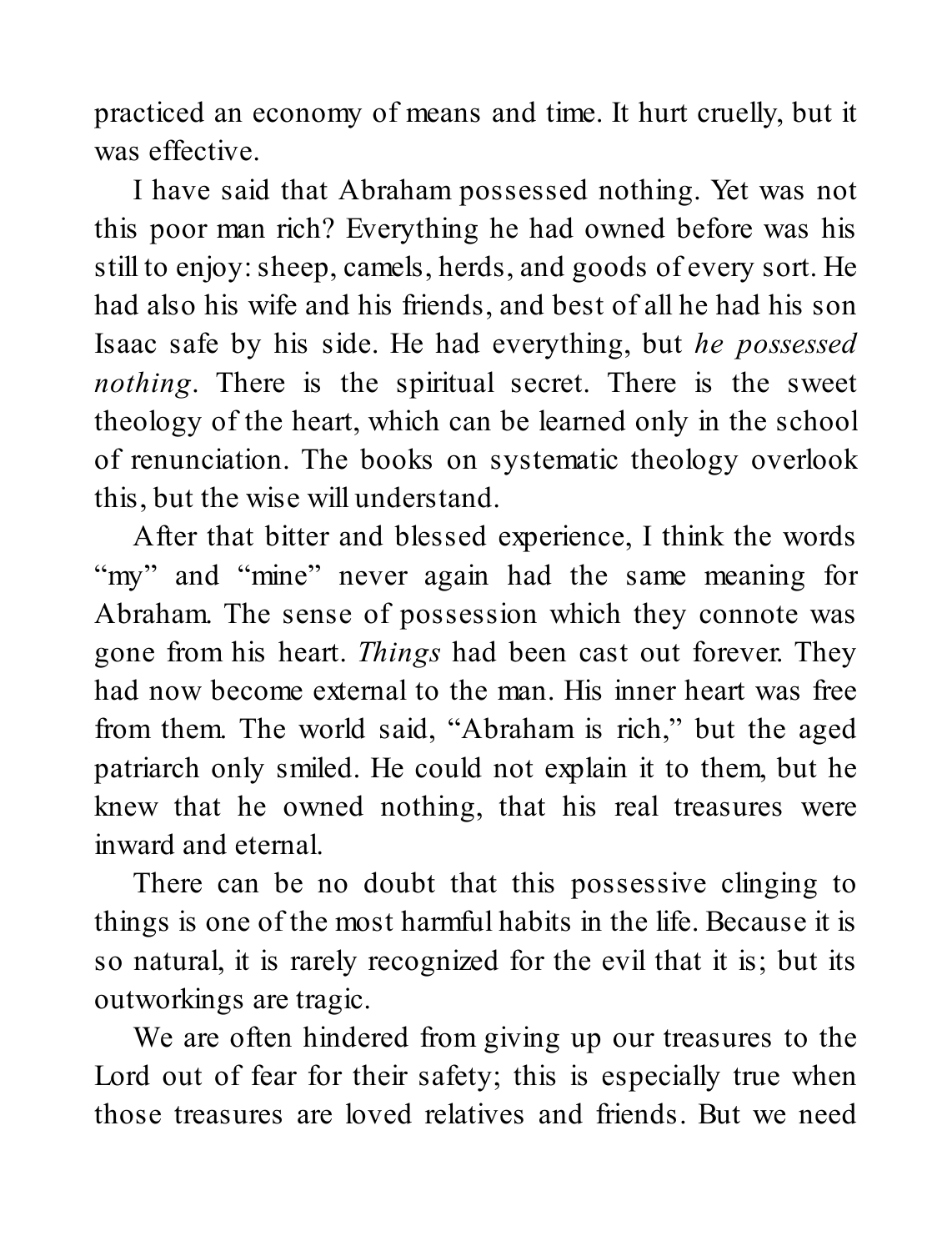have no such fears. Our Lord came not to destroy but to save. Everything is safe which we commit to Him, and nothing is really safe which is not so committed.

Our gifts and talents should also be turned over to Him. They should be recognized for what they are, God's loan to us, and should never be considered in any sense our own. We have no more right to claim credit for special abilities than for blue eyes or strong muscles. *For who makes thee to judge? and what hast thou that thou didst not receive?*

The Christian who is alive enough to know himself even slightly will recognize the symptoms of this possession malady, and will grieve to find themin his own heart. If the longing after God is strong enough within him, he will want to do something about the matter. Now, what should he do?

First of all, he should put away all defense and make no attempt to excuse himself either in his own eyes or before the Lord. Whoever defends himself will have himself for his defense, and he will have no other; but let him come defenseless before the Lord and he will have for his defender no less than God Himself. Let the inquiring Christian trample under foot every slippery trick of his deceitful heart and insist upon frank and open relations with the Lord.

Then he should remember that this is holy business. No careless or casual dealings will suffice. Let him come to God in full determination to be heard. Let him insist that God accept his all, that He take *things* out of his heart and Himself reign there in power. It may be he will need to become specific, to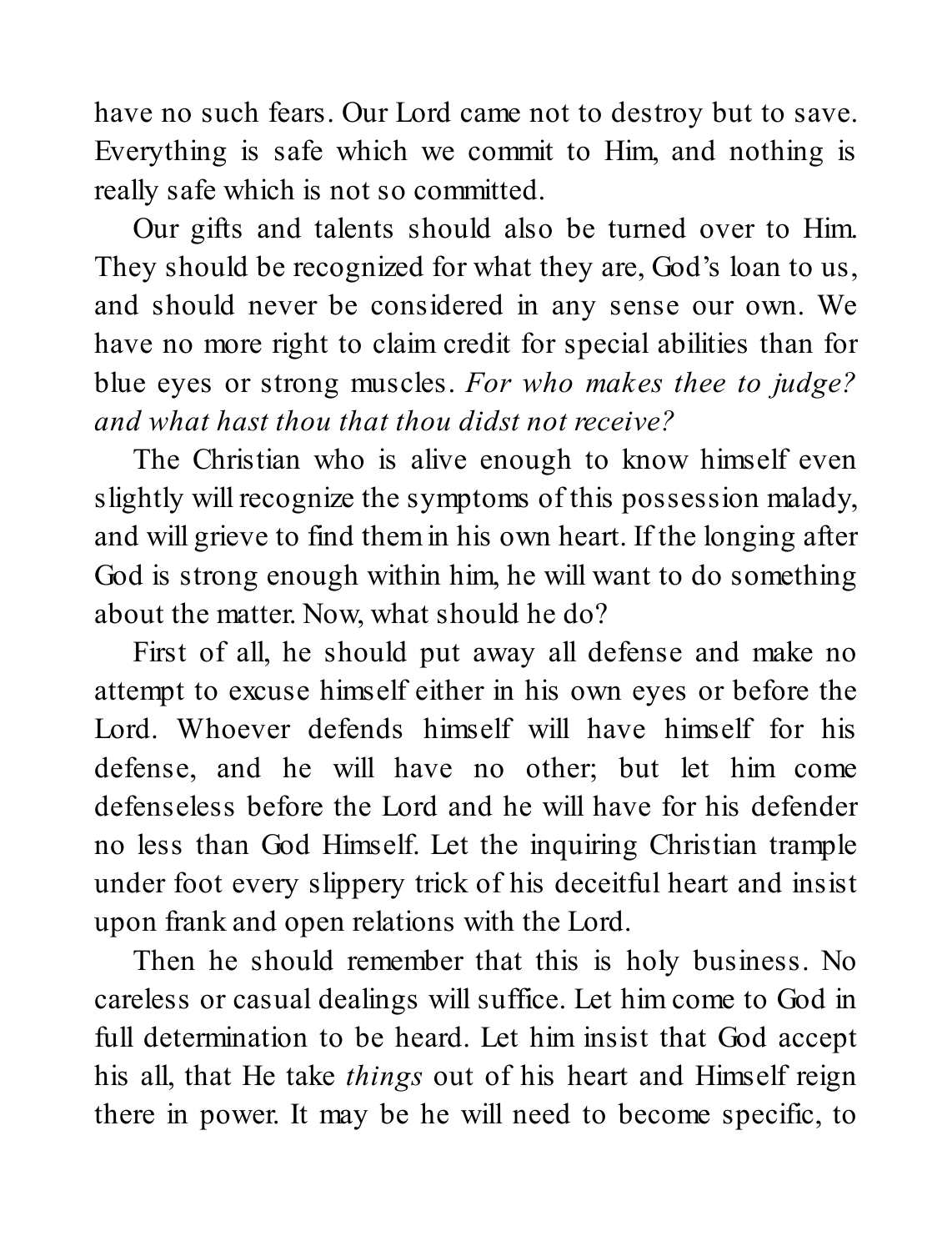name things and people by their names one by one. If he will become drastic enough, he can shorten the time of his toil from years to minutes, and enter the good land long before his slower brethren who coddle their feelings and insist upon caution in their dealings with God.

Let us never forget that such a truth as this cannot be learned by rote, as one would learn the facts of physical science. They must be *experienced* before we can really know them. We must in our hearts live through Abraham's harsh and bitter experiences if we would know the blessedness which follows them. The ancient curse will not go out painlessly; the tough, old miser within us will not lie down and die obedient to our command. He must be torn out of our heart like a plant from the soil; he must be extracted in agony and blood like a tooth from the jaw. He must be expelled from our soul by violence as Christ expelled the moneychangers from the temple. And we shall need to steel ourselves against his piteous begging, and to recognize it as springing out of self-pity, one of the most reprehensible sins of the human heart.

If we would indeed know God in growing intimacy, we must go this way of renunciation. And if we are set upon the pursuit of God, He will sooner or later bring us to this test. Abraham's testing was, at the time, not known to himas such, yet if he had taken some course other than the one he did, the whole history of the Old Testament would have been different. God would have found His man, no doubt, but the loss to Abraham would have been tragic beyond the telling. So we will be brought one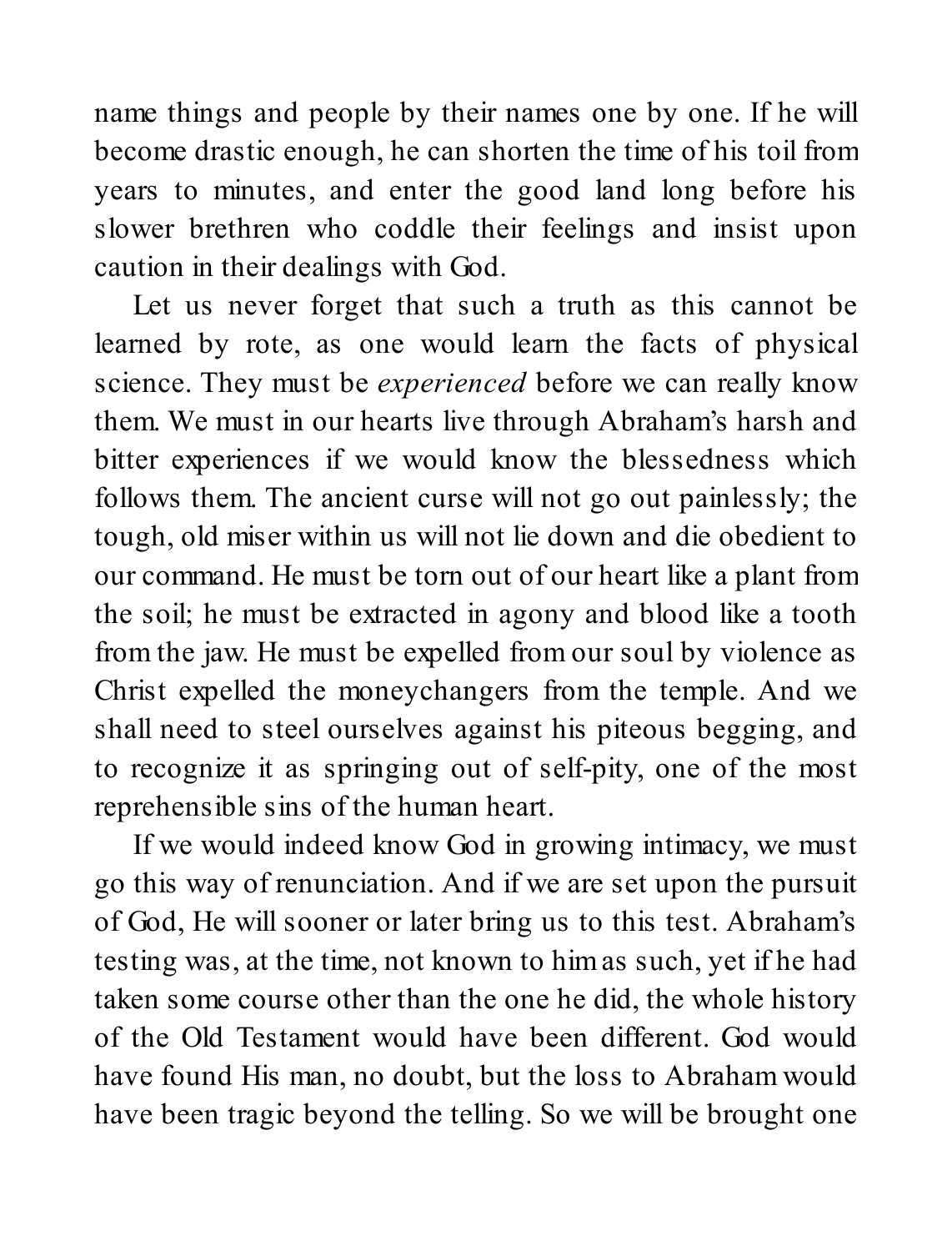by one to the testing place, and we may never know when we are there. At that testing place there will be no dozen possible choices for us; there will be just one and an alternative, but our whole future will be conditioned by the choice we make.

*Father, I want to know thee, but my coward heart fears to give up its toys. I cannot part with them without inward bleeding, and I do not try to hide from thee the terror of the parting. I come trembling, but I do come. Please root from my heart all those things which I have cherished so long and which have become a very part of my living self, so that thou mayest enter and dwell there without a rival. Then shalt thou make the place of thy feet glorious. Then shall my heart have no need of the sun to shine in it, for thyself wilt be the light of it, and there shall be no night there. In Jesus'name, Amen.*

[1] *Publisher's Note:* We are unaware of this thought being supported in scripture. Rather, Genesis 22:1 says And it came to pass after these things that God proved Abraham. This verse indicates a test rather than a reprimand.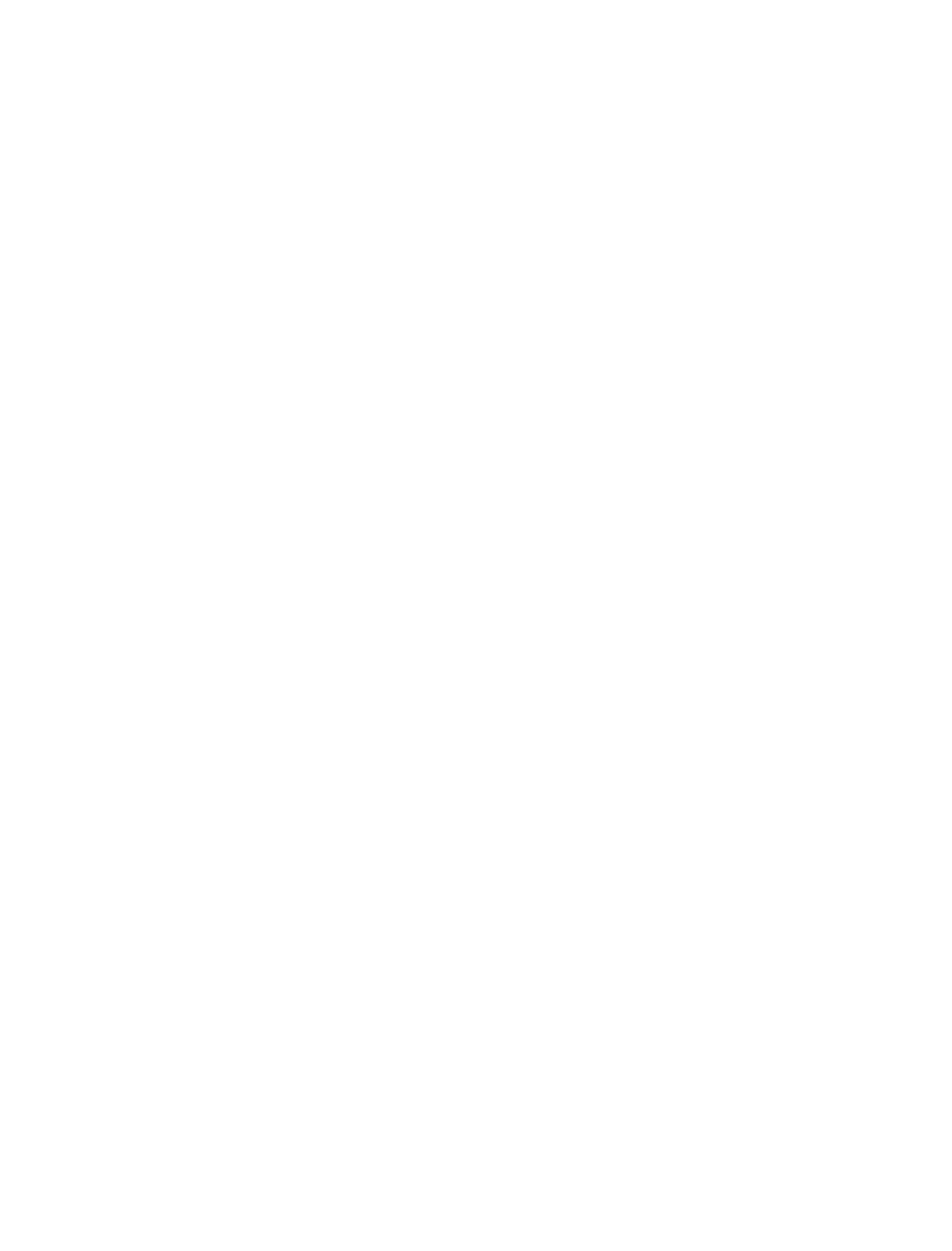### **Chapter 3**

### Removing the Veil

*Having therefore, brethren, boldness to enter into the sanctuary by the blood of Jesus*. (Hebrews 10:19)

**A** is the famous sayings of the church fathers, none is better known than Augustine's "Thou hast formed us for Thyself, and our hearts are restless till they find rest in Thee."

The great saint states here in few words the origin and interior history of the human race. God made us for Himself; that is the only explanation that satisfies the *heart* of a thinking man, whatever his wild reason may say. Should faulty education and perverse reasoning lead a man to conclude otherwise, there is little that any Christian can do for him. For such a man I have no message. My appeal is addressed to those who have been previously taught in secret by the wisdom of God; I speak to thirsty hearts whose longings have been wakened by the touch of God within them, and such as they need no reasoned proof. Their restless hearts furnish all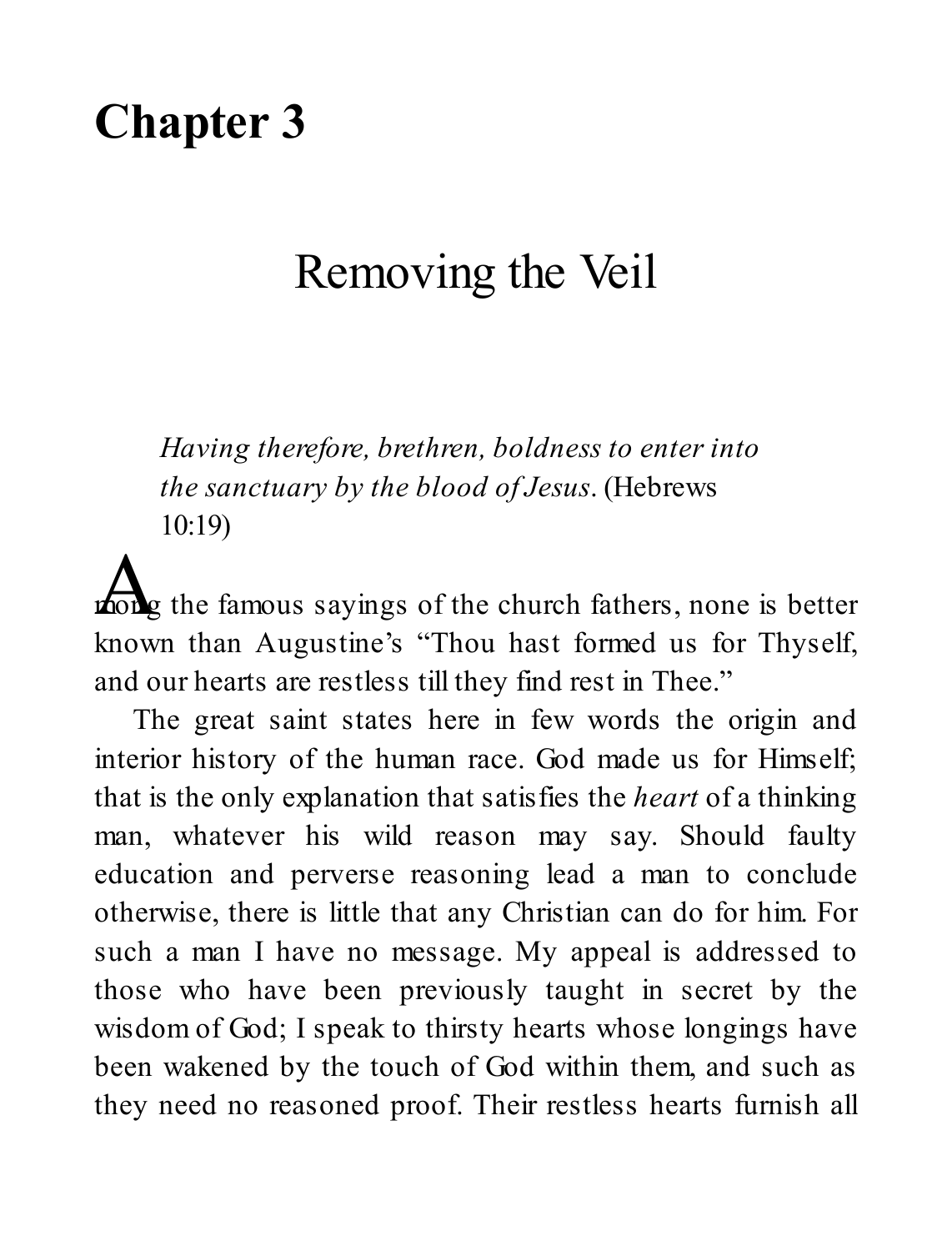the proof they need.

God formed us for Himself. The *Shorter Catechism*, "Agreed upon by the Reverend Assembly of Divines at Westminster," as the old *New-England Primer* has it, asks the ancient questions *what* and *why* and answers them in one short sentence hardly matched in any uninspired work. "Question: What is the chief end of man? Answer*:* Man's chief end is to glorify God, and to enjoy Him forever." With this agree the four and twenty elders who fall on their faces to worship Him that liveth forever and ever, saying, *Thou art worthy, O Lord, to receive glory and honour and virtue; for thou hast created all things, and for thy will they have their being and were created.*

God formed us for His pleasure, and so formed us that we, as well as He, can in divine communion enjoy the sweet and mysterious mingling of kindred personalities. He meant us to see Him and live with Him and draw our life from His smile. But we have been guilty of that "foul revolt" of which Milton speaks when describing the rebellion of Satan and his hosts. We have broken with God. We have ceased to obey Him or love Him, and in guilt and fear have fled as far as possible from His presence.

Yet who can flee from His presence when the heaven and the heavens of heavens cannot contain Him? when the wisdom of Solomon testifies that the Spirit of the Lord fills the world? The omnipresence of the Lord is one thing, and is a solemn fact necessary to His perfection. His *manifest* presence is another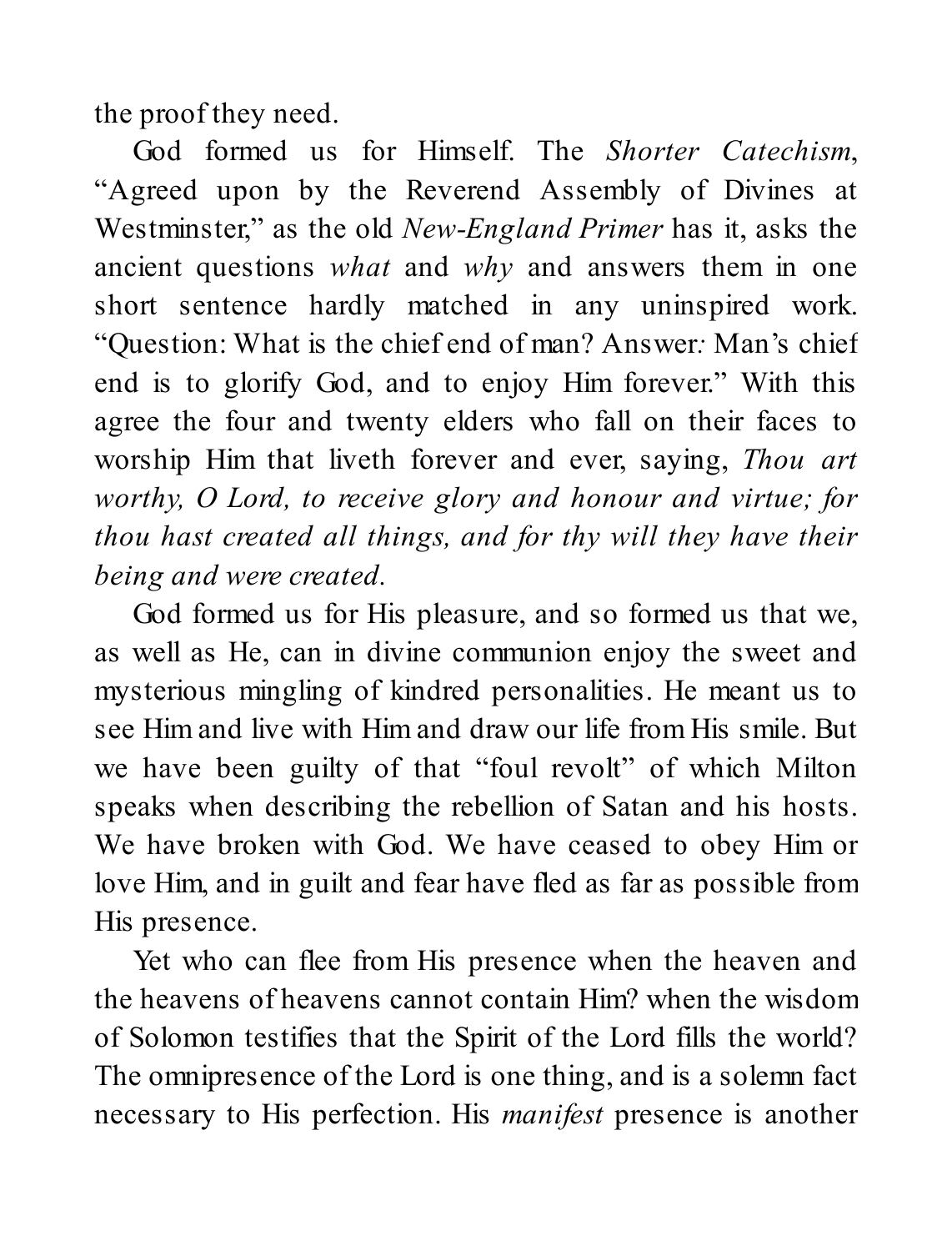thing altogether, and from that presence we have fled, like Adam, to hide among the trees of the garden, or like Peter to shrink away crying, *Depart from me, Lord, for I am a sinful man*.

So the life of man upon the earth is a life away from His presence, wrenched loose from that "blissful center" which is our right and proper dwelling place, our first estate, which we kept not, the loss of which is the cause of our unceasing restlessness.

The whole work of God in redemption is to undo the tragic effects of that foul revolt, and to bring us back again into right and eternal relationship with Himself. This required that our sins be disposed of satisfactorily, that a full reconciliation be effected and the way opened for us to return again into conscious communion with God and to live again in His presence as before. Then by His prevenient working within us, He moves us to return. This first comes to our notice when our restless hearts feel a yearning for the presence of God and we say within ourselves, "I will arise and go to my Father." That is the first step, and as the Chinese sage Lao-Tze has said, "The journey of a thousand miles begins with a single step."

The interior journey of the soul from the wilds of sin into the enjoyed presence of God is beautifully illustrated in the Old Testament tabernacle. The returning sinner first entered the outer court where he offered a blood sacrifice on the brazen altar and washed himself in the laver that stood near it. Then through a veil he passed into the Holy Place where no natural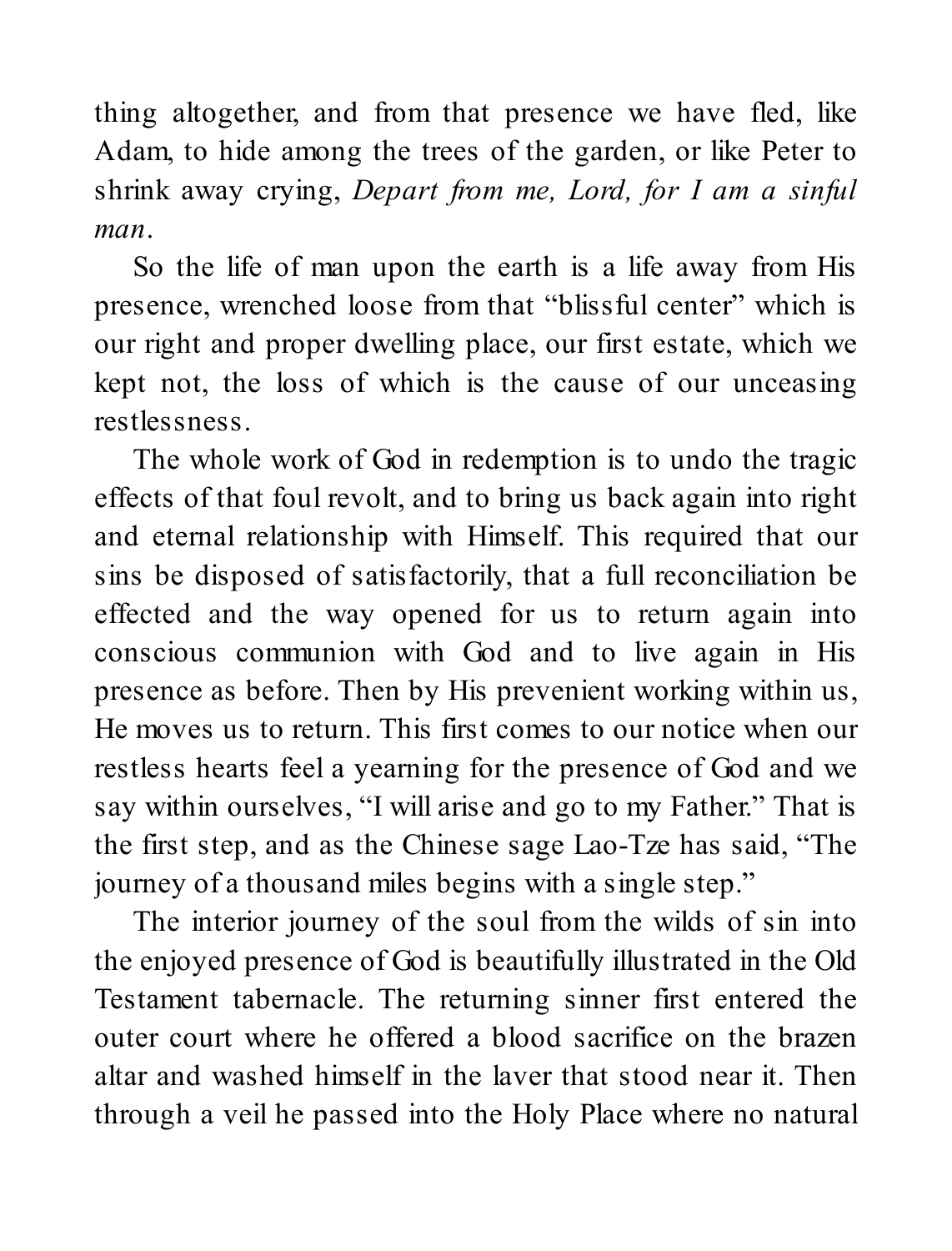light could come, but the golden candlestick, which spoke of Jesus the Light of the World, threw its soft glow over all. There also was the shewbread to tell of Jesus, the Bread of Life, and the altar of incense, a figure of unceasing prayer.

Though the worshipper had enjoyed so much, still he had not yet entered the presence of God. Another veil separated from the Holy of Holies where above the mercy seat dwelt the very God Himself in reverential and glorious manifestation. While the tabernacle stood, only the high priest could enter there, and that but once a year, with blood which he offered for his sins and the sins of the people. It was this last veil which was *rent* when our Lord gave up the ghost on Calvary, and the sacred writer explains that this rending of the veil opened the way for every worshipper in the world to come by the new and living way straight into the divine presence.

Everything in the New Testament accords with this Old Testament picture. Ransomed men need no longer pause in fear to enter the Holy of Holies. *God wills that we should push on into His presence and live our whole life there.* This is to be known to us in conscious experience. It is more than a doctrine to be held; it is a life to be enjoyed every moment of every day.

This flame of His presence was the beating heart of the Levitical order. Without it, all the appointments of the tabernacle were characters of some unknown language; they had no meaning for Israel or for us. The greatest fact of the tabernacle was that *Jehovah was there*; a presence was waiting within the veil. Similarly, the presence of God is the central fact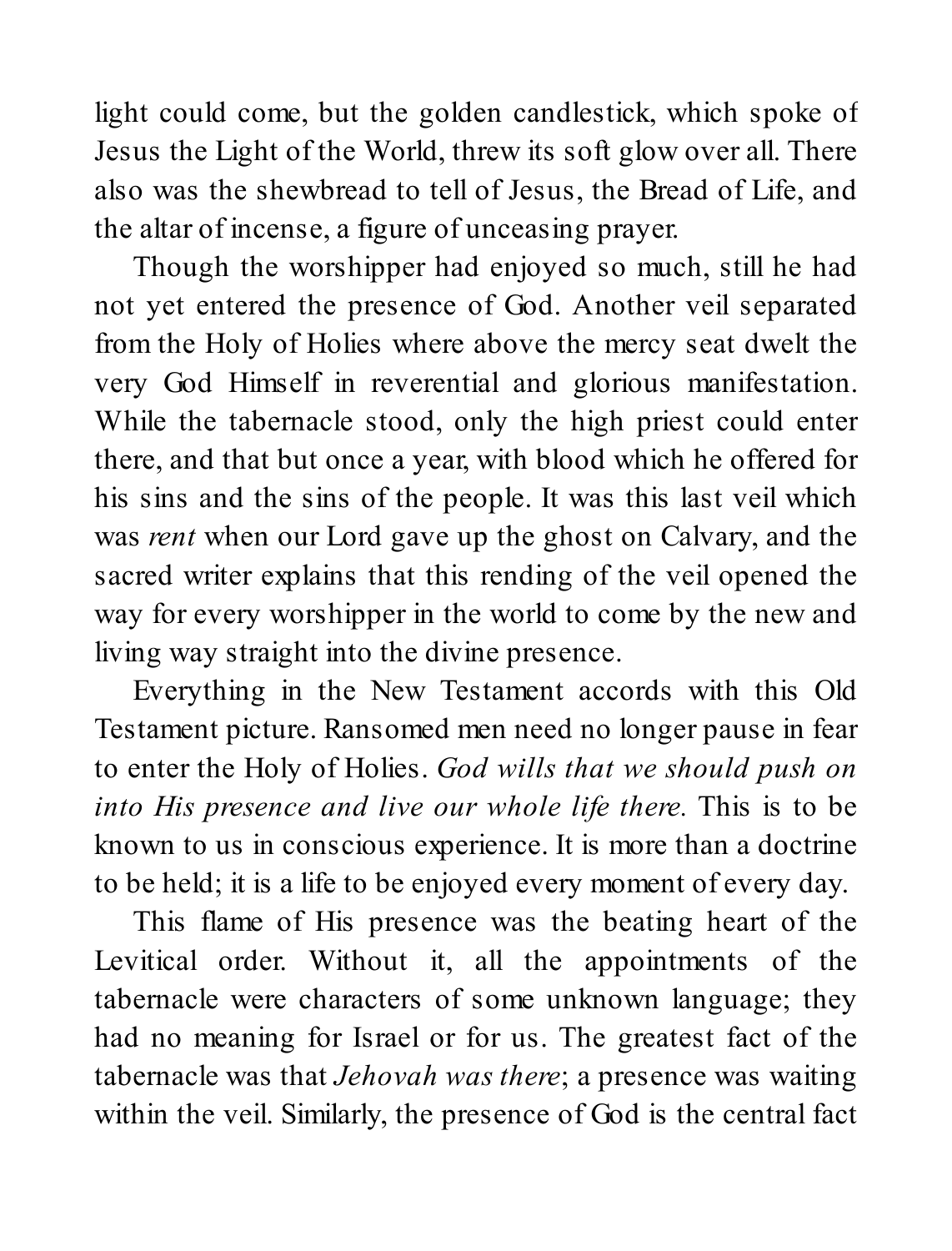of Christianity. At the heart of the Christian message is God Himself waiting for His redeemed children to push in to conscious awareness of His presence. That type of Christianity which happens now to be the vogue knows this presence only in theory. It fails to stress the Christian's privilege of present realization. According to its teachings, we are in the presence of God positionally, and nothing is said about the need to experience that presence actually. The fiery urge that drove men like Robert Murray McCheyne is wholly missing. And the present generation of Christians measures itself by this imperfect rule. Lowly contentment takes the place of burning zeal. We are satisfied to rest in our *judicial* possessions and, for the most part, we bother ourselves very little about the absence of personal experience.

Who is this within the veil who dwells in fiery manifestations? It is none other than God Himself, "One God the Father Almighty, Maker of heaven and earth, and of all things visible and invisible," and "One Lord Jesus Christ, the only begotten Son of God; begotten of His Father before all worlds, God of God, Light of Light, Very God of Very God; begotten, not made; being of one substance with the Father," and "the Holy Ghost, the Lord and Giver of life, Who proceedeth from the Father and the Son, Who with the Father and the Son together is worshipped and glorified." Yet this Holy Trinity is One God, for "we worship one God in Trinity, and Trinity in Unity; neither confounding the Persons, nor dividing the Substance. For there is one Person of the Father,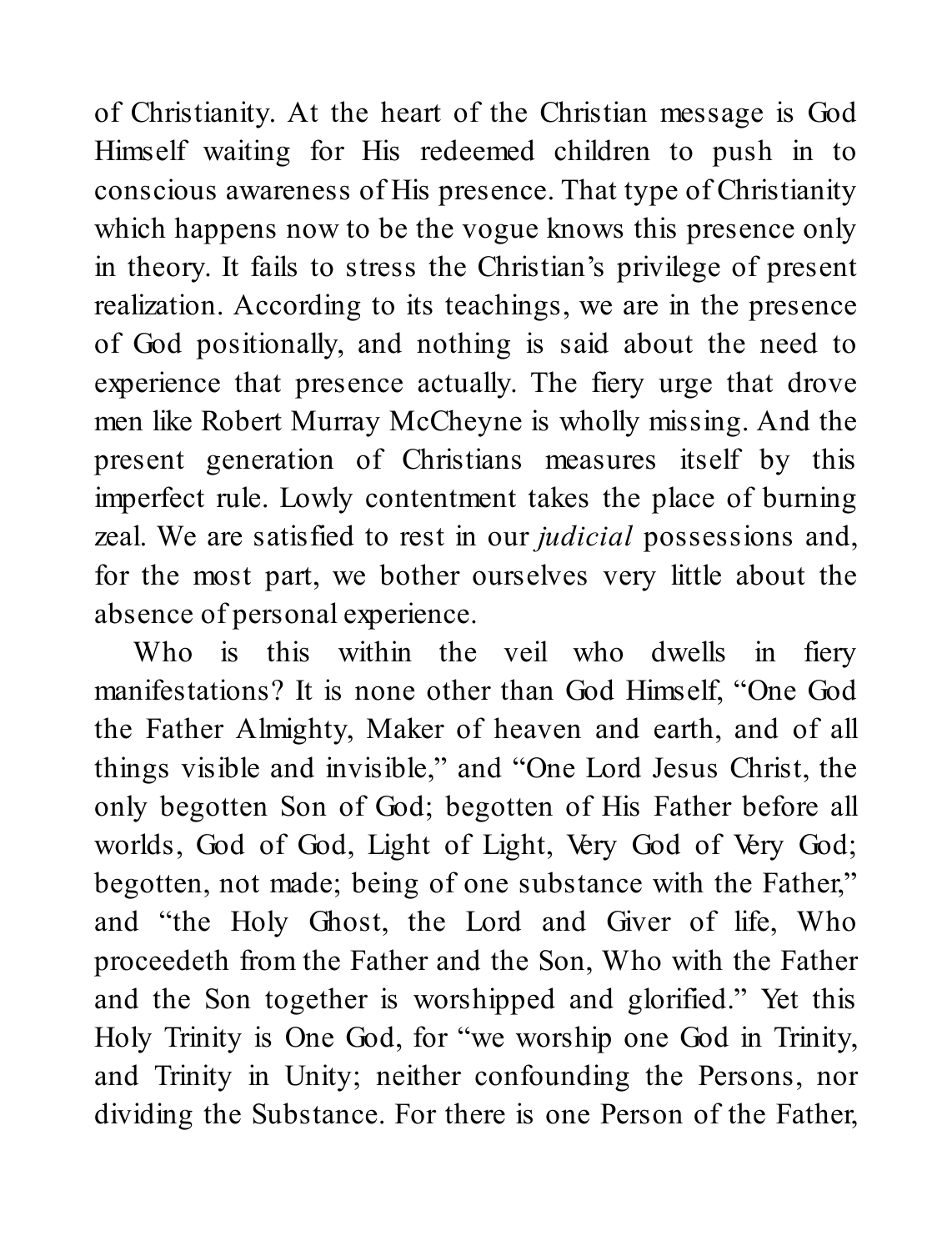another of the Son, and another of the Holy Ghost. But the Godhead of the Father, of the Son, and of the Holy Ghost, is all one: the glory equal and the majesty co-eternal." So in part run the ancient creeds, and so the inspired Word declares.

Behind the veil is God, that God after whom the world, with strange inconsistency, has felt, "if haply they might find Him." He has revealed Himself to some extent in nature, but more perfectly in the incarnation; now He waits to show Himself in ravishing fullness to the humble of soul and the pure in heart.

The world is perishing for lack of the knowledge of God, and the church is famishing for want of His presence. The instant cure of most of our religious ills would be to enter His presence in spiritual experience, to become suddenly aware that we are in God and that God is in us. This would lift us out of our pitiful narrowness and cause our hearts to be enlarged. This would burn away the impurities from our lives as the bugs and fungi were burned away by the fire that dwelt in the bush.

What a broad world to roam in, what a sea to swim in is this God and Father of our Lord Jesus Christ. He is *eternal*, which means that He predates time and is wholly independent of it. Time began in Him and will end in Him. To it, He pays no tribute, and from it, He suffers no change. He is *immutable*, which means that He has never changed and can never change in any smallest measure. To change, He would need to go from better to worse or from worse to better. He cannot do either, for being perfect He cannot become more perfect, and if He were to become less perfect He would be less than God. He is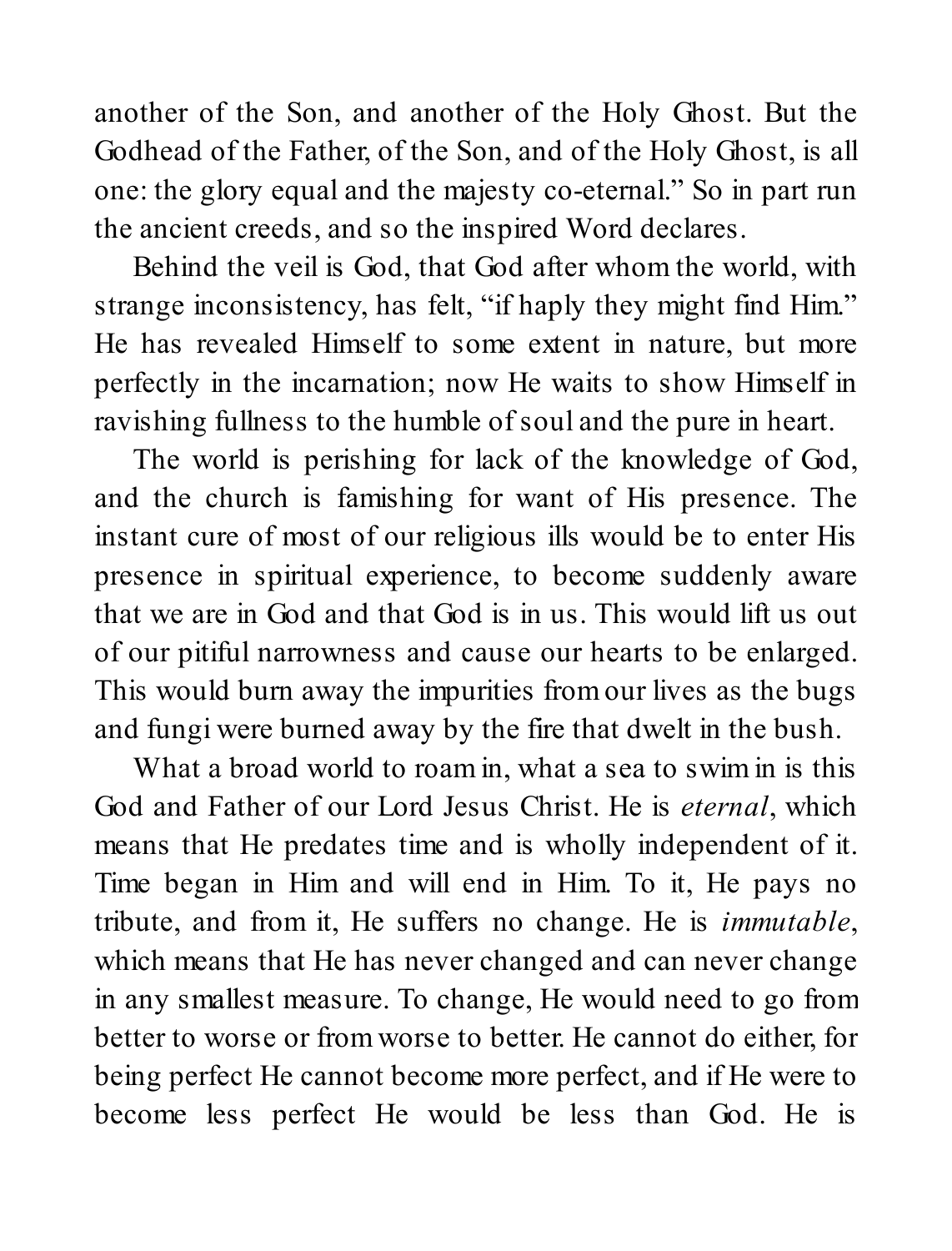*omniscient*, which means that He knows in one free and effortless act all matter, all spirit, all relationships, all events. He has no past and He has no future. He *is*, and none of the limiting and qualifying terms used of creatures can apply to Him. *Love* and *mercy* and *righteousness* are His, and *holiness* so ineffable that no comparisons or figures will avail to express it. Only fire can give even a remote conception of it. In fire He appeared at the burning bush; in the pillar of fire He dwelt through all the long wilderness journey. The fire that glowed between the wings of the cherubimin the Holy Place was called the *shekinah*, the presence through the years of Israel's glory. And when the old had given place to the new, He came at Pentecost as a fiery flame and rested upon each disciple.

Baruch Spinoza wrote of the intellectual love of God, and he had a measure of truth there; but the highest love of God is not intellectual, it is spiritual. God is spirit and only the spirit of man can know Him really. In the deep spirit of a man, the fire must glow, or his love is not the true love of God. The great ones of the kingdom have been those who loved God more than others did. We all know who they have been and gladly pay tribute to the depths and sincerity of their devotion. We have but to pause for a moment and their names come trooping past us smelling of myrrh and aloes and cassia out of the ivory palaces.

Frederick Faber was one whose soul panted after God as the roe pants after the water brook, and the measure in which God revealed Himself to his seeking heart set the good man's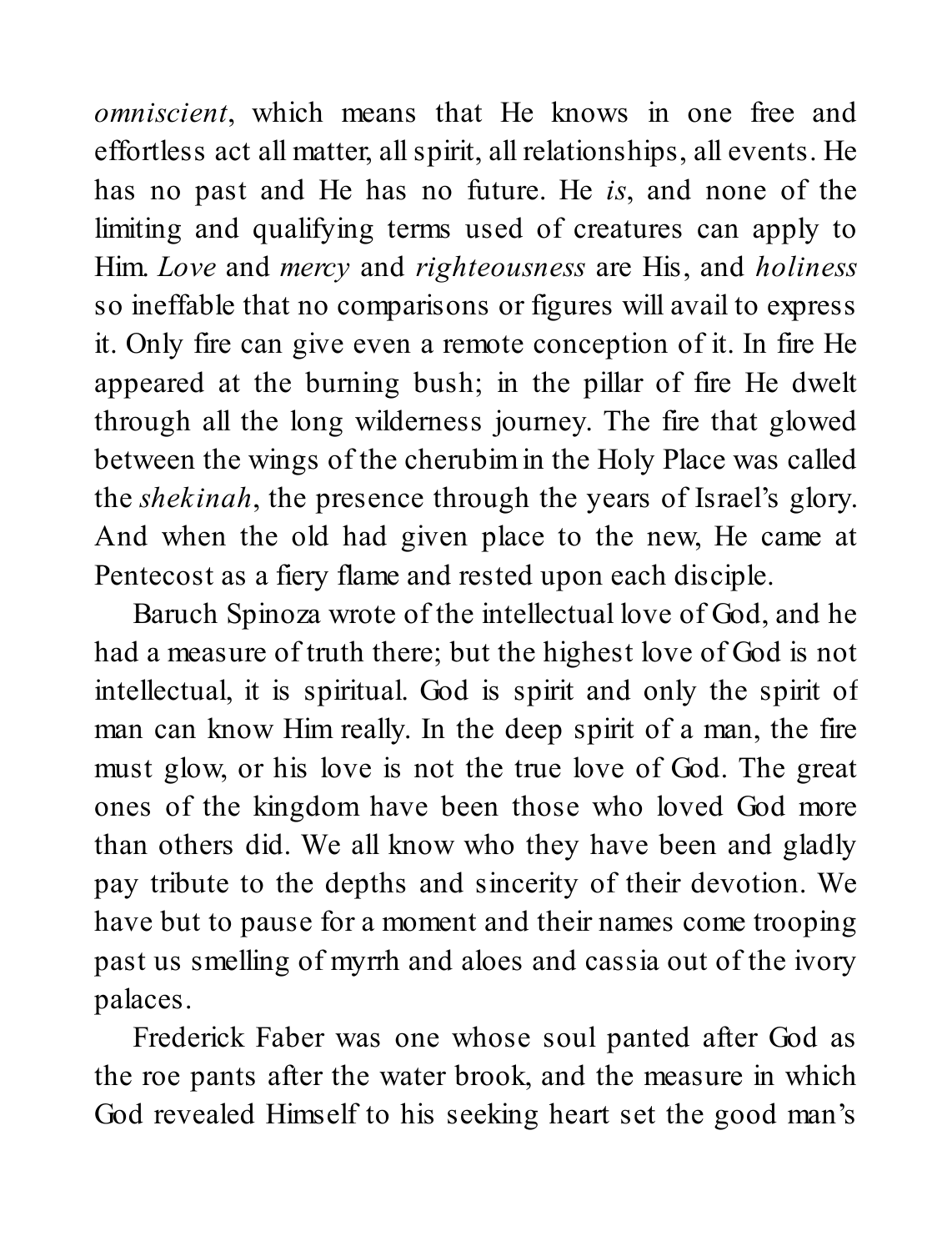whole life afire with a burning adoration rivaling that of the seraphim before the throne. His love for God extended to the three persons of the Godhead equally, yet he seemed to feel for each One a special kind of love reserved for Him alone. Of God the Father he sings:

> *Only to sit and think of God, Oh what a joy it is! To think the thought, to breathe the Name; Earth has no higher bliss.*

*Father of Jesus, love's reward! What rapture will it be, Prostrate before Thy throne to lie, And gaze and gaze on Thee!*

His love for the person of Christ was so intense that it threatened to consume him; it burned within him as a sweet and holy madness and flowed from his lips like molten gold. In one of his sermons he says, "Wherever we turn in the church of God, there is Jesus. He is the beginning, middle, and end of everything to us. . . . There is nothing good, nothing holy, nothing beautiful, nothing joyous which He is not to His servants. No one need be poor, because, if he chooses, he can have Jesus for his own property and possession. No one need be downcast, for Jesus is the joy of heaven, and it is His joy to enter into sorrowful hearts. We can exaggerate about many things; but we can never exaggerate our obligation to Jesus, or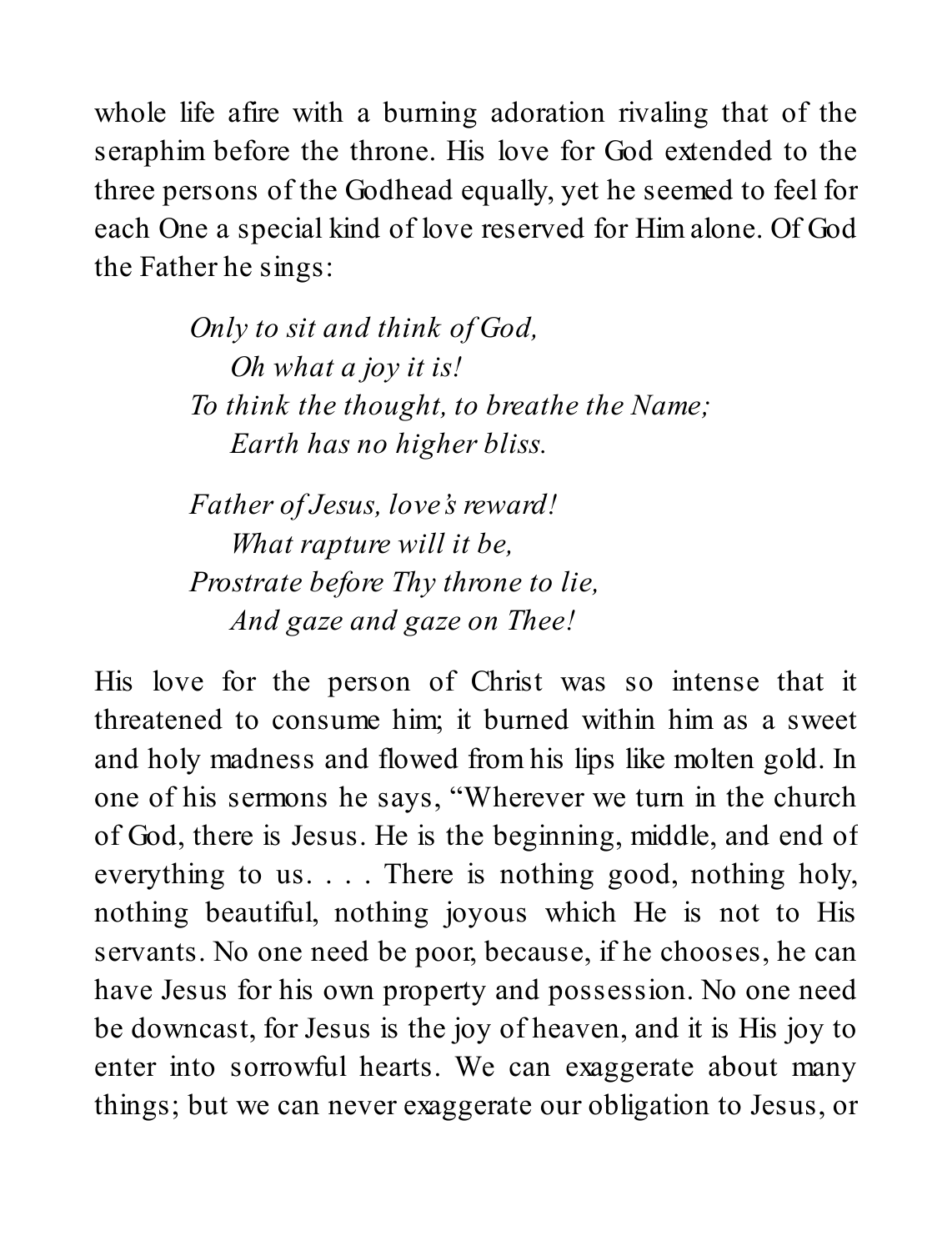the compassionate abundance of the love of Jesus to us. All our lives long we might talk of Jesus, and yet we should never come to an end of the sweet things that might be said of Him. Eternity will not be long enough to learn all He is, or to worship Him for all He has done, but then, that matters not; for we shall be always with Him, and we desire nothing more." And addressing our Lord directly he says to Him:

> *I love Thee so, I know not how My transports to control; Thy love is like a burning fire Within my very soul.*

Faber's blazing love extended also to the Holy Spirit. Not only in his theology did he acknowledge His deity and full equality with the Father and the Son, but he also celebrated it constantly in his songs and in his prayers. He literally pressed his forehead to the ground in his eager, fervid worship of the third person of the Godhead. In one of his great hymns to the Holy Spirit he sums up his burning devotion thus:

> *O Spirit, beautiful and dread! My heart is fit to break With love of all Thy tenderness For us poor sinners'sake.*

I have risked the tedium of quotation that I might show by pointed example what I have set out to say, namely, that God is so vastly wonderful, so utterly and completely delightful that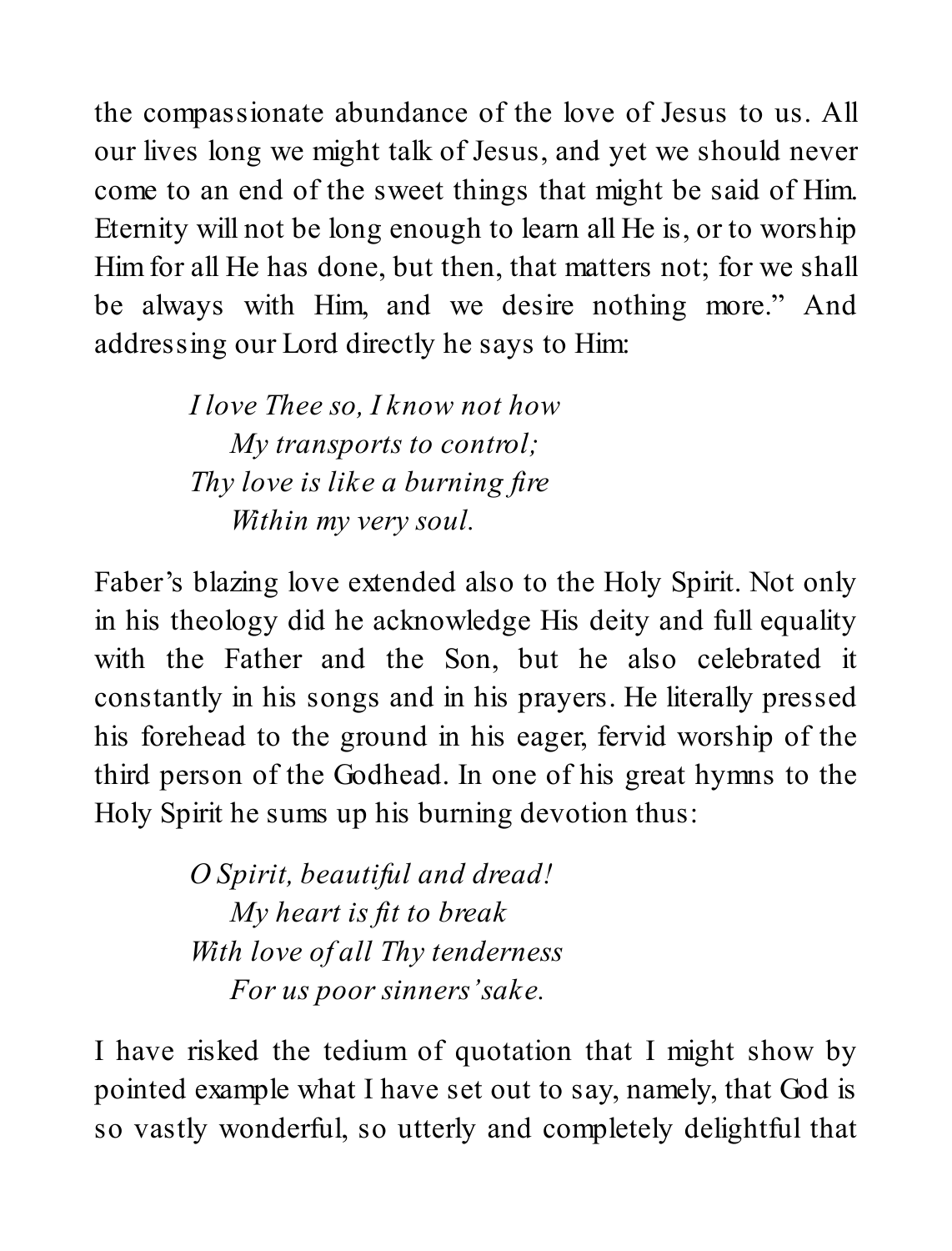He can, without anything other than Himself, meet and overflow the deepest demands of our total nature, mysterious and deep as that nature is. Such worship as Faber knew (and he is but one of a great company which no man can number) can never come from a mere doctrinal knowledge of God. Hearts that are "fit to break" with love for the Godhead are those who have been in His presence and have looked with opened eye upon the majesty of the Deity. Men of the breaking hearts had a quality about them not known to or understood by common men. They habitually spoke with spiritual authority. They had been in the presence of God and they reported what they saw there. They were prophets, not scribes, for the scribe tells us what he has read, and the prophet tells us what he has seen.

The distinction is not an imaginary one. Between the scribe who has read and the prophet who has seen, there is a difference as wide as the sea. We are today overrun with orthodox scribes, but the prophets, where are they? The hard voice of the scribe sounds over evangelicalism, but the church waits for the tender voice of the saint who has penetrated the veil and has gazed with inward eye upon the wonder that is God. And yet, thus to penetrate, to push in sensitive living experience into the holy presence, is a privilege open to every child of God.

With the veil removed by the rending of Jesus' flesh, with nothing on God's side to prevent us from entering, why do we tarry without? Why do we consent to abide all our days just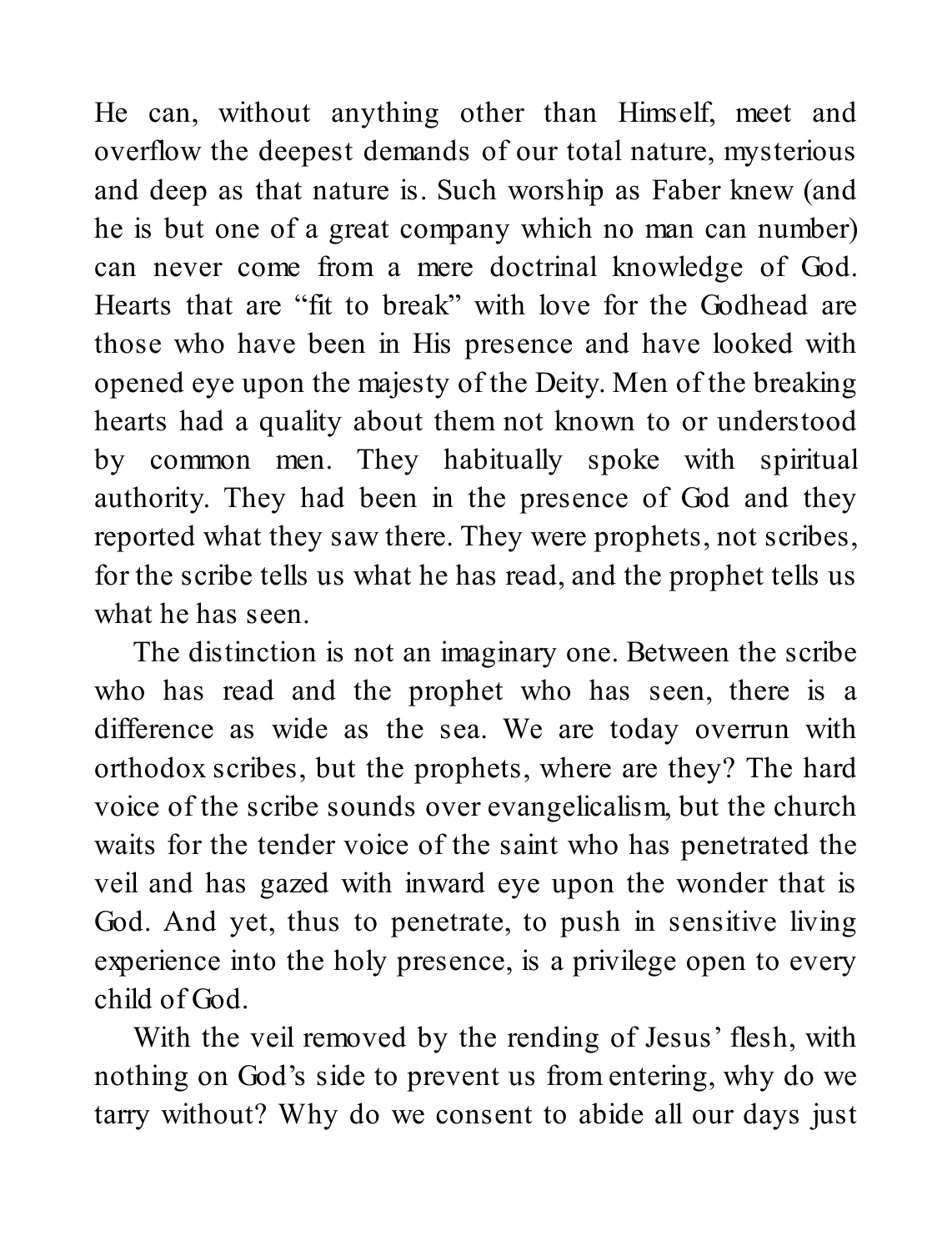outside the Holy of Holies and never enter at all to look upon God? We hear the Bridegroom say, *Let me see thy countenance, let me hear thy voice; for sweet is thy voice, and thy countenance is beautiful*. We sense that the call is for us, but still we fail to draw near, and the years pass and we grow old and tired in the outer courts of the tabernacle. What hinders us?

The answer usually given, simply that we are "cold," will not explain all the facts. There is something more serious than coldness of heart, something that may be behind that coldness and be the cause of its existence. What is it? What could it be but the presence of *a veil in our hearts*? It is a veil not taken away as the first veil was, but which remains there stillshutting out the light and hiding the face of God from us. It is the veil of our fleshly fallen nature that lives on, unjudged within us, uncrucified, and unrepudiated. It is the close-woven veil of the self-life which we have never truly acknowledged, of which we have been secretly ashamed, and which for these reasons we have never brought to the judgment of the cross. It is not too mysterious, this opaque veil, nor is it hard to identify. We have but to look in our own hearts and we shall see it there, sewn and patched and repaired it may be, but there nevertheless, an enemy to our lives and an effective block to our spiritual progress.

This veil is not a beautiful thing and it is not a thing about which we commonly care to talk, but I am addressing the thirsting souls who are determined to follow God, and I know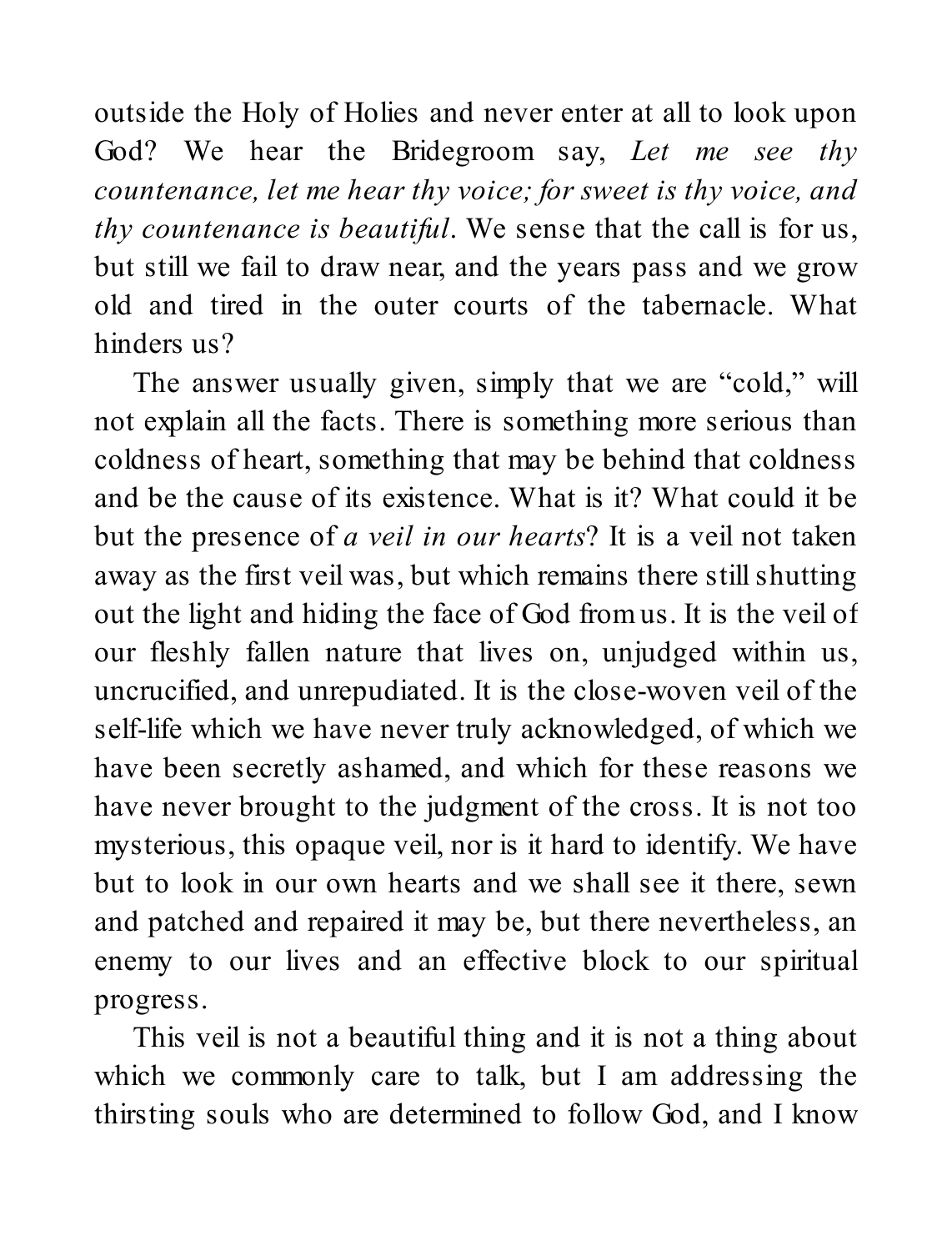they will not turn back even though the way leads temporarily through the blackened hills. The urge of God within them will assure their continuing the pursuit. They will face the facts however unpleasant, and endure the cross for the joy set before them. So I ambold to name the threads out of which this inner veil is woven.

It is woven of the fine threads of the self-life, the "hyphenated" sins of the human spirit. They are not something we do; they are something we *are*, and therein lies both their subtlety and their power.

To be specific, the self-sins are these: self-righteousness, self-pity, self-confidence, self-sufficiency, self-admiration, selflove, and a host of others like them. They dwell too deep within us and are too much a part of our natures to come to our attention until the light of God is focused upon them. The grosser manifestations of these sins – egotism, exhibitionism, self-promotion – are strangely tolerated in Christian leaders, even in circles of impeccable orthodoxy. They are so much in evidence as actually, for many people, to become identified with the gospel. I trust it is not a cynical observation to say that they appear these days to be a requisite for popularity in some sections of the church visible. Promoting self under the guise of promoting Christ is currently so common as to excite little notice.

One should suppose that proper instruction in the doctrines of man's depravity and the necessity for justification through the righteousness of Christ alone would deliver us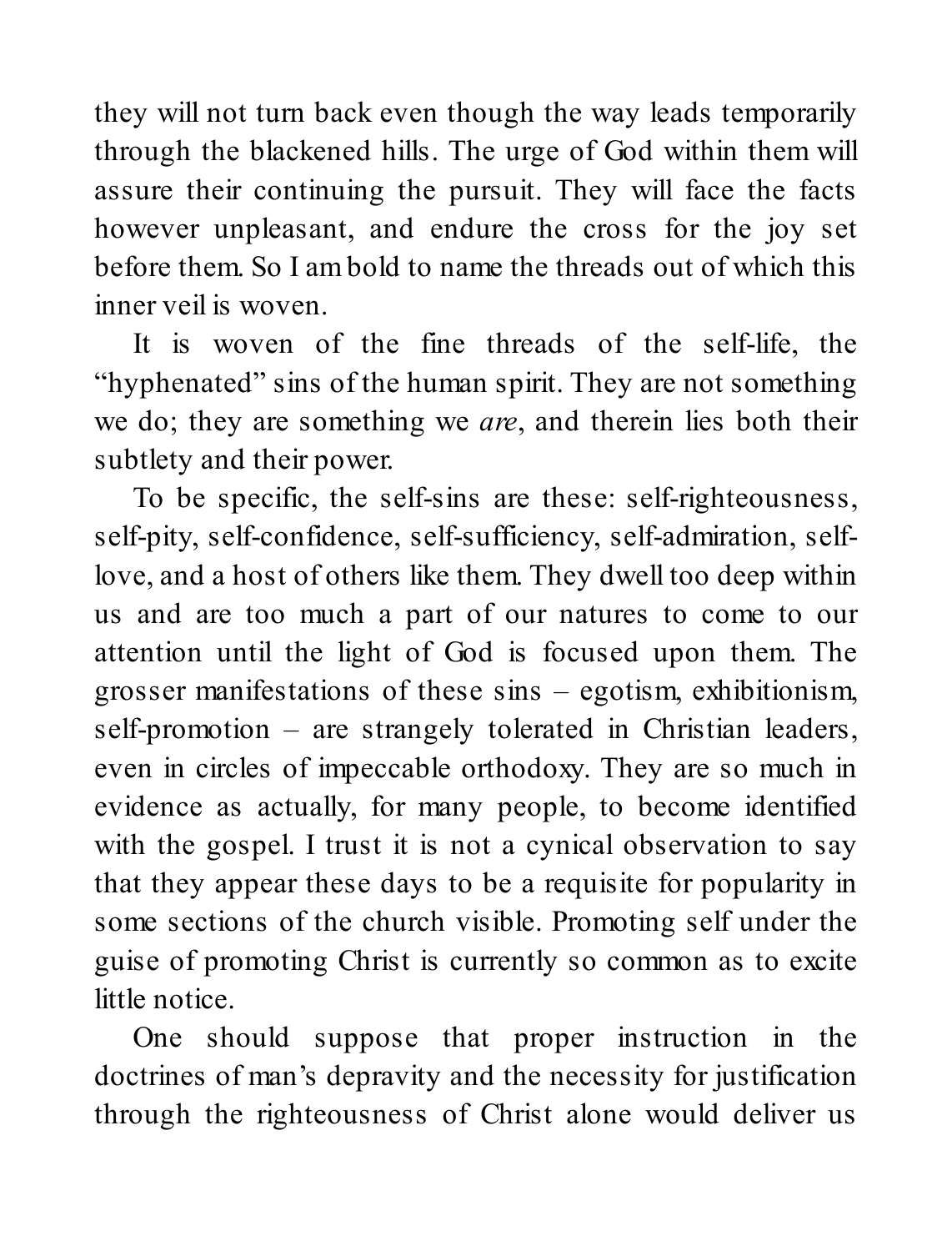from the power of the self-sins; but it does not work out that way. Self can live unrebuked at the very altar. It can watch the bleeding victim die and not be in the least affected by what it sees. It can fight for the faith of the Reformers and preach eloquently the creed of salvation by grace, and gain strength by its efforts. To tell all the truth, it seems actually to feed upon orthodoxy and is more at home in a Bible conference than in a tavern. Our very state of longing after God may afford it an excellent condition under which to thrive and grow.

Self is the opaque veil that hides the face of God from us. It can be removed only in spiritual experience, never by mere instruction. We may as well try to instruct leprosy out of our system. There must be a work of God in destruction before we are free. We must invite the cross to do its deadly work within us. We must bring our self-sins to the cross for judgment. We must prepare ourselves for an ordeal of suffering in some measure like that through which our Savior passed when He suffered under Pontius Pilate.

Let us remember: When we talk of the rending of the veil, we are speaking figuratively, and the thought of it is poetical, almost pleasant; but in actuality, there is nothing pleasant about it. In human experience, that veil is made of living spiritual tissue; it is composed of the conscious, quivering stuff of which our whole beings consist, and to touch it is to touch us where we feel pain. To tear it away is to injure us, to hurt us and make us bleed. To say otherwise is to make the cross no cross and death no death at all. It is never fun to die.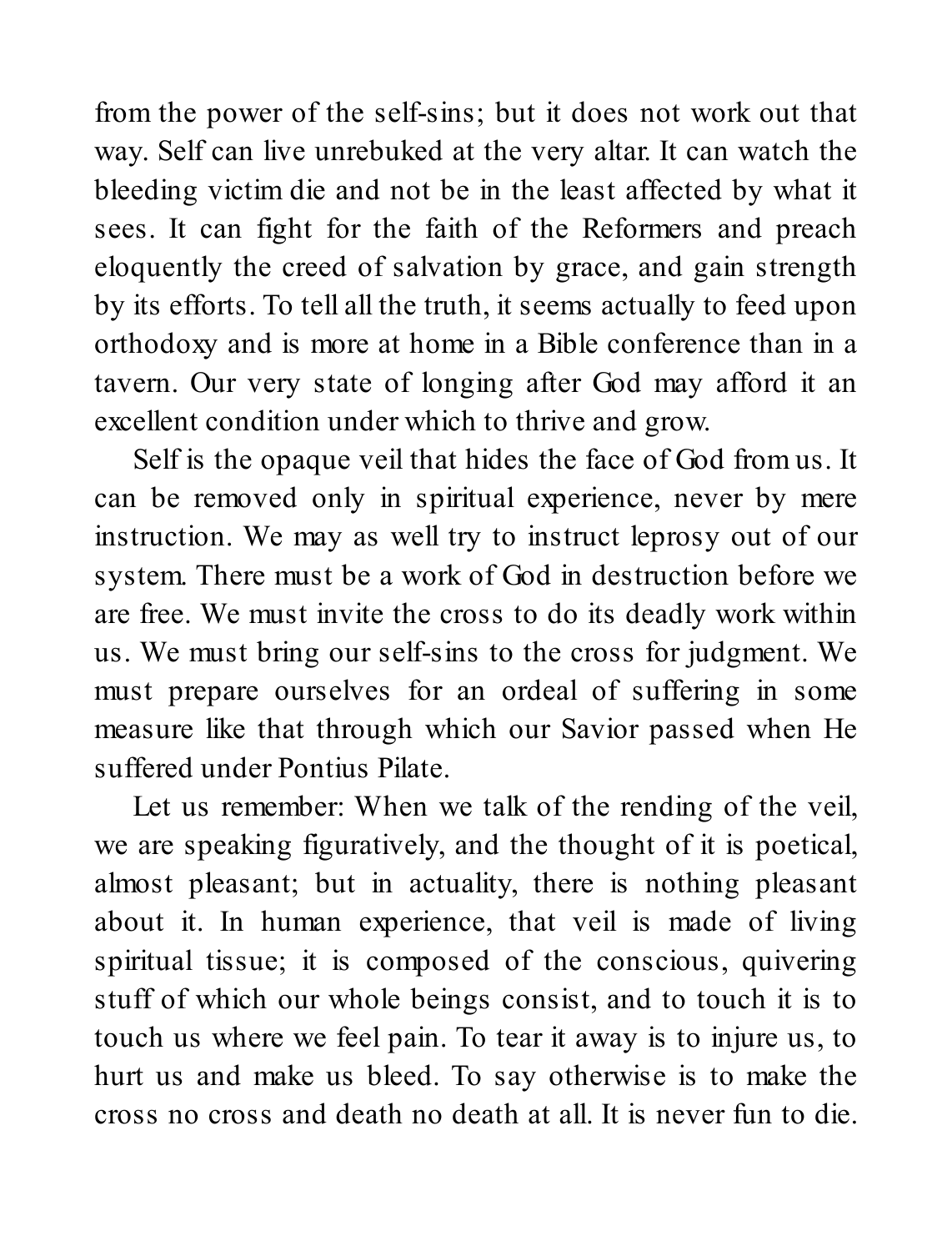To rip through the dear and tender stuff of which life is made can never be anything but deeply painful. Yet that is what the cross did to Jesus and it is what the cross would do to every man to set himfree.

Let us beware of tinkering with our inner life in the hope of rending the veil ourselves. God must do everything for us. Our part is to yield and trust. We must confess, forsake, repudiate the self-life, and then reckon it crucified. But we must be careful to distinguish lazy "acceptance" from the real work of God. We must insist upon the work being done. We dare not rest content with a neat doctrine of self-crucifixion. That is to imitate King Saul and spare the best of the sheep and the oxen.

Insist that the work be done in very truth and it will be done. The cross is rough, and it is deadly, but it is effective. It does not keep its victim hanging there forever. There comes a moment when its work is finished and the suffering victim dies. After that is resurrection glory and power, and the pain is forgotten for the joy that the veil is taken away and we have entered in actual, spiritual experience the presence of the living God.

*Lord, how excellent are thy ways, and how devious and dark are the ways of man. Show us how to die to our selfish desires, that we may rise again to newness of life. Rend the veil of our self-life from the top down as thou didst rend the veil of the temple. We would draw near in full assurance of faith. We would dwell with thee in daily experience here on*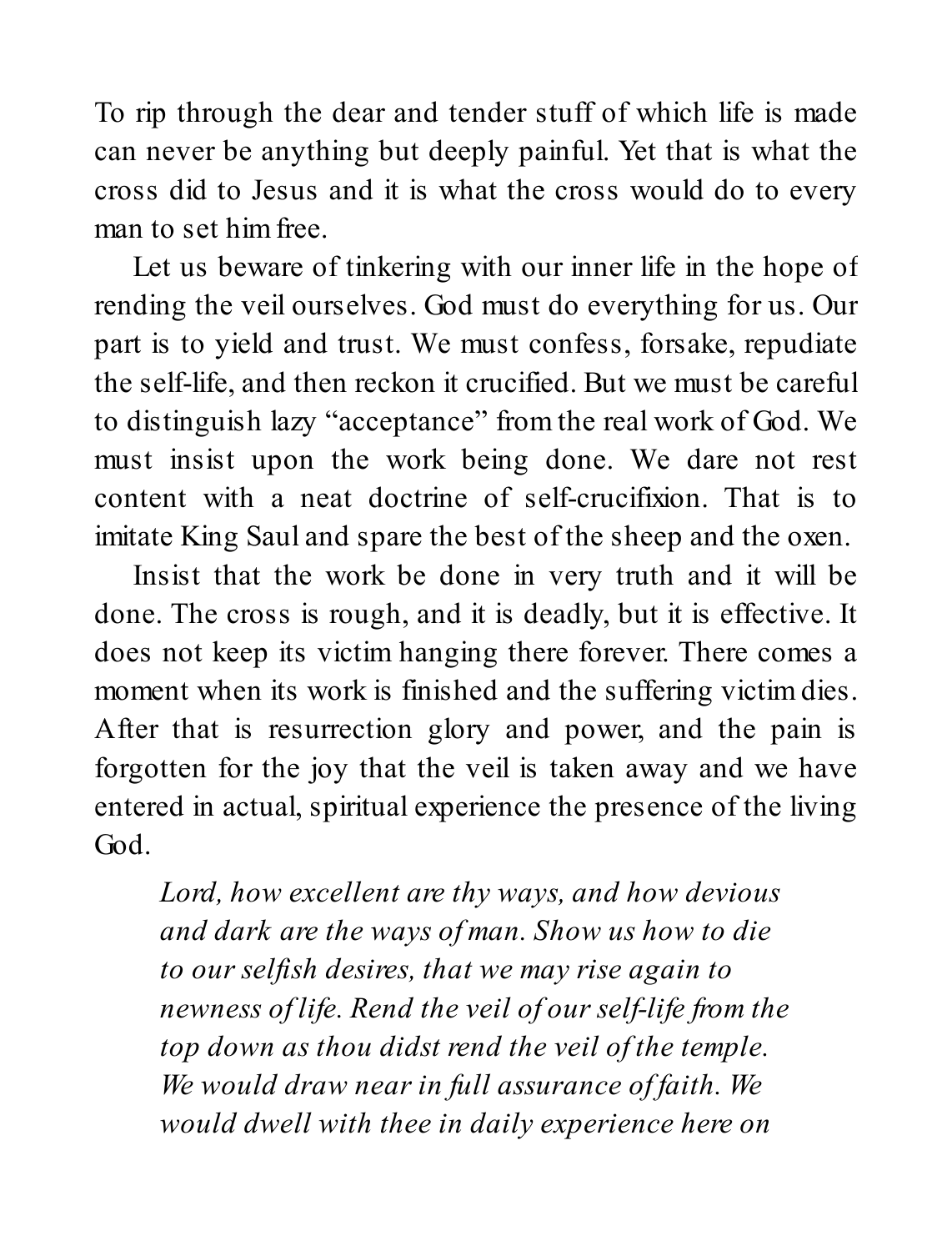*this earth, so that we may be accustomed to the glory when we enter thy heaven to dwell with thee there. In Jesus'name, Amen.*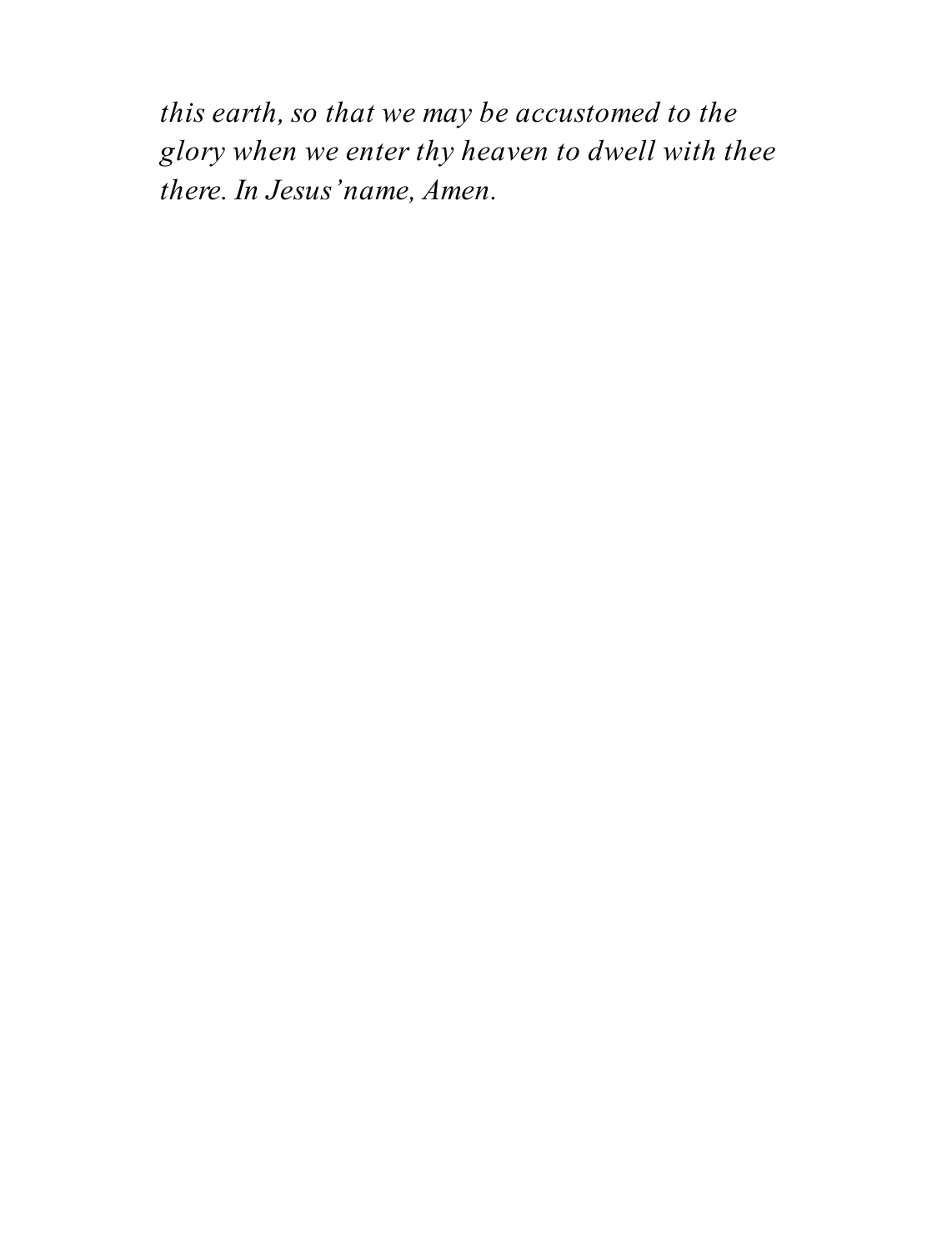### **Chapter 4**

## Apprehending God

*O taste and see*. (Psalm34:8)

**L**<br>was Canon Holmes of India who more than twenty-five years ago called attention to the inferential character of the average man's faith in God. To most people God is an inference, not a reality. He is a deduction from evidence which they consider adequate; but He remains personally unknown to the individual. "He *must* be," they say, "therefore, we believe He is." Others do not go even so far as this; they know of Him only by hearsay. They have never bothered to think the matter out for themselves, but have heard about Him from others, and have put belief in Him into the back of their minds, along with the various odds and ends that make up their total creed. To many others God is but an ideal, another name for goodness, or beauty, or truth; or He is law, or life, or the creative impulse behind the phenomena of existence.

These notions about God are many and varied, but those who hold them have one thing in common: They do not know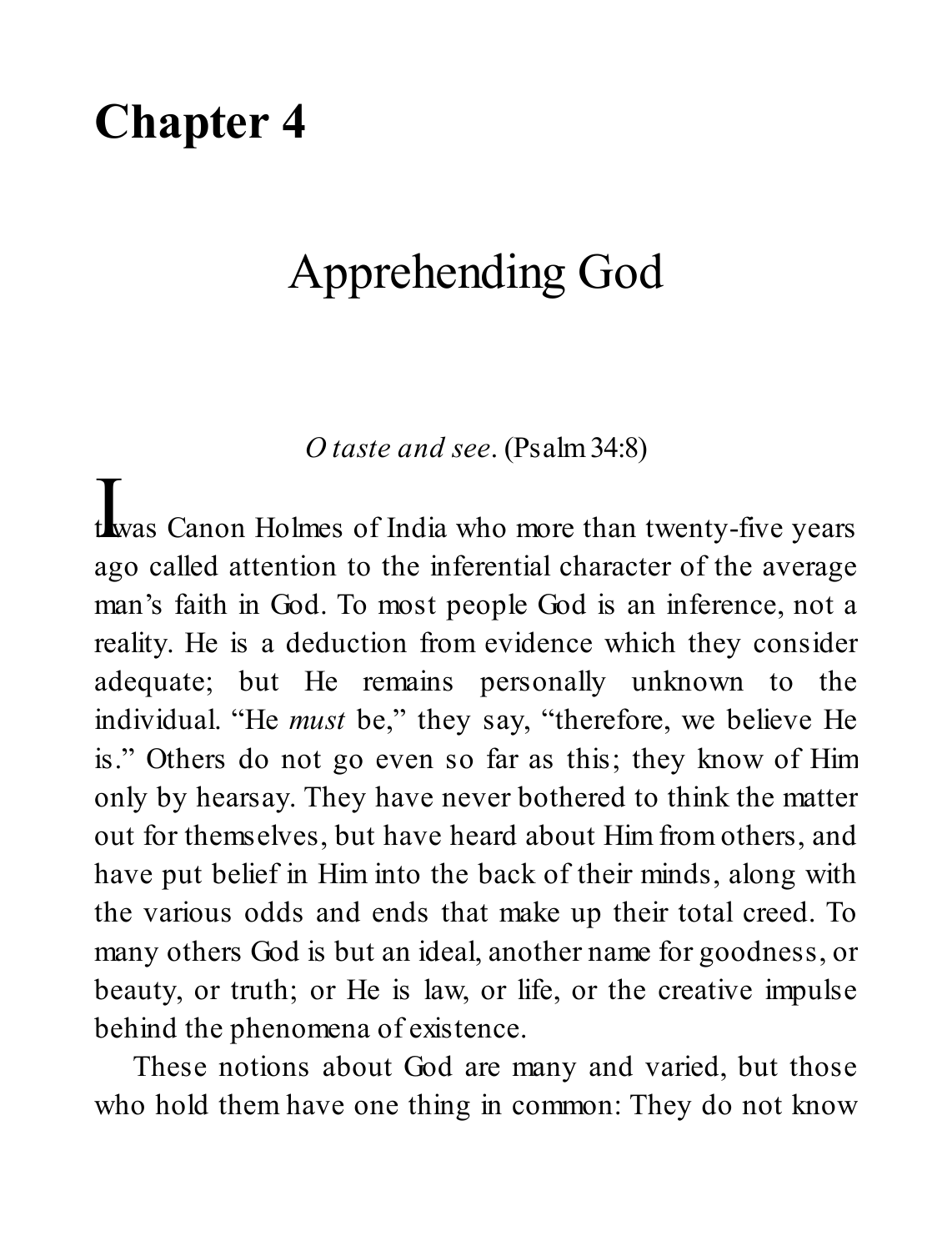God in personal experience. The possibility of intimate acquaintance with Him has not entered their minds. While admitting His existence, they do not think of Him as knowable in the sense that we know things or people.

Christians, to be sure, go further than this, at least in theory. Their creed requires them to believe in the personality of God. and they have been taught to pray, *Our Father, who art in heaven.* Now personality and fatherhood carry with them the idea of the possibility of personal acquaintance. This is admitted, I say, in theory; but for millions of Christians, nevertheless, God is no more real than He is to the non-Christian. They go through life trying to love an ideal and be loyal to a mere principle.

Over against all this cloudy vagueness stands the clear scriptural doctrine that God can be known in personal experience. A loving personality dominates the Bible, walking among the trees of the garden and breathing fragrance over every scene. Always a living person is present, speaking, pleading, loving, working, and manifesting Himself whenever and wherever His people have the receptivity necessary to receive the manifestation.

The Bible assumes as a self-evident fact that men can know God with at least the same degree of immediacy as they know any other person or thing that comes within the field of their experience. The same terms are used to express the knowledge of God as are used to express the knowledge of physical things. *O taste and see that the LORD is good*. *All thy*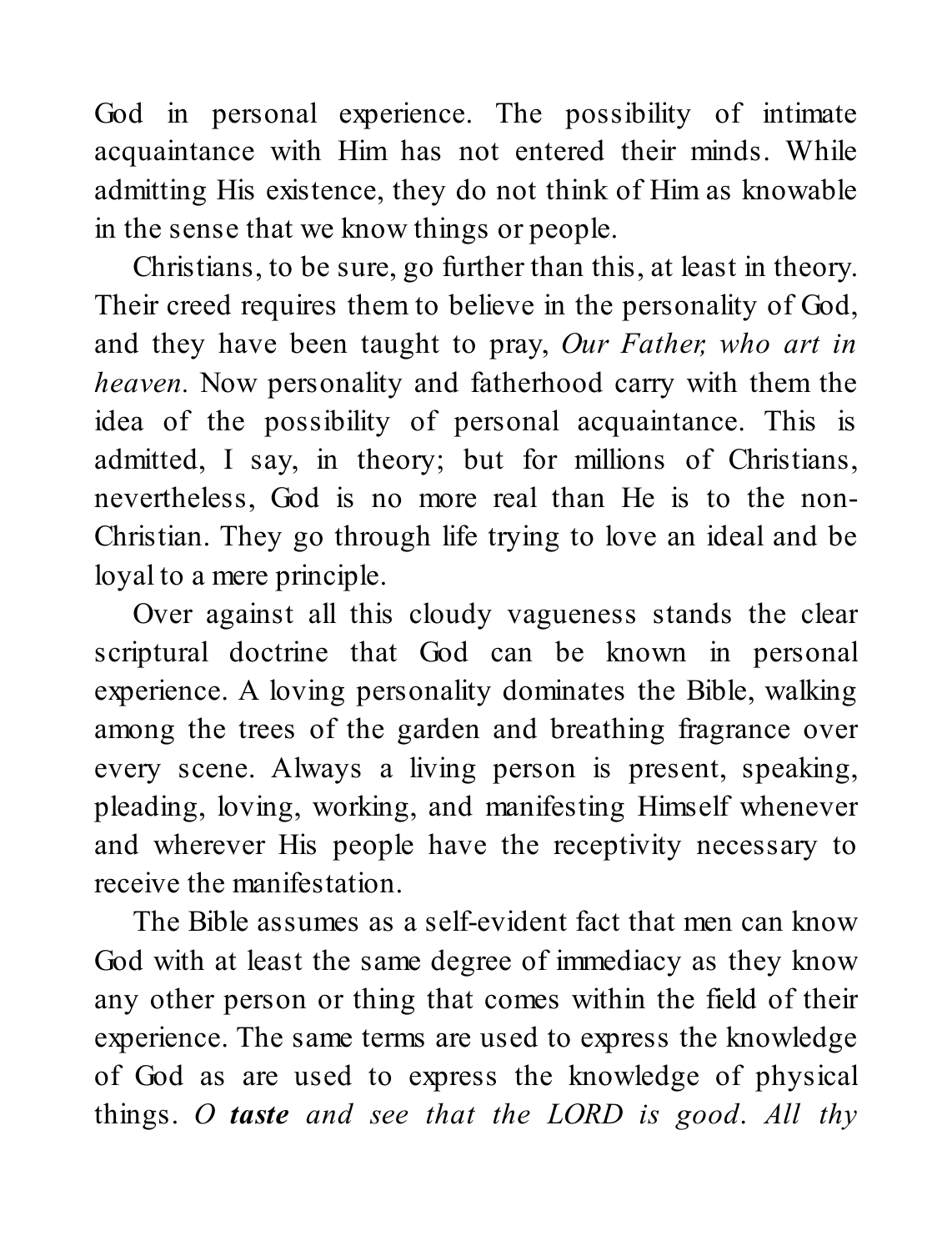*garments smell of myrrh and aloes and cassia, out of the ivory palaces. My sheep hear my voice. Blessed are the pure in heart, for they shall see God.* (Emphases added.) These are but four of countless such passages from the Word of God. And more important than any proof text is the fact that the whole import of the Scripture is toward this belief.

What can all this mean except that we have in our hearts organs by means of which we can know God as certainly as we know material things through our familiar five senses. We apprehend the physical world by exercising the faculties given us for the purpose, and we possess spiritual faculties by means of which we can know God and the spiritual world if we will obey the Spirit's urge and begin to use them.

That a saving work must first be done in the heart is taken for granted here. The spiritual faculties of the unregenerate man lie asleep in his nature, unused and for every purpose dead; that is the stroke which has fallen upon us by sin. They may be quickened to active life again by the operation of the Holy Spirit in regeneration; that is one of the immeasurable benefits which come to us through Christ's atoning work on the cross.

But for the very ransomed children of God themselves, why do they know so little of that habitual conscious communion with God which the Scriptures seemto offer? The answer is our chronic unbelief. Faith enables our spiritual sense to function. Where faith is defective, the result will be inward insensibility and numbness toward spiritual things. This is the condition of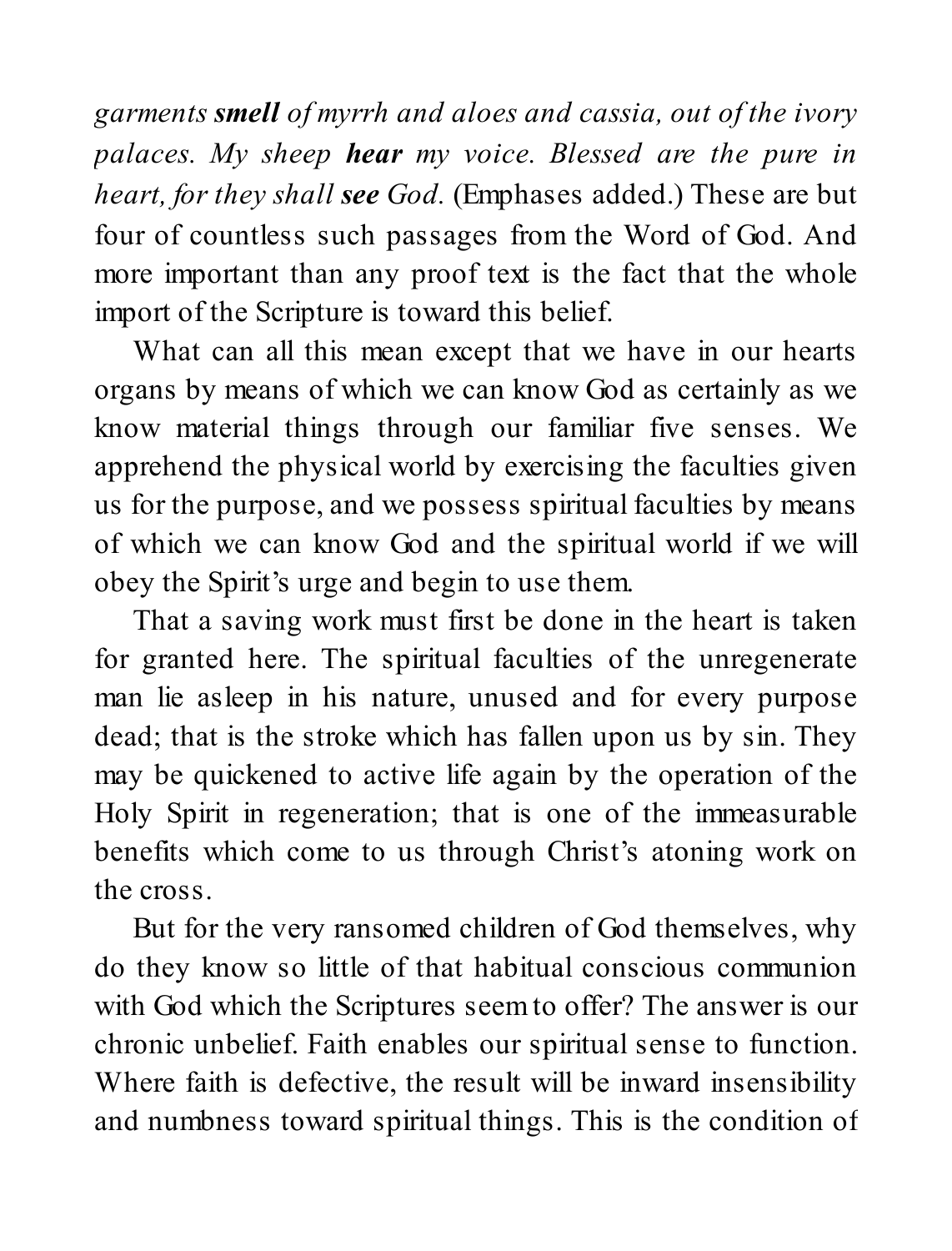vast numbers of Christians today. No proof is necessary to support that statement. We have but to converse with the first Christian we meet or enter the first church we find open to acquire all the proof we need.

A spiritual kingdom lies all about us, enclosing us, embracing us, altogether within reach of our inner selves, waiting for us to recognize it. God Himself is here waiting for our response to His presence. This eternal world will come alive to us the moment we begin to reckon upon its reality.

I have just now used two words which demand definition: or if definition is impossible, I must at least make clear what I mean when I use them. They are "reality" and "reckon."

What do I mean by *reality*? I mean that which has existence apart from any idea any mind may have of it, and which would exist if there were no mind anywhere to entertain a thought of it. That which is real has being in itself. It does not depend upon the observer for its validity.

I am aware that there are those who love to poke fun at the plain man's idea of reality. They are the idealists who spin endless proofs that nothing is real outside of the mind. They are the relativists who like to show that there are no fixed points in the universe from which we can measure anything. They smile down upon us from their lofty intellectual peaks and settle us to their own satisfaction by fastening upon us the reproachful term "absolutist." The Christian is not put out of countenance by this show of contempt. He can smile right back at them, for he knows that there is only One who is absolute,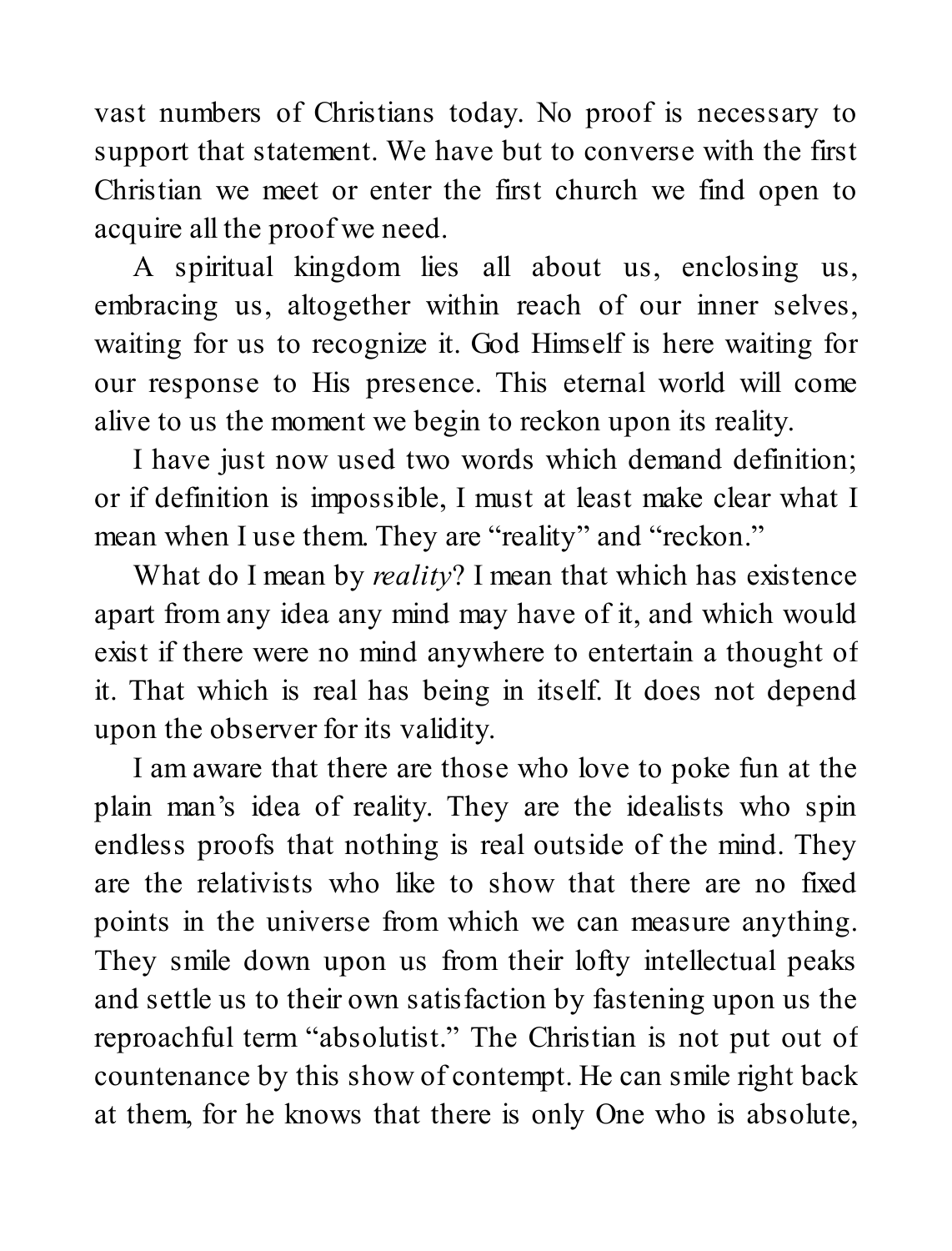and that is God. But he knows also that the absolute One has made this world for man's uses, and, while there is nothing fixed or real in the last meaning of the words (the meaning as applied to God), *for every purpose of human life we are permitted to act as if there were*. And every man does act thus except the mentally ill. These unfortunates also have trouble with reality, but they are consistent; they insist upon living in accordance with their ideas of things. They are honest, and it is their very honesty that constitutes a problem.

The idealists and relativists are not mentally ill. They prove their soundness by living their lives according to the very notions of reality which they in theory repudiate, and by counting upon the very fixed points which they prove are not there. They could earn a lot more respect for their notions if they were willing to live by them; but this they are careful not to do. Their ideas are brain-deep, not life-deep. Wherever life touches them, they repudiate their theories and live like other men.

The Christian is too sincere to play with ideas for their own sake. He takes no pleasure in the mere spinning of gossamer webs for display. All his beliefs are practical. They are geared into his life. By them he lives or dies, stands or falls for this world and for all time to come. From the insincere man he turns away.

The sincere plain man knows that the world is real. He finds it here when he wakes to consciousness, and he knows that he did not think it into being. It was here waiting for him when he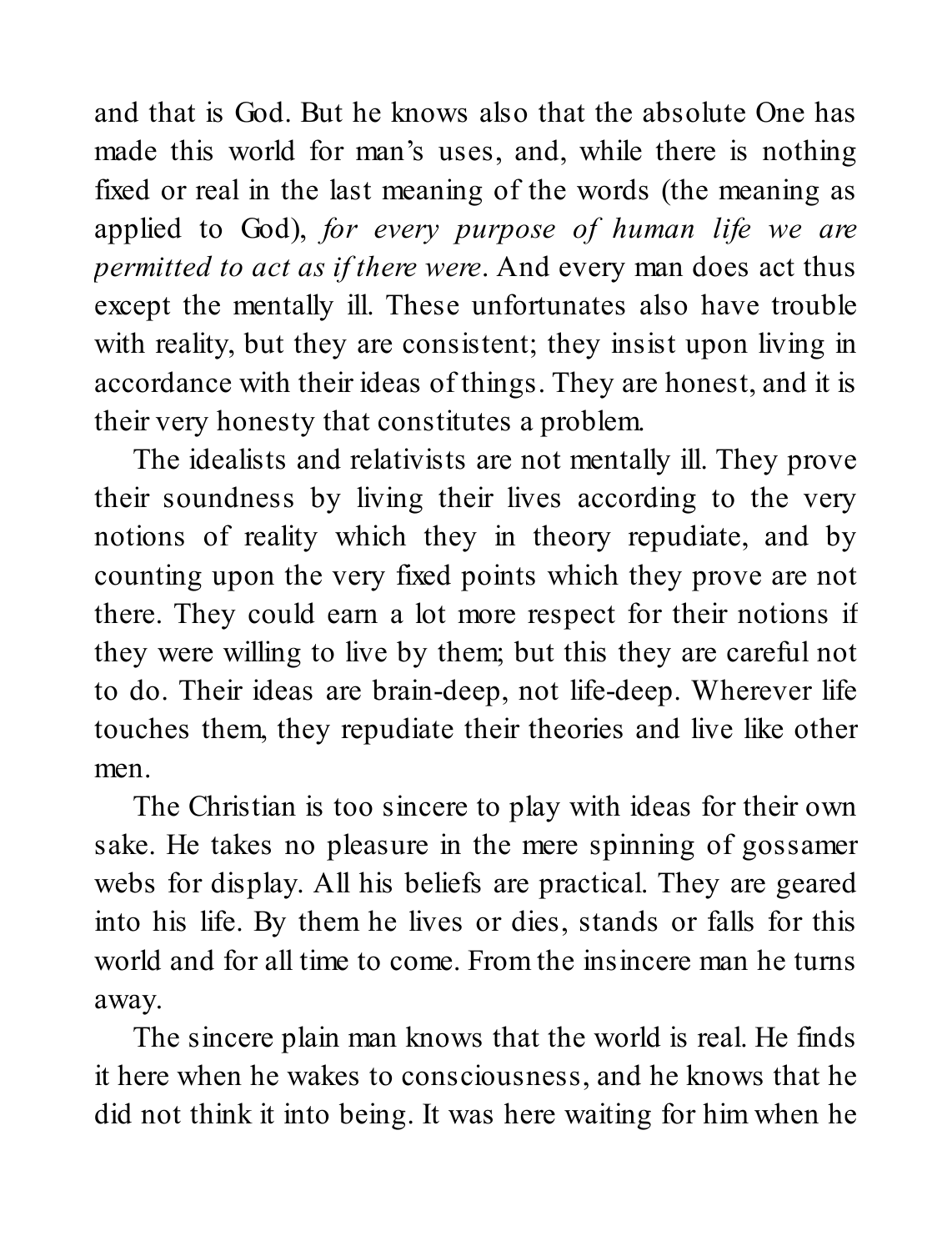came, and he knows that when he prepares to leave this earthly scene it will be here still to bid him good-bye as he departs. By the deep wisdom of life he is wiser than a thousand men who doubt. He stands upon the earth and feels the wind and rain in his face and he knows that they are real. He sees the sun by day and the stars by night. He sees the hot lightning play out of the dark thundercloud. He hears the sounds of nature and the cries of human joy and pain. These he knows are real. He lies down on the cool earth at night and has no fear that it will prove illusory or fail him while he sleeps. In the morning, the firm ground will be under him, the blue sky above him, and the rocks and trees around him as when he closed his eyes the night before. So he lives and rejoices in a world of reality.

With his five senses he engages this real world. All things necessary to his physical existence he apprehends by the faculties with which he has been equipped by the God who created himand placed himin such a world as this.

Now, by our definition God is also real. He is real in the absolute and final sense that nothing else is. All other reality is contingent upon His. The great reality is God, who is the author of that lower and dependent reality which makes up the sum of created things, including ourselves. God has objective existence independent of and apart from any notions which we may have concerning Him. The worshipping heart does not create its object. It finds Him here when it wakes from its moral slumber in the morning of its regeneration.

Another word that must be cleared up is the word *reckon*.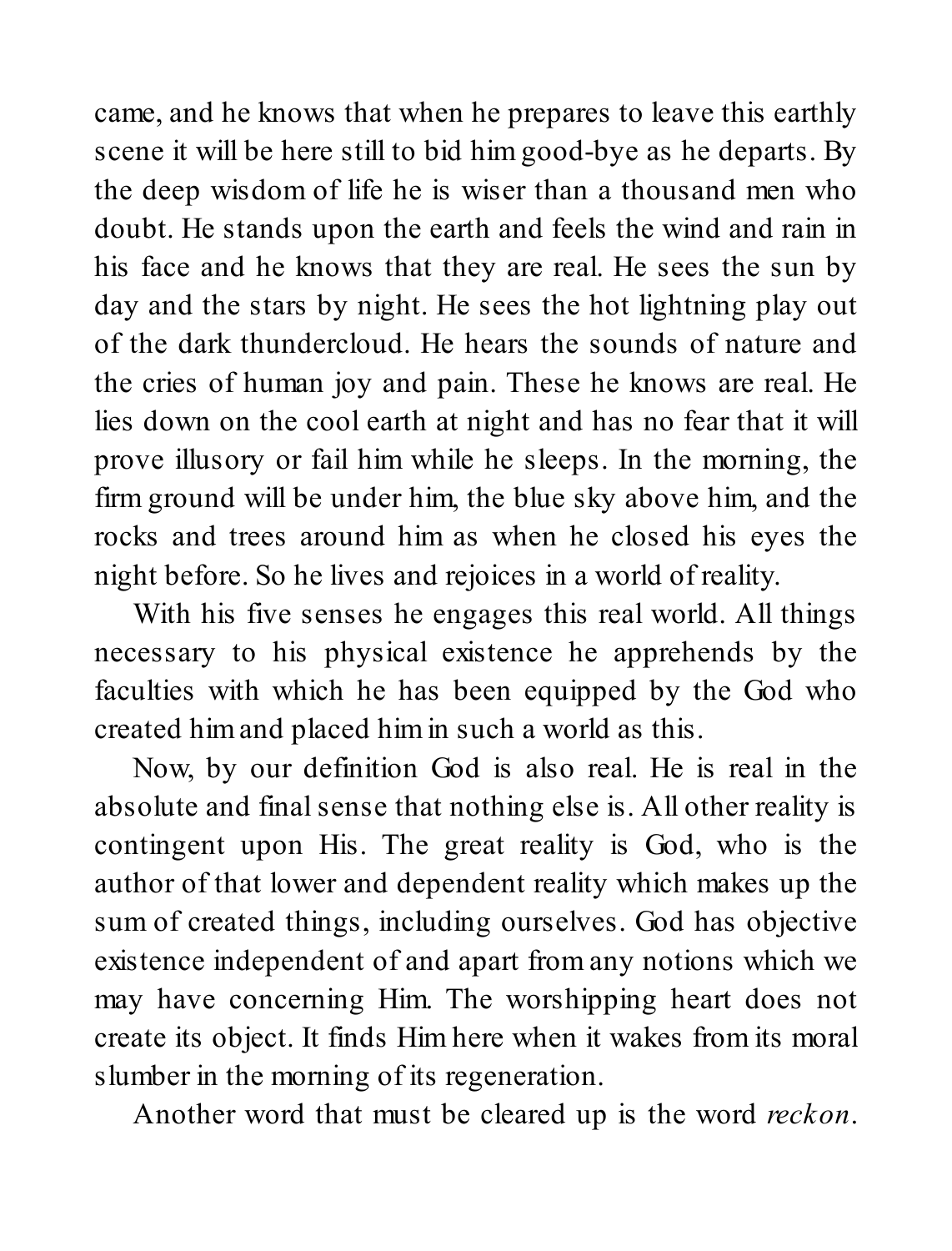This does not mean to visualize or imagine. Imagination is not faith. The two are not only different from, but also stand in sharp opposition to each other. Imagination projects unreal images out of the mind and seeks to attach reality to them. Faith creates nothing; it simply reckons upon that which is already *there*.

God and the spiritual world are real. We can reckon upon them with as much assurance as we reckon upon the familiar world around us. Spiritual things are there (or rather we should say *here*), inviting our attention and challenging our trust.

Our trouble is that we have established bad thought habits. We habitually think of the visible world as real and doubt the reality of any other. We do not deny the existence of the spiritual world, but we doubt that it is real in the accepted meaning of the word.

The world of sense intrudes upon our attention day and night for the whole of our lifetime. It is clamorous, insistent, and self-demonstrating. It does not appeal to our faith; it is here, assaulting our five senses, demanding to be accepted as real and final. But sin has so clouded the lenses of our hearts that we cannot see that other reality, the city of God, shining around us. The world of sense triumphs. The visible becomes the enemy of the invisible, and the temporal, of the eternal. That is the curse inherited by every member of Adam's tragic race.

At the root of the Christian life lies belief in the invisible. The object of the Christian's faith is unseen reality.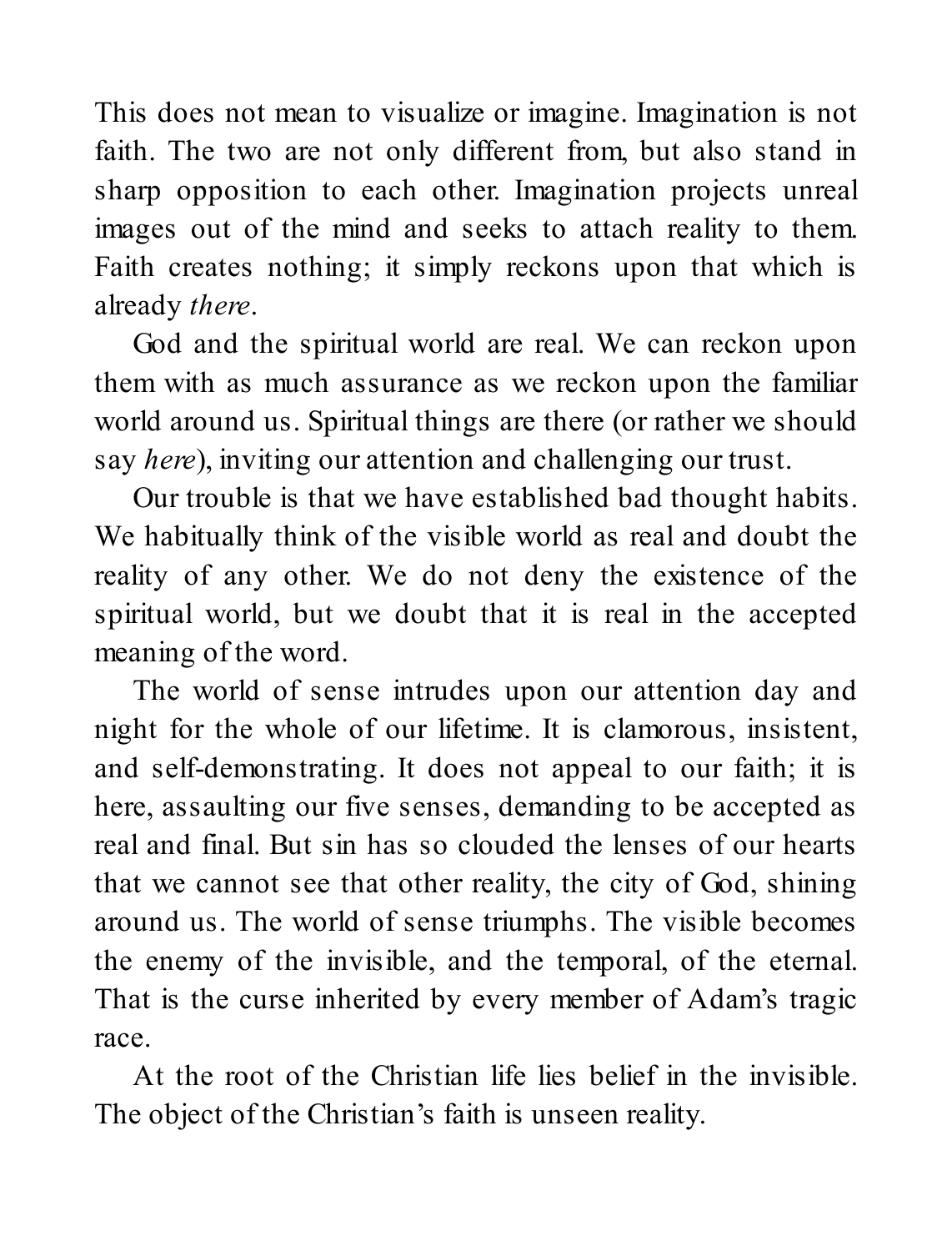Our uncorrected thinking, influenced by the blindness of our natural hearts and the intrusive ubiquity of visible things, tends to draw a contrast between the spiritual and the real; but actually, no such contrast exists. The antithesis lies elsewhere: between the real and the imaginary, between the spiritual and the material, between the temporal and the eternal; but between the spiritual and the real, never. The spiritual *is* real.

If we would rise into that region of light and power plainly beckoning us through the Scriptures of truth, we must break the evil habit of ignoring the spiritual. We must shift our interest from the seen to the unseen. For the great unseen reality is God. *He that comes to God must believe that he is and that he is a rewarder of those that diligently seek him.* This is basic in the life of faith. From there we can rise to unlimited heights. *Ye believe in God,* said our Lord Jesus Christ, *believe also in me.* Without the first, there can be no second.

If we truly want to follow God, we must seek to be otherworldly. This I say knowing well that that word has been used with scorn by the sons of this world and applied to the Christian as a badge of reproach. So be it. Every man must choose his world. If we who follow Christ, with all the facts before us and knowing what we are about, deliberately choose the kingdom of God as our sphere of interest, I see no reason why anyone should object. If we lose by it, the loss is our own; if we gain, we rob no one by so doing. The "other world," which is the object of this world's disdain and the subject of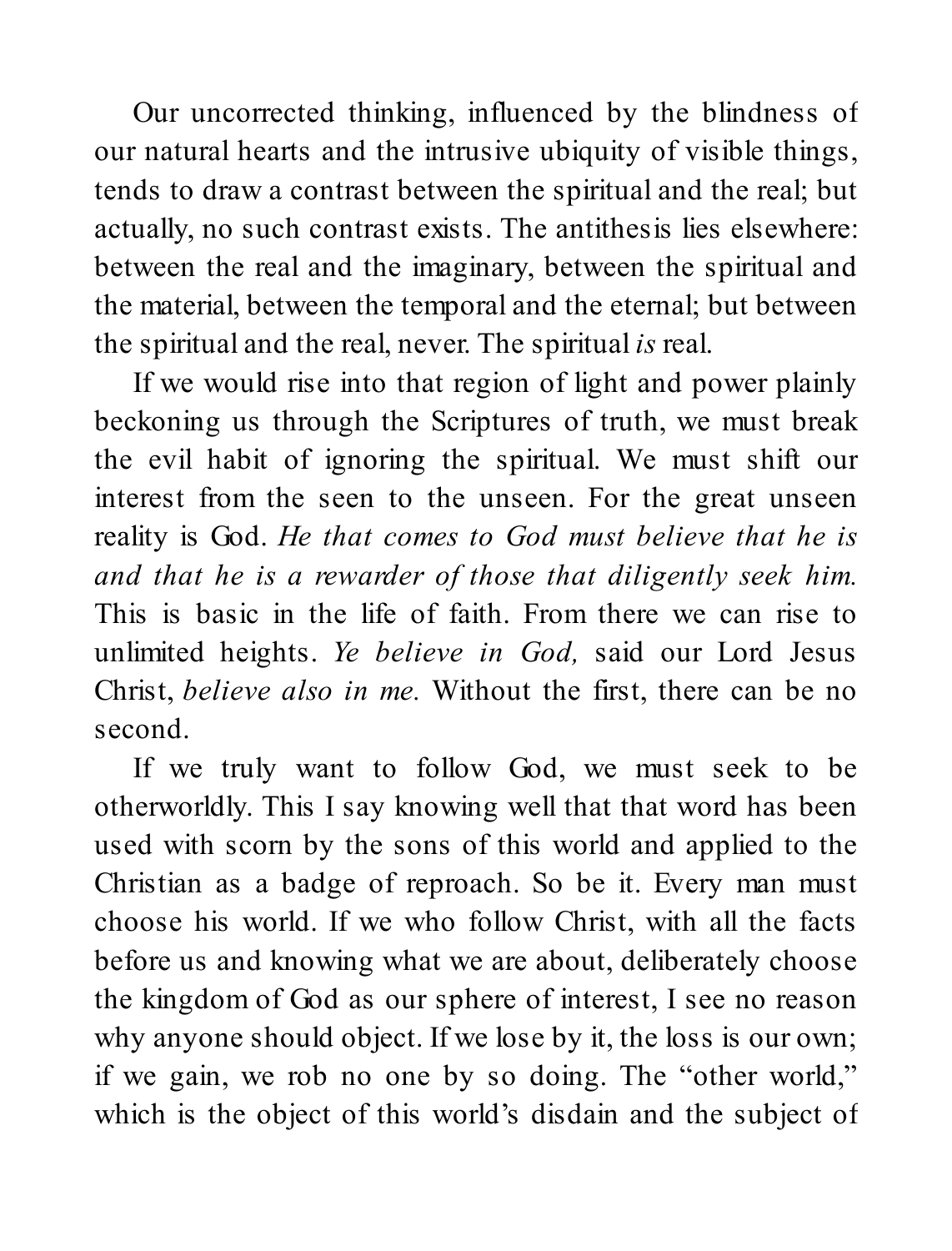the drunkard's mocking song, is our carefully chosen goal and the object of our holiest longing.

But we must avoid the common fault of pushing the "other world" into the future. It is not future, but present. It parallels our familiar physical world, and the doors between the two worlds are open. *But ye are come,* says the writer to the Hebrews (and the tense is plainly present), *unto Mount Sion and unto the city of the living God, the heavenly Jerusalem, and to an innumerable company of angels, to the congregation of the called out ones of the firstborn, who are registered in the heavens and to God the Judge of all and to the spirits of just men made perfect, and to Jesus, the mediator of the new testament and to the blood of sprinkling, that speaks better things than that of Abel.* All these things are contrasted with *the mount that might be touched* and *the sound of a trumpet and the voice of words* that might be heard. May we not safely conclude that, as the realities of Mount Sinai were apprehended by the senses, so the realities of Mount Zion are to be grasped by the soul? And this not by any trick of the imagination, but in downright actuality. The soul has eyes with which to see and ears with which to hear. Feeble they may be from long disuse, but by the life-giving touch of Christ alive now and capable of sharpest sight and most sensitive hearing.

As we begin to focus upon God, the things of the spirit will take shape before our inner eyes. Obedience to the Word of Christ will bring an inward revelation of the Godhead (John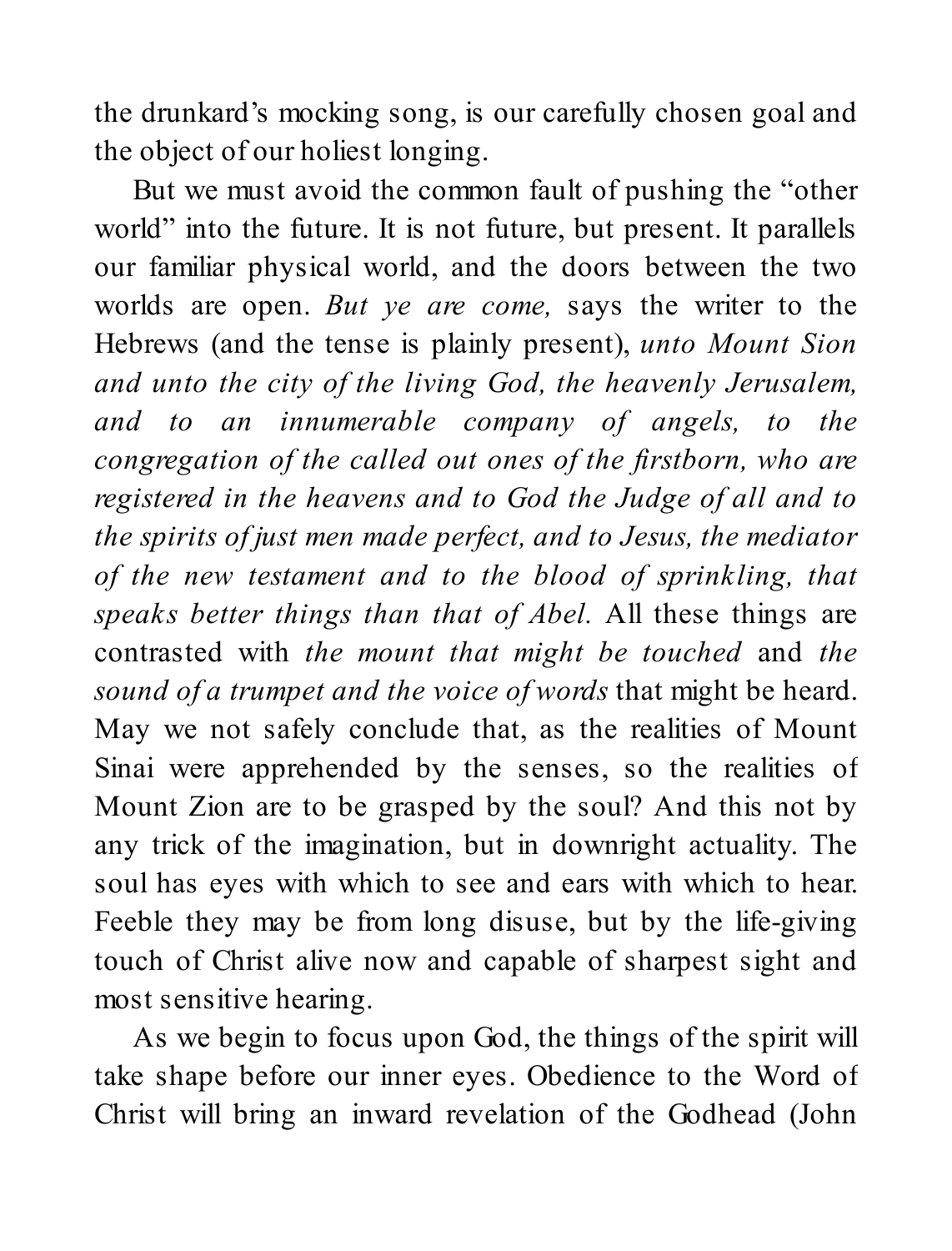14:21-23). It will give acute perception, enabling us to see God even as is promised to the pure in heart. A new Godconsciousness will seize upon us and we shall begin to taste and hear and inwardly feel the God who is our life and our all. There will be seen the constant shining of the light that lights up every man that comes into the world. More and more, as our faculties grow sharper and more sure, God will become to us the great "all," and His presence the glory and wonder of our lives.

*O God, quicken to life every power within me, that I may lay hold on eternal things. Open my eyes that I may see; give me acute spiritual perception; enable me to taste thee and know that thou art good. Make heaven more real to me than any earthly thing has ever been. In Jesus'name, Amen.*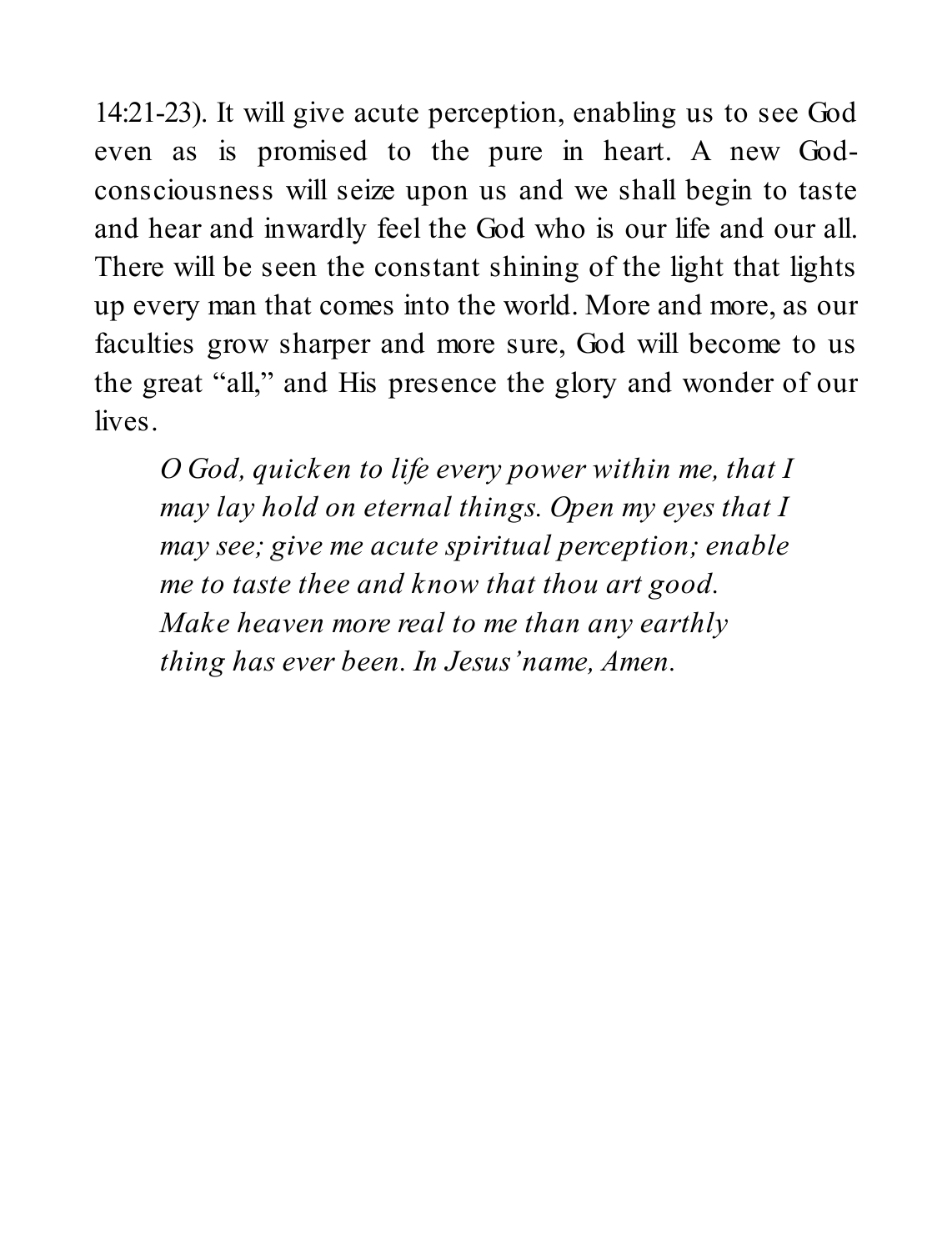# **Chapter 5**

#### The Universal Presence

*Where shall I go from thy spirit? or where shall I flee from thy presence?* (Psalm139:7)

**n** all Christian teaching, certain basic truths are found, hidden at times, and rather assumed than asserted, but necessary to all truth as the primary colors are found in and necessary to the finished painting. Such a truth is the divine immanence.

God dwells in His creation and is everywhere indivisibly present in all His works. This is boldly taught by prophet and apostle and is accepted by Christian theology generally; that is, it appears in the books, but for some reason it has not sunk into the average Christian's heart so as to become a part of his believing self. Christian teachers shy away from its full implications, and, if they mention it at all, mute it down until it has little meaning. I would guess the reason for this is the fear of being charged with pantheism; but the doctrine of the divine presence is definitely not pantheism.

Pantheism's error is too palpable to deceive anyone. It is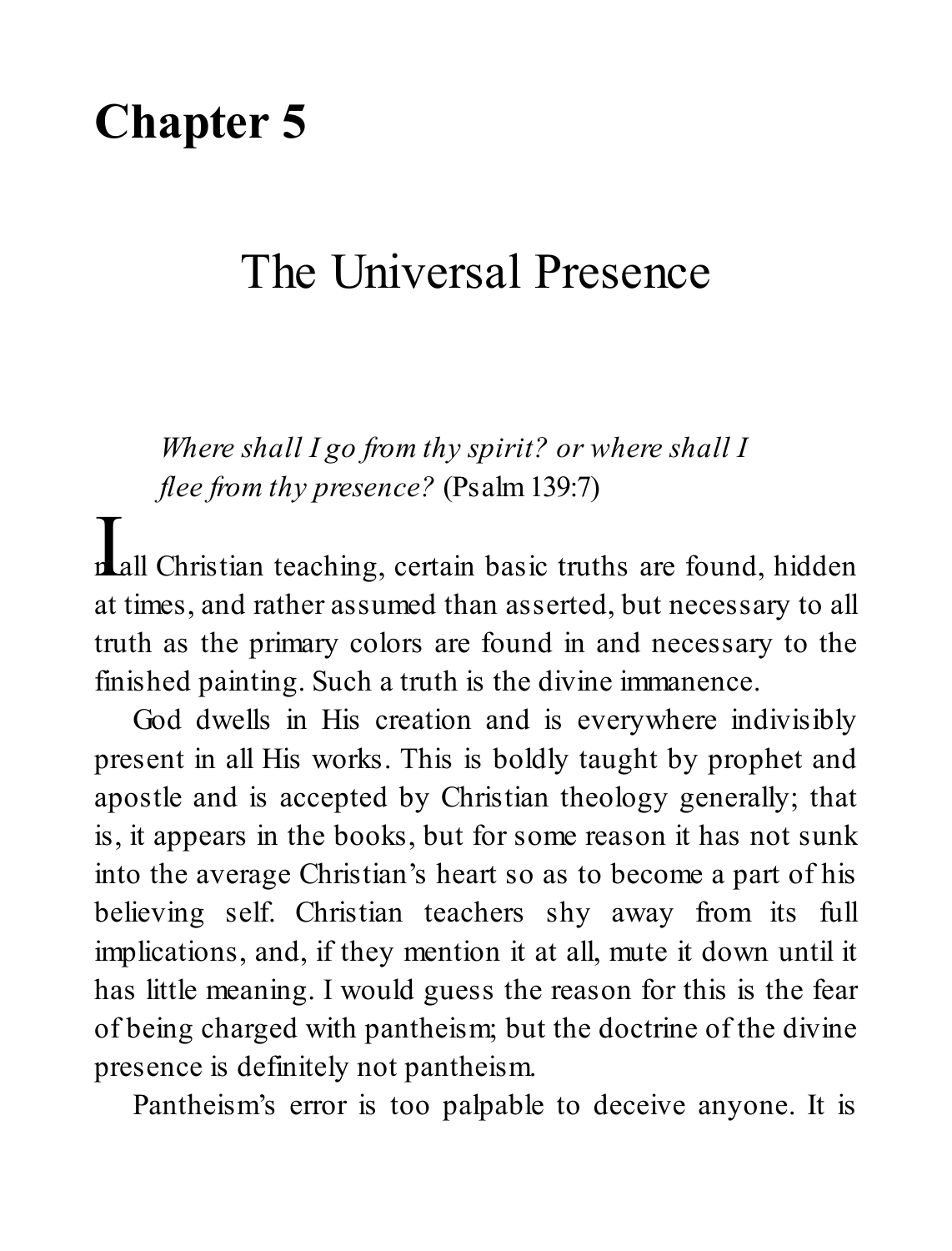that God is the sum of all created things. Nature and God are one, so that whoever touches a leaf or a stone touches God. That is of course to degrade the glory of the incorruptible Deity and, in an effort to make all things divine, banish all divinity fromthe world entirely.

The truth is that while God dwells in His world, He is separated fromit by a gulf forever impassable. However closely He may be identified with the work of His hands, *they* are and must eternally be *other than He*, and He is and must be antecedent to and independent of them. He is transcendent above all His works even while He is immanent within them.

What now does the divine immanence mean in direct Christian experience? It means simply that *God is here*. Wherever we are, God is here. There is no place, there can be no place, where He is not. Ten million intelligences standing at as many points in space and separated by incomprehensible distances can each one say with equal truth, God is here. No point is nearer to God than any other point. It is exactly as near to God fromany place as it is fromany other place. No one is in mere distance any farther from or any nearer to God than any other person is.

These are truths believed by every instructed Christian. It remains for us to think on them and pray over them until they begin to glow within us.

*In the beginning God*. Not "In the beginning *matter*," for matter is not self-causing. It requires an antecedent cause, and God is that cause. Not "In the beginning *law*," for law is but a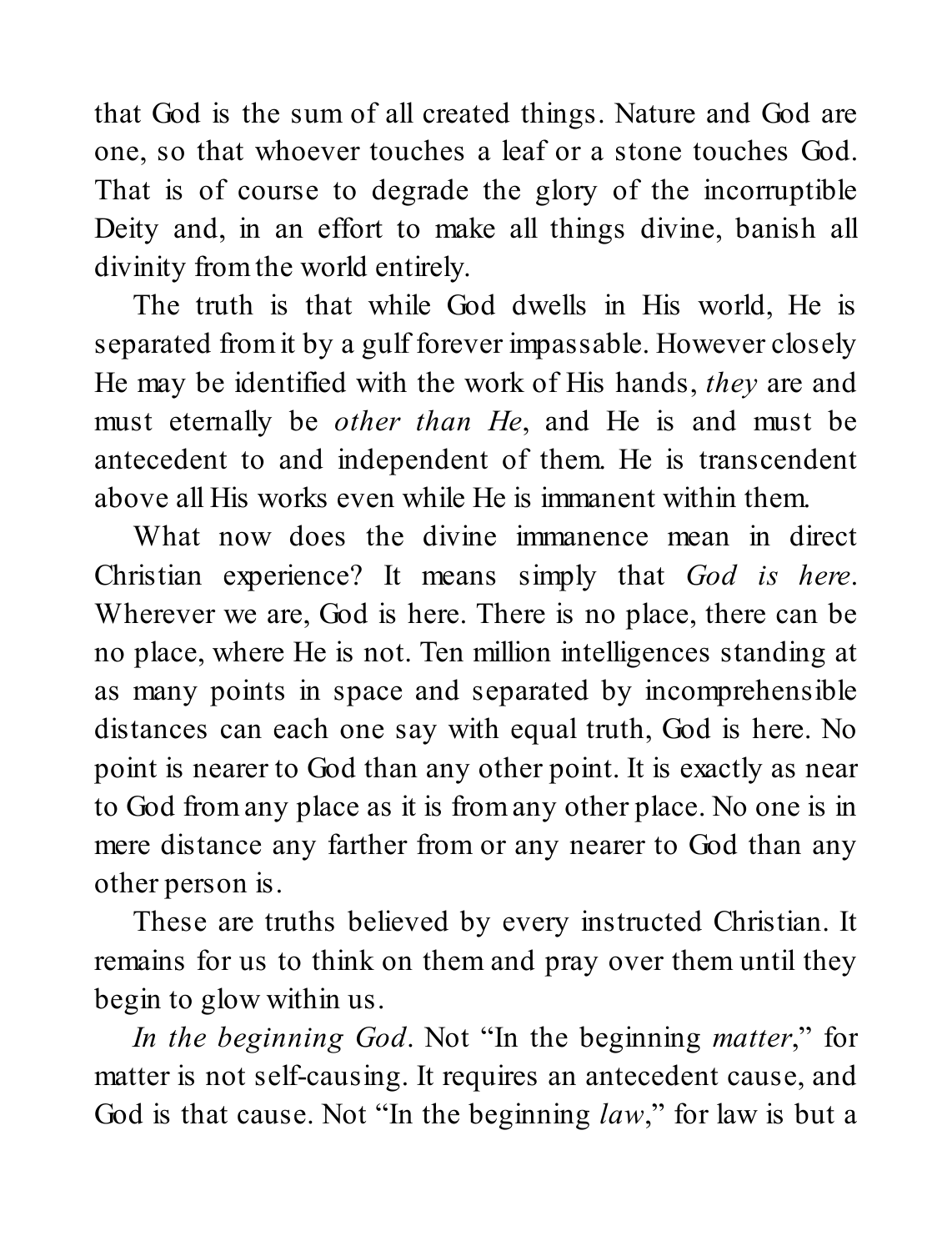name for the course which all creation follows. That course had to be planned, and the planner is God. Not "In the beginning *mind*," for mind also is a created thing and must have a creator behind it. But *In the beginning God*, the uncaused cause of matter, mind, and law. There we must begin.

Adam sinned and, in his panic, frantically tried to do the impossible: He tried to hide from the presence of God. David also must have had wild thoughts of trying to escape from God's presence, for he wrote: *Where shall I go from thy spirit? or where shall I flee from thy presence?* Then he proceeded through one of his most beautiful psalms to celebrate the glory of the divine immanence. *If I ascend to the heavens, thou art there: if I make my bed in Sheol, behold, thou art there. If I take the wings of the dawn and dwell in the uttermost parts of the sea, even there shall thy hand lead me, and thy right hand shall hold me.* And he knew that God's *being* and God's *seeing* are the same, that the seeing "Presence" had been with him even before he was born, watching the mystery of unfolding life. Solomon exclaimed, *But will God indeed dwell on the earth? Behold, the heavens, the heavens of heavens cannot contain thee; how much less this house which I have built?* Paul assured the Athenians that God *is not far from each one of us; for in him we live and move and have our being*.

If God is present at every point in space, if we cannot go where He is not, cannot even conceive of a place where He is not, why then has not that presence become the one universally celebrated fact of the world? The patriarch Jacob,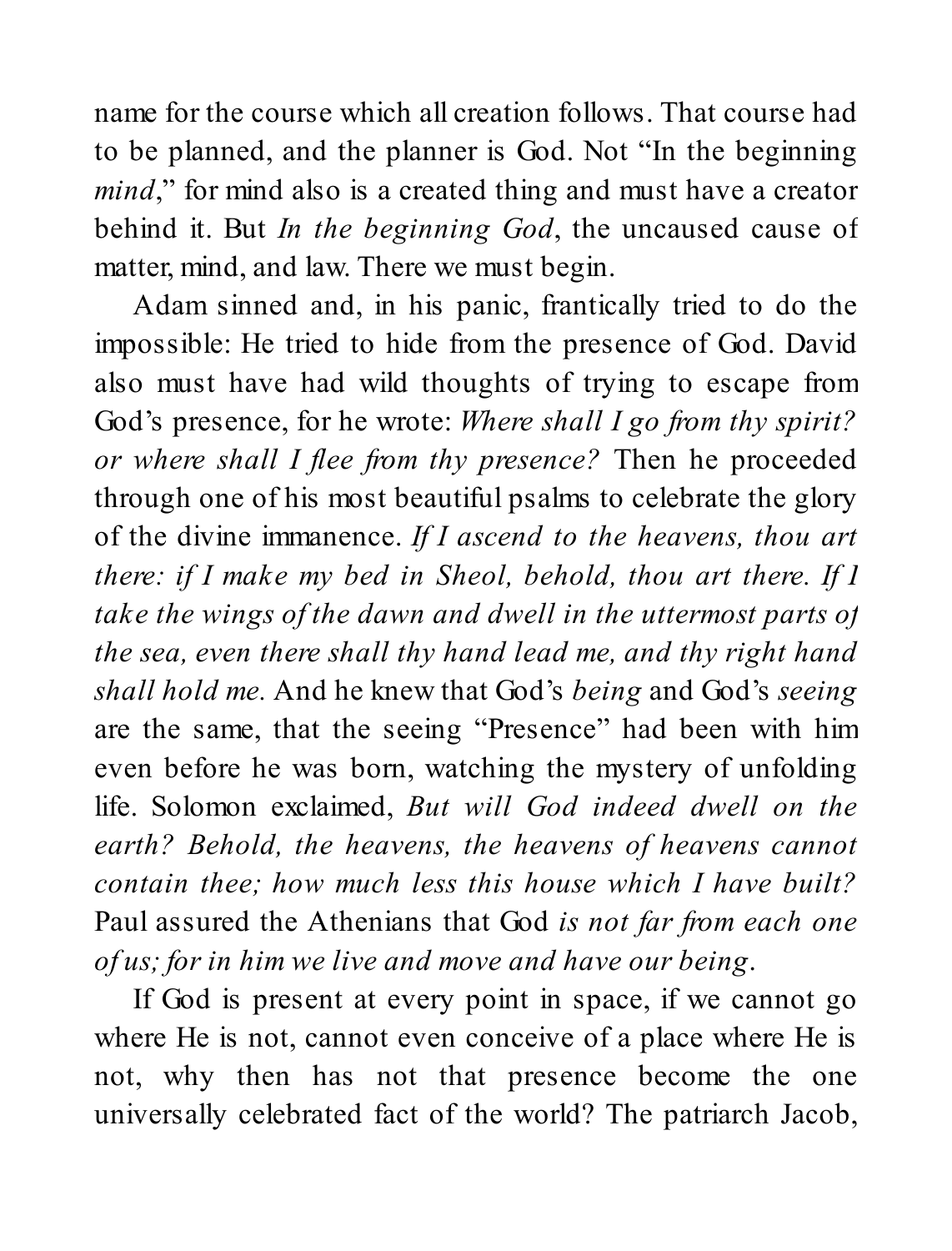*in the waste howling wilderness*, gave the answer to that question. He saw a vision of God and cried out in wonder. *Surely the LORD is in this place, and I knew it not*. Jacob had never been for one small division of a moment outside the circle of that all-pervading presence. But he knew it not. That was his trouble, and it is ours. Men do not know that God is here. What a difference it would make if they knew.

The presence and the manifestation of the presence are not the same. There can be the one without the other. God is here when we are wholly unaware of it. He is *manifest* only when and as we are aware of His presence. On our part there must be surrender to the Spirit of God, for His work it is to show us the Father and the Son. If we cooperate with Him in loving obedience, God will manifest Himself to us, and that manifestation will be the difference between a nominal Christian life and a life radiant with the light of His face.

Always, everywhere, God is present, and always He seeks to reveal Himself. To each one he would reveal not only that He is, but *what* He is as well. He did not have to be persuaded to reveal Himself to Moses. *And the LORD descended in a cloud and was with him there proclaiming the name of I AM.* He not only made a verbal proclamation of His nature, but He also revealed His very self to Moses so that the skin of Moses'face shone with the supernatural light. It will be a great moment for some of us when we begin to believe that God's promise of self-revelation is literally true: that He promised much, but He promised no more than He intends to fulfill.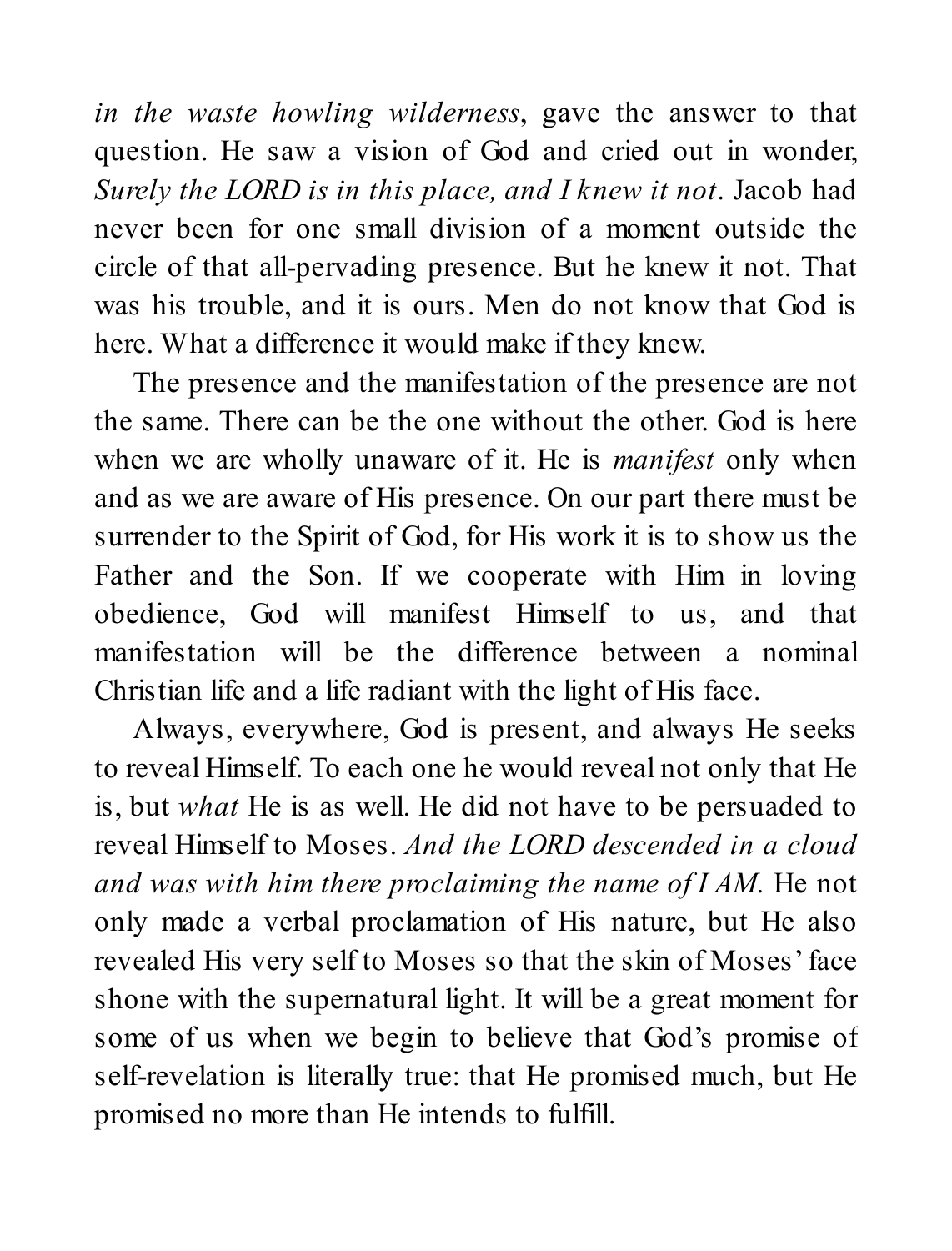Our pursuit of God is successful just because He is forever seeking to manifest Himself to us. The revelation of God to any man is not God coming from a distance upon a time to pay a brief and momentous visit to the man's soul. Thus to think of it is to misunderstand it all. The approach of God to the soul or of the soul to God is not to be thought of in spatial terms at all. There is no idea of physical distance involved in the concept. It is not a matter of miles but of experience.

To speak of being near to or far from God is to use language in a sense always understood when applied to our ordinary human relationships. A man may say, "I feel that my son is coming nearer to me as he gets older," and yet that son has lived by his father's side since he was born and has never been away from home more than a day or so in his entire life. What then can the father mean? Obviously, he is speaking of *experience*. He means that the boy is coming to know himmore intimately and with deeper understanding, that the barriers of thought and feeling between the two are disappearing, that father and son are becoming more closely united in mind and heart.

So when we sing, "Draw me nearer, nearer blessed Lord." we are not thinking of the nearness of place, but of the nearness of relationship. It is for increasing degrees of awareness that we pray, for a more perfect consciousness of the divine presence. We need never shout across the spaces to an absent God. He is nearer than our own soul, closer than our most secret thoughts.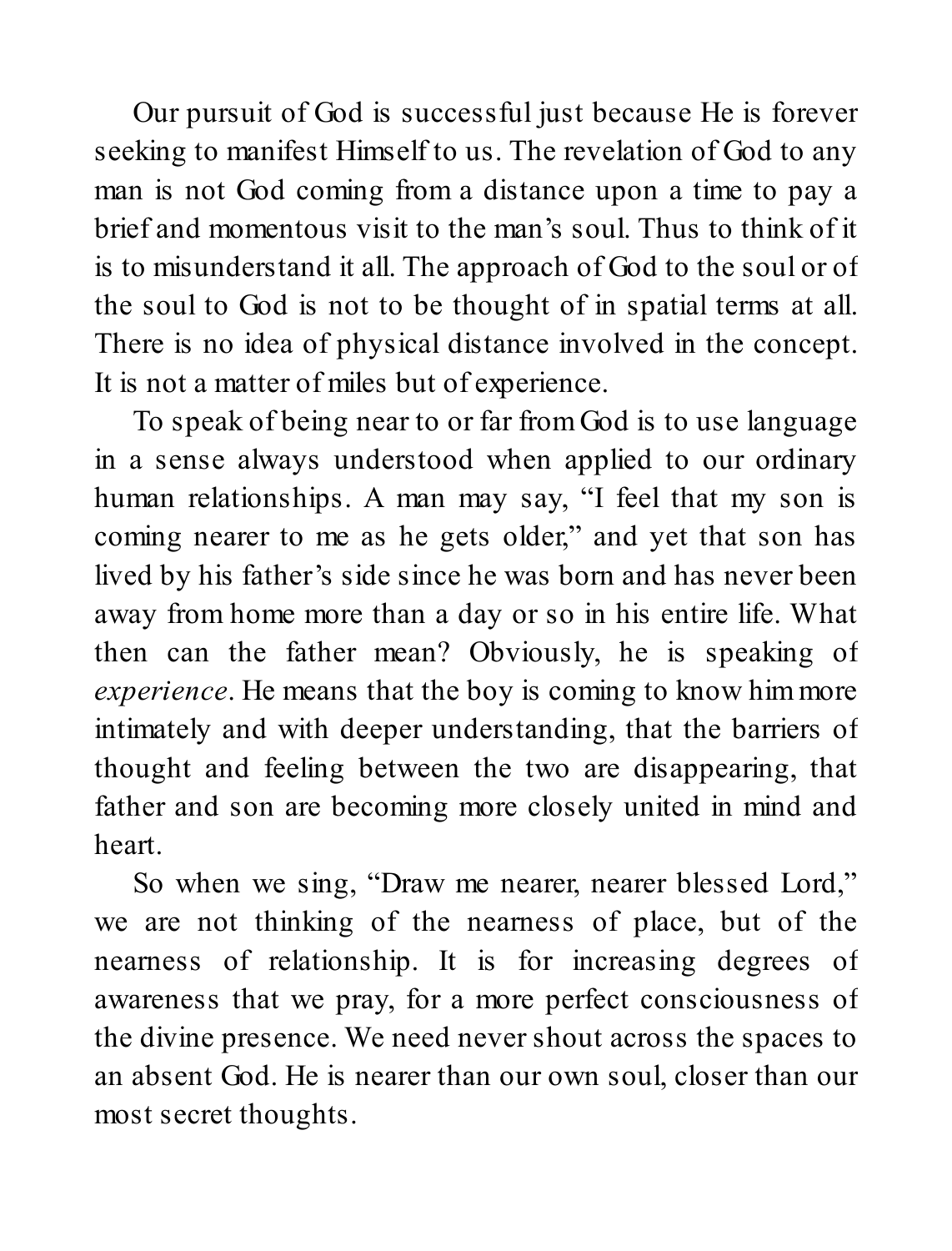Why do some people "find" God in a way that others do not? Why does God manifest His presence to some and let multitudes of others struggle along in the half-light of imperfect Christian experience? Of course, the will of God is the same for all. He has no favorites within His household. All He has ever done for any of His children He will do for all of His children. The difference lies not with God but with us.

Pick at random a score of great saints whose lives and testimonies are widely known. Let them be Bible characters or well-known Christians of post-biblical times. You will be struck instantly with the fact that the saints were not alike. Sometimes the unlikenesses were so great as to be positively glaring. How different, for example, was Moses from Isaiah; how different was Elijah from David; how unlike each other were John and Paul, Saint Francis and Luther, Finney and Thomas à Kempis. The differences are as wide as human life itself: differences of race, nationality, education, temperament, habit, and personal qualities. Yet they all walked, each in his day, upon a high road of spiritual living far above the common way.

Their differences must have been incidental and in the eyes of God of no significance. In some vital quality they must have been alike. What was it?

I venture to suggest that the one vital quality which they had in common was *spiritual receptivity*. Something in them was open to heaven, something which urged them Godward. Without attempting anything like a profound analysis, I shall say simply that they had spiritual awareness and that they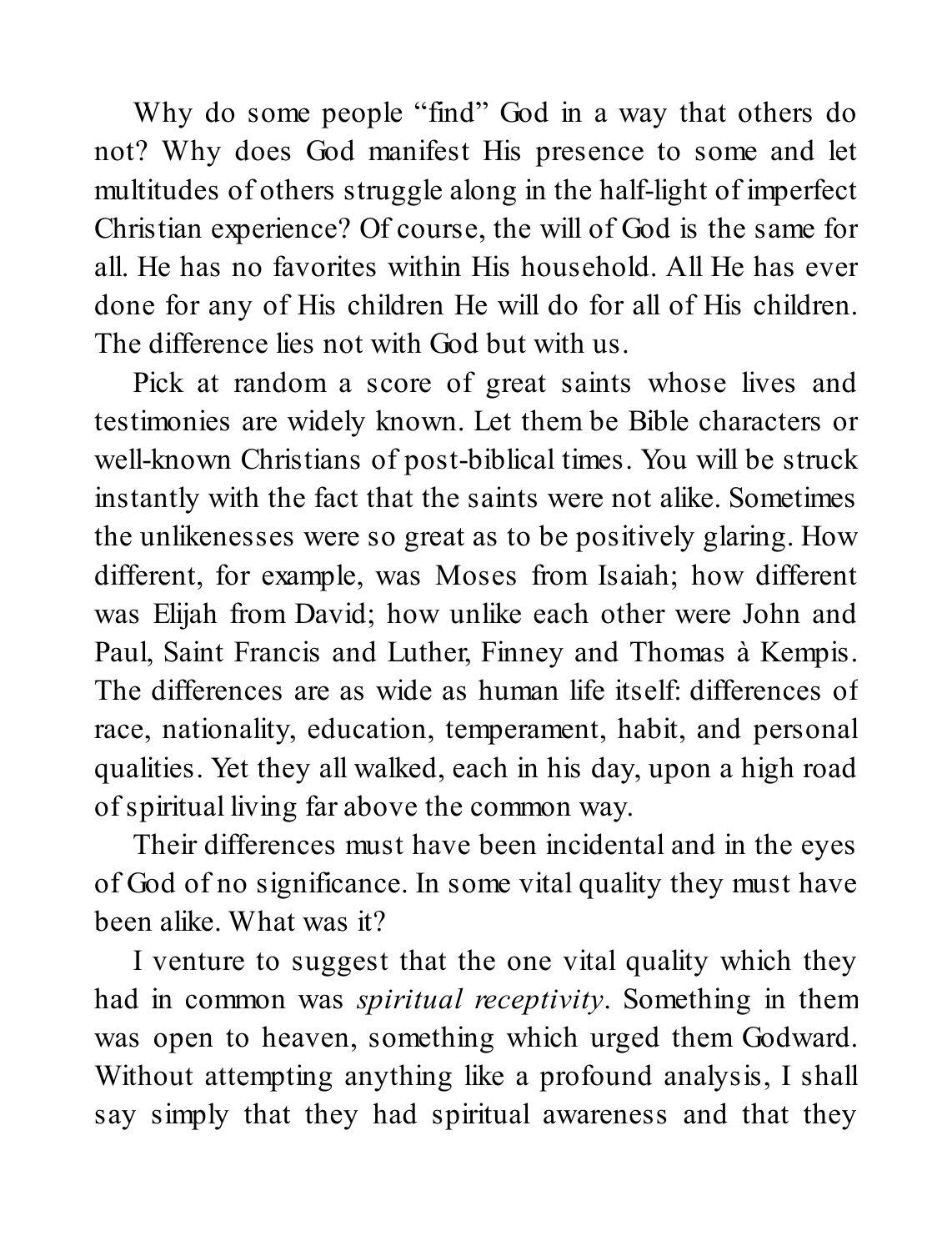went on to cultivate it until it became the biggest thing in their lives. They differed from the average person in that when they felt the inward longing, they *did something about it*. They acquired the lifelong habit of spiritual response. They were not disobedient to the heavenly vision. As David put it neatly, *My heart has spoken unto me from thee, Seek ye my face. Thy face, O LORD, will I seek.*

As with everything good in human life, behind this receptivity is God. The sovereignty of God is here, and is felt even by those who have not placed particular stress upon it theologically. The pious Michelangelo confessed this in a sonnet:

> *My unassisted heart is barren clay, That of its native self can nothing feed: Of good and pious works Thou art the seed, That quickens only where Thou sayest it may: Unless Thou show to us Thine own true way No man can find it: Father! Thou must lead.*

These words will repay study as the deep and serious testimony of a great Christian.

Important as it is that we recognize God working in us, I would yet warn against a too-great preoccupation with the thought. It is a sure road to sterile passivity. God will not hold us responsible to understand the mysteries of election, predestination, and the divine sovereignty. The best and safest way to deal with these truths is to raise our eyes to God and in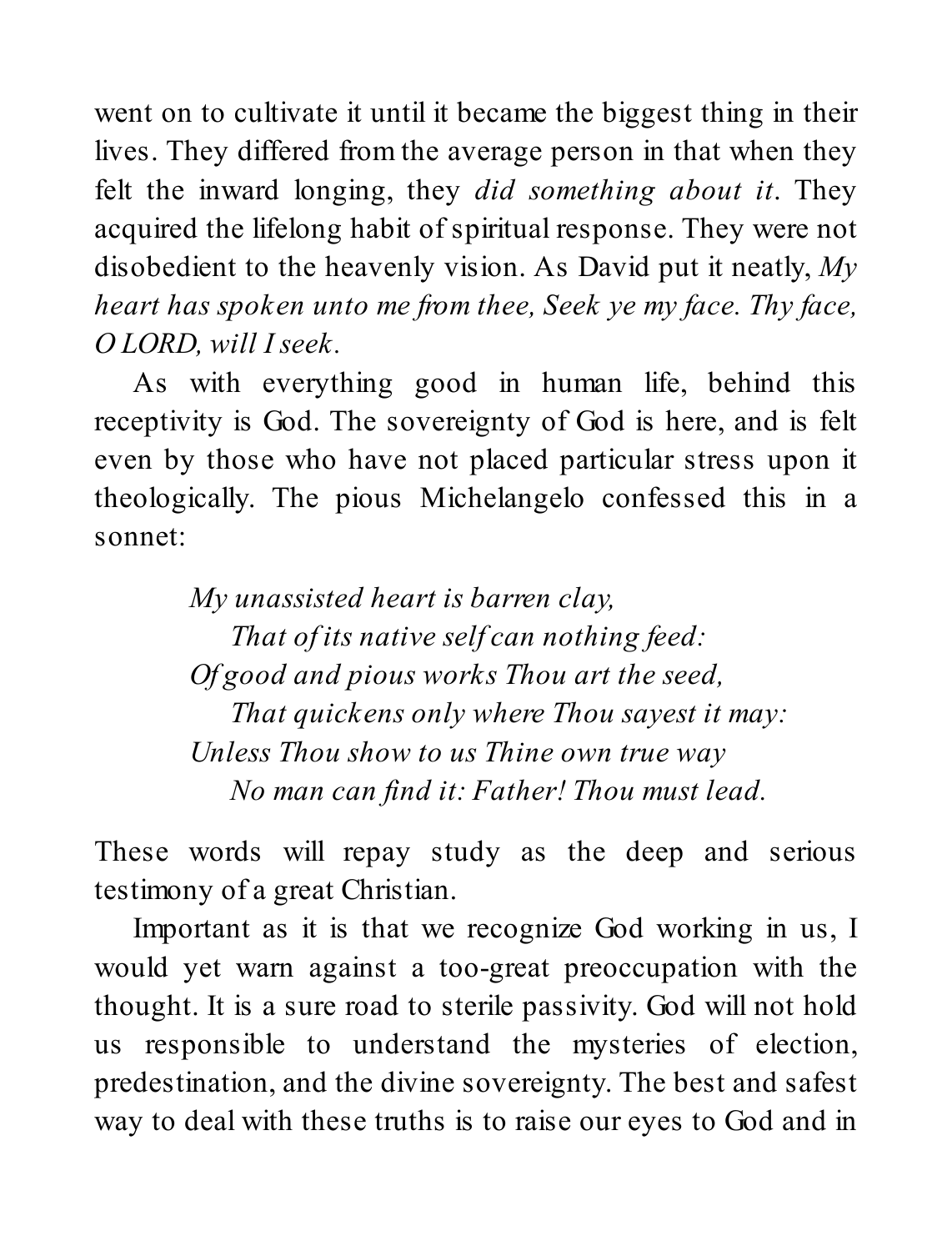deepest reverence say, *O LORD, thou knowest*. Those things belong to the deep and mysterious profoundness of God's omniscience. Prying into themmay make theologians, but it will rarely make saints.

Receptivity is not a single thing; rather, it is a compound, a blending of several elements within the soul. It is an affinity for, a bent toward, a sympathetic response to, a desire to have. From this it may be gathered that it can be present in degrees, that we may have little or more or less, depending upon the individual. It may be increased by exercise or destroyed by neglect. It is not a sovereign and irresistible force which comes upon us as a seizure from above. It is a gift of God, indeed, but one which must be recognized and cultivated as any other gift if it is to realize the purpose for which it was given.

Failure to see this is the cause of a very serious breakdown in modern evangelicalism. The idea of cultivation and exercise, so dear to the saints of old, has now no place in our total religious picture. It is too slow, too common. We now demand glamour and fast-flowing dramatic action. A generation of Christians reared among push buttons and automatic machines is impatient with slower and less-direct methods of reaching their goals. We have been trying to apply machine-age methods to our relationships with God. We read our chapter, have our short devotions, and rush away, hoping to make up for our deep inward bankruptcy by attending another gospel meeting or listening to another thrilling story told by a religious adventurer lately returned fromafar.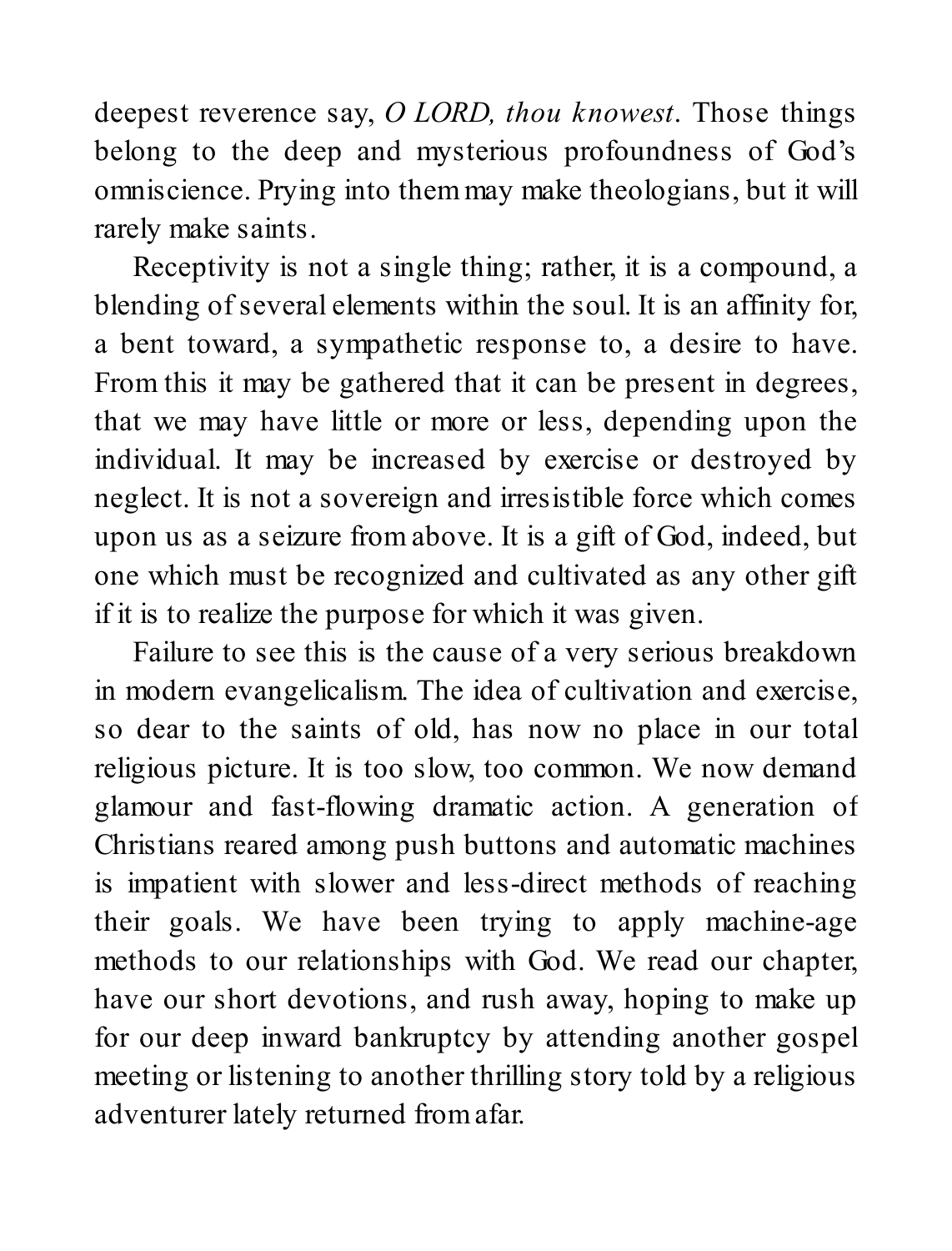The tragic results of this spirit are all about us. Shallow lives, hollow religious philosophies, the preponderance of the element of fun in gospel meetings, the glorification of men, trust in religious externalities, quasi-religious fellowships, salesmanship methods, the mistaking of dynamic personality for the power of the Spirit: These and such as these are the symptoms of an evil disease, a deep and serious malady of the soul.

For this great sickness that is upon us no one person is responsible, and no Christian is wholly free from blame. We have all contributed, directly or indirectly, to this sad state of affairs. We have been too blind to see, or too timid to speak out, or too self-satisfied to desire anything better than the poor, average diet with which others appear satisfied. To put it differently, we have accepted one another's notions, copied one another's lives, and made one another's experiences the model for our own. And for a generation the trend has been downward. Now we have reached a low place of sand and burnt-wire grass, and, worst of all, we have made the Word of Truth conformto our experience and accepted this low plane as the very pasture of the blessed.

It will require a determined heart and more than a little courage to wrench ourselves loose from the grip of our times and return to biblical ways. But it can be done. Every now and then in the past, Christians have had to do it. History has recorded several large-scale returns led by such men as Saint Francis, Martin Luther, and George Fox. Unfortunately, there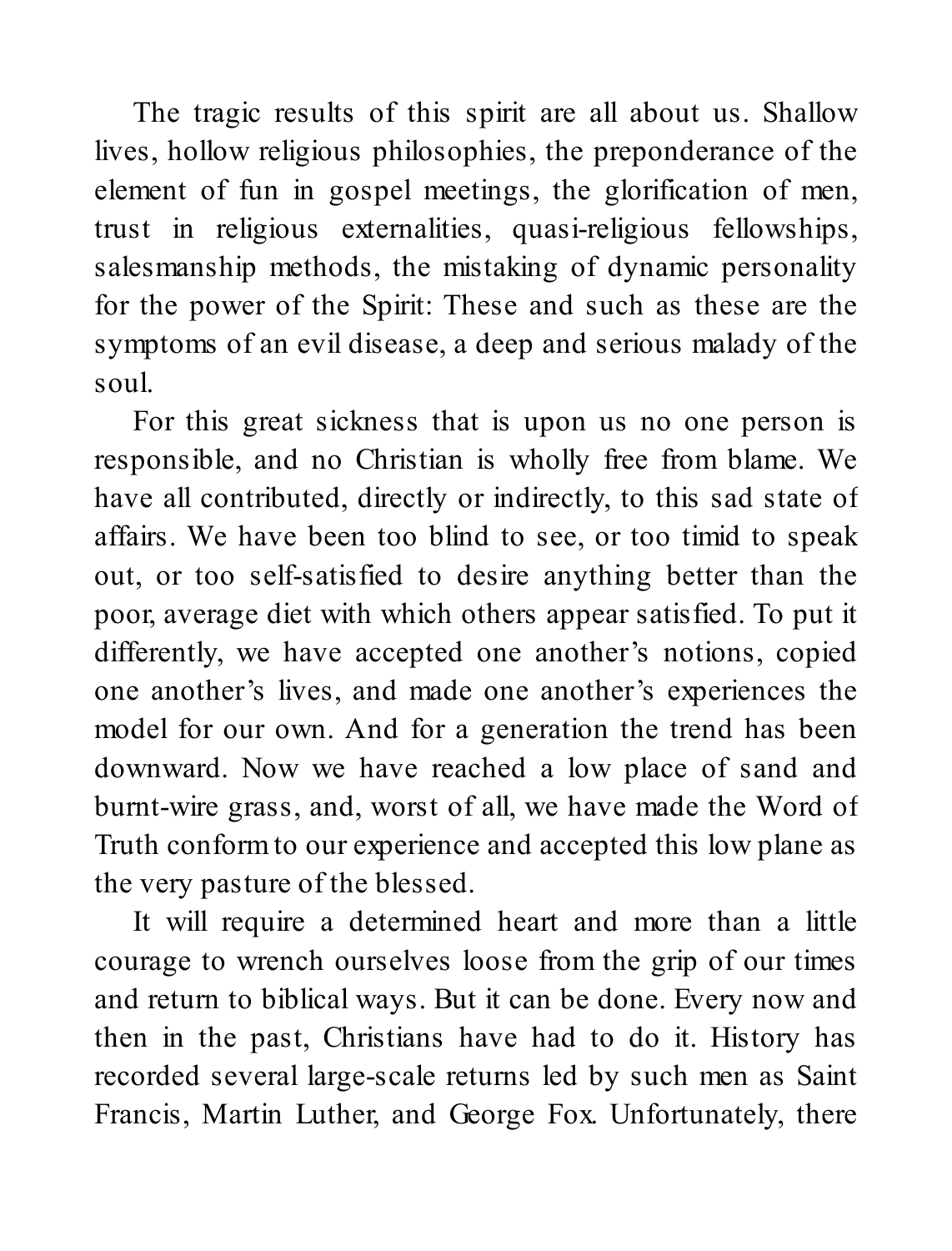seems to be no Luther or Fox on the horizon at present. Whether or not another such return may be expected before the coming of Christ is a question upon which Christians are not fully agreed, but that is not of too great importance to us now.

What God in His sovereignty may yet do on a worldwide scale I do not claim to know; but what He will do for the plain man or woman who seeks His face I believe I do know and can tell others. Let any man turn to God in earnest, let him begin to exercise himself unto godliness, let him seek to develop his powers of spiritual receptivity by trust and obedience and humility, and the results will exceed anything he may have hoped in his leaner and weaker days.

Any man who by repentance and a sincere return to God will break himself out of the mold in which he has been held. and will go to the Bible itself for his spiritual standards, will be delighted with what he finds there.

Let us say it again: The universal presence is a fact. God is here. The whole universe is alive with His life. And He is no strange or foreign God, but the familiar Father of our Lord Jesus Christ whose love has for these thousands of years enfolded the sinful race of men. And always He is trying to get our attention, to reveal Himself to us, to communicate with us. We have within us the ability to know Him if we will but respond to His overtures. (And this we call pursuing God!) We will know Him in increasing degree as our receptivity becomes more perfect by faith and love and practice.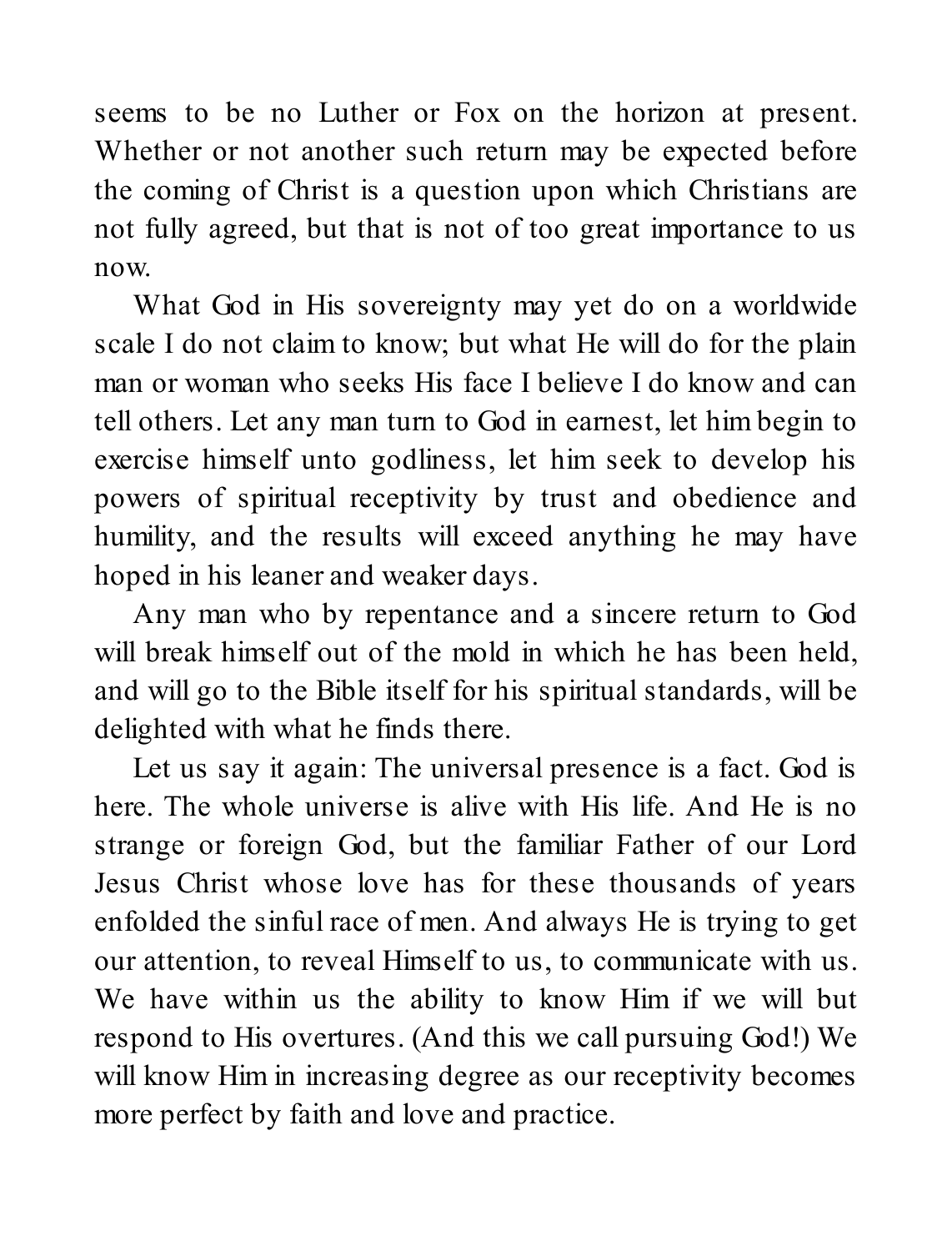*O God and Father, I repent of my sinful preoccupation with visible things. The world has been too much with me. Thou hast been here and I knew it not. I have been blind to thy presence. Open my eyes that I may behold thee in and around me. In Jesus'name, Amen.*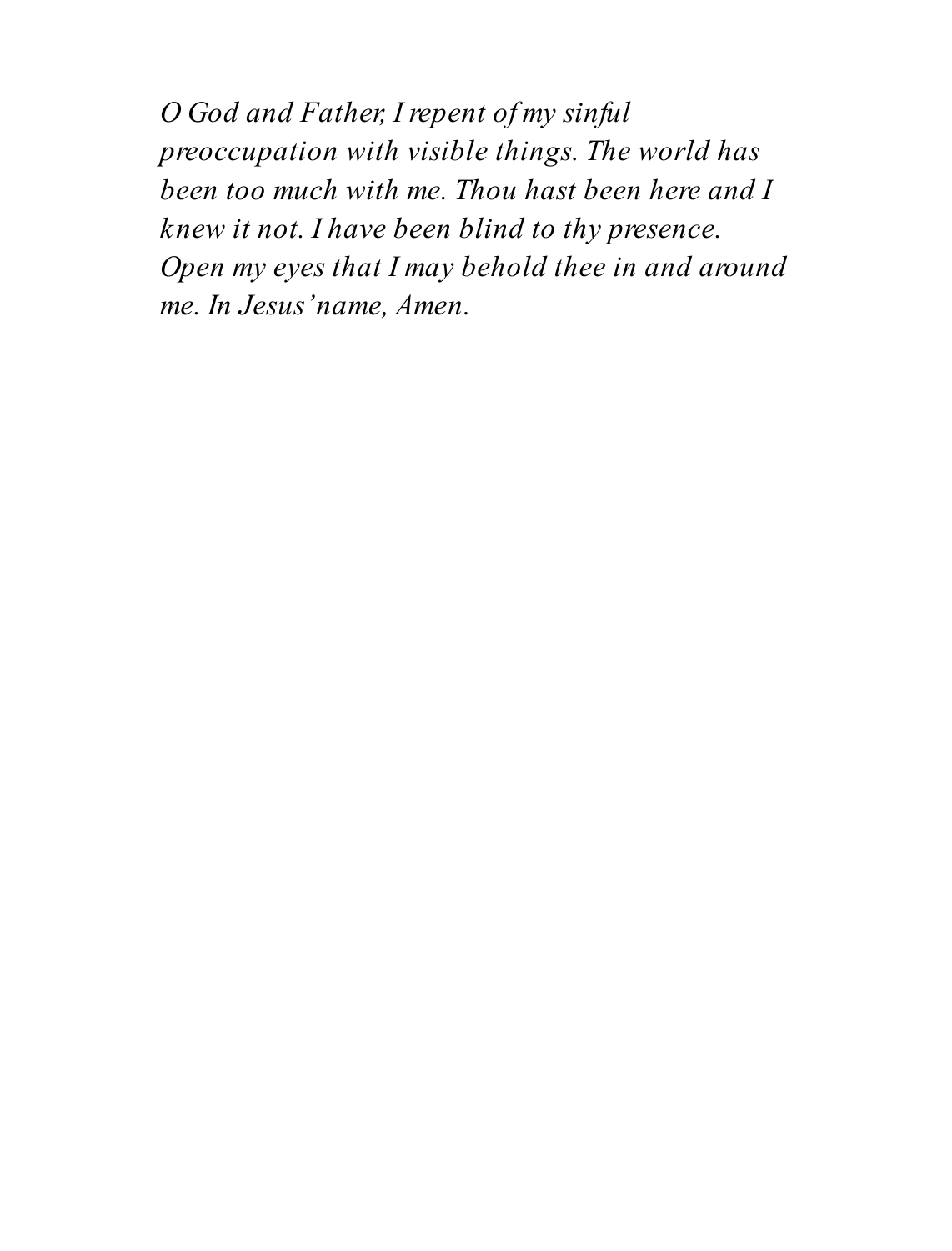### **Chapter 6**

# The Speaking Voice

*In the beginning was the Word, and the Word was with the God, and the Word was God.* (John 1:1)

A intelligent plain man, untaught in the truths of Christianity, coming upon this text, would likely conclude that John meant to teach that it is the nature of God to speak, to communicate His thoughts to others. And he would be right. A word is a medium by which thoughts are expressed, and the application of the term to the eternal Son leads us to believe that selfexpression is inherent in the Godhead, that God is forever seeking to speak Himself out to His creation. The whole Bible supports the idea. God is speaking. Not God spoke, but *God is speaking*. He is by His nature continuously articulate. He fills the world with His speaking voice.

One of the great realities with which we have to deal is the voice of God in His world. The briefest and only satisfying cosmogony is this: *For he spoke, and it was done*. The *why* of natural law is the living voice of God immanent in His creation.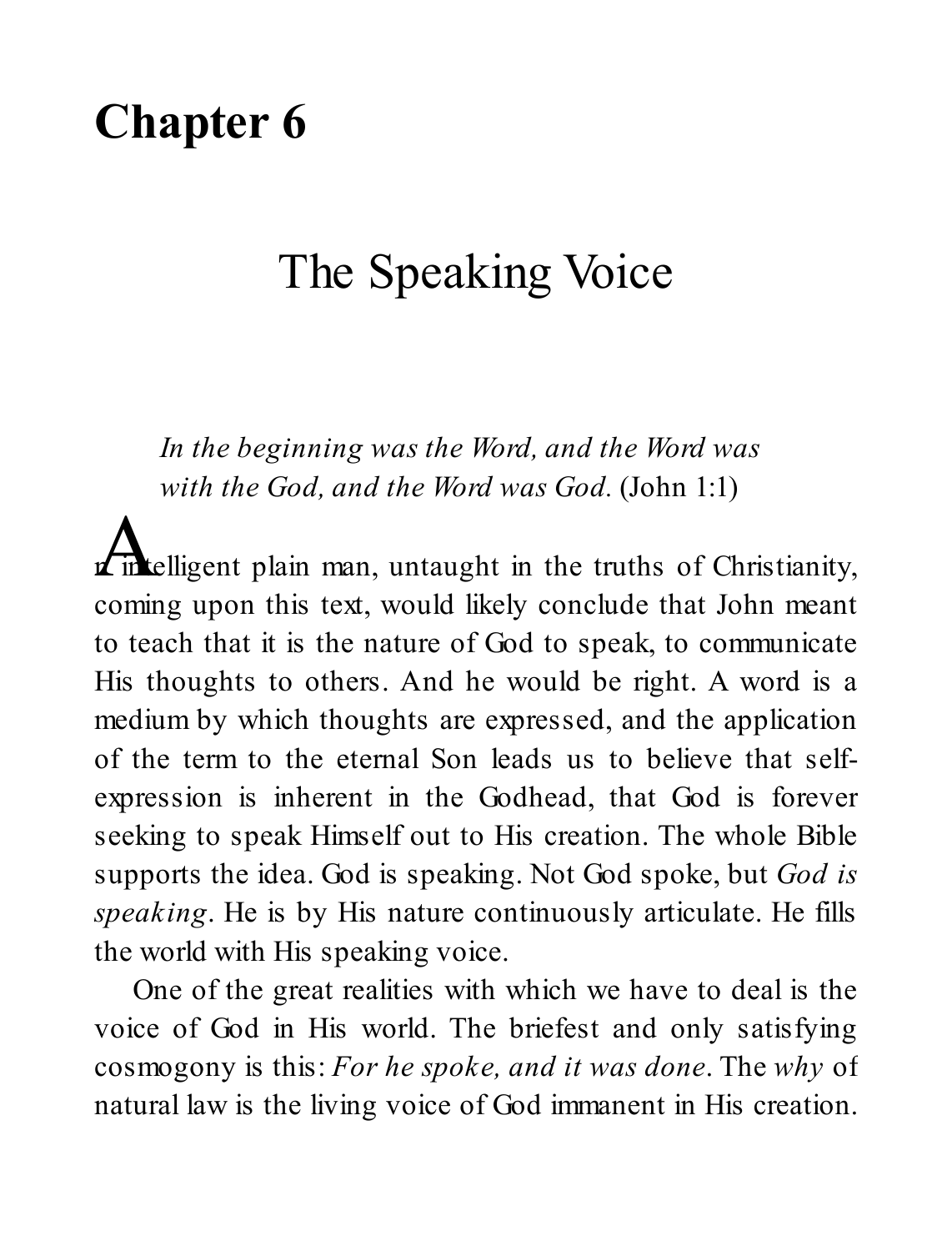And this word of God which brought all worlds into being cannot be understood to mean the Bible, for it is not a written or printed word at all, but the expression of the will of God spoken into the structure of all things. This word of God is the breath of God filling the world with living potentiality. The voice of God is the most powerful force in nature; indeed, it is the only force in nature, for all energy is here only because the power-filled Word is being spoken.

The Bible is the written word of God, and because it is written, it is confined and limited by the necessities of ink and paper. The voice of God, however, is alive and free as the sovereign God is free. *The words that I have spoken unto you, they are Spirit and they are life*. The life is in the speaking words. God's word in the Bible can have power only because it corresponds to God's word in the universe. It is the present voice which makes the written Word all-powerful. Otherwise, it would lie locked in slumber within the covers of a book.

We take a low and primitive view of things when we conceive of God at the creation coming into physical contact with things, shaping and fitting and building like a carpenter. The Bible teaches otherwise: *By the word of the LORD were the heavens made, and all the host of them by the breath of his mouth. . . . For he spoke, and it was done; he commanded, and it came into being*. And *Through faith we understand that the ages were framed by the word of God.* Again, we must remember that God is referring here not to His written Word, but to His speaking voice. His world-filling voice is meant, that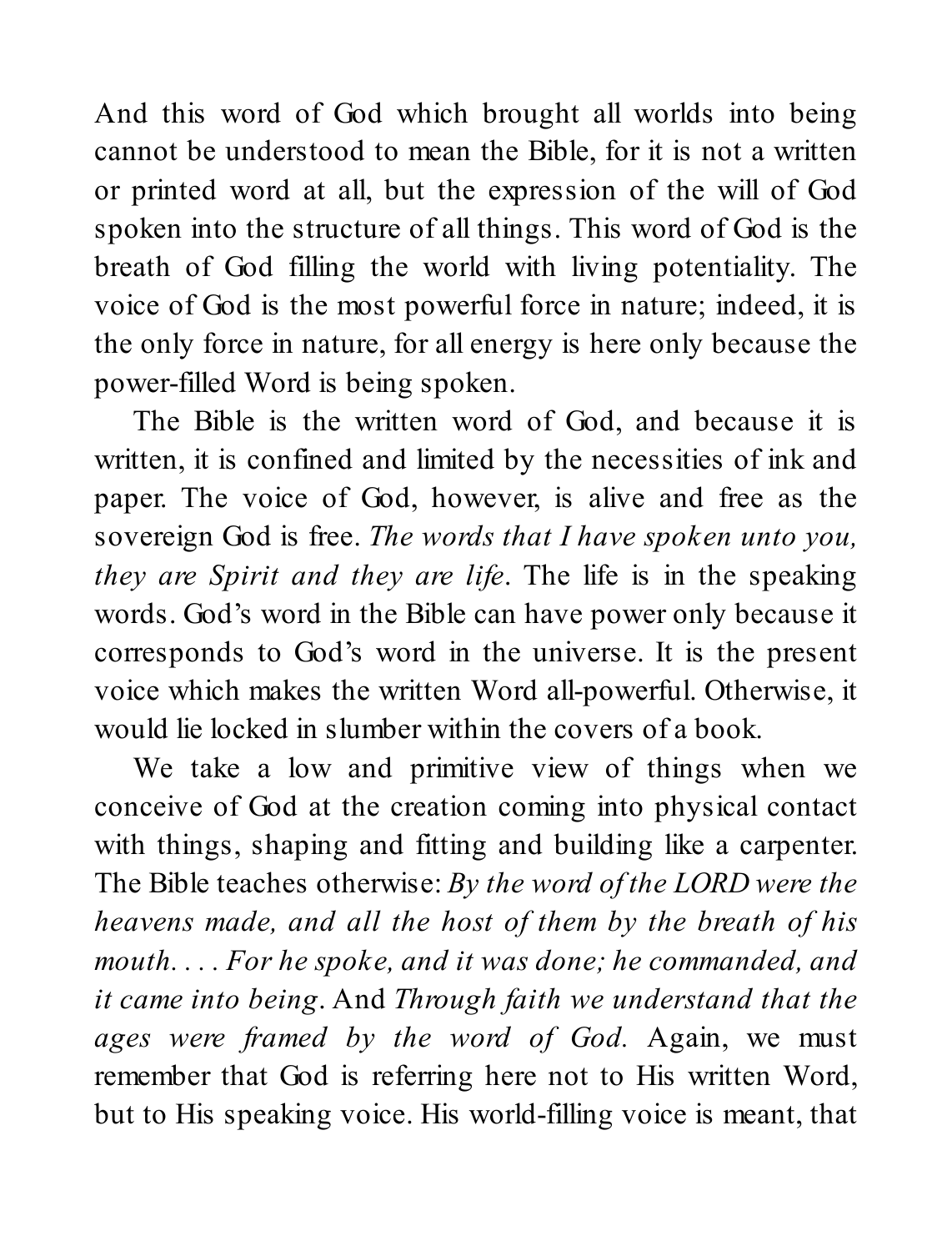voice which predates the Bible by uncounted centuries, that voice which has not been silent since the dawn of creation, but is sounding still throughout the far reaches of the universe.

The Word of God is quick and powerful. In the beginning He spoke to nothing, and it became *something*. Chaos heard it and became order; darkness heard it and became light. *And God said . . . and it was so*. These twin phrases, as cause and effect, occur throughout the Genesis story of the creation. The *said* accounts for the *so*. The *so* is the *said* put into the continuous present.

That God is here and that He is speaking – these truths are the backing for all other Bible truths; without them there could be no revelation at all. God did not write a book and send it by messenger to be read at a distance by unaided minds. He spoke a book and lives in His spoken words, constantly speaking His words and causing the power of them to persist across the years. God breathed on clay and it became a man; He breathes on men and they become clay. "Return ye children of men" was the word spoken at the fall, by which God decreed the death of every man, and no added word has He needed to speak. The sad procession of mankind across the face of the earth from birth to the grave is proof that His original word was enough.

We have not given sufficient attention to that deep utterance in the gospel of John: *That Word was the true Light, which lightens every man that comes into this world.* Shift the punctuation around as we will and the truth is still there: The Word of God affects the hearts of all men as light in the soul. In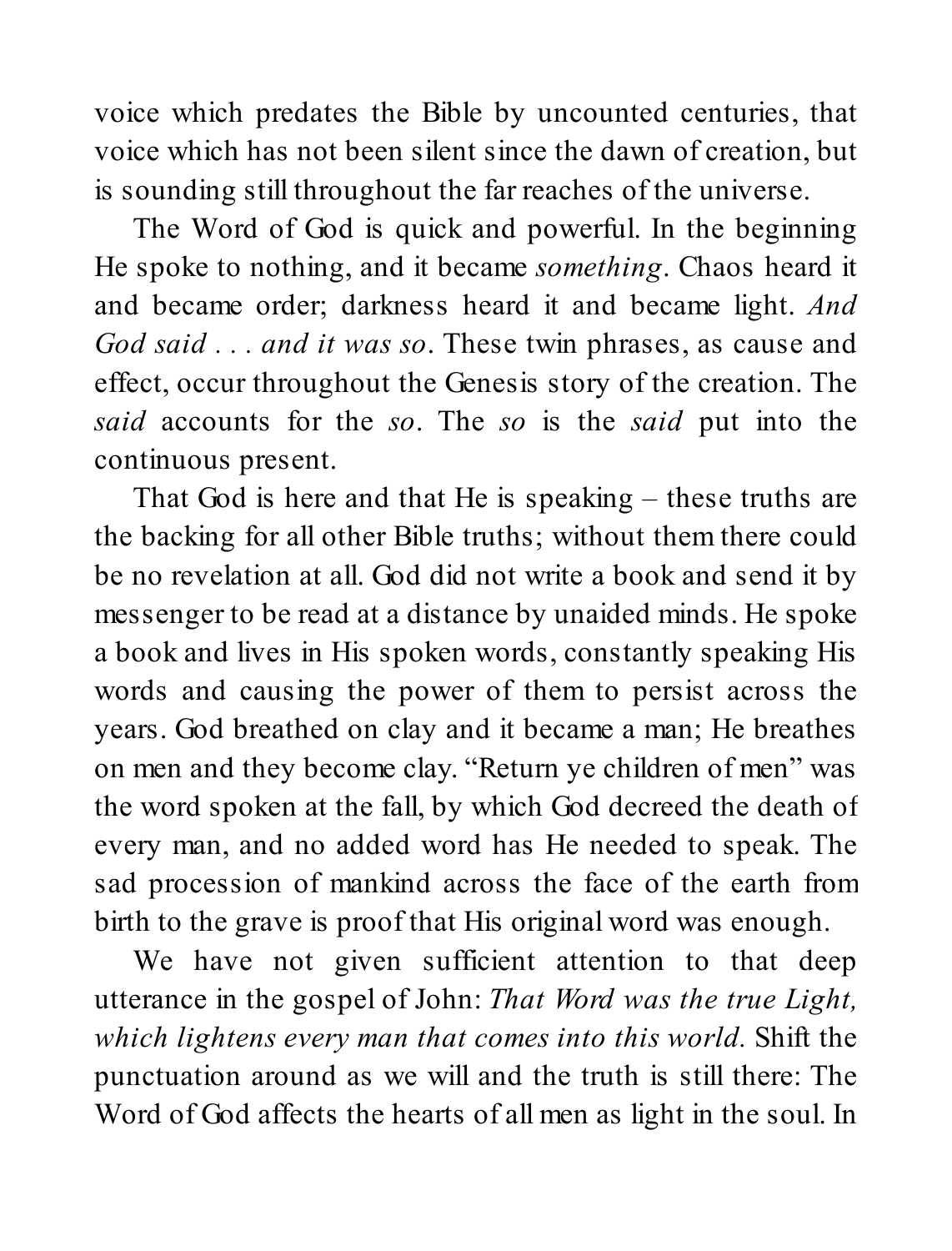the hearts of all men the light shines, the Word sounds, and there is no escaping them. Something like this would of necessity be so if God is alive and in His world. And John says that it is so. Even those individuals who have never heard of the Bible have still been preached to with sufficient clarity to remove every excuse from their hearts forever, *which show the work of the law written in their hearts, their conscience also bearing witness, accusing and also excusing their reasonings one with another*. *For the invisible things of him, his eternal power and divinity, are clearly understood by the creation of the world and by the things that are made so that there is no excuse.*

This universal voice of God was by the ancient Hebrews often called wisdom, and was said to be everywhere sounding and searching throughout the earth, seeking some response from the sons of men. The eighth chapter of the book of Proverbs begins: *Doth not wisdom cry, and give her voice to intelligence?* The writer then pictures wisdom as a beautiful woman standing *in the top of the high places, by the way at the crossroads of the paths*. She sounds her voice from every quarter so that no one may miss hearing it. *Unto you, O men, I call; and my voice is to the sons of men*. Then she pleads for the simple and the foolish to give ear to her words. It is a spiritual response for which this wisdom of God is pleading, a response which she has always sought and is but rarely able to secure. The tragedy is that our eternal welfare depends upon our hearing, and we have trained our ears not to hear.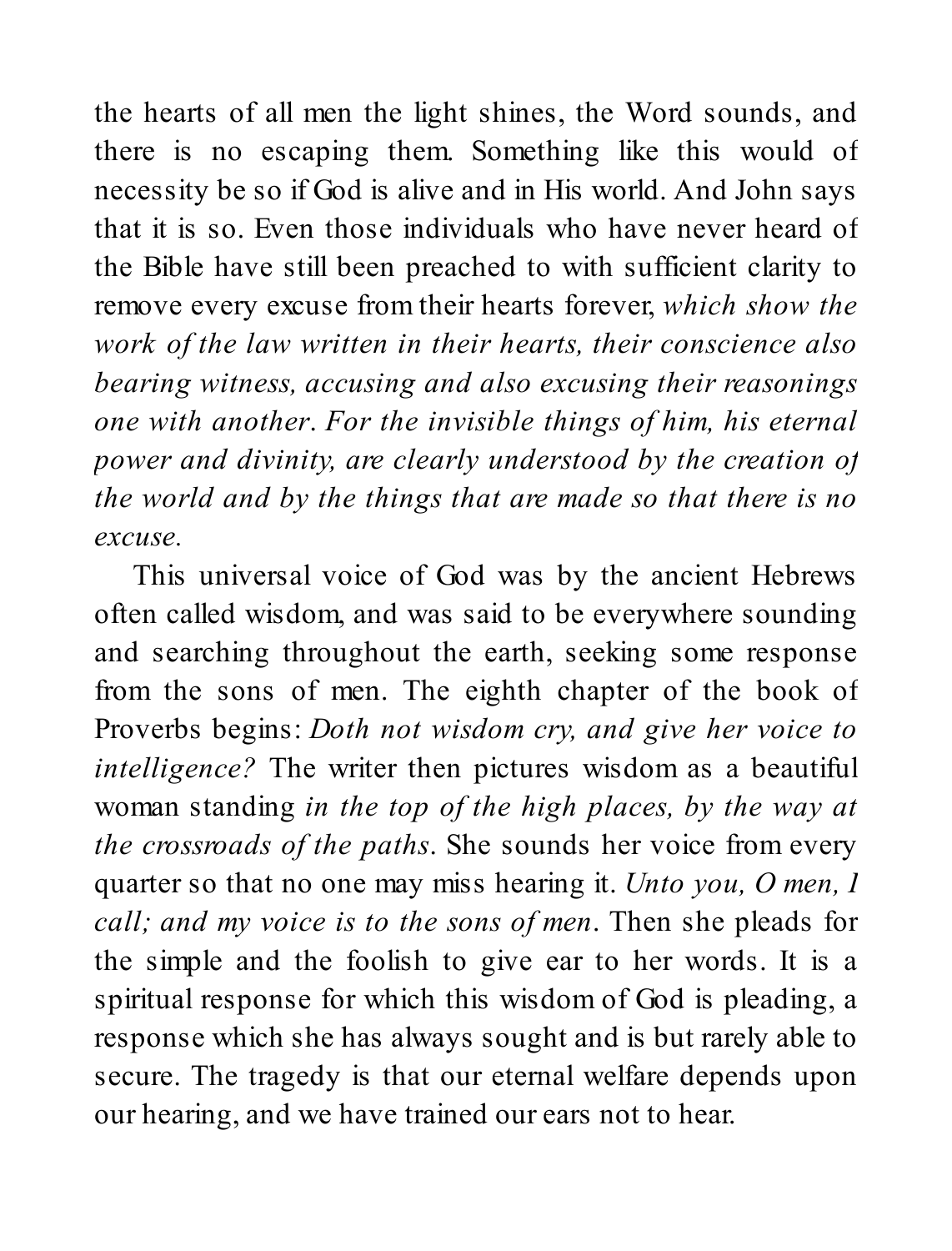This universal voice has ever sounded, and it has often troubled men even when they did not understand the source of their fears. Could it be that this voice distilling like a living mist upon the hearts of men has been the undiscovered cause of the troubled conscience and the longing for immortality confessed by millions since the dawn of recorded history? We need not fear to face up to this. The speaking voice is a fact. How men have reacted to it is for any observer to note.

When God spoke out of heaven to our Lord, self-centered men who heard it explained it by natural causes: They said, *it thundered*. This habit of explaining the voice by appeals to natural law is at the very root of modern science. In the living, breathing cosmos, there is a mysterious something, too wonderful, too awful for any mind to understand. The believing man does not claim to understand. He falls to his knees and whispers, "God." The man of earth kneels also, but not to worship. He kneels to examine, to search, to find the cause and the how of things. Just now we happen to be living in a secular age. Our thought habits are those of the scientist, not those of the worshipper. We are more likely to explain than to adore. "It thundered," we exclaim, and go our earthly way. But still the voice sounds and searches. The order and life of the world depend upon that voice, but men are mostly too busy or too stubborn to give attention.

Every one of us has had experiences which we have not been able to explain: a sudden sense of loneliness, or a feeling of wonder or awe in the face of the universal vastness. Or we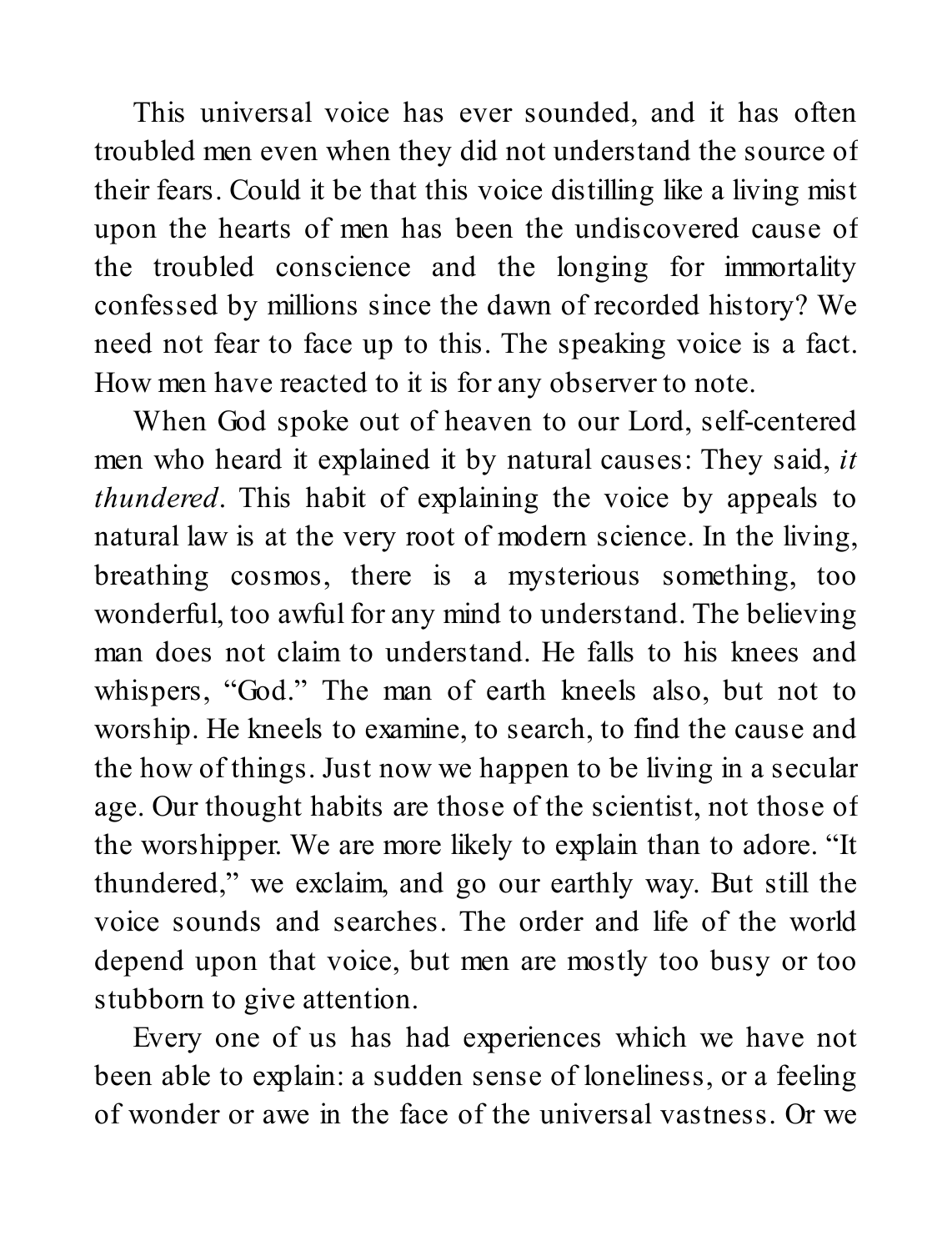have had a fleeting visitation of light like an illumination from some other sun, giving us in a quick flash an assurance that we are from another world, that our origins are divine. What we saw there, or felt, or heard, may have been contrary to all that we had been taught in the schools and at wide variance with all our former beliefs and opinions. We were forced to suspend our acquired doubts while, for a moment, the clouds were rolled back and we saw and heard for ourselves. Explain such things as we will, I think we have not been fair to the facts until we allow at least the possibility that such experiences may arise from the presence of God in the world and His persistent effort to communicate with mankind. Let us not dismiss such a hypothesis too flippantly.

It is my own belief (and here I shall not feel bad if no one follows me) that every good and beautiful thing which man has produced in the world has been the result of his faulty and sinblocked response to the creative voice sounding over the earth. The moral philosophers who dreamed their high dreams of virtue, the religious thinkers who speculated about God and immortality, the poets and artists who created out of common stuff pure and lasting beauty – how can we explain them? It is not enough to say simply, "It was genius." What then is genius? Could it be that a genius is a man haunted by the speaking voice, laboring and striving like one possessed to achieve ends which he only vaguely understands? That the great man may have missed God in his labors, that he may have even spoken or written against God, does not destroy the idea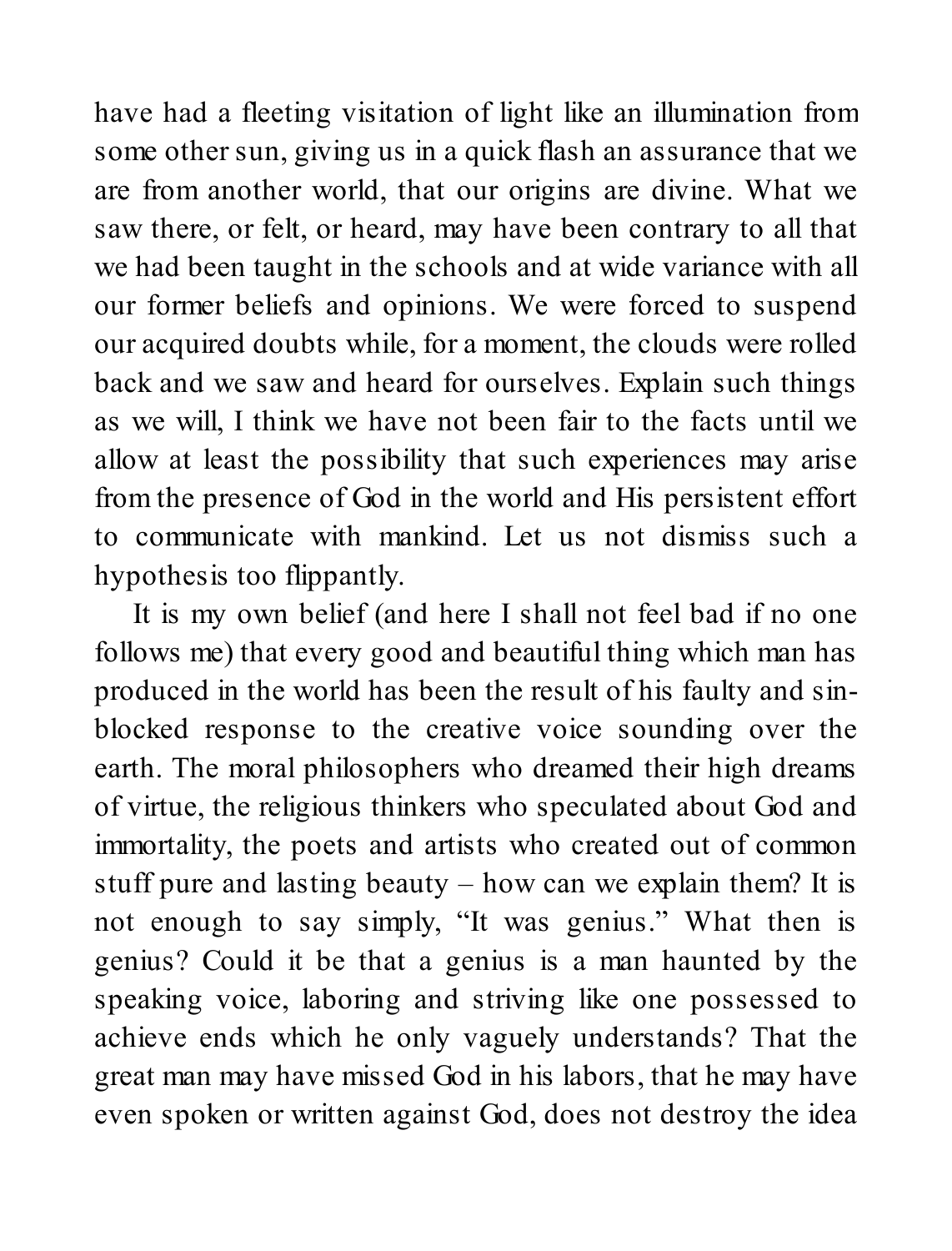I am advancing. God's redemptive revelation in the Holy Scriptures is necessary to saving faith and peace with God. Faith in a risen Savior is necessary if the vague stirrings toward immortality are to bring us to restful and satisfying communion with God. To me, this is a plausible explanation of all that is best out of Christ. But you can be a good Christian and not accept my thesis.

The voice of God is a friendly voice. No one need fear to listen to it unless he has already made up his mind to resist it. The blood of Jesus has covered not only the human race but all creation as well. *Having made peace through the blood of his cross, whether they are the things in the earth or the things in the heavens.* We may safely preach a friendly heaven. The heavens as well as the earth are filled with the good will of Him that dwelt in the bush. The perfect blood of atonement secures this forever.

Whoever will listen will hear the speaking heaven. This is definitely not the hour when men take kindly to an exhortation to *listen*, for listening is not today a part of popular religion. We are at the opposite end of the pole from there. Religion has accepted the monstrous heresy that noise, size, activity, and bluster make a man dear to God. But we may take heart. To a people caught in the tempest of the last great conflict, God says, *Be still, and know that I am God*, and still He says it, as if He means to tell us that our strength and safety lie not in noise but in silence.

It is important that we get still to wait on God. And it is best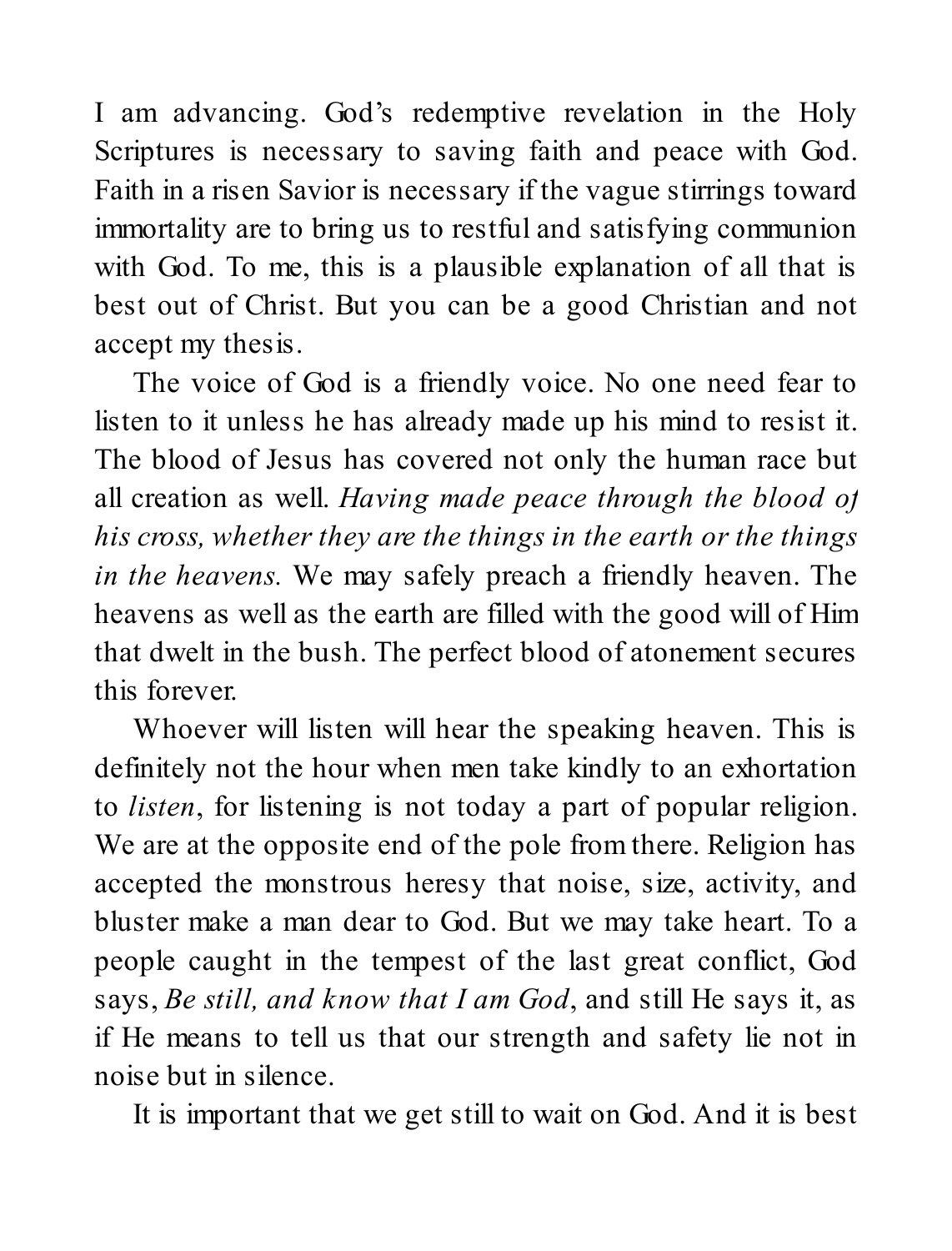that we get alone, preferably with our Bible outspread before us. Then if we will, we may draw near to God and begin to hear Him speak to us in our hearts. I think that for the average person the progression will be something like this: First a sound as of a presence walking in the garden. Then a voice, more intelligible, but still far fromclear. Then the happy moment when the Spirit begins to illuminate the Scriptures, and that which had been only a sound, or at best a voice, now becomes an intelligible word, warm and intimate and clear as the word of a dear friend. Then will come life and light, and best of all, the ability to see and rest in and embrace Jesus Christ as Savior and Lord and all.

The Bible will never be a living book to us until we are convinced that God is articulate in His universe. To jump froma dead, impersonal world to a dogmatic Bible is too much for most people. They may admit that they *should* accept the Bible as the Word of God, and they may try to think of it as such, but they find it impossible to believe that the words there on the page are actually for them. A man may *say*, "These words are addressed to me," and yet in his heart not feel and know that they are. He is the victim of a divided psychology. He tries to think of God as mute everywhere else and vocal only in a book.

I believe that much of our religious unbelief is due to a wrong conception of and a wrong feeling for the Scriptures of truth. A silent God suddenly began to speak in a book, and when the book was finished, He lapsed back into silence again forever. Now we read the book as the record of what God said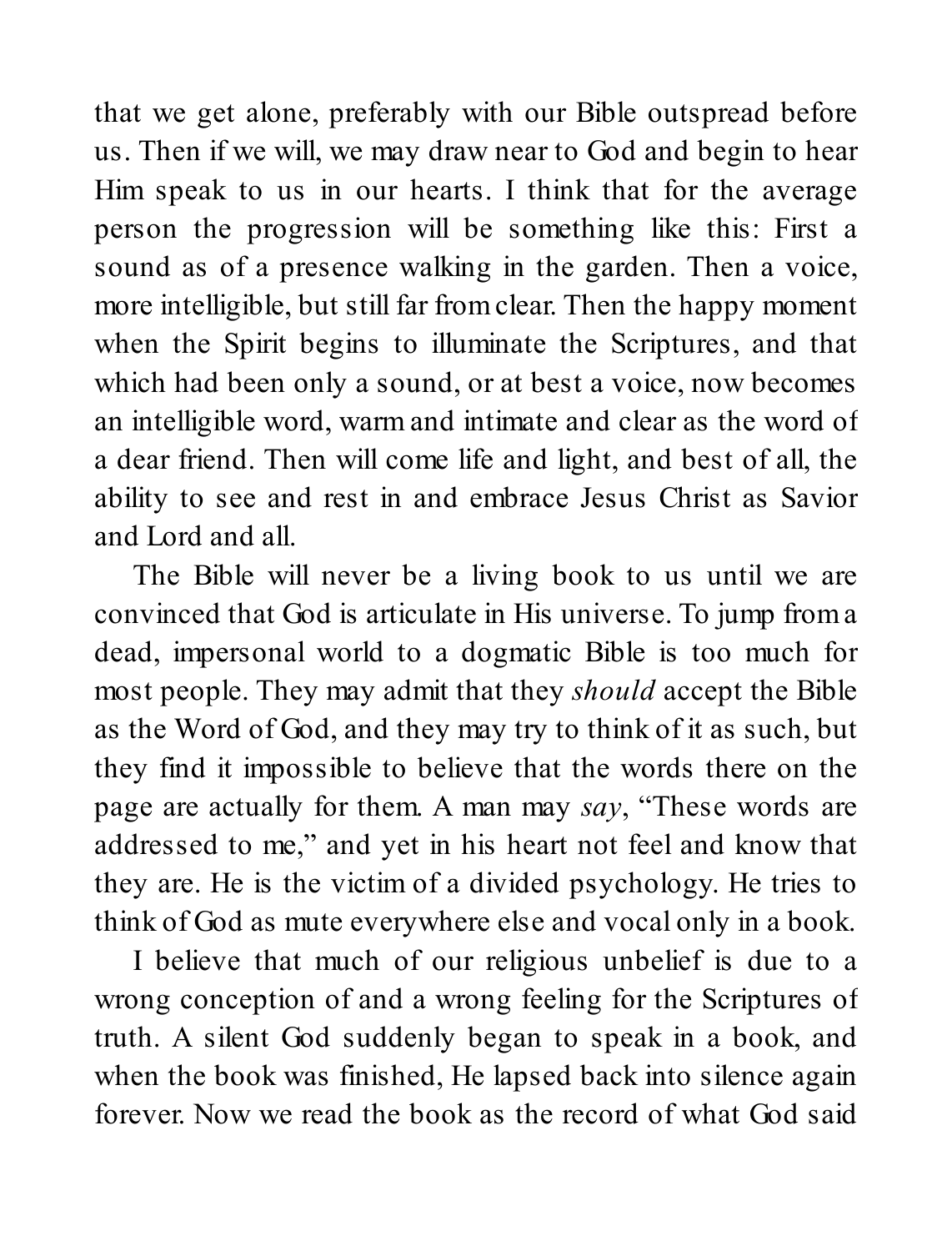when He was for a brief time in a speaking mood. With notions like that in our heads, how can we believe? The facts are that God is not silent, has never been silent. It is the nature of God to speak. The second person of the Holy Trinity is called the *Word*. The Bible is the inevitable outcome of God's continuous speech. It is the infallible declaration of His mind for us, put into our familiar human words.

I think a new world will arise out of the religious mists when we approach our Bible with the idea that it is not only a book which was once spoken, but it is also a book which is *now speaking*. The prophets habitually said, *Thus saith the LORD*. They meant their hearers to understand that God's speaking is in the continuous present. We may use the past tense properly to indicate that at a certain time a certain word of God was spoken, but a word of God once spoken continues to be spoken, as a child once born continues to be alive, or a world once created continues to exist. And those are but imperfect illustrations, for children die and worlds burn out, but the Word of our God endureth forever.

If you would follow on to know the Lord, come at once to the open Bible, expecting it to speak to you. Do not come with the notion that it is a *thing* which you may push around at your convenience. It is more than a thing; it is a voice, a word, the very Word of the living God.

*Lord, teach me to listen. The times are noisy and my ears are weary with the thousand raucous sounds which continuously assault them. Give me the spirit*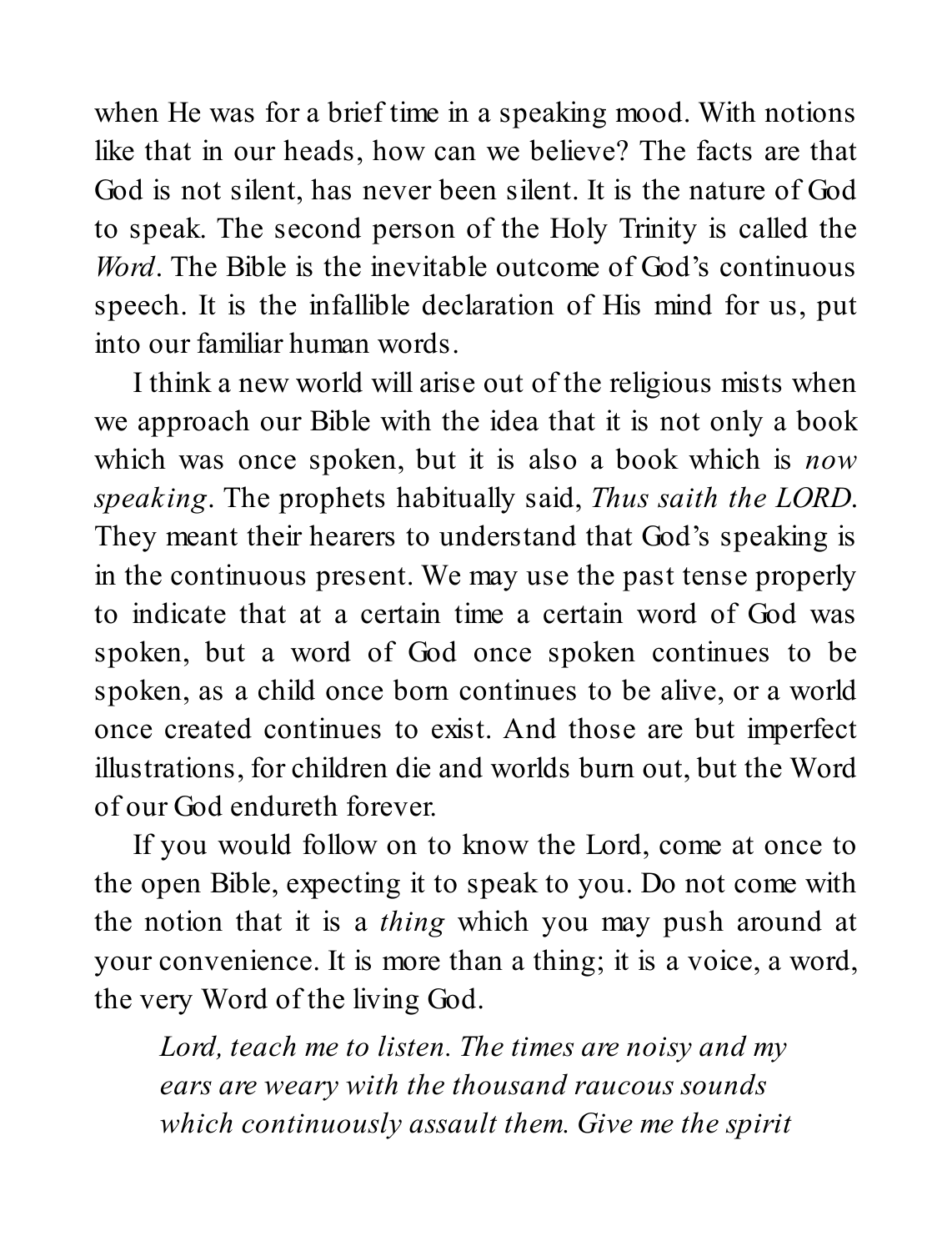*of the boy Samuel when he said to thee, "Speak, for thy servant heareth." Let me hear thee speaking in my heart. Let me get used to the sound of thy voice, that its tones may be familiar when the sounds of earth die away and the only sound will be the music of thy speaking voice. In Jesus'name, Amen.*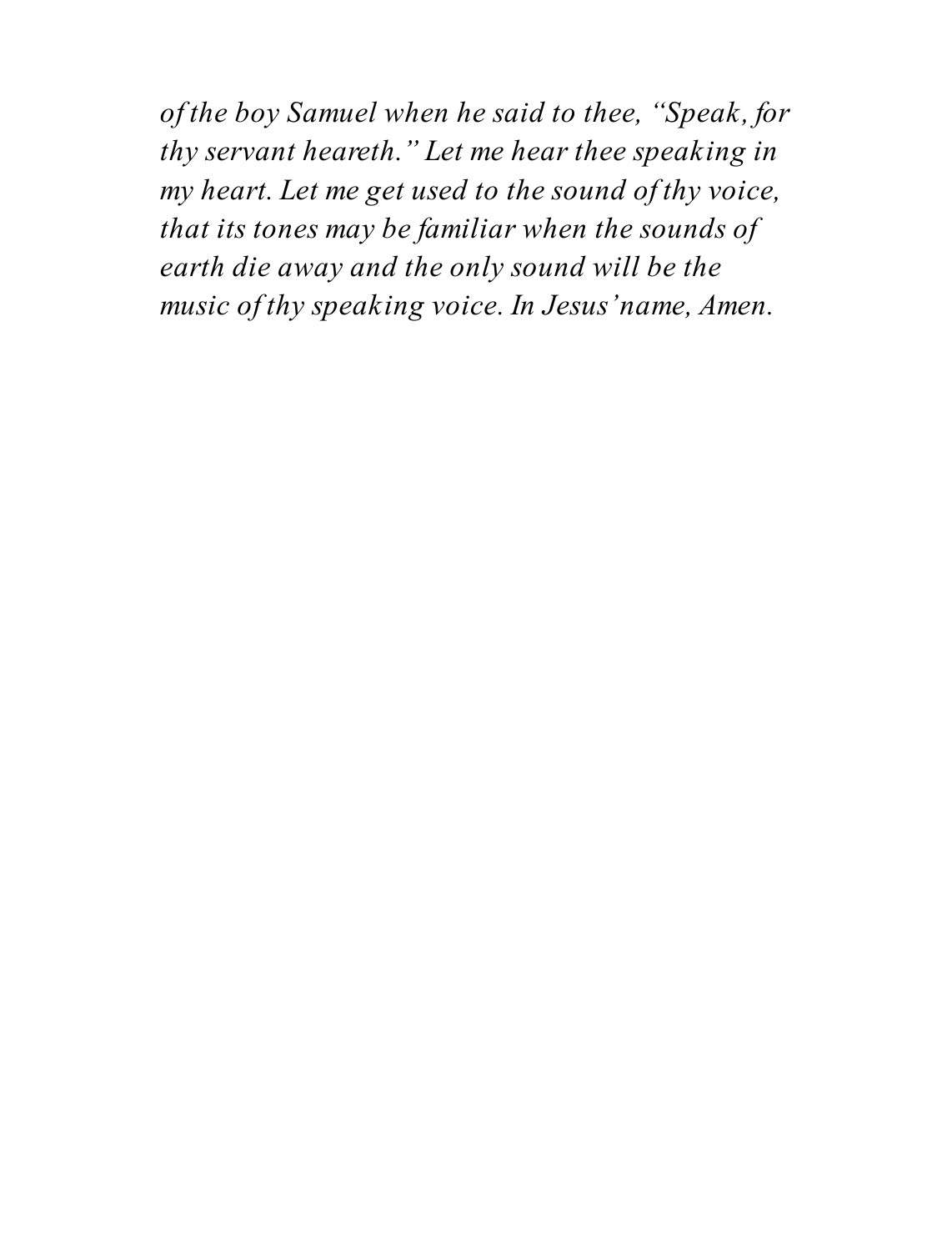## **Chapter 7**

### The Gaze of the Soul

*With our eyes fixed on Jesus, the author and finisher of our faith*. (Hebrews 12:2)

L et us think of our intelligent, plain man mentioned in chapter 6 coming for the first time to the reading of the Scriptures. He approaches the Bible without any previous knowledge of what it contains. He is wholly without prejudice; he has nothing to prove and nothing to defend.

Such a man will not have read long before his mind begins to observe certain truths standing out from the page. They are the spiritual principles behind the record of God's dealings with men, and woven into the writings of holy men as they were *inspired by the Holy Spirit*. As he reads on, he might want to number these truths as they become clear to him and make a brief summary under each number. These summaries will be the tenets of his biblical creed. Further reading will not affect these points except to enlarge and strengthen them. Our man is finding out what the Bible actually teaches.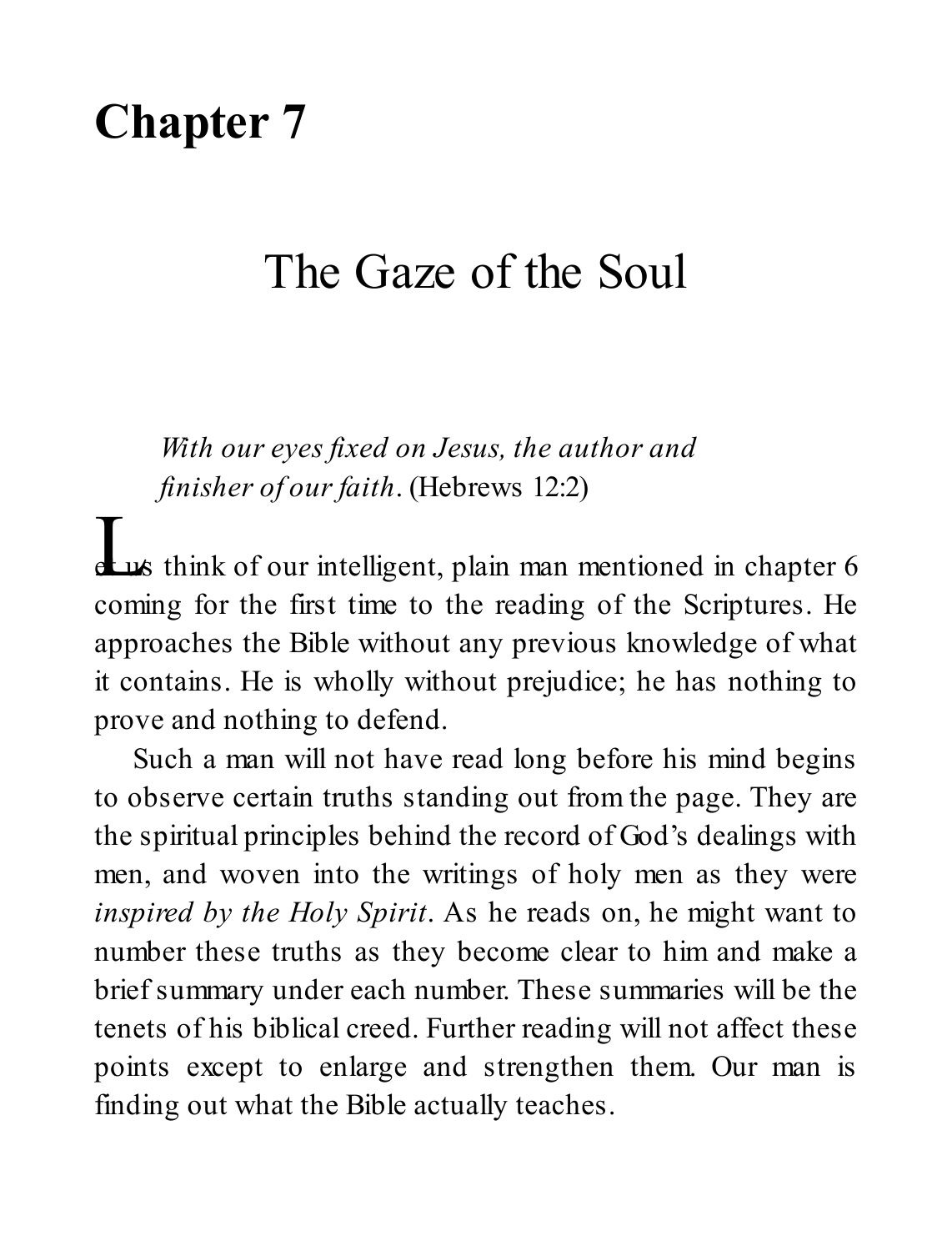High up on the list of things which the Bible teaches will be the doctrine of *faith*. The place of weighty importance which the Bible gives to faith will be too plain for him to miss. He will very likely conclude: Faith is of utmost importance. Without faith, it is impossible to please God. Faith will get me anything. take me anywhere in the kingdom of God; but without faith there can be no approach to God, no forgiveness, no deliverance, no salvation, no communion, no spiritual life at all.

By the time our friend has reached the eleventh chapter of Hebrews, the eloquent expression of high praise which is there pronounced upon faith will not seem strange to him. He will have read Paul's powerful defense of faith in his Roman and Galatian epistles. Later, if he goes on to study church history, he will understand the amazing power in the teachings of the Reformers as they showed the central place of faith in the Christian religion.

Now if faith is so vitally important, if it is an indispensable *must* in our pursuit of God, it is perfectly natural that we should be deeply concerned over whether or not we possess this most precious gift. And our minds being what they are, it is inevitable that sooner or later we should get around to inquiring after the nature of faith. The question, What *is* faith? would lie close to the question, Do I *have* faith? and would demand an answer if it were anywhere to be found.

Almost all who preach or write on the subject of faith have much the same things to say concerning it. They tell us that it is believing a promise, that it is taking God at His word, that it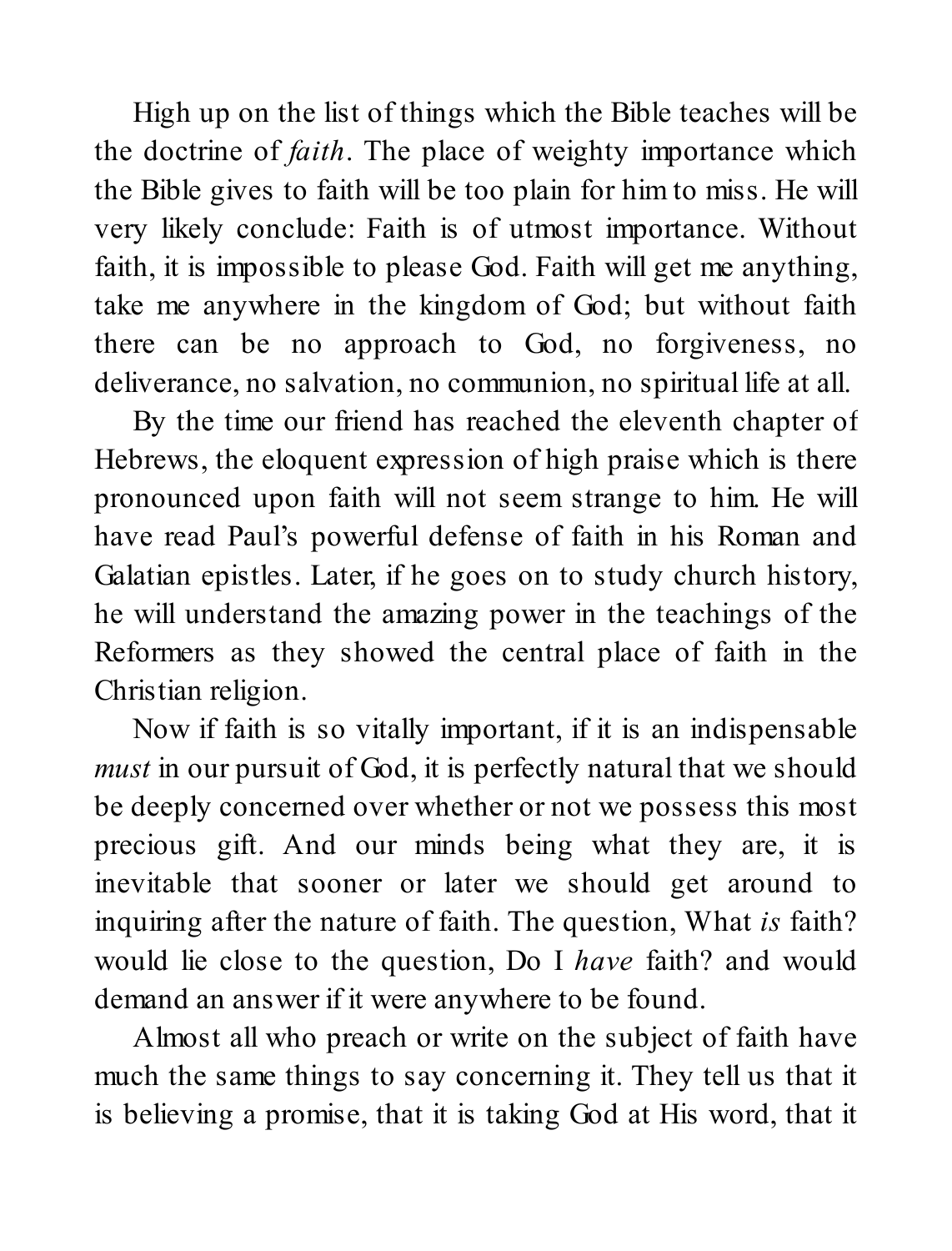is reckoning the Bible to be true and stepping out upon it. The rest of the book or sermon is usually taken up with stories of people who have had their prayers answered as a result of their faith. These answers are mostly direct gifts of a practical and temporal nature such as health, money, physical protection, or success in business. Or if the teacher is of a philosophic turn of mind, he may take another course and lose us in a tumult of metaphysics or snow us under with psychological jargon as he defines and re-defines, paring the slender hair of faith thinner and thinner until it disappears in gossamer shavings at last. When he is finished, we get up disappointed and go out by the same door wherein we went. Surely there must be something better than this.

In the Scriptures there is practically no effort made to define faith. Outside of a brief fifteen-word definition in Hebrews 11:1. I know of no biblical definition, and even there, faith is defined functionally, not philosophically; that is, it is a statement of what faith is *in operation*, not what it is *in essence*. It assumes the presence of faith and shows what it results in, rather than what it is. We will be wise to go just that far and attempt to go no further. We are told from whence it comes and by what means: *Faith . . . is the gift of God*, and *Faith comes by hearing, and the ear to hear by the word of God*. This much is clear, and, to paraphrase Thomas à Kempis, "I had rather exercise faith than know the definition thereof"

From here on, when the words "faith is" or their equivalent occur in this chapter, I ask that they be understood to refer to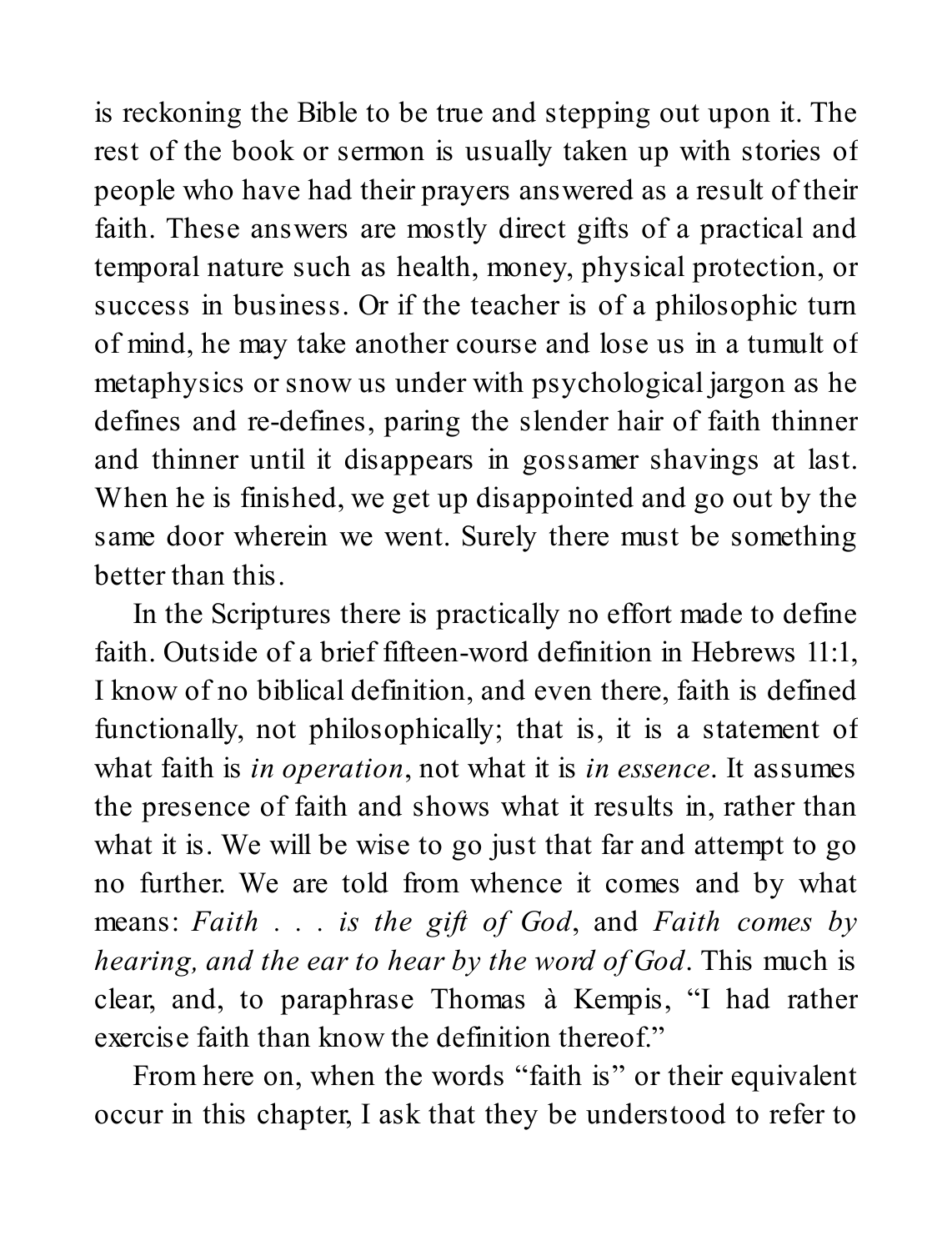what faith is in operation as exercised by a believing man. Right here we drop the notion of definition and think about faith as it may be experienced in action. The complexion of our thoughts will be practical, not theoretical.

In a dramatic story in the book of Numbers, faith is seen in action. Israel became discouraged and spoke against God, and the Lord sent fiery serpents among them *and they bit the people; and many people of Israel died*. Then Moses sought the Lord for them and He heard and gave them a remedy against the bite of the serpents. He commanded Moses to make a serpent of brass and put it upon a pole in sight of all the people, *and it shall be that anyone that is bitten and looks upon it shall live*. Moses obeyed, *and it came to pass that when a serpent bit anyone, he beheld the serpent of brass, and lived* (Numbers 21:4-9).

In the New Testament, this important bit of history is interpreted for us by no less an authority than our Lord Jesus Christ Himself. He is explaining to His hearers how they may be saved. He tells them that it is by believing. Then to make it clear, He refers to this incident in the book of Numbers. *And as Moses lifted up the serpent in the wilderness, even so must the Son of man be lifted up, that whosoever believes in him should not perish but have eternal life* (John 3:14-15).

Our plain man in reading this would make an important discovery. He would notice that "look" and "believe" were synonymous terms. "Looking" on the Old Testament serpent is identical with "believing" on the New Testament Christ; that is,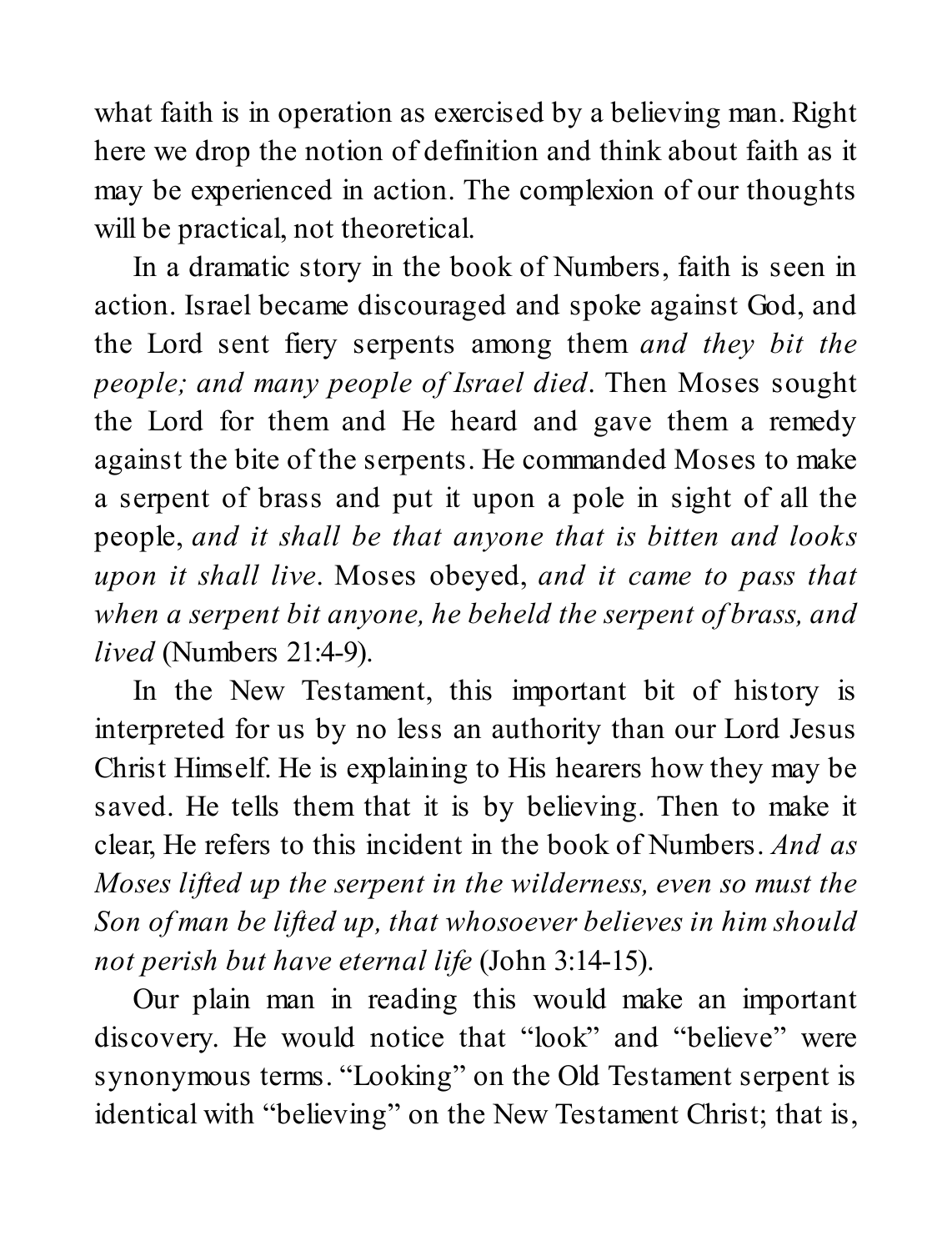the *looking* and the *believing* are the same thing. And he would understand that while Israel looked with their external eyes, believing is done with the heart. I think he would conclude that *faith is the gaze of a soul upon a saving God*.

When he had seen this, he would remember passages he had read before, and their meaning would come flooding over him. *They looked unto him and were lightened, and their faces were not ashamed* (Psalm34:5). *Unto thee lift I up mine eyes, O thou that dwellest in the heavens. Behold, as the eyes ofslaves look unto the hand of their masters and as the eyes of a maiden unto the hand of her mistress, so our eyes wait upon the LORD our God, until he shall have mercy upon us* (Psalm 123:1-2). Here the man seeking mercy looks straight at the God of mercy and never takes his eyes away fromHimuntil mercy is granted. And our Lord Himself looked always at God. *Looking up to heaven, he blessed and broke and gave the loaves to his disciples* (Matthew 14:19). Indeed, Jesus taught that He wrought His works by always keeping His inward eyes upon His Father. His power lay in His continuous look at God (John 5:19-21).

In full accord with the few texts we have quoted is the whole tenor of the inspired Word. It is summed up for us in the Hebrew epistle when we are instructed to run life's race *with our eyes fixed on Jesus, the author and finisher of our faith*. From all this we learn that faith is not a once-done act, but a continuous gaze of the heart at the triune God.

Believing, then, is directing the heart's attention to Jesus. It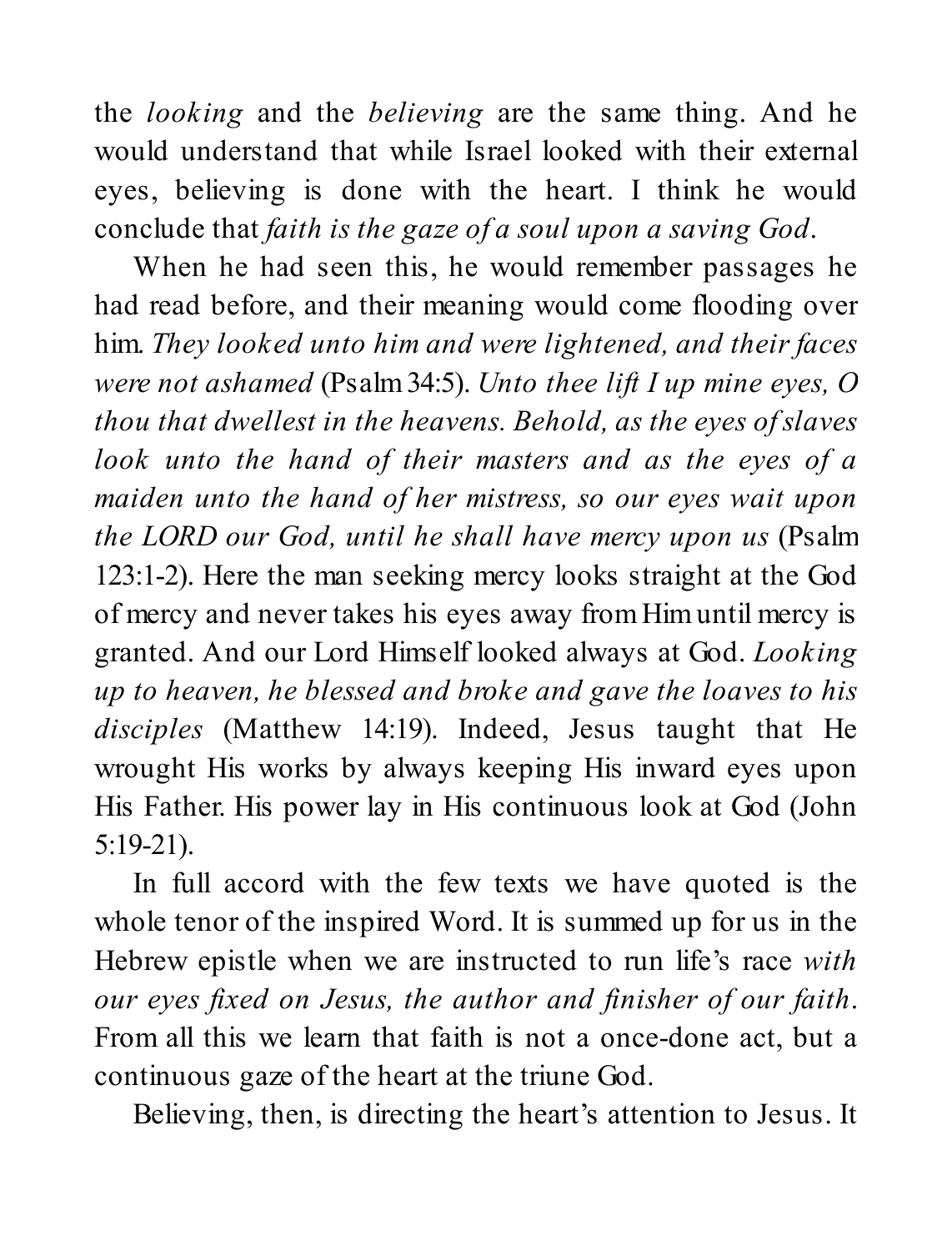is lifting the mind to *behold the Lamb of God,* and never ceasing that beholding for the rest of our lives. At first, this may be difficult, but it becomes easier as we look steadily at His wondrous person, quietly and without strain. Distractions may hinder, but once the heart is committed to Him, after each brief excursion away from Him, the attention will return again and rest upon Him like a wandering bird coming back to its window.

I would emphasize this one committal, this one great volitional act which establishes the heart's intention to gaze forever upon Jesus. God takes this intention for our choice and makes what allowances He must for the thousand distractions which beset us in this evil world. He knows that we have set the direction of our hearts toward Jesus, and we can know it too, and comfort ourselves with the knowledge that a habit of soul is forming which will become after a while a sort of spiritual reflex requiring no more conscious effort on our part.

Faith is the least self-regarding of the virtues. It is by its very nature scarcely conscious of its own existence. Like the eye which sees everything in front of it and never sees itself, faith is occupied with the object upon which it rests and pays no attention to itself at all. While we are looking at God, we do not see ourselves – blessed riddance. The man who has struggled to purify himself and has had nothing but repeated failures will experience real relief when he stops tinkering with his soul and looks away to the perfect One. While he looks at Christ, the very things he has so long been trying to do will be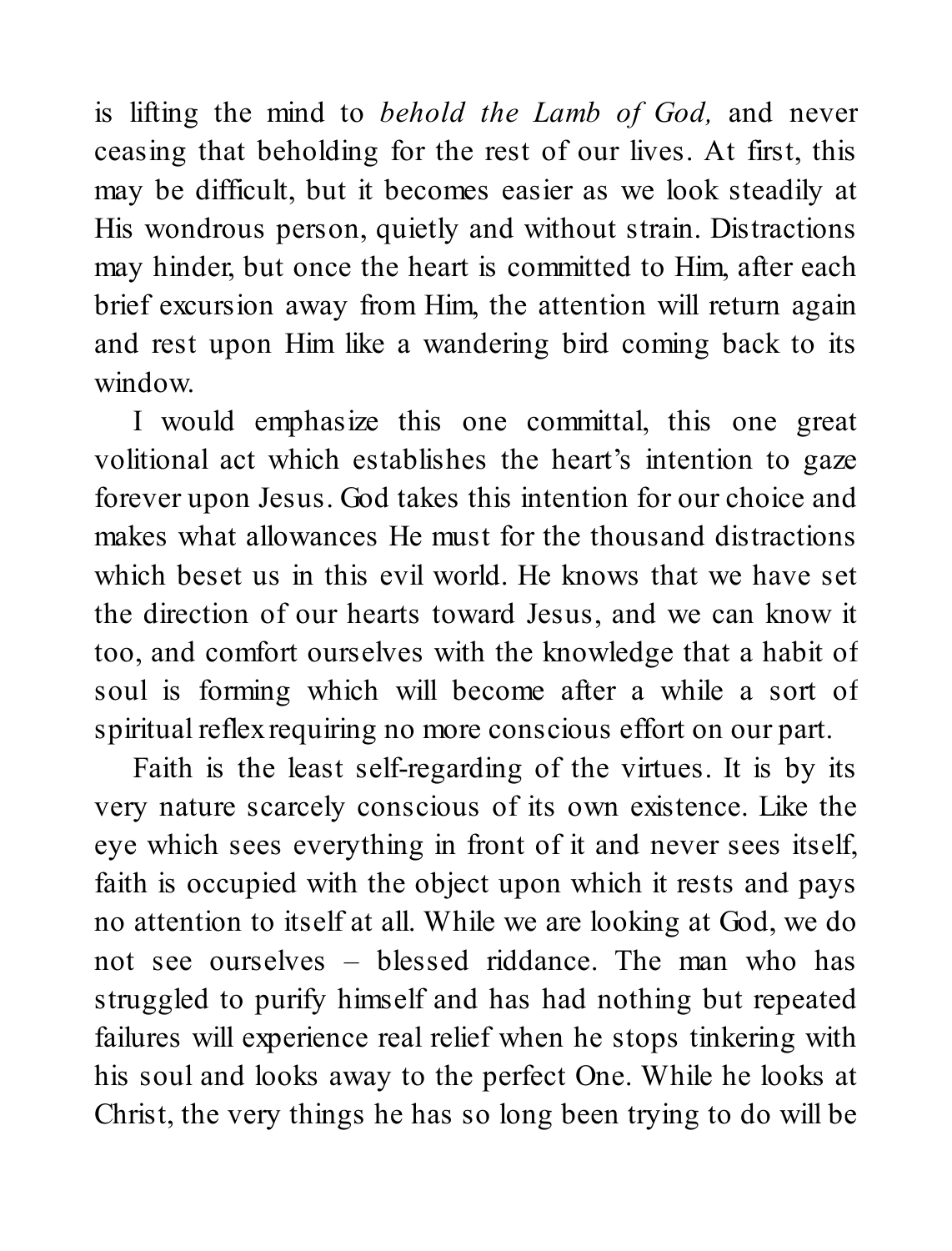getting done within him. It will be God working in him to will and to do.

Faith is not in itself a meritorious act; the merit is in the One toward whom it is directed. Faith is a redirecting of our sight, a getting out of the focus of our own vision and getting God into focus. Sin has twisted our vision inward and made it selfregarding. Unbelief has put self where God should be, and is perilously close to the sin of Lucifer who said, *I will exalt my throne above the stars of God*. Faith looks *out* instead of *in* and the whole life falls into line.

All this may seem too simple. But we have no apology to make. To those who would seek to climb into heaven after help or descend into hell, God says, *The word is near thee, . . . that is, the word of faith*. The word induces us to lift up our eyes unto the Lord and the blessed work of faith begins.

When we lift our inward eyes to gaze upon God, we are sure to meet friendly eyes gazing back at us, for it is written that the eyes of the Lord run to and fro throughout all the earth. The sweet language of experience is "Thou God seest me." When the eyes of the soul looking out meet the eyes of God looking in, heaven has begun right here on this earth.

"When all my endeavour is turned toward Thee because all Thy endeavour is turned toward me; when I look unto Thee alone with all my attention, nor ever turn aside the eyes of my mind, because Thou dost enfold me with Thy constant regard; when I direct my love toward Thee alone because Thou, who art Love's self hast turned Thee toward me alone. And what,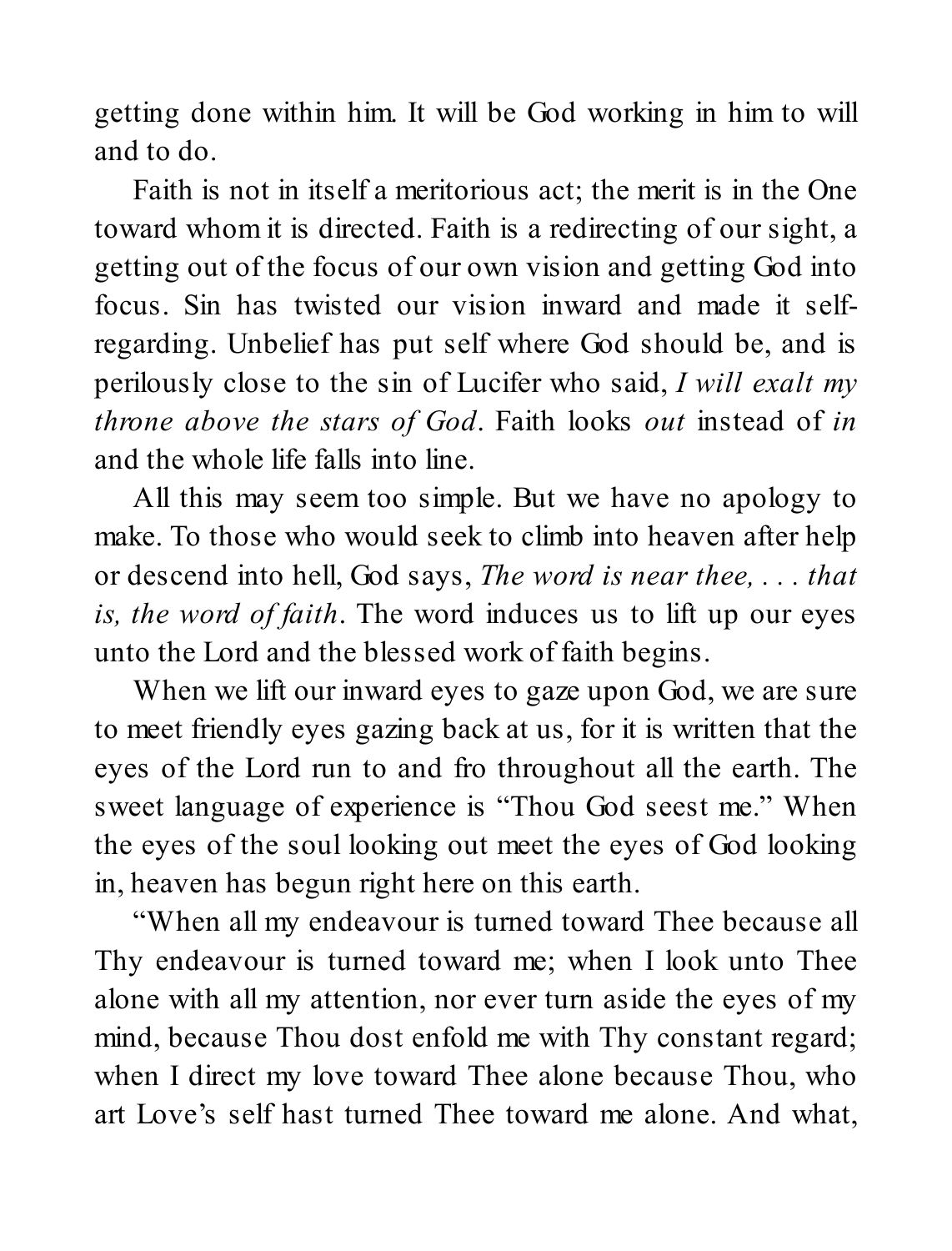Lord, is my life, save that embrace wherein Thy delightsome sweetness doth so lovingly enfold me?" So wrote Nicholas of Cusa four hundred years ago.<sup>[1]</sup>

I should like to say more about this old man of God. He is not much known today anywhere among Christian believers, and among current Fundamentalists he is known not at all. I feel that we could gain much from a little acquaintance with men of his spiritual flavor and the school of Christian thought which they represent. Christian literature, to be accepted and approved by the evangelical leaders of our times, must follow very closely the same train of thought, a kind of "party line" fromwhich it is scarcely safe to depart. A half-century of this in America has made us smug and content. We imitate each other with slavish devotion and our most strenuous efforts are put forth to try to say the same thing that everyone around us is saying – and yet to find an excuse for saying it, some little safe variation on the approved theme or, if no more, at least a new illustration.

Nicholas was a true follower of Christ, a lover of the Lord, radiant and shining in his devotion to the person of Jesus. His theology was orthodox, but fragrant and sweet as everything about Jesus might properly be expected to be. His conception of eternal life, for instance, is beautiful in itself, and, if I mistake not, is nearer in spirit to John 17:3 than that which is current among us today. Life eternal, says Nicholas, is "nought other than that blessed regard wherewith Thou never ceasest to behold me, yea, even the secret places of my soul. With Thee,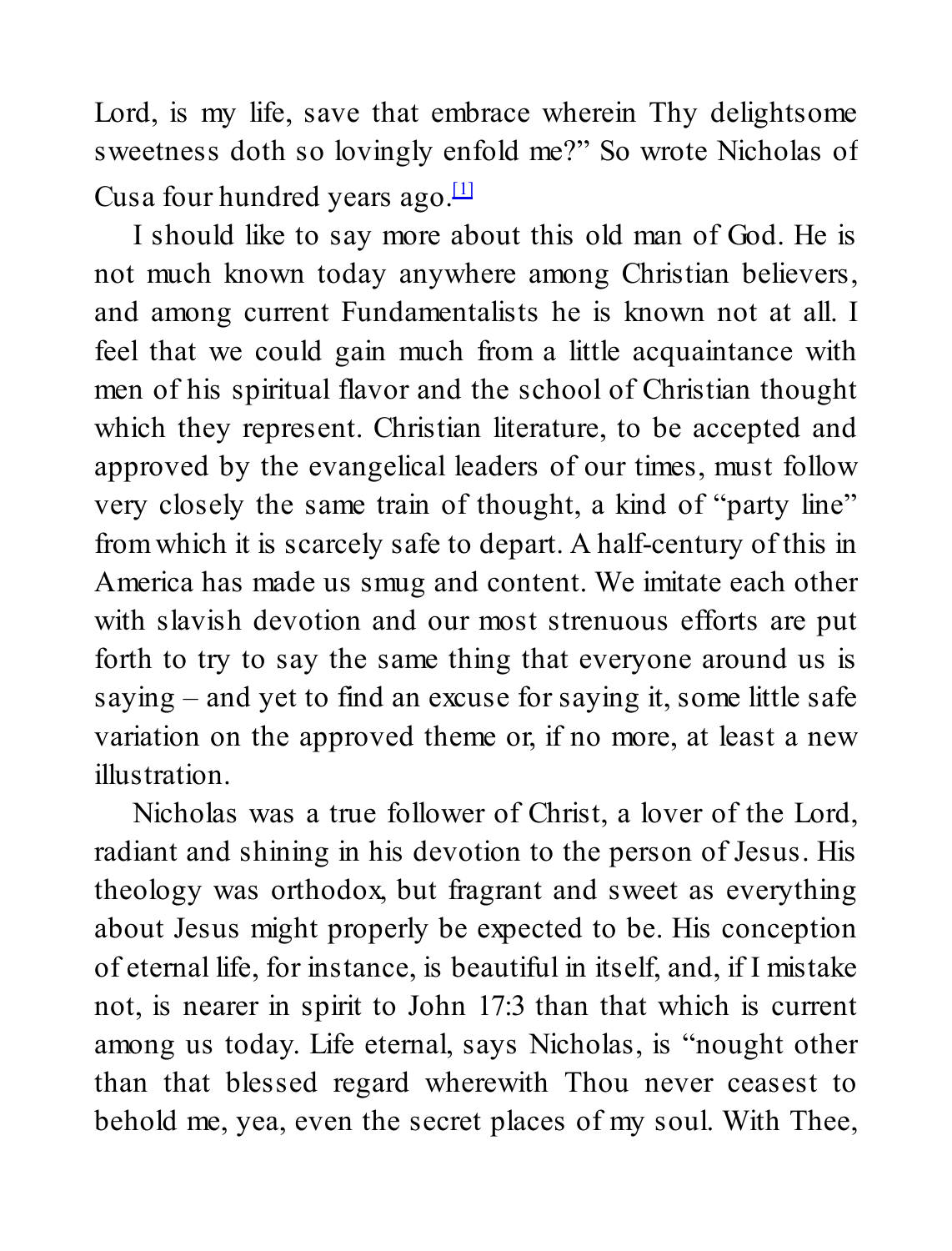to behold is to give life; 'tis unceasingly to impart sweetest love of Thee; 'tis to inflame me to love of Thee by love's imparting, and to feed me by inflaming, and by feeding to kindle my yearning, and by kindling to make me drink of the dew of gladness, and by drinking to infuse in me a fountain of life, and by infusing to make it increase and endure."

Now, if faith is the gaze of the heart at God, and if this gaze is but the raising of the inward eyes to meet the all-seeing eyes of God, then it follows that it is one of the easiest things possible to do. It would be like God to make the most vital thing easy and place it within the range of possibility for the weakest and poorest of us.

Several conclusions may fairly be drawn from all this. The simplicity of it, for instance, is one. Since believing is looking, it can be done without special equipment or religious paraphernalia. God has seen to it that the one life-and-death essential can never be subject to the caprice of accident. Equipment can break down or get lost, water can leak away, records can be destroyed by fire, the minister can be delayed, or the church burn down. All these are external to the soul and are subject to accident or mechanical failure; but *looking* is of the heart and can be done successfully by any man standing up or kneeling down or lying in his last agony a thousand miles fromany church.

Since believing is looking, it can be done *any time*. No season is superior to another season for this sweetest of all acts. God never made salvation dependent upon new moons or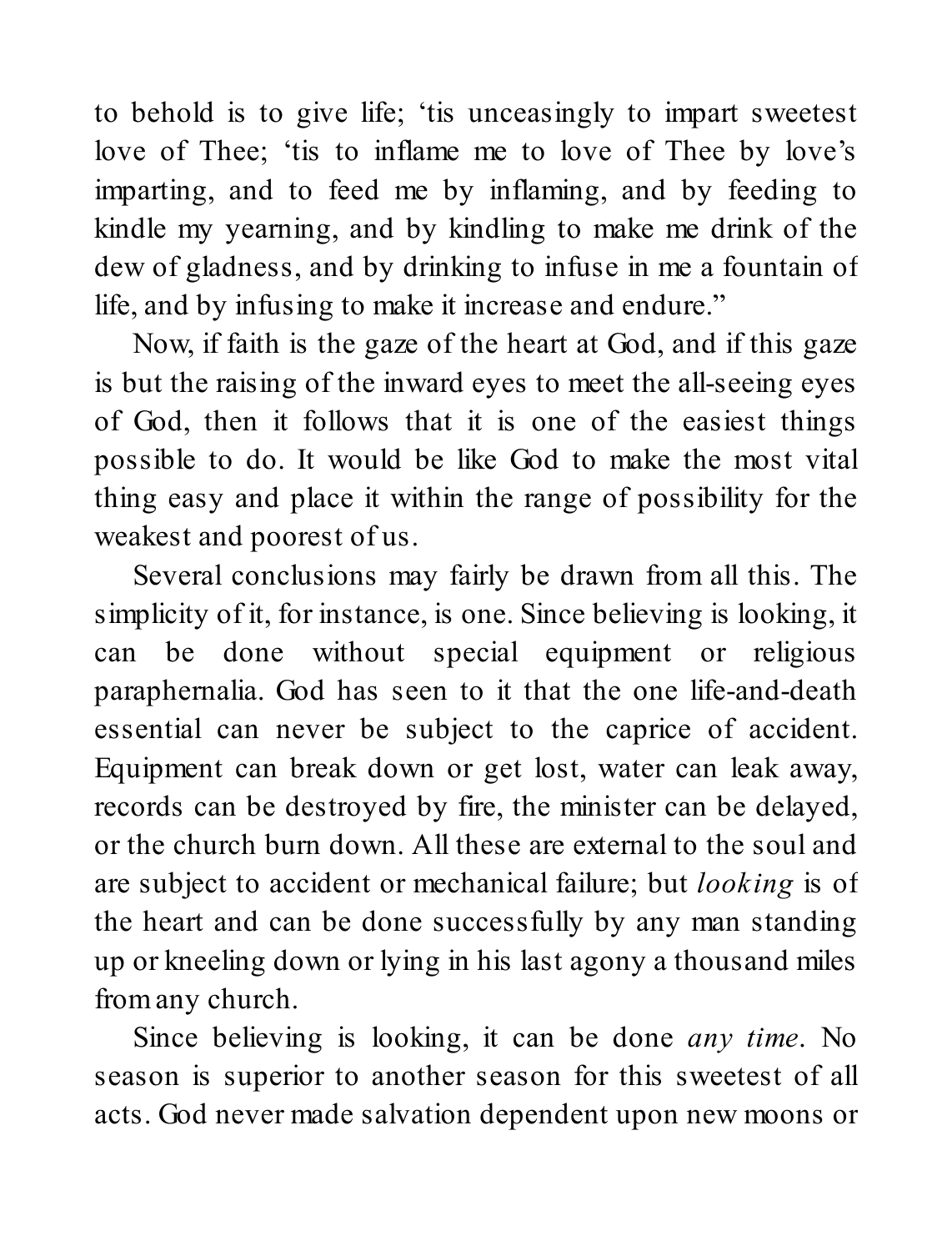holy days or Sabbaths. A man is not nearer to Christ on Easter Sunday than he is, say, on Saturday, August 3, or Monday, October 4. As long as Christ sits on the mediatorial throne, every day is a good day and all days are days of salvation.

Neither does *place* matter in this blessed work of believing God. Lift your heart and let it rest upon Jesus and you are instantly in a sanctuary, though it be a bed or a factory or a kitchen. You can see God from anywhere if your mind is set to love and obey Him.

Now, someone may ask, "Is not this of which you speak for special people such as monks or ministers who have by the nature of their calling more time to devote to quiet meditation? I am a busy worker and have little time to spend alone." I am happy to say that the life I describe is for every one of God's children, regardless of calling. It is, in fact, happily practiced every day by many hardworking people and is beyond the reach of none.

Many have found the secret of which I speak and, without giving much thought to what is going on within them, constantly practice this habit of inwardly gazing upon God. They know that something inside their hearts sees God. Even when they are compelled to withdraw their conscious attention in order to engage in earthly affairs, there is within them a secret communion always going on. Let their attention but be released for a moment from necessary business and it flies at once to God again. This has been the testimony of many Christians, so many that even as I state it thus, I have a feeling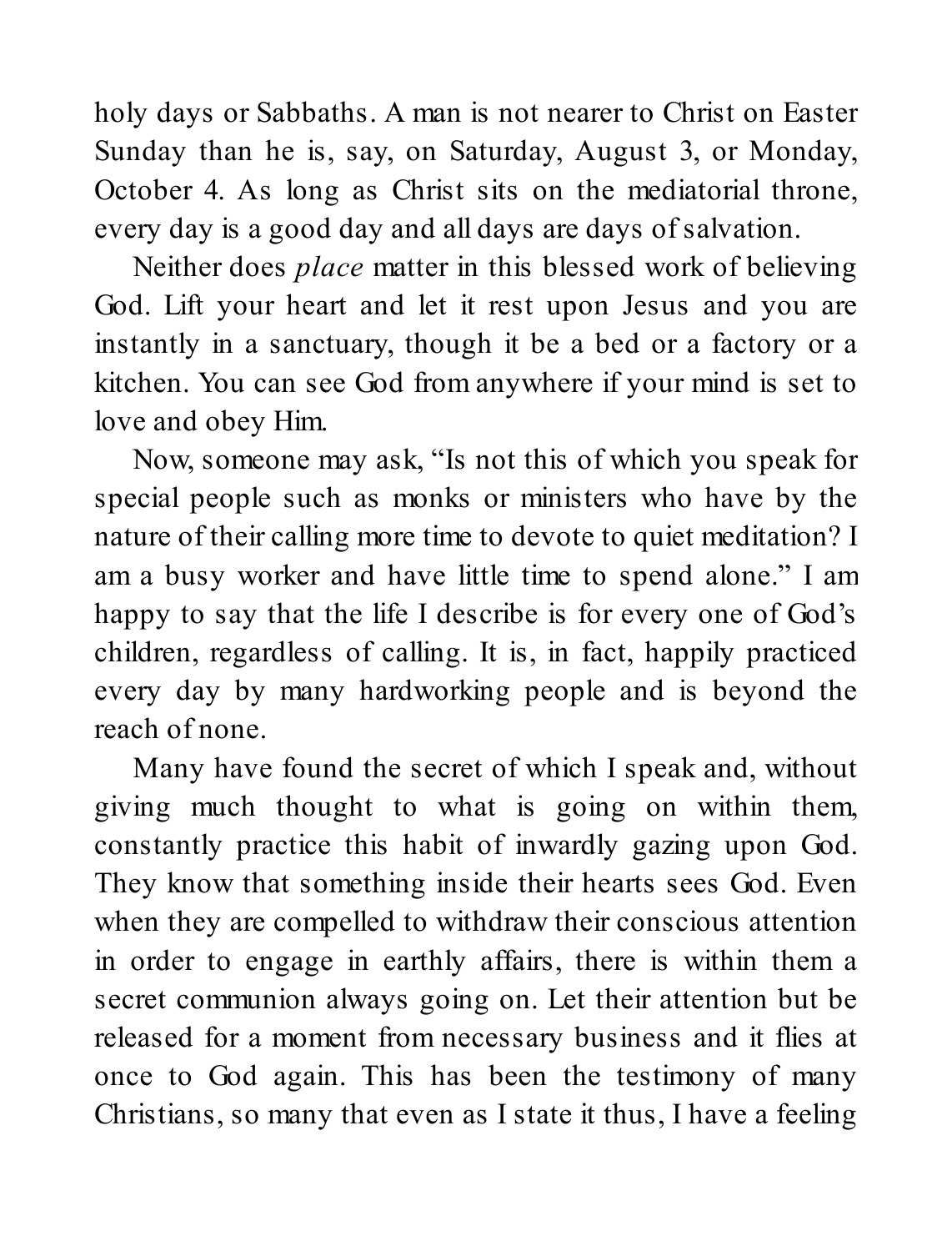that I am quoting, though from whom or from how many I cannot possibly know.

I do not want to leave the impression that the ordinary means of grace have no value. They most assuredly have. Private prayer should be practiced by every Christian. Long periods of Bible meditation will purify our gaze and direct it. Church attendance will enlarge our outlook and increase our love for others. Service and work and activity – all are good and should be engaged in by every Christian. But the foundation of all these things, giving meaning to them, will be the inward habit of beholding God. A new set of eyes (so to speak) will develop within us, enabling us to be looking at God while our outward eyes are seeing the scenes of this passing world.

Someone may fear that we are magnifying private religion out of all proportion, that the "us" of the New Testament is being displaced by a selfish "I." Has it ever occurred to you that one hundred pianos all tuned to the same fork are automatically tuned to each other? They are of one accord by being tuned, not to each other, but to another standard to which each one must individually bow. So one hundred worshippers meeting together, each one looking away to Christ, are in heart nearer to each other than they could possibly be were they to become "unity-conscious" and turn their eyes away from God to strive for closer fellowship. Social religion is perfected when private religion is purified. The body becomes stronger as its members become healthier. The whole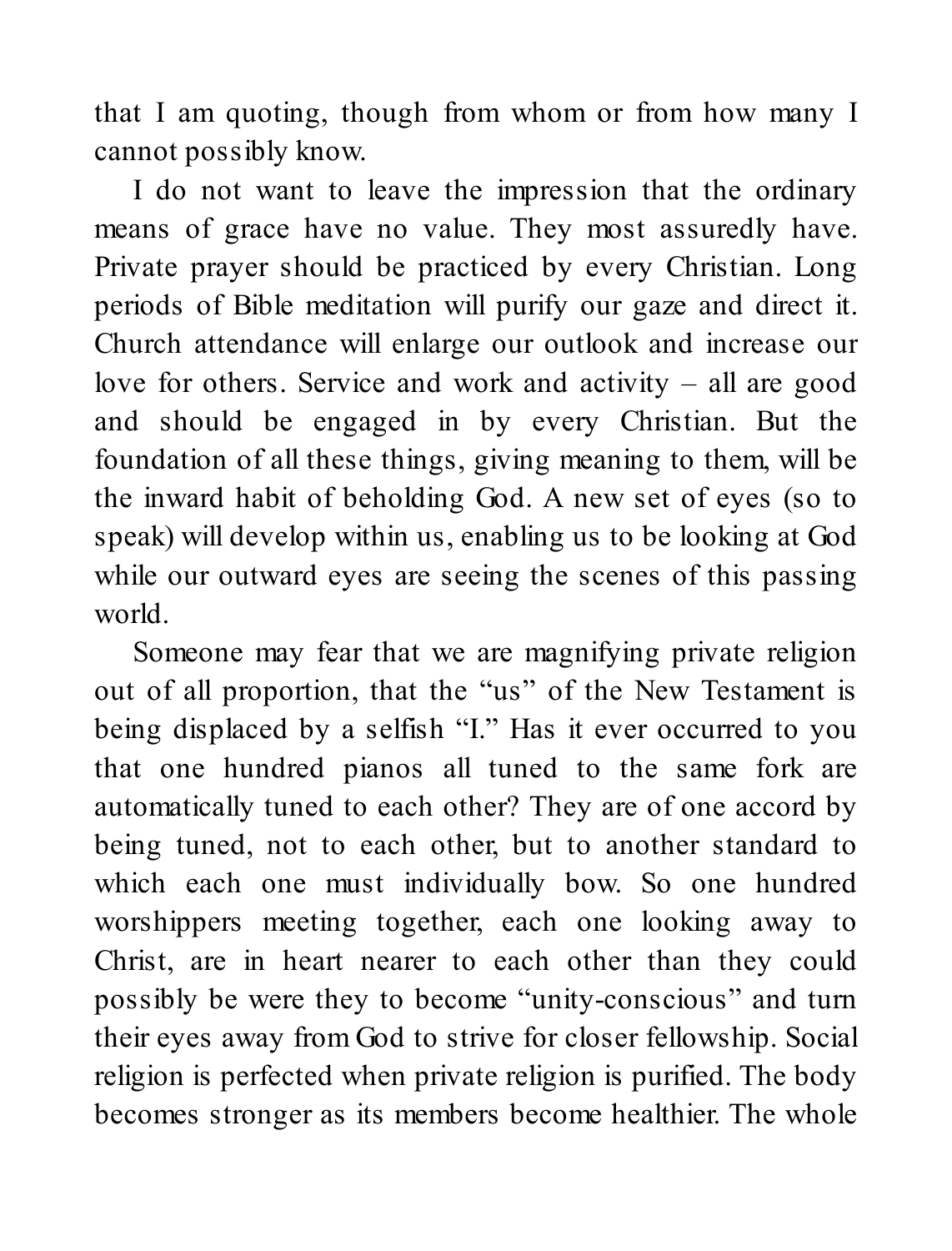church of God gains when the members that compose it begin to seek a better and a higher life.

All of the foregoing presupposes true repentance and a full commitment of the life to God. It is hardly necessary to mention this, for only individuals who have made such a commitment will have read this far.

When the habit of inwardly gazing Godward becomes fixed within us, we shall be ushered onto a new level of spiritual life more in keeping with the promises of God and the mood of the New Testament. The triune God will be our dwelling place even while our feet walk the low road of simple duty here among men. We will have found life's *summum bonum* (the highest good) indeed. "There is the source of all delights that can be desired; not only can nought better be thought out by men and angels, but nought better can exist in mode of being! For it is the absolute maximum of every rational desire, than which a greater cannot be."

*O Lord, I have heard a good word inviting me to look away to thee and be satisfied. My heart longs to respond, but sin has clouded my vision until I see thee but dimly. Be pleased to cleanse me in thine own precious blood, and make me inwardly pure, so that I may with unveiled eyes gaze upon thee all the days of my earthly pilgrimage. Then shall I be prepared to behold thee in full splendor in the day when thou shalt appear to be glorified in thy saints and admired in all them that believe. In Jesus'*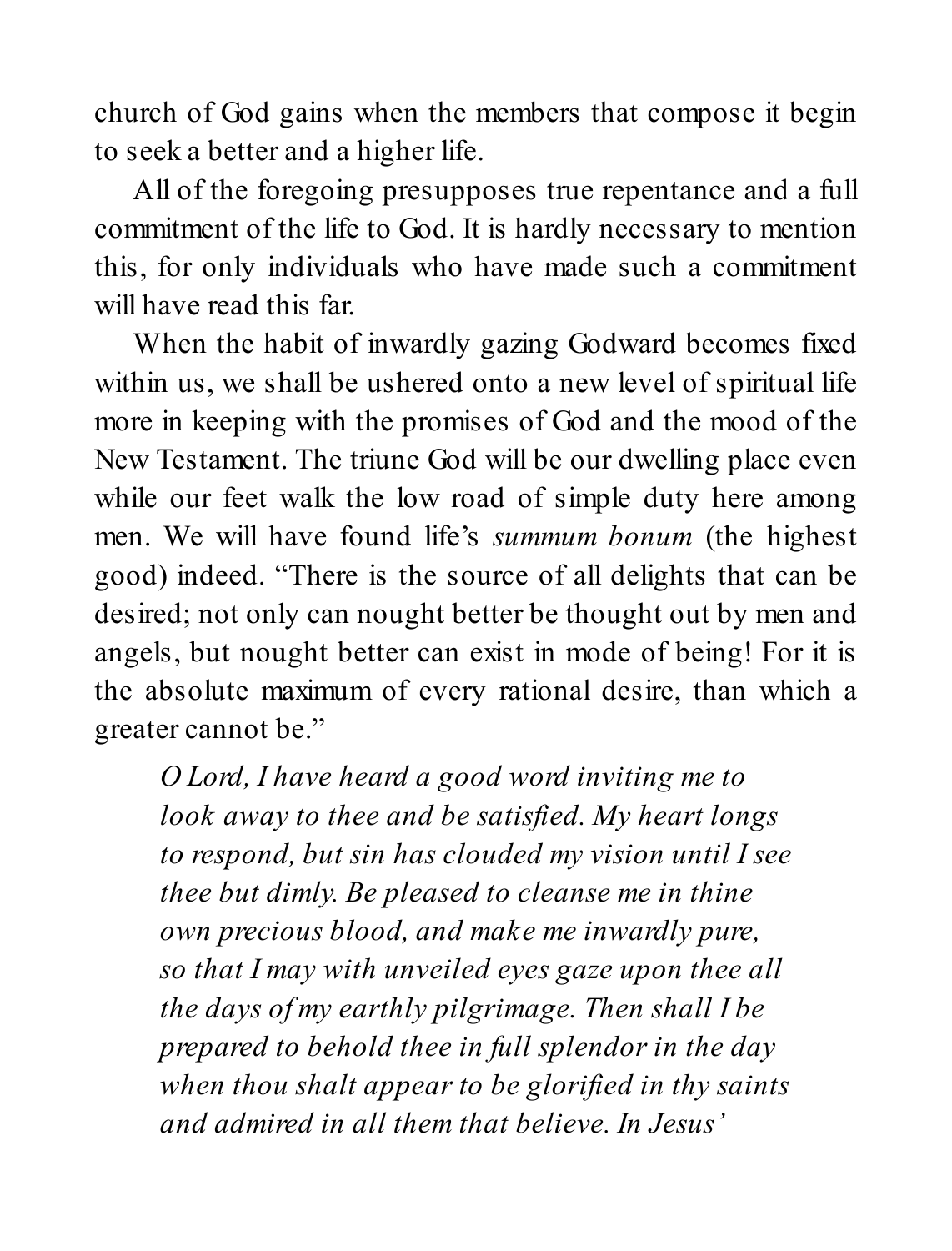*name, Amen.*

[1] Nicholas of Cusa, *The Vision of God*, E. P. Dutton & Co., Inc., New York, 1928. This and the following quotations used by kind permission of the publishers.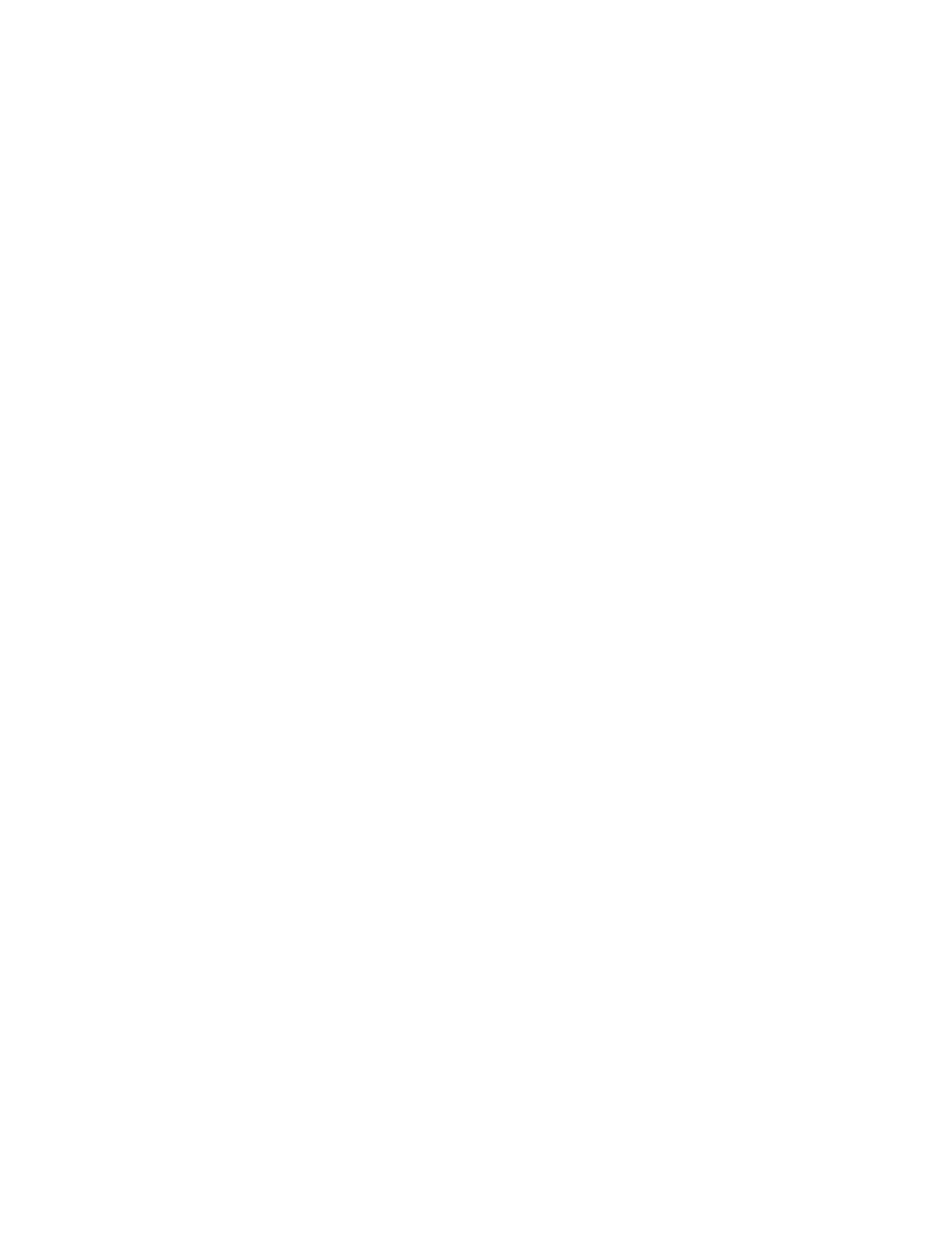# **Chapter 8**

# Restoring the Creator-Creature Relation

*Be thou exalted, O God, above the heavens; let thy glory be above all the earth*. (Psalm57:5)

**I** is a truism to say that order in nature depends upon right relationships; to achieve harmony each thing must be in its proper position relative to each other thing. In human life it is not otherwise.

I have hinted before in these chapters that the cause of all our human miseries is a radical moral dislocation, an upset in our relationship to God and to each other. For whatever else the fall may have been, it was most certainly a sharp change in man's relationship to his Creator. He adopted toward God an altered attitude, and by so doing destroyed the proper Creatorcreature relationship in which, unknown to him, his true happiness lay. Essentially salvation is the restoration of a right relationship between man and his Creator, a bringing back to normal of the Creator-creature relationship.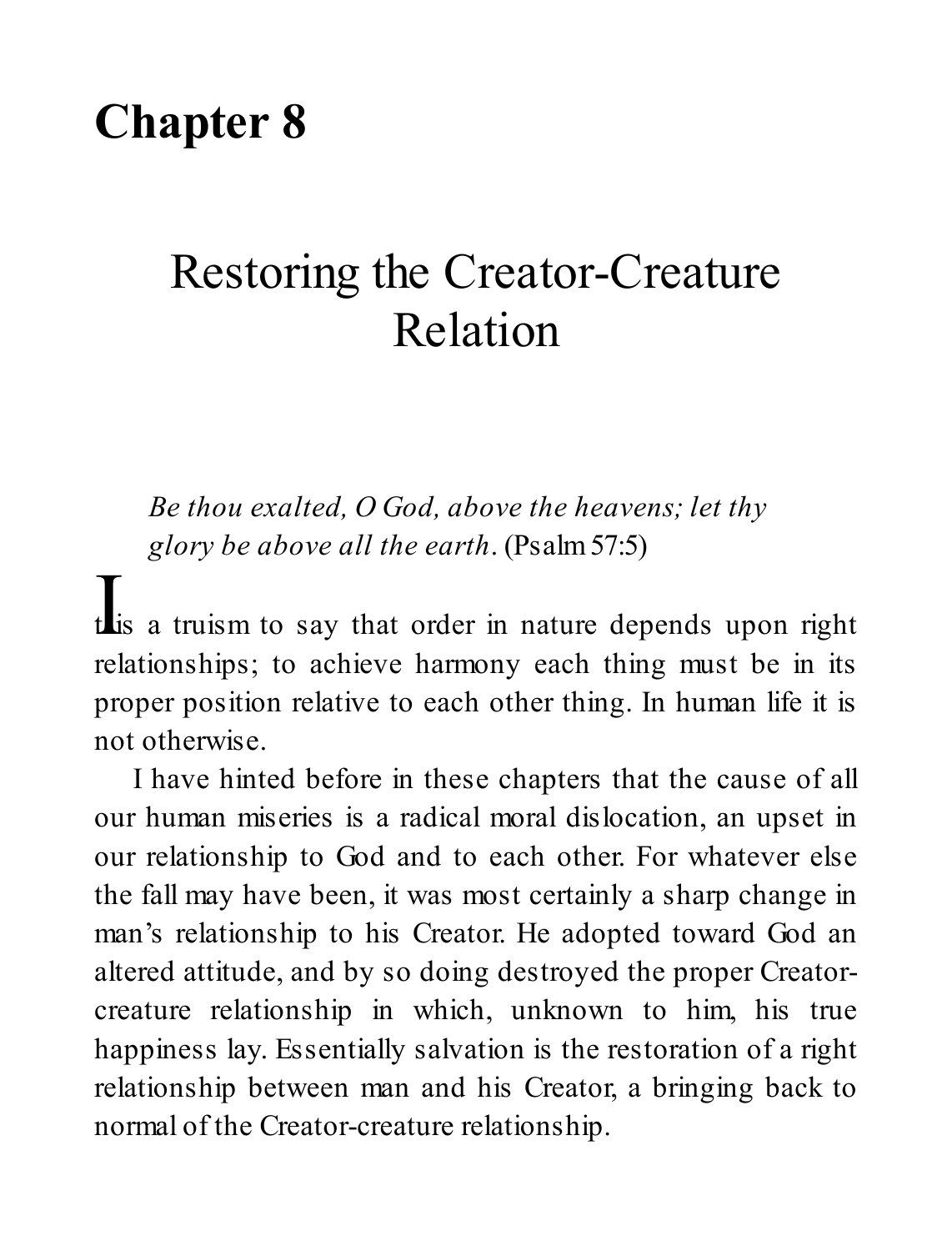A satisfactory spiritual life will begin with a complete change in relationship between God and the sinner, not a judicial change merely, but a conscious and experienced change affecting the sinner's whole nature. The atonement in Jesus' blood makes such a change judicially possible, and the working of the Holy Spirit makes it emotionally satisfying. The story of the prodigal son perfectly illustrates this latter phase. He had brought a world of trouble upon himself by forsaking the position which he had properly held as son of his father. In reality, his restoration was nothing more than a re-establishing of the father-son relationship which had existed from his birth and had been altered temporarily by his act of sinful rebellion. This story overlooks the legal aspects of redemption, but it makes beautifully clear the experiential aspects of salvation.

In determining relationships, we must begin somewhere. There must be somewhere a fixed center against which everything else is measured, where the law of relativity does not enter and we can say "is" and make no allowances. Such a center is God. When God would make His name known to mankind, He could find no better words than "I AM." When He speaks in the first person He says, "I AM"; when we speak of Him we say, "He is"; when we speak to Him we say, "Thou art." Everyone and everything else measures from that fixed point. *I AM THAT I AM*, says God. *I, the LORD, do not change*.

As the sailor locates his position on the sea by "shooting" the sun, so we may get our moral bearings by looking at God. We must begin with God. We are right when and only when we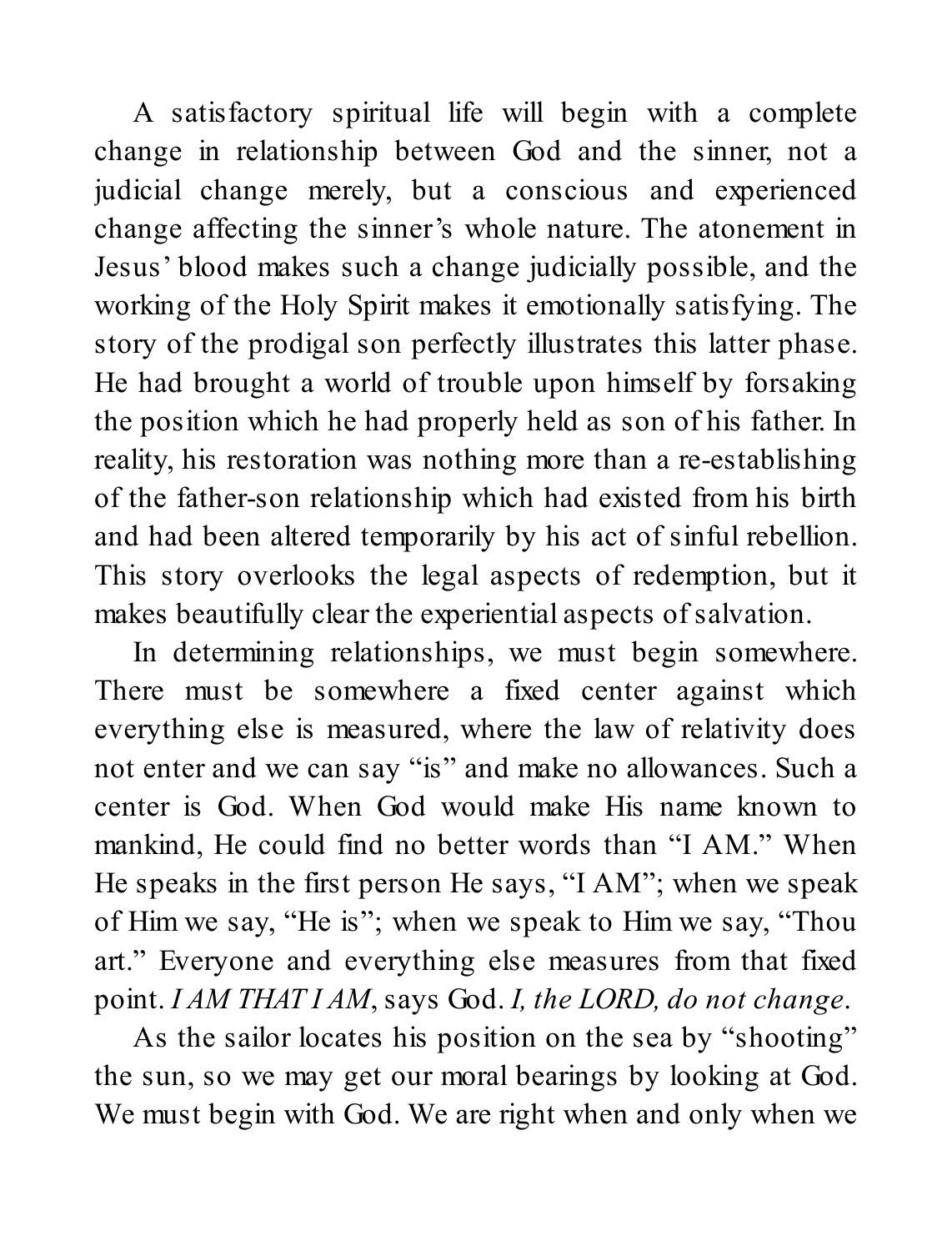stand in a right position relative to God, and we are wrong so far and so long as we stand in any other position.

Much of our difficulty as seeking Christians stems from our unwillingness to take God as He is and adjust our lives accordingly. We insist upon trying to modify Him and to bring Him nearer to our own image. The flesh whimpers against the rigor of God's inexorable sentence and begs like Agag for a little mercy, a little indulgence of its carnal ways. It is no use. We can get a right start only by accepting God as He is and learning to love Him for what He is. As we go on to know Him better, we shall find it a source of unspeakable joy that God is just what He is. Some of the most rapturous moments we know will be those we spend in reverent admiration of the Godhead. In those holy moments, the very thought of change in Him will be too painful to endure.

So let us begin with God. Behind all, above all, before all is God. He is first in sequential order, above in rank and station, exalted in dignity and honor. As the self-existent One, He gave being to all things, and all things exist out of Him and for Him. *Thou art worthy, O Lord, to receive glory and honour and virtue; for thou hast created all things, and by thy will they have their being and were created.*

Every man, woman, and child belongs to God and exists by His pleasure. God being who and what He is, and we being who and what we are, the only thinkable relationship between us is one of full lordship on His part and complete submission on ours. We owe Him every honor that it is in our power to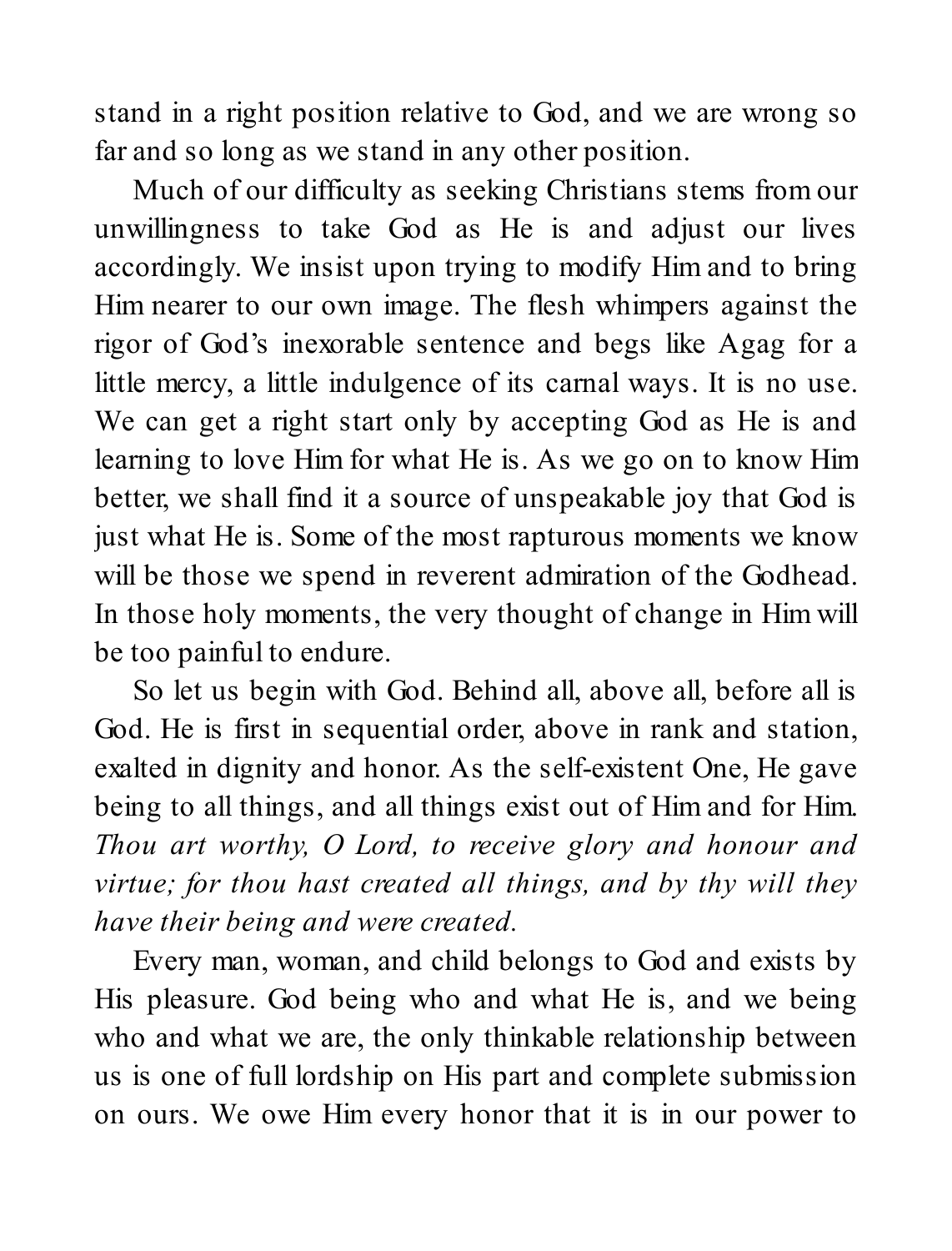give Him. Our everlasting grief lies in giving Himanything less.

The pursuit of God will embrace the labor of bringing our total personality into conformity to His, and this not judicially, but actually. I do not here refer to the act of justification by faith in Christ. I speak of a voluntary exalting of God to His proper station over us and a willing surrender of our whole being to the place of worshipful submission, which the Creatorcreature circumstance makes proper.

The moment we make up our minds that we are going on with this determination to exalt God over all, we step out of the world's parade. We shall find ourselves out of adjustment to the ways of the world, and increasingly so, as we make progress in the holy way. We shall acquire a new viewpoint; a new and different psychology will be formed within us; a new power will begin to surprise us by its upsurgings and its outgoings.

Our break with the world will be the direct outcome of our changed relationship to God. For the world of fallen men does not honor God. Millions call themselves by His name, it is true, and pay some token respect to Him, but a simple test will show how little He is really honored among them. Let the average man be put to the proof on the question of who is *above*, and his true position will be exposed. Let him be forced into making a choice between God and money, between God and men, between God and personal ambition, God and self, God and human love, and God will take second place every time. Those other things will be exalted above. However the man may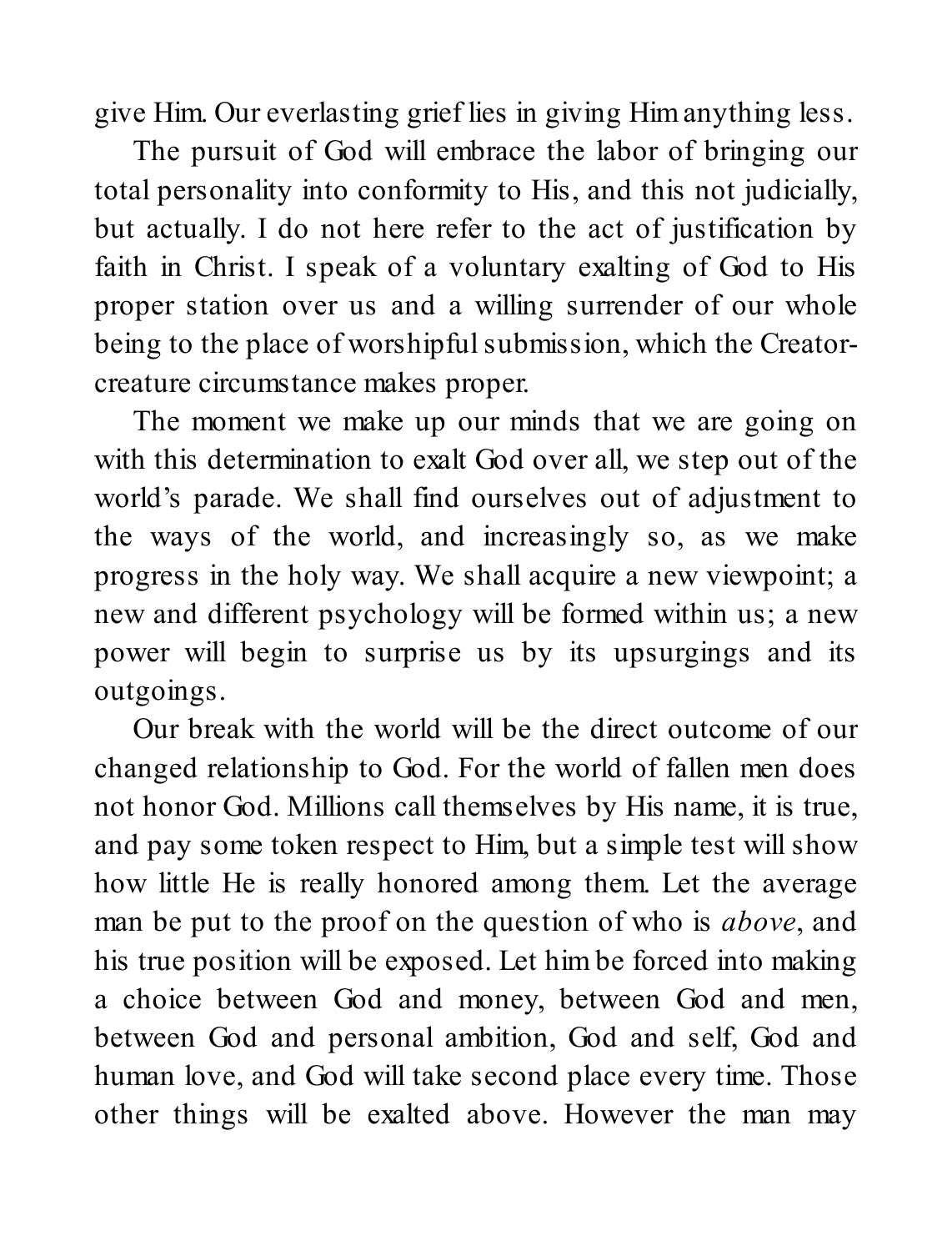protest, the proof is in the choices he makes day after day throughout his life.

*Be thou exalted* is the language of victorious spiritual experience. It is a little key to unlock the door to great treasures of grace. It is central in the life of a godly man. Let the seeking man reach a place where life and lips join to say continually, *Be thou exalted*, and a thousand minor problems will be solved at once. His Christian life ceases to be the complicated thing it had been before and becomes the very essence of simplicity. By the exercise of his will, he has set his course, and on that course he will stay as if guided by an automatic pilot. If blown off course for a moment by some adverse wind, he will surely return again as by a secret bent of the soul. The hidden motions of the Spirit are working in his favor, and "the stars in their courses" fight for him. He has met his life problem at its center, and everything else must follow along.

Let no one imagine that he will lose anything of human dignity by this voluntary sellout of his all to his God. He does not by this degrade himself as a man; rather, he finds his right place of high honor as one made in the image of his Creator. His deep disgrace lay in his moral derangement, his unnatural usurpation of the place of God. His honor will be proved by restoring again that stolen throne. In exalting God over all, he finds his own highest honor upheld.

Anyone who might feel reluctant to surrender his will to the will of another should remember Jesus' words: *Whosoever commits sin is the slave of sin*. We must of necessity be a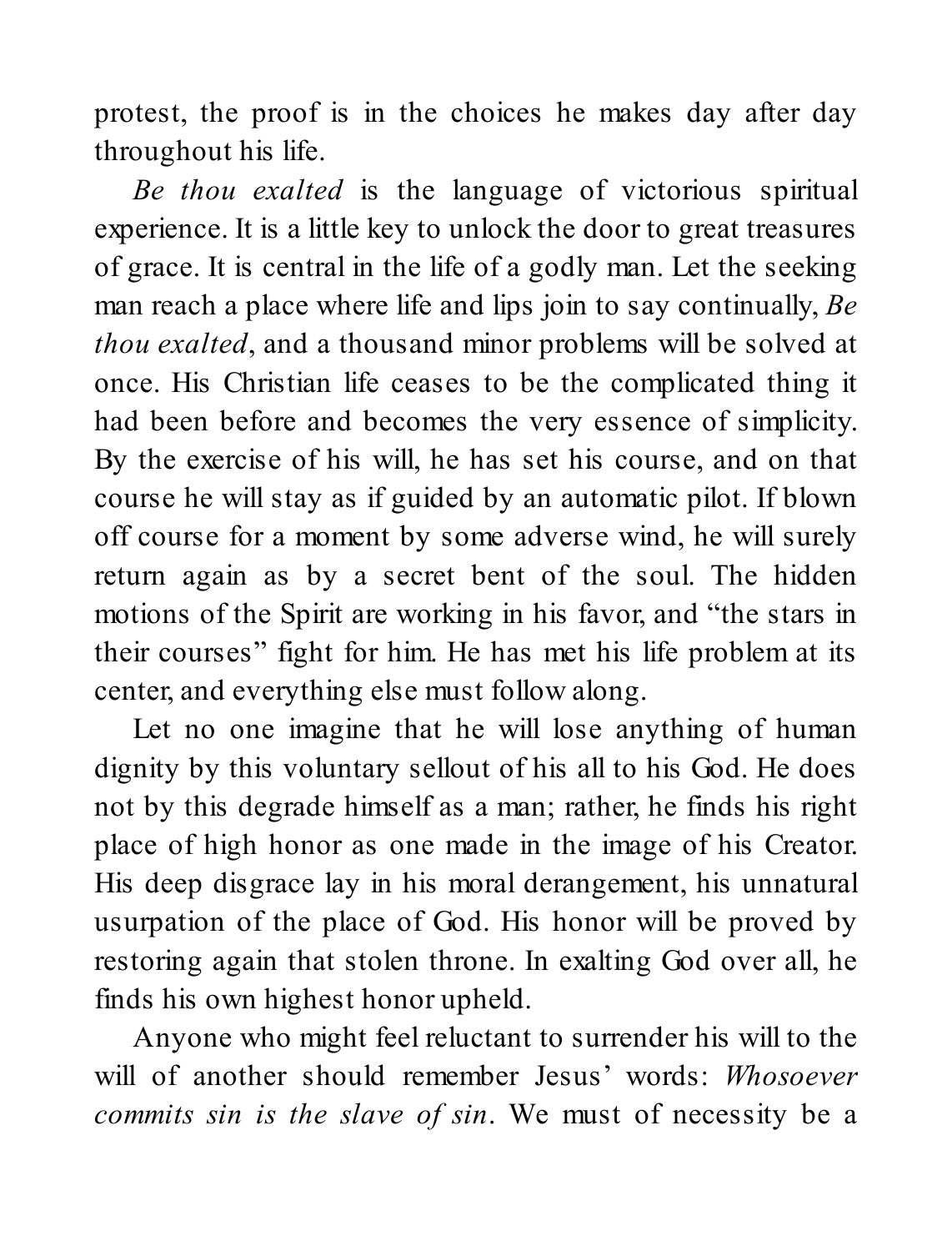servant to someone, either to God or to sin. The sinner prides himself on his independence, completely overlooking the fact that he is the weak slave of the sins that rule his members. The man who surrenders to Christ exchanges a cruelslave driver for a kind and gentle Master whose yoke is easy and whose burden is light.

Made as we were in the image of God, we scarcely find it strange to take again our God as our all. God was our original habitat, and our hearts cannot but feel at home when they enter again that ancient and beautiful abode.

I hope it is clear that there is logic behind God's claim to pre-eminence. That place is His by every right in earth or heaven. When we take to ourselves the place that is His, the whole course of our lives gets out of joint. Nothing will or can restore order until our hearts make the great decision: God shall be exalted above.

*Those that honor me I will honor*, said God once to a priest of Israel, and that ancient law of the kingdom stands today unchanged by the passing of time or the changes of dispensation. The whole Bible and every page of history proclaim the perpetuation of that law. *The one that serves me, will my Father honour*, said our Lord Jesus, tying in the old with the new and revealing the essential unity of His ways with men.

Sometimes the best way to see a thing is to look at its opposite. Eli and his sons are placed in the priesthood with the stipulation that they honor God in their lives and ministrations.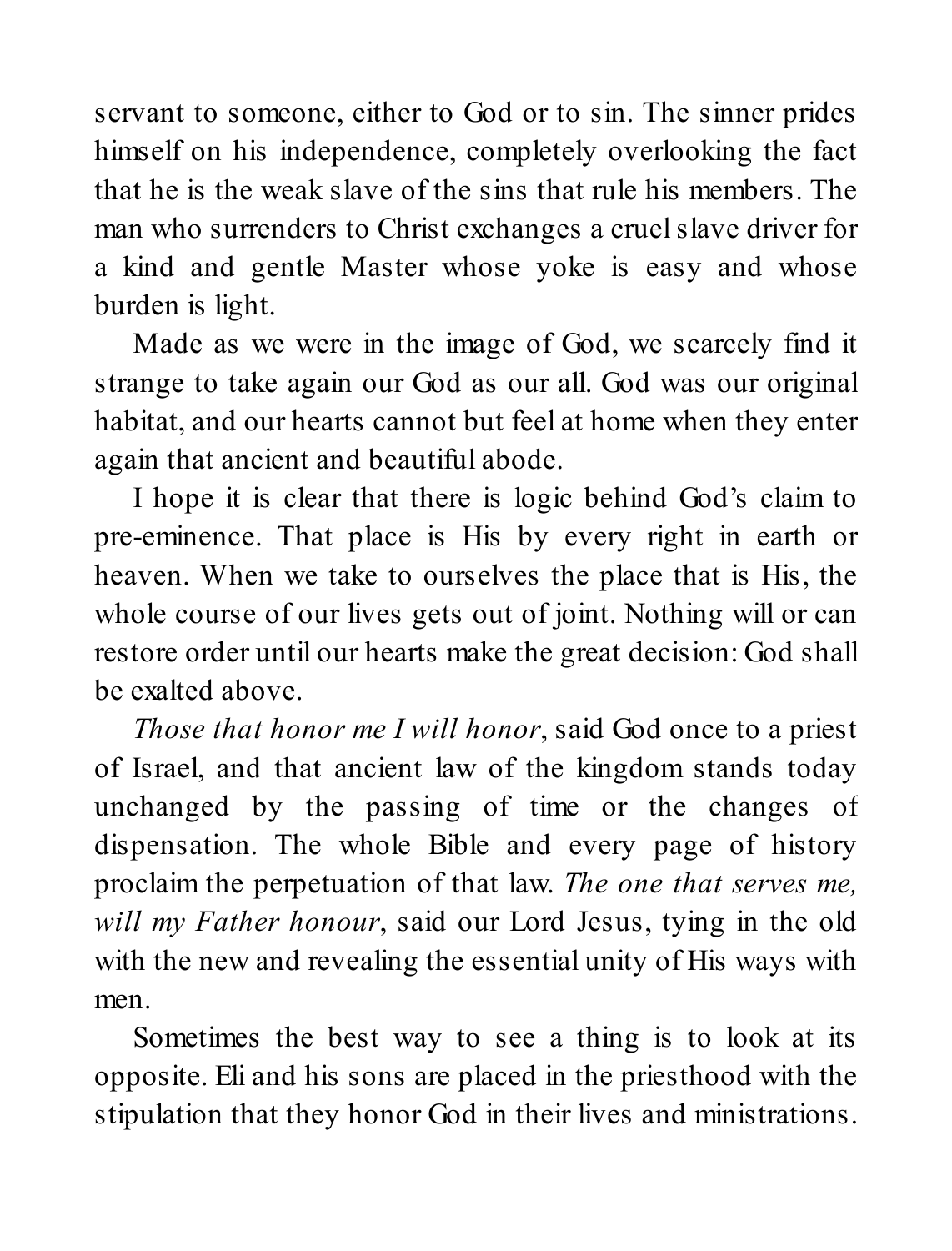This they fail to do, and God sends Samuel to announce the consequences. Unknown to Eli, this law of reciprocal honor has been all the while secretly working, and now the time has come for judgment to fall. Hophni and Phinehas, the degenerate priests, fall in battle; the wife of Phinehas dies in childbirth; Israel flees before her enemies; the ark of God is captured by the Philistines; and the old man Eli falls backward and dies of a broken neck. Thus, stark and utter tragedy followed upon Eli's failure to honor God.

Now set over against this almost any Bible character who honestly tried to glorify God in his earthly walk. See how God winked at weaknesses and overlooked failures as He poured upon His servants grace and blessing untold. Let it be Abraham, Jacob, David, Daniel, Elijah, or whom you will; honor followed honor as harvest follows the seed. The man of God set his heart to exalt God above all; God accepted his intention as fact and acted accordingly. Not perfection, but holy intention made the difference.

In our Lord Jesus Christ this law was seen in simple perfection. In His lowly manhood He humbled Himself and gladly gave all glory to His Father in heaven. He sought not His own honor, but the honor of God who sent Him. *If I glorify myself*, He said on one occasion, *my glory is nothing; it is my Father that glorifies me*. So far had the proud Pharisees departed fromthis law that they could not understand one who honored God at his own expense. *I honour my Father*, said Jesus to them, *and ye do dishonour me*.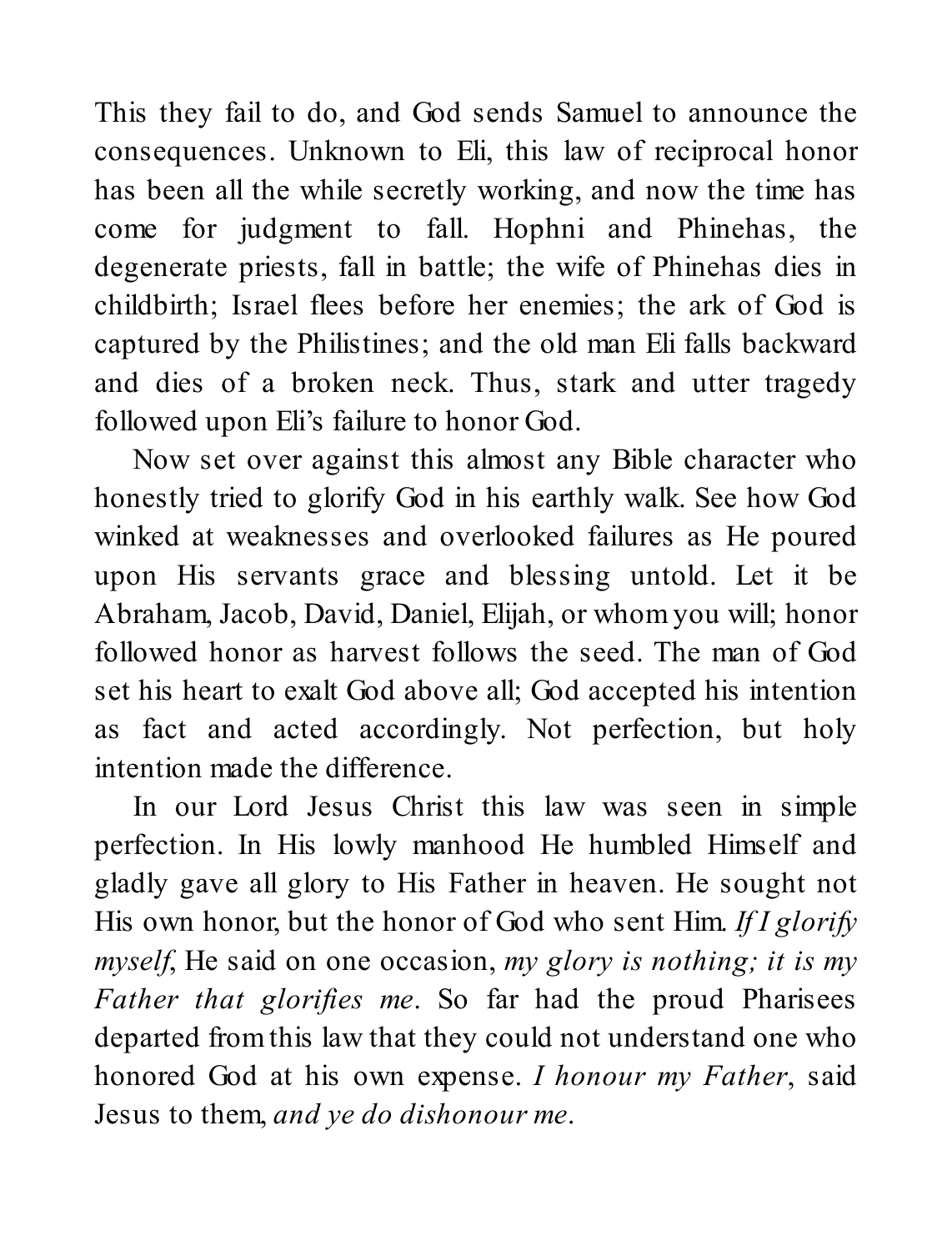Another saying of Jesus, and a most disturbing one, was put in the form of a question: *How can ye believe, who take glory one from another, and seek not the glory that comes only from God?* If I understand this correctly, Christ taught here the alarming doctrine that the desire for honor among men made belief impossible. Is this sin at the root of religious unbelief? Could it be that those "intellectual difficulties" which men blame for their inability to believe are but smoke screens to conceal the real cause that lies behind them? Was it this greedy desire for honor from man that made men into Pharisees and Pharisees into those who killed God? Is this the secret behind religious self-righteousness and empty worship? I believe it may be. The whole course of the life is upset by failure to put God where He belongs. We exalt ourselves instead of God, and the curse follows.

In our desire after God, let us keep always in mind that God also has desire, and His desire is toward the sons of men, and more particularly toward those sons of men who will make the once-for-all decision to exalt Him over all. Such as these are precious to God above all treasures of earth or sea. In them, God finds a theater where He can display His exceeding kindness toward us in Christ Jesus. With them God can walk unhindered, and toward themHe can act like the God He is.

In speaking thus, I have one fear: It is that I may convince the mind, before God can win the heart. For this God-above-all position is one not easy to take. The mind may approve it while not having the consent of the will to put it into effect. While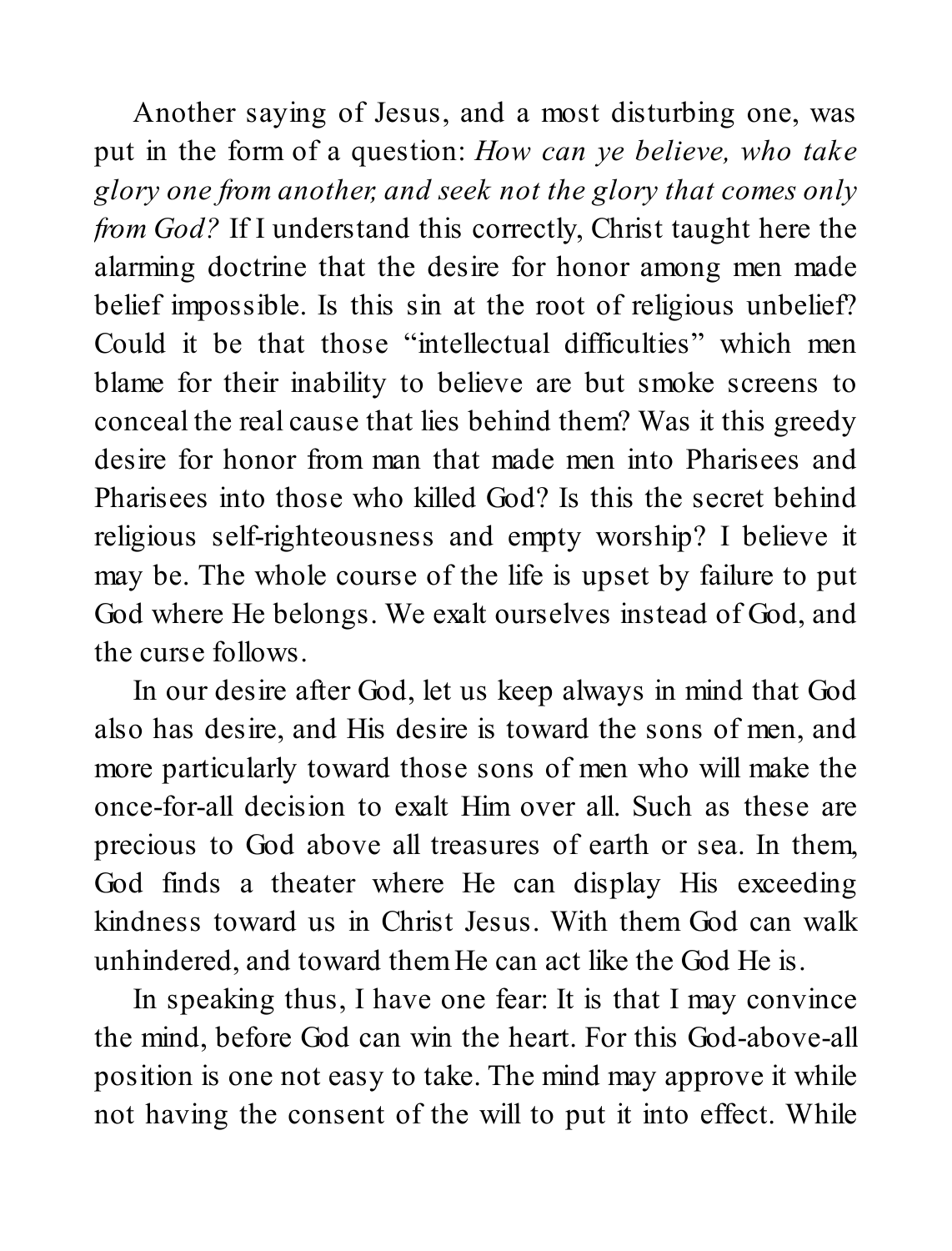the imagination races ahead to honor God, the will may lag behind and the man may never guess how divided his heart is. The whole man must make the decision before the heart can know any real satisfaction. God wants us all, and He will not rest until He gets us all. No part of the man will do.

Let us pray over this in detail, throwing ourselves at God's feet and meaning everything we say. No one who prays thus in sincerity need wait long for tokens of divine acceptance. God will unveil His glory before His servant's eyes, and He will place all His treasures at the disposal of such a one, for He knows that His honor is safe in such consecrated hands.

*O God, be thou exalted over my possessions. Nothing of earth's treasures shall seem dear unto me if only thou art glorified in my life. Be thou exalted over my friendships. I am determined that thou shalt be above all, though I must stand deserted and alone in the midst of the earth. Be thou exalted above my comforts. Though it mean the loss of bodily comforts and the carrying of heavy crosses, I shall keep my vow made this day before thee. Be thou exalted over my reputation. Make me ambitious to please thee even if as a result I must sink into obscurity and my name be forgotten as a dream. Rise, O Lord, into thy proper place of honor, above my ambitions, above my likes and dislikes, above my family, my health, and even my life itself. Let me decrease that thou mayest*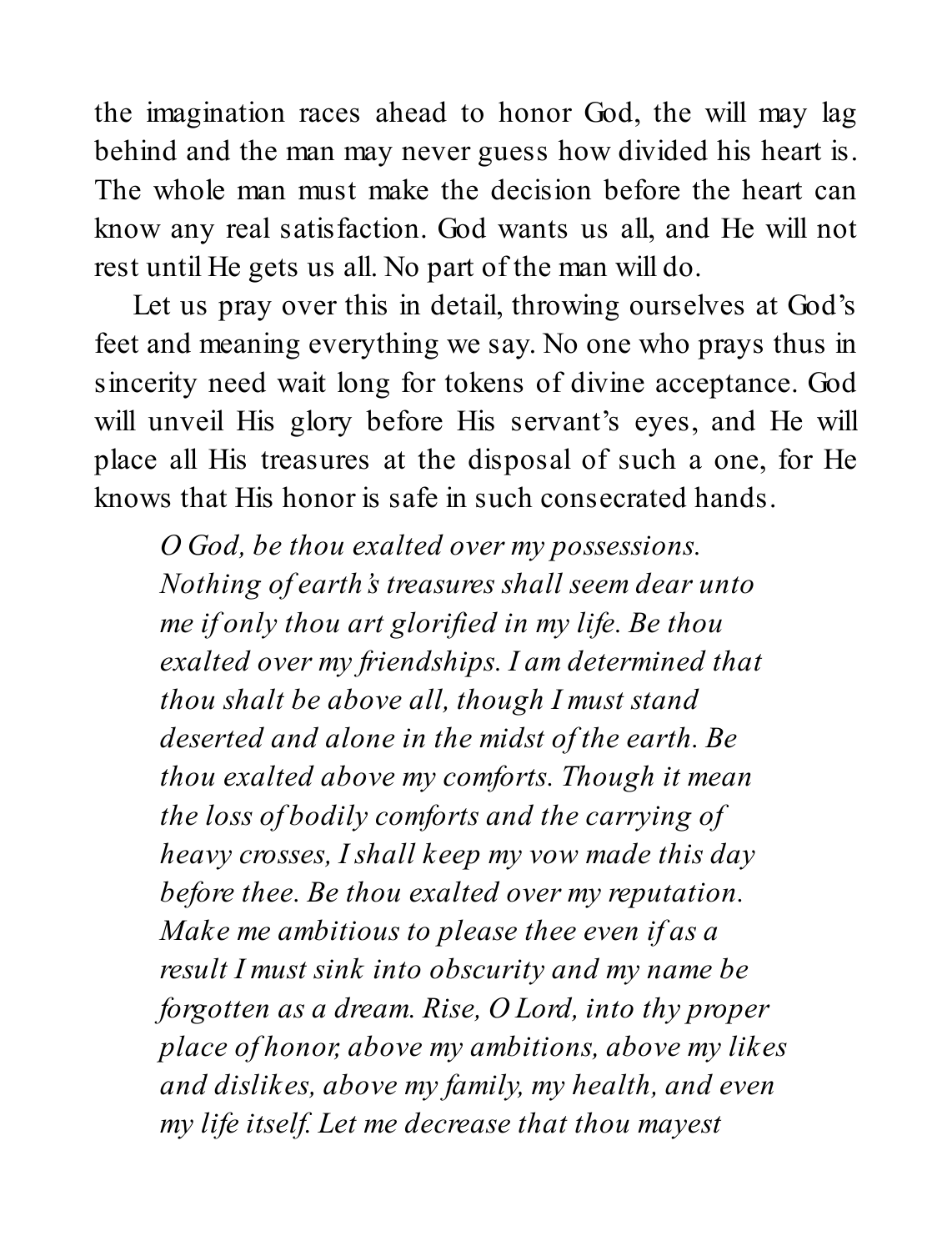*increase; let me sink that thou mayest rise above. Ride forth upon me as thou didst ride into Jerusalem mounted upon the humble little beast, a colt, the foal of an ass, and let me hear the children cry to thee, "Hosanna in the highest." In Jesus' name, Amen.*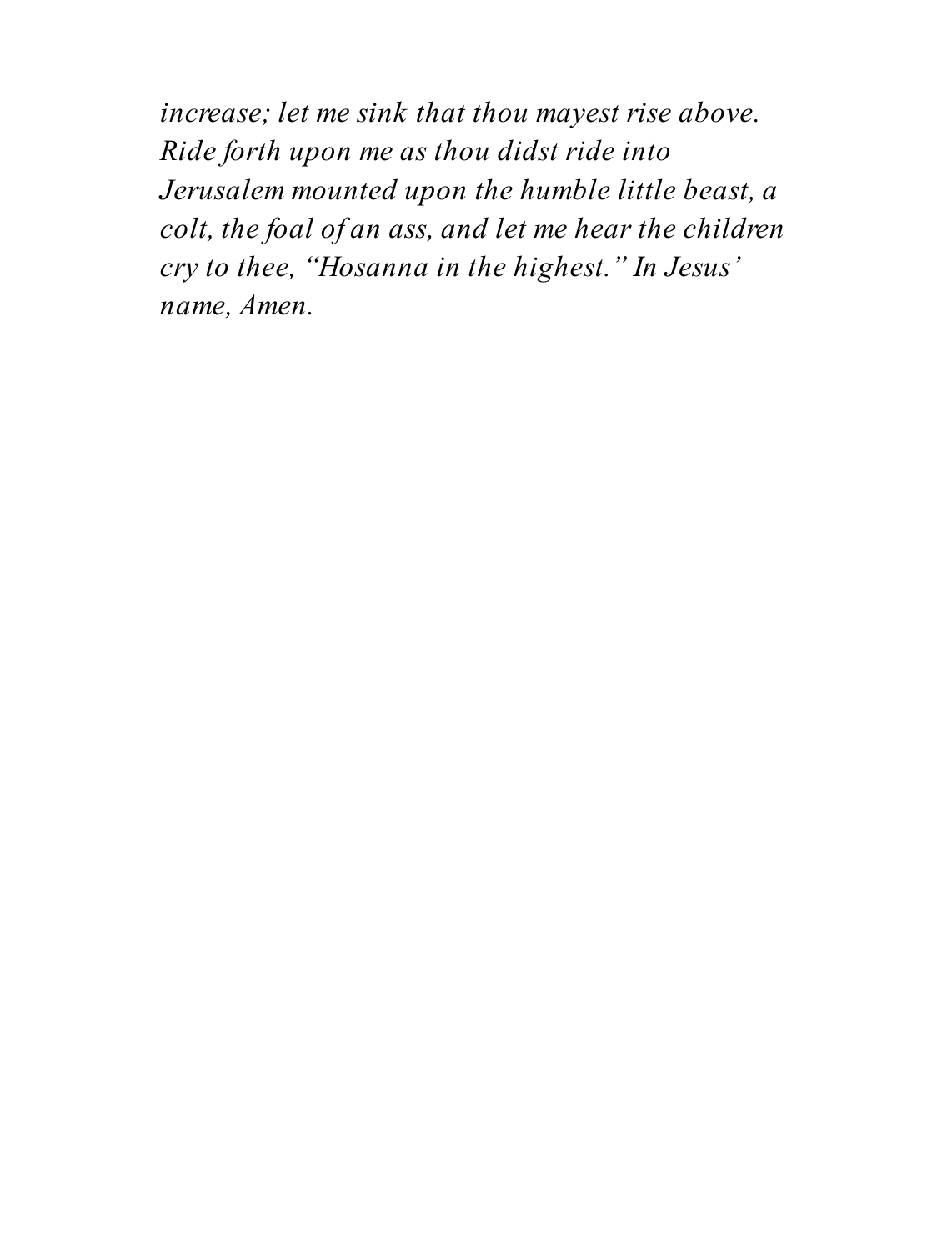## **Chapter 9**

### Meekness and Rest

*Blessed are the meek, for they shall inherit the earth*. (Matthew 5:5)

A fairly accurate description of the human race might be furnished to one unacquainted with it by taking the Beatitudes, turning them wrong side out and saying, "Here is your human race." For the exact opposite of the virtues in the Beatitudes are the very qualities which distinguish human life and conduct.

In the world of men, we find nothing approaching the virtues of which Jesus spoke in the opening words of the famous Sermon on the Mount. Instead of poverty of spirit, we find the rankest kind of pride. Instead of mourners, we find pleasure seekers. Instead of meekness, we find arrogance. Instead of hungering after righteousness, we hear men saying, *I am rich and increased with goods and have need of nothing*. Instead of mercy, we find cruelty. Instead of purity of heart, we find corrupt imaginings. Instead of peacemakers, we find men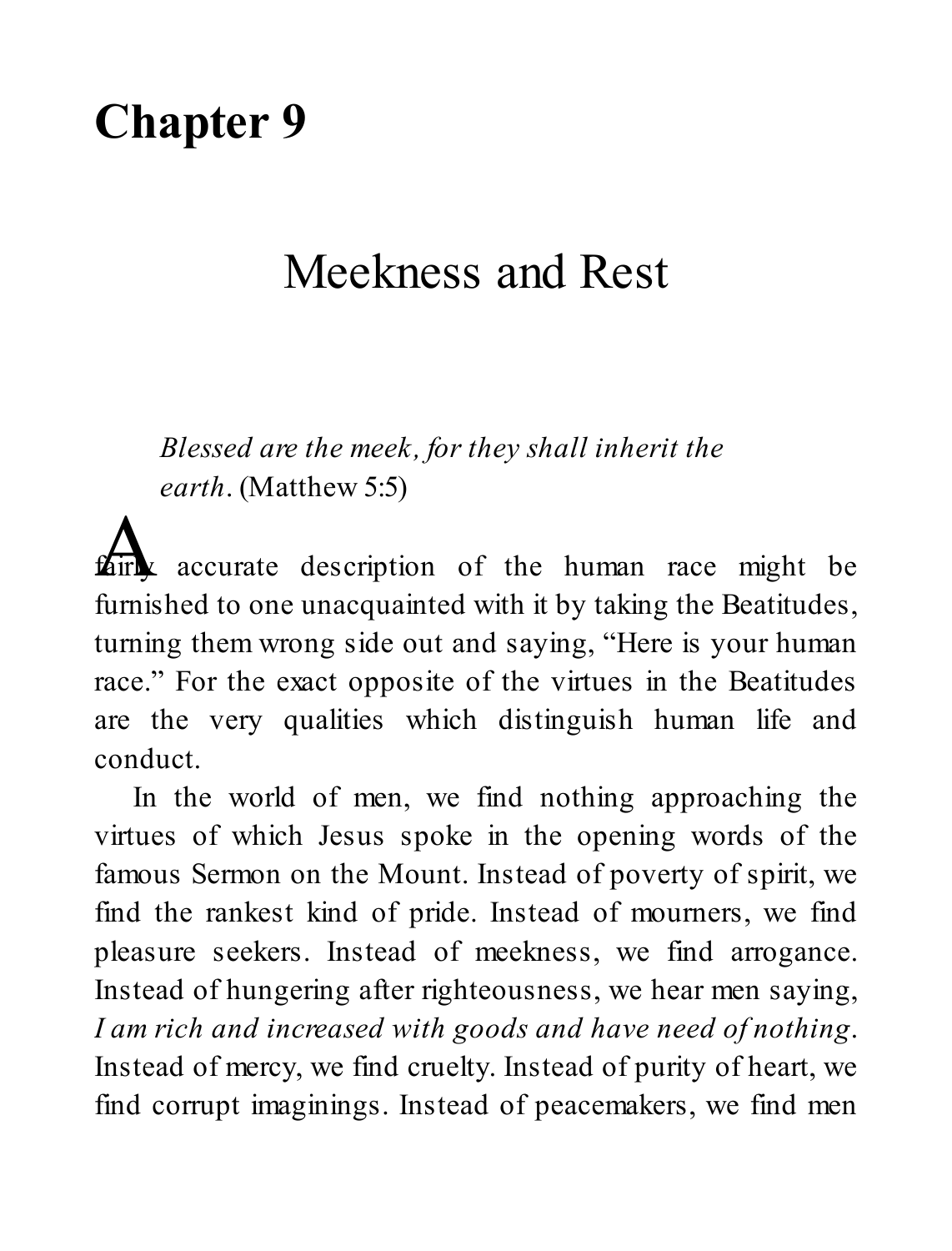quarrelsome and resentful. Instead of rejoicing in mistreatment, we find them fighting back with every weapon at their command.

Of this kind of moral stuff civilized society is composed. The atmosphere is charged with it; we breathe it with every breath and drink it with our mother's milk. Culture and education refine these things slightly but leave them basically untouched. A whole world of literature has been created to justify this kind of life as the only normal one. And this is the more to be wondered at, seeing that these are the evils which make life the bitter struggle it is for all of us. All our heartaches and a great many of our physical ills spring directly out of our sins. Pride, arrogance, resentfulness, evil imaginings, malice, and greed are the sources of more human pain than all the diseases that ever afflicted mortal flesh.

Into a world like this, the sound of Jesus' words comes wonderful and strange, a visitation from above. It is well that He spoke, for no one else could have done it as well; and it is good that we listen. His words are the essence of truth. He is not offering an opinion; Jesus never uttered opinions. He never guessed; He knew, and He knows. His words are not as Solomon's were, the sum of sound wisdom or the results of keen observation. He spoke out of the fullness of His Godhead, and His words are very truth itself. He is the only one who could say "blessed" with complete authority, for He is the blessed One come from the world above to confer blessedness upon mankind. And His words were supported by deeds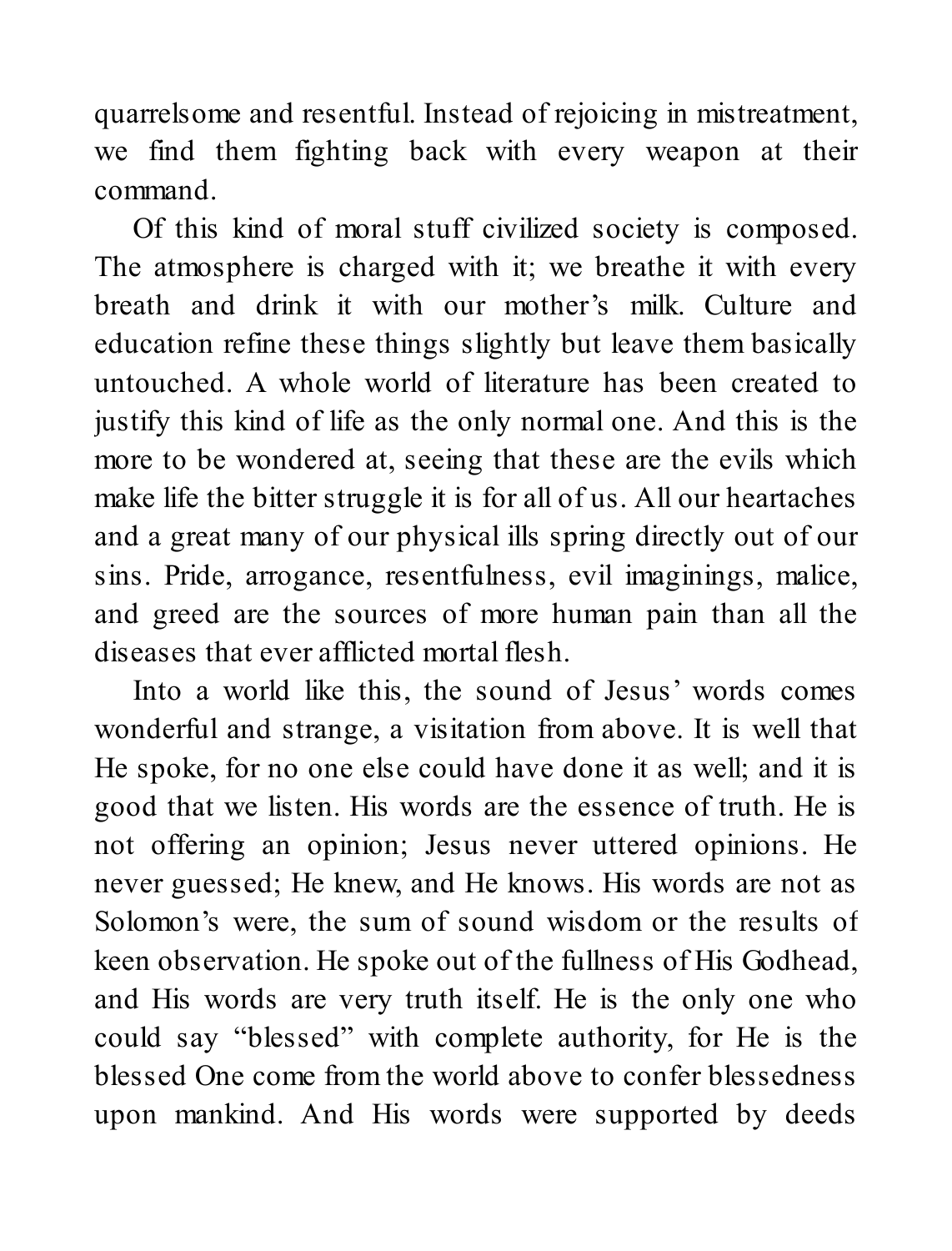mightier than any performed on this earth by any other man. It is wisdomfor us to listen.

As was often so with Jesus, He used this word "meek" in a brief, crisp sentence, and not until some time later did He go on to explain it. In the same book of Matthew He tells us more about it and applies it to our lives. *Come unto me, all ye that labour and are heavy laden, and I will give you rest. Take my yoke upon you and learn of me, for I am meek and humble of heart, and ye shall find rest for your souls. For my yoke is easy, and my burden is light.* Here we have two things standing in contrast to each other: a burden and a rest. The burden is not a local one, peculiar to those first hearers, but one which is borne by the whole human race. It consists not of political oppression or poverty or hard work. It is far deeper than that. It is felt by the rich as well as the poor, for it is something from which wealth and idleness can never deliver us.

The burden borne by mankind is a heavy and a crushing thing. The word Jesus used means a load carried or toil borne to the point of exhaustion. Rest is simply release from that burden. It is not something we do; it is what comes to us when we cease to do. His own meekness, that is the rest.

Let us examine our burden. It is altogether an interior one. It attacks the heart and the mind and reaches the body only from within. First, there is the burden of *pride*. The labor of self-love is a heavy one indeed. Think for yourself whether much of your sorrow has not arisen from someone speaking slightingly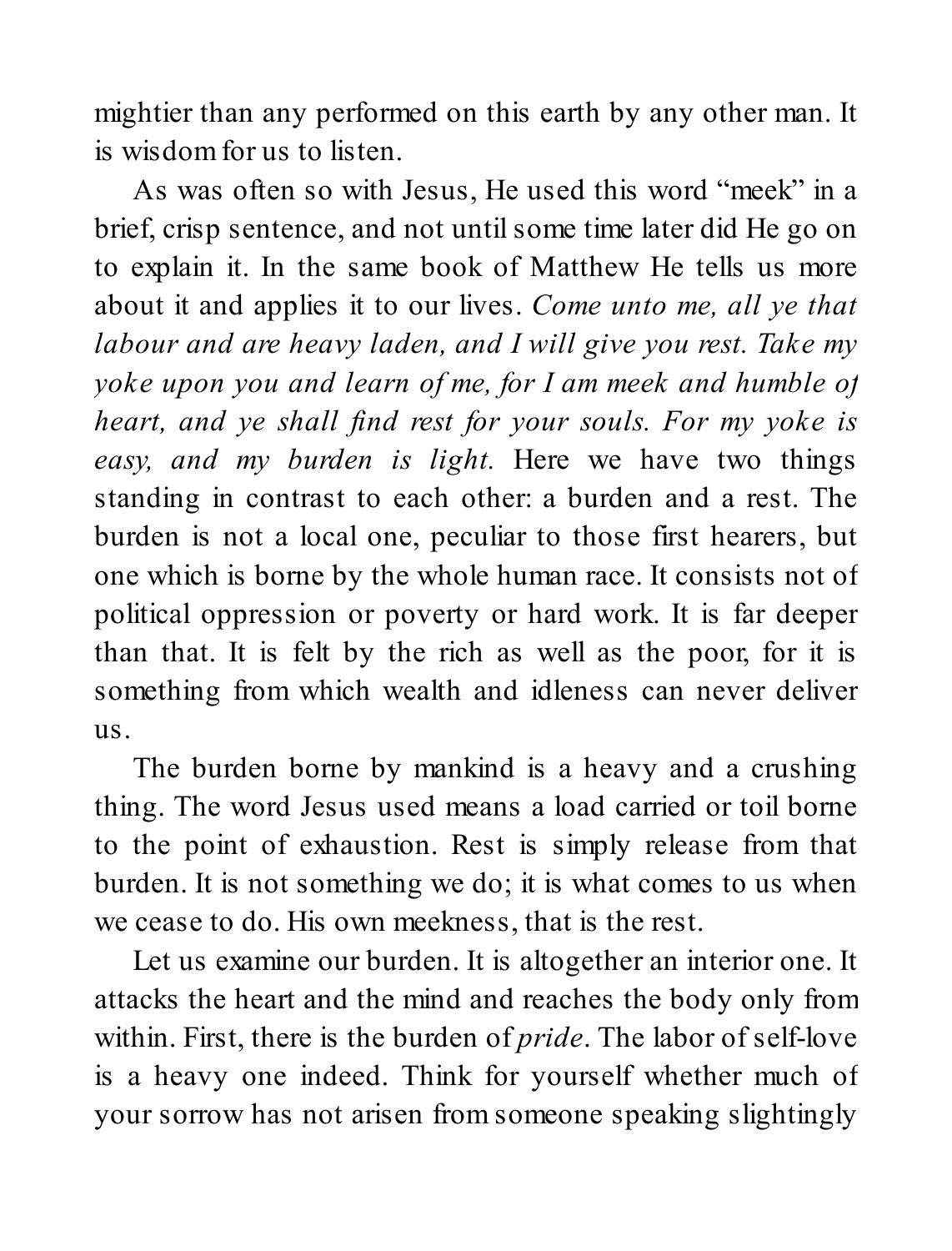of you. As long as you set yourself up as a little god to which you must be loyal, there will be those who will delight to offer an affront to your idol. How then can you hope to have inward peace? The heart's fierce effort to protect itself from every slight, to shield its touchy honor fromthe bad opinion of friend and enemy, will never let the mind have rest. Continue this fight through the years and the burden will become intolerable. Yet the sons of earth are carrying this burden continually, challenging every word spoken against them, cringing under every criticism, smarting under each fancied slight, tossing sleepless if another is preferred before them.

Such a burden as this is not necessary to bear. Jesus calls us to His rest, and meekness is His method. The meek man cares not at all who is greater than he, for he has long ago decided that the esteem of the world is not worth the effort. He develops toward himself a kindly sense of humor and learns to say, "Oh, so you have been overlooked? They have placed someone else before you? They have whispered that you are pretty small stuff after all? And now you feel hurt because the world is saying about you the very things you have been saying about yourself? Only yesterday you were telling God that you were nothing, a mere worm of the dust. Where is your consistency? Come on, humble yourself, and cease to care what men think."

The meek man is not a human mouse afflicted with a sense of his own inferiority. Rather, he may be in his moral life as bold as a lion and as strong as Samson; but he has stopped being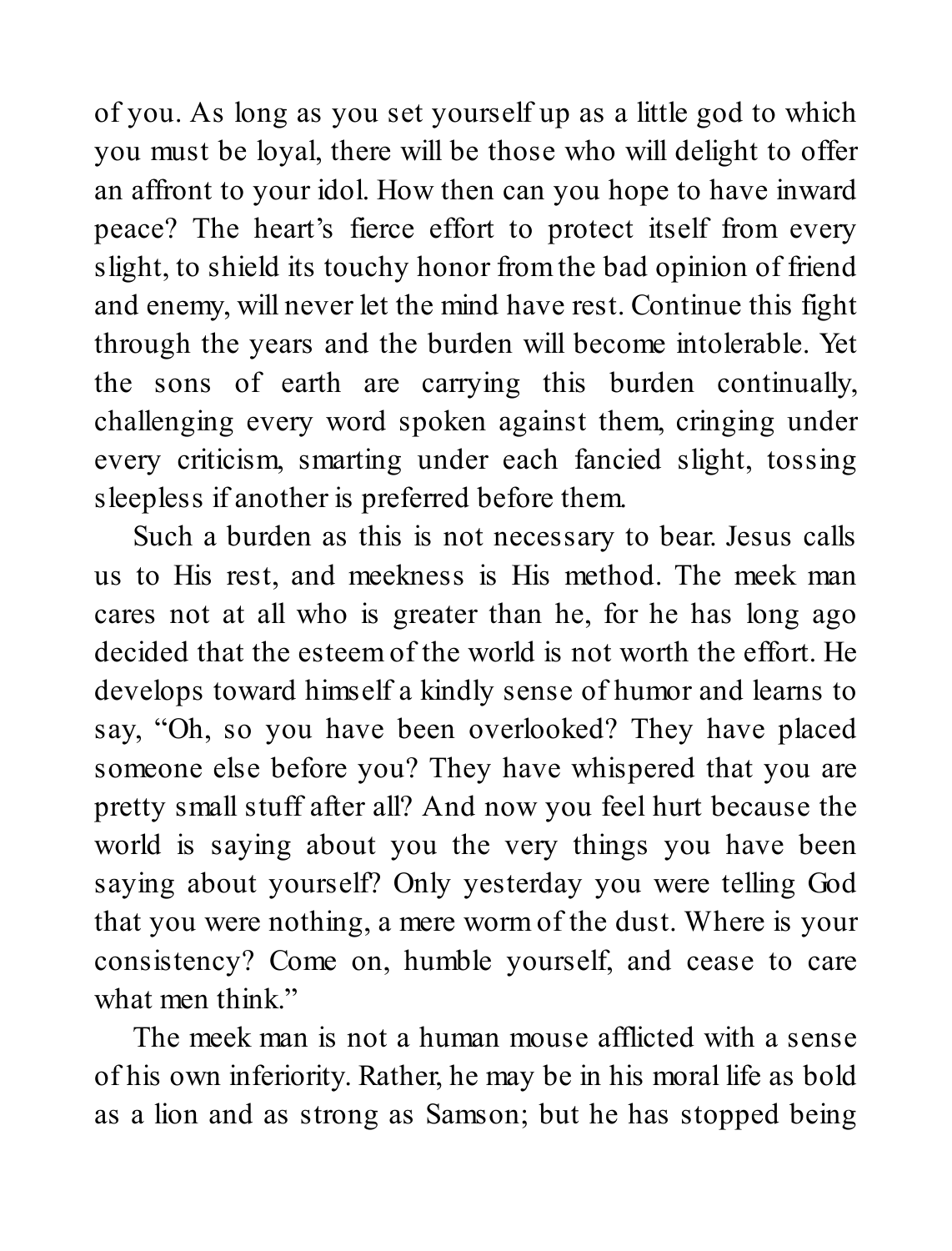fooled about himself. He has accepted God's estimate of his own life. He knows he is as weak and helpless as God has declared him to be, but paradoxically, he knows at the same time that he is in the sight of God of more importance than angels. In himself, nothing; in God, everything. That is his motto. He knows well that the world will never see him as God sees him and he has stopped caring. He rests perfectly content to allow God to set His own values. He will be patient to wait for the day when everything will get its own price tag and real worth will come into its own. Then the righteous shall shine forth in the kingdomof their Father. He is willing to wait for that day.

In the meantime, he will have attained a place of soul rest. As he walks on in meekness, he will be happy to let God defend him. The old struggle to defend himself is over. He has found the peace which meekness brings.

Then also he will get deliverance from the burden of *pretense*. By this I mean not hypocrisy, but the common human desire to put the best foot forward and hide from the world our real inward poverty. For sin has played many evil tricks upon us, and one has been the infusing into us a false sense of shame. There is hardly a man or woman who dares to be just what he or she is without doctoring up the impression. The fear of being found out gnaws like rodents within their hearts. The man of culture is haunted by the fear that he will someday come upon a man more cultured than himself. The learned man fears to meet a man more learned than he. The rich man sweats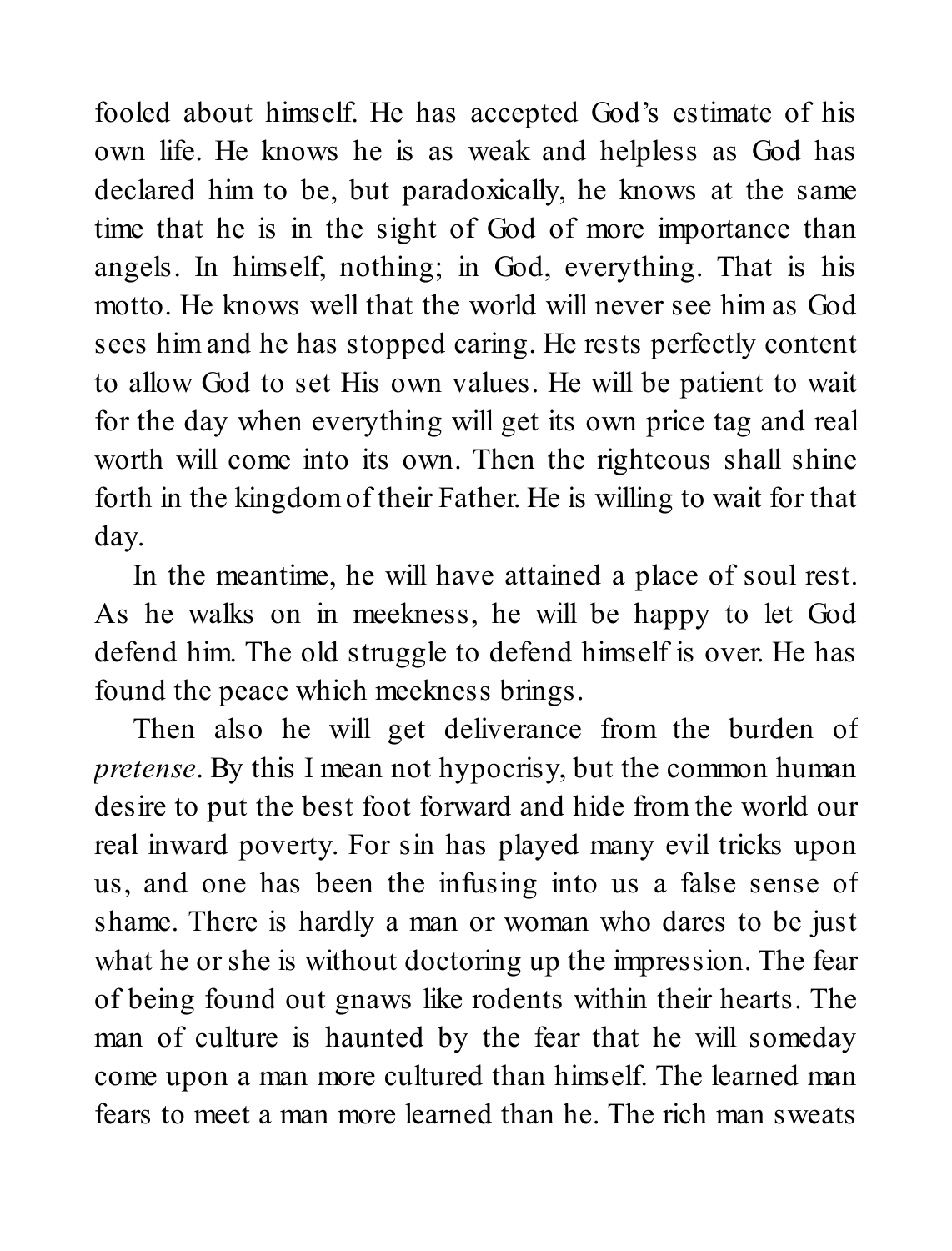under the fear that his clothes or his car or his house will sometime be made to look cheap by comparison with those of another rich man. So-called "society" runs by a motivation not higher than this, and the poorer classes on their level are little better.

Let no one smile this off. These burdens are real, and little by little they kill the victims of this evil and unnatural way of life. And the psychology created by years of this kind of thing makes true meekness seem as unreal as a dream, as aloof as a star. To all the victims of the gnawing disease, Jesus says, *become as little children*. For little children do not compare; they receive direct enjoyment from what they have without relating it to something else or someone else. Only as they get older and sin begins to stir within their hearts do jealousy and envy appear. Then they are unable to enjoy what they have if someone else has something larger or better. At that early age does the galling burden come down upon their tender souls, and it never leaves them until Jesus sets them free.

Another source of burden is *artificiality*. I am sure that most people live in secret fear that someday they will be careless, and by chance, an enemy or friend will be allowed to peep into their poor, empty souls. So they are never relaxed. Bright people are tense and alert in fear that they may be trapped into saying something common or stupid. Traveled people are afraid that they may meet some Marco Polo who is able to describe some remote place where they have never been.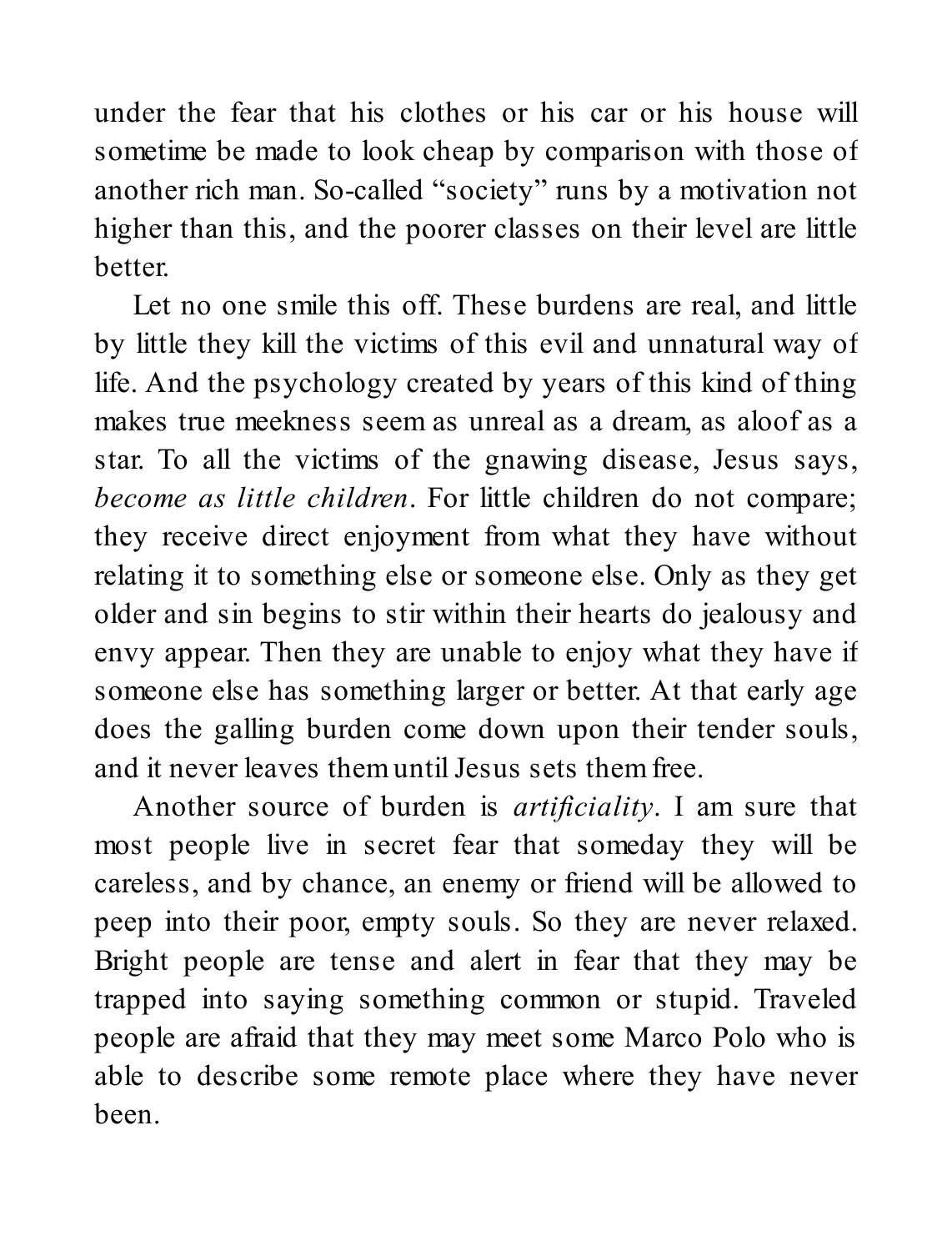This unnatural condition is part of our sad heritage of sin, but in our day it is aggravated by our whole way of life. Advertising is largely based upon this habit of pretense. "Courses" are offered in this or that field of human learning, frankly appealing to the victim's desire to shine at a party. Books are sold, clothes and cosmetics are peddled, by playing continually upon this desire to appear what we are not. Artificiality is one curse that will drop away the moment we kneel at Jesus' feet and surrender ourselves to His meekness. Then we will not care what people think of us so long as God is pleased. Then *what we are* will be everything; what we appear will take its place far down the scale of interest for us. Apart fromsin, we have nothing of which to be ashamed. Only an evil desire to shine makes us want to appear other than we are.

The heart of the world is breaking under this load of pride and pretense. There is no release from our burden apart from the meekness of Christ. Good, keen reasoning may help slightly, but so strong is this vice that if we push it down one place it will come up somewhere else. To men and women everywhere, Jesus says, *Come unto me, . . . and I will give you rest*. The rest He offers is the rest of meekness, the blessed relief which comes when we accept ourselves for what we are and cease to pretend. It will take some courage at first, but the needed grace will come as we learn that we are sharing this new and easy yoke with the strong Son of God Himself. He calls it *my yoke*, and He walks at one end while we walk at the other.

*Lord, make me childlike. Deliver me from the urge*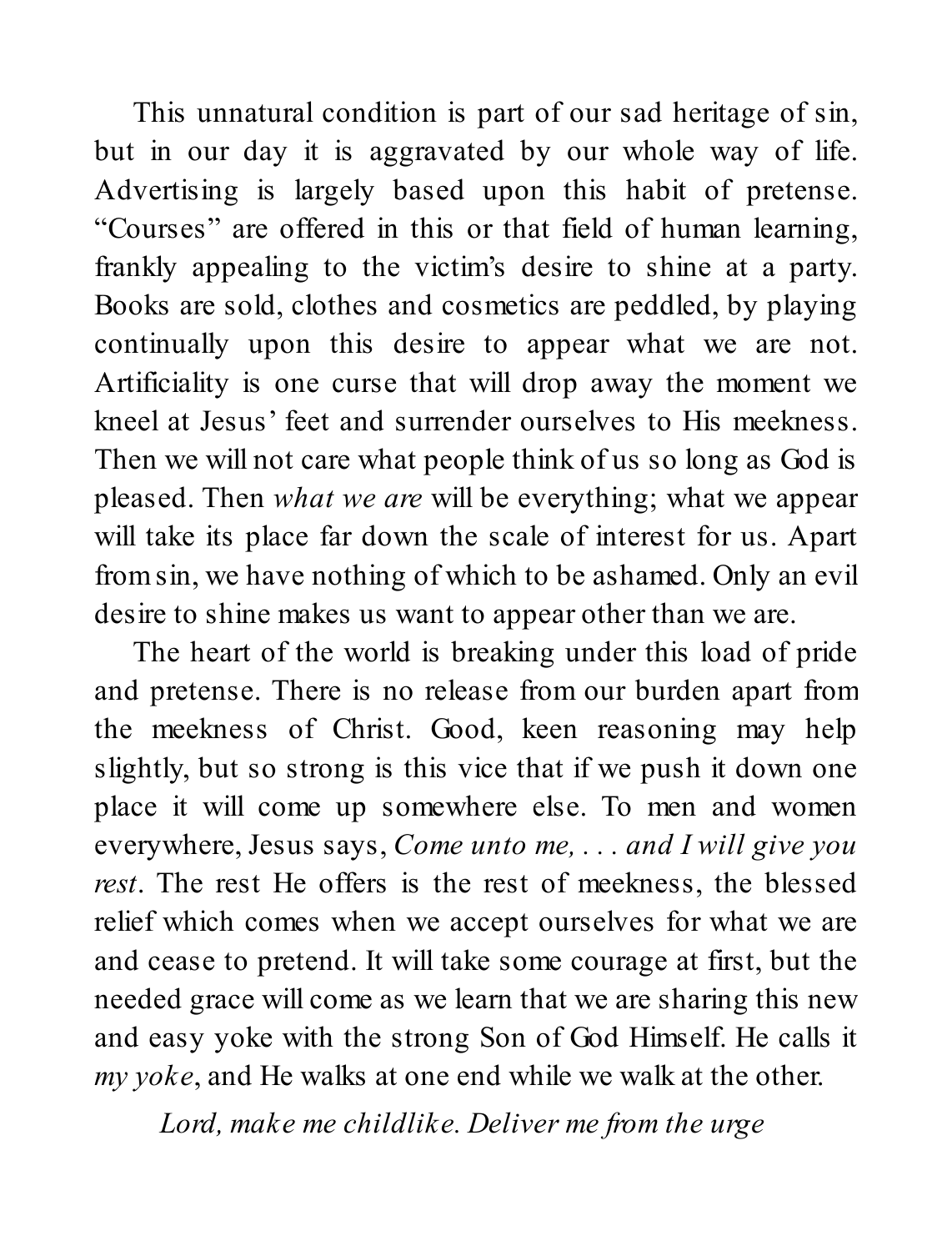*to compete with another for place or prestige or position. I would be simple and artless as a little child. Deliver me from pose and pretense. Forgive me for thinking of myself. Help me to forget myself and find my true peace in beholding thee. That thou mayest answer this prayer I humble myself before thee. Lay upon me thy easy yoke ofselfforgetfulness that through it I may find rest. In Jesus' name, Amen.*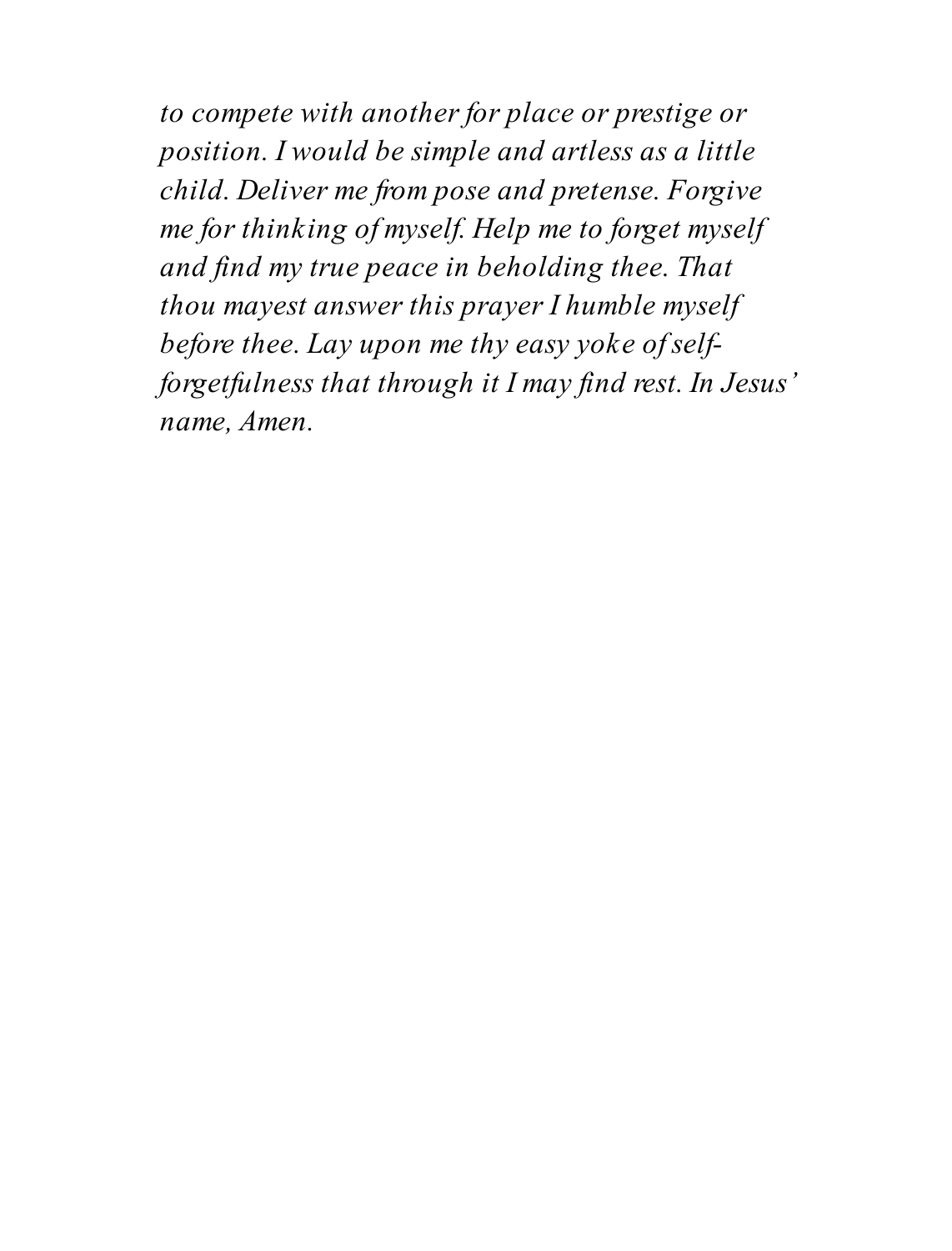### **Chapter 10**

#### The Sacrament of Living

*Whether therefore ye eat or drink or whatsoever ye do, do everything for the glory of God*. (1 Corinthians 10:31)

**O**f the greatest hindrances to internal peace which the Christian encounters is the common habit of dividing our lives into two areas, the sacred and the secular. As these areas are conceived to exist apart from each other and to be morally and spiritually incompatible, and as we are compelled by the necessities of living to be always crossing back and forth from the one to the other, our inner lives tend to break up so that we live a divided instead of a unified life.

Our trouble springs from the fact that we who follow Christ inhabit at once two worlds, the spiritual and the natural. As children of Adam, we live our lives on earth subject to the limitations of the flesh and the weaknesses and ills to which human nature is heir. Merely to live among men requires of us years of hard toil and much care and attention to the things of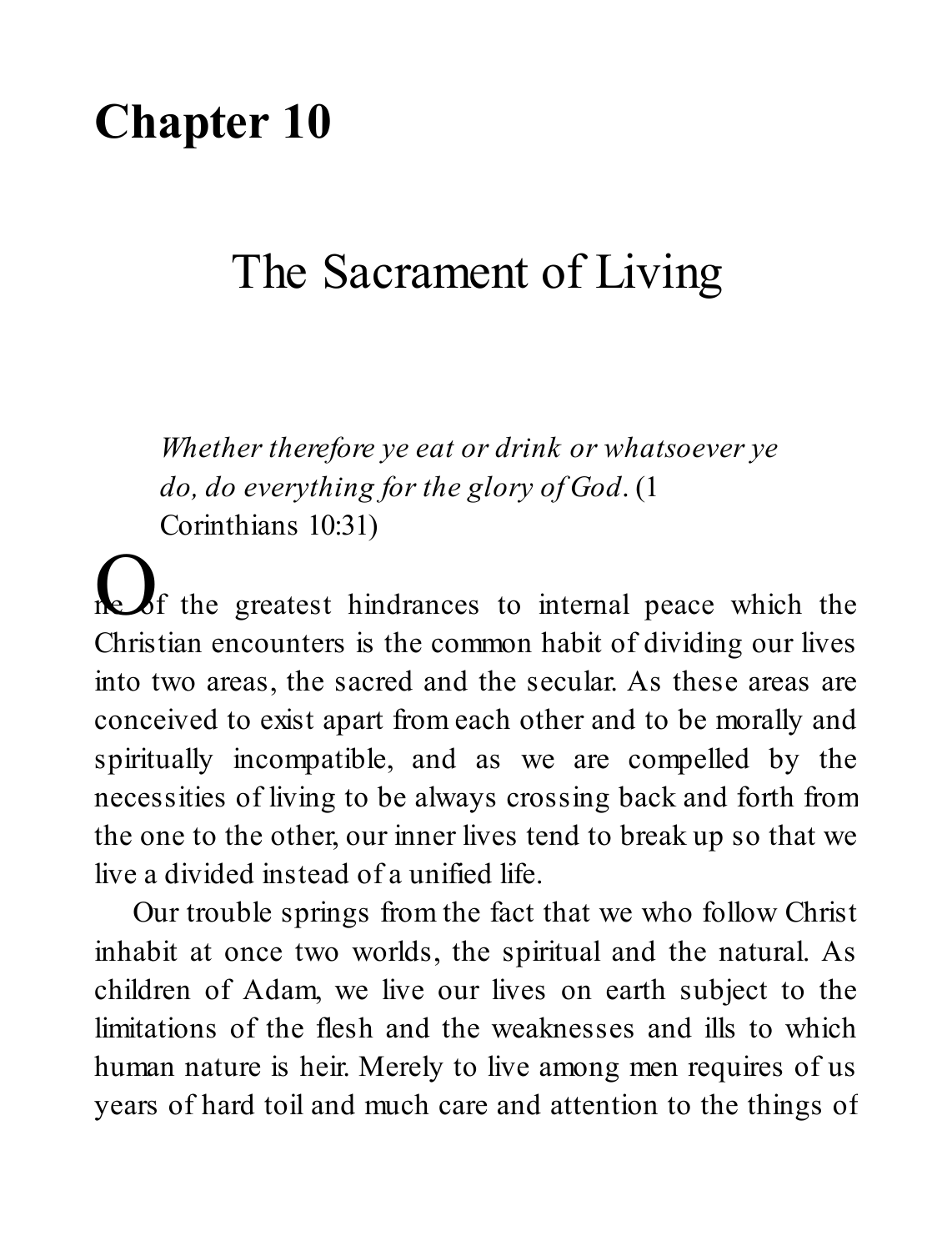this world. In sharp contrast to this is our life in the Spirit. There we enjoy another and higher kind of life; we are children of God; we possess heavenly status and enjoy intimate fellowship with Christ.

This tends to divide our total life into two departments. We come unconsciously to recognize two sets of actions. The first are performed with a feeling of satisfaction and a firm assurance that they are pleasing to God. These are the sacred acts and they are usually thought to be prayer, Bible reading, hymn singing, church attendance, and such other acts as spring directly from faith. They may be known by the fact that they have no direct relation to this world, and would have no meaning whatsoever except as faith shows us another world, *a house not made with hands, eternal in the heavens*.

Over against these sacred acts are the secular ones. They include all of the ordinary activities of life, which we share with the sons and daughters of Adam: eating, sleeping, working, looking after the needs of the body, and performing our dull and tedious duties here on earth. These we often do reluctantly and with many misgivings, often apologizing to God for what we consider a waste of time and strength. The upshot of this is that we are uneasy most of the time. We go about our common tasks with a feeling of deep frustration, telling ourselves pensively that there's a better day coming when we shall shed this earthly shell and be bothered no more with the affairs of this world.

This is the old sacred-secular antithesis. Most Christians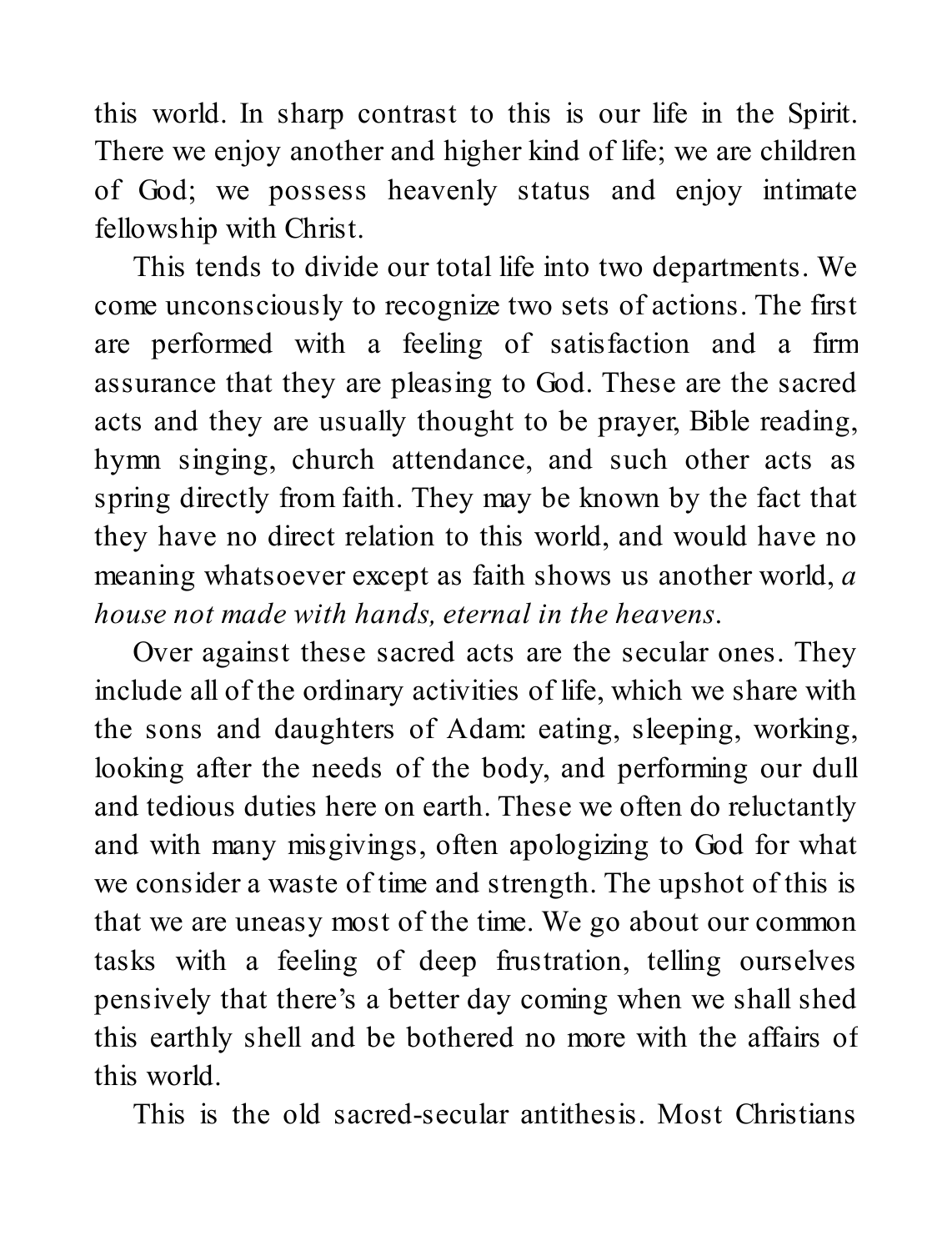are caught in its trap. They cannot get a satisfactory adjustment between the claims of the two worlds. They try to walk the tightrope between two kingdoms and they find no peace in either. Their strength is reduced, their outlook confused, and their joy taken fromthem.

I believe this state of affairs to be wholly unnecessary. We have gotten ourselves on the horns of a dilemma, true enough, but the dilemma is not real. It is a creature of misunderstanding. The sacred-secular antithesis has no foundation in the New Testament. Without doubt, a more-perfect understanding of Christian truth will deliver us fromit.

The Lord Jesus Christ Himself is our perfect example, and He knew no divided life. In the presence of His Father He lived on earth without strain from babyhood to His death on the cross. God accepted the offering of His total life, and made no distinction between act and act. *I always do those things that please him* was His brief summary of His own life as it related to the Father. As He moved among men, He was poised and restful. What pressure and suffering He endured grew out of His position as the world's sin bearer; they were never the result of moral uncertainty or spiritual maladjustment.

Paul's exhortation to *do everything for the glory of God* is more than pious idealism. It is an integral part of the sacred revelation and is to be accepted as the very Word of Truth. It opens before us the possibility of making every act of our lives contribute to the glory of God. Lest we should be too timid to include everything, Paul mentions specifically eating and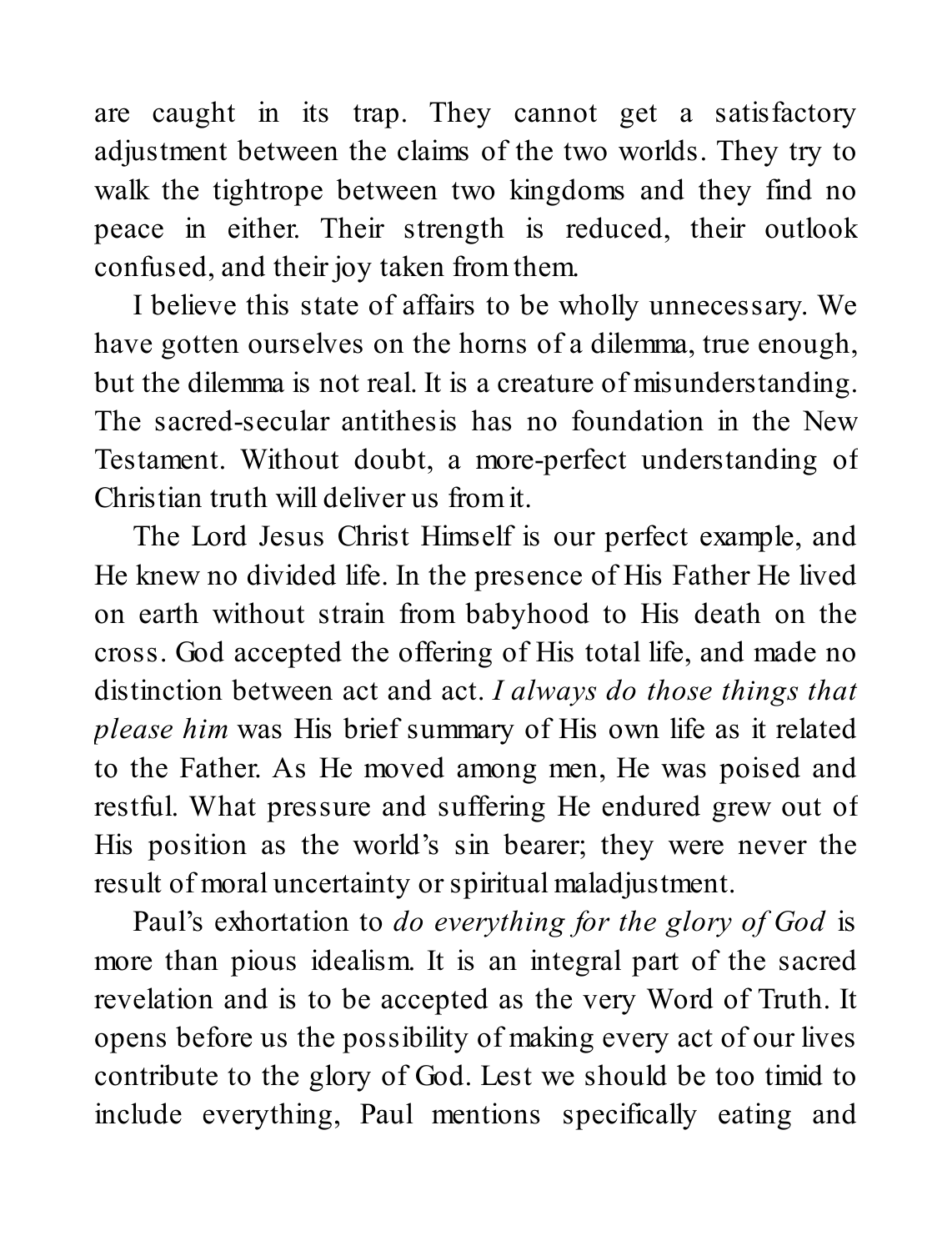drinking. This humble privilege we share with the beasts that perish. If these lowly animal acts can be so performed as to honor God, then it becomes difficult to conceive of one that cannot.

That monkish hatred of the body, which figures so prominently in the works of certain early devotional writers, is wholly without support in the Word of God. Common modesty is found in the sacred Scriptures, it is true, but never prudery or a false sense of shame. The New Testament accepts as a matter of course that in His incarnation our Lord took upon Himself a real human body, and no effort is made to steer around the downright implications of such a fact. He lived in that body here among men and never once performed a non-sacred act. His presence in human flesh sweeps away forever the evil notion that there is about the human body something innately offensive to the Deity. God created our bodies, and we do not offend Him by placing the responsibility where it belongs. He is not ashamed of the work of His own hands.

Perversion, misuse, and abuse of our human powers should give us cause enough to be ashamed. Bodily acts done in sin and contrary to nature can never honor God. Wherever the human will introduces moral evil, we have no longer our innocent and harmless powers as God made them; we have instead an abused and twisted thing which can never bring glory to its Creator.

Let us, however, assume that perversion and abuse are not present. Let us think of a Christian believer in whose life the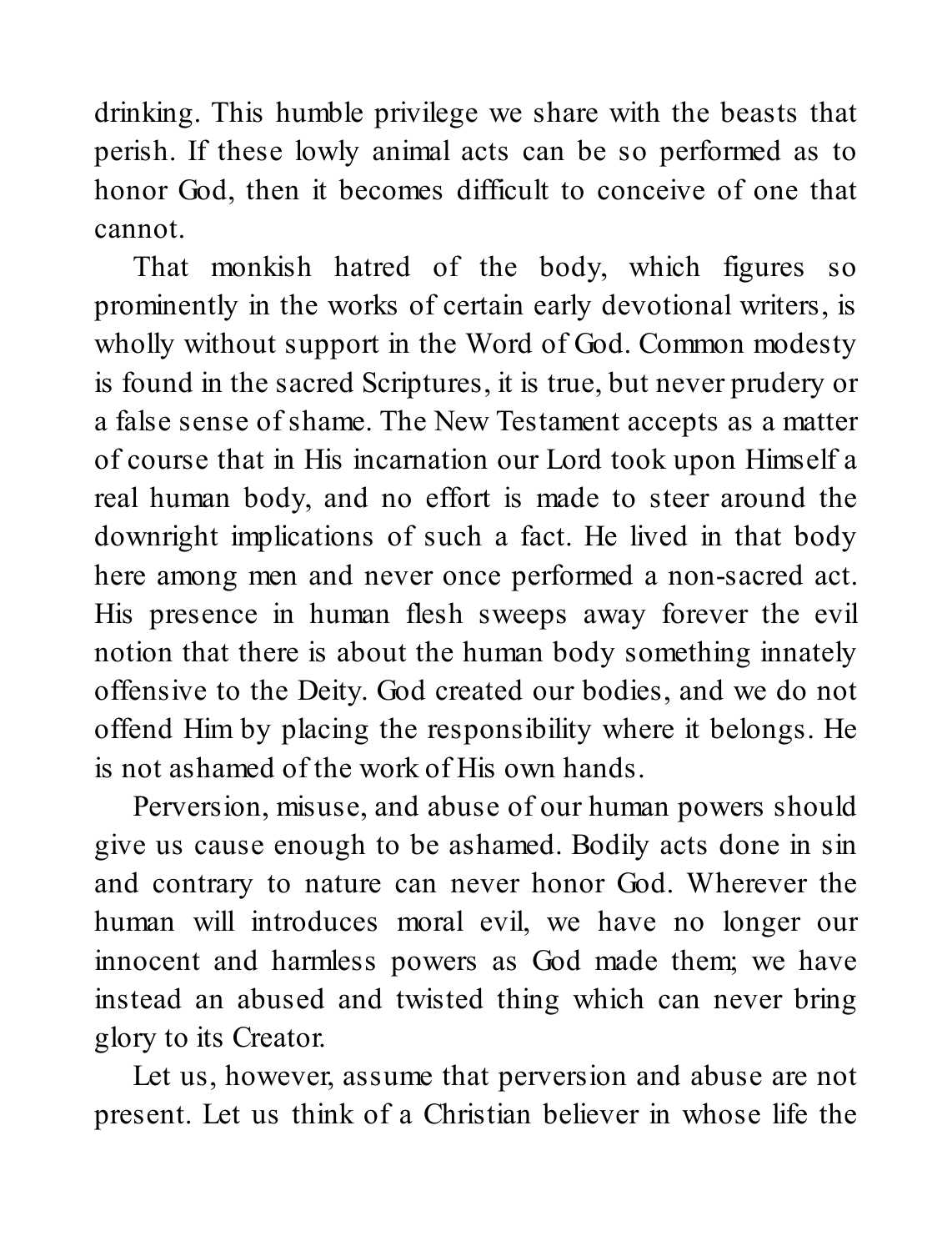twin wonders of repentance and the new birth have been wrought. He is now living according to the will of God, as he understands it from the written Word. Of such a one it may be said that every act of his life is or can be as truly sacred as prayer or baptism or the Lord's Supper. To say this is not to bring all acts down to one dead level; it is rather to lift every act up into a living kingdom and turn the whole life into a sacrament.

If a sacrament is an external expression of an inward grace, then we need not hesitate to accept the above thesis. By one act of consecration of our total selves to God, we can make every subsequent act express that consecration. We need no more be ashamed of our body – the fleshly servant that carries us through life – than Jesus was of the humble beast upon which He rode into Jerusalem. *The Lord has need of him* may well apply to our mortal bodies. If Christ dwells in us, we may carry about the Lord of glory as the little beast did of old and give occasion to the multitudes to cry, *Hosanna in the highest*.

That we *see* this truth is not enough. If we would escape from the toils of the sacred-secular dilemma, the truth must "run in our blood" and condition the complexion of our thoughts. We must practice living to the glory of God, actually and determinedly. By meditation upon this truth, by talking it over with God often in our prayers, by recalling it to our minds frequently as we move about among men, a *sense* of its wondrous meaning will begin to take hold of us. The old painful duality will go down before a restful unity of life. The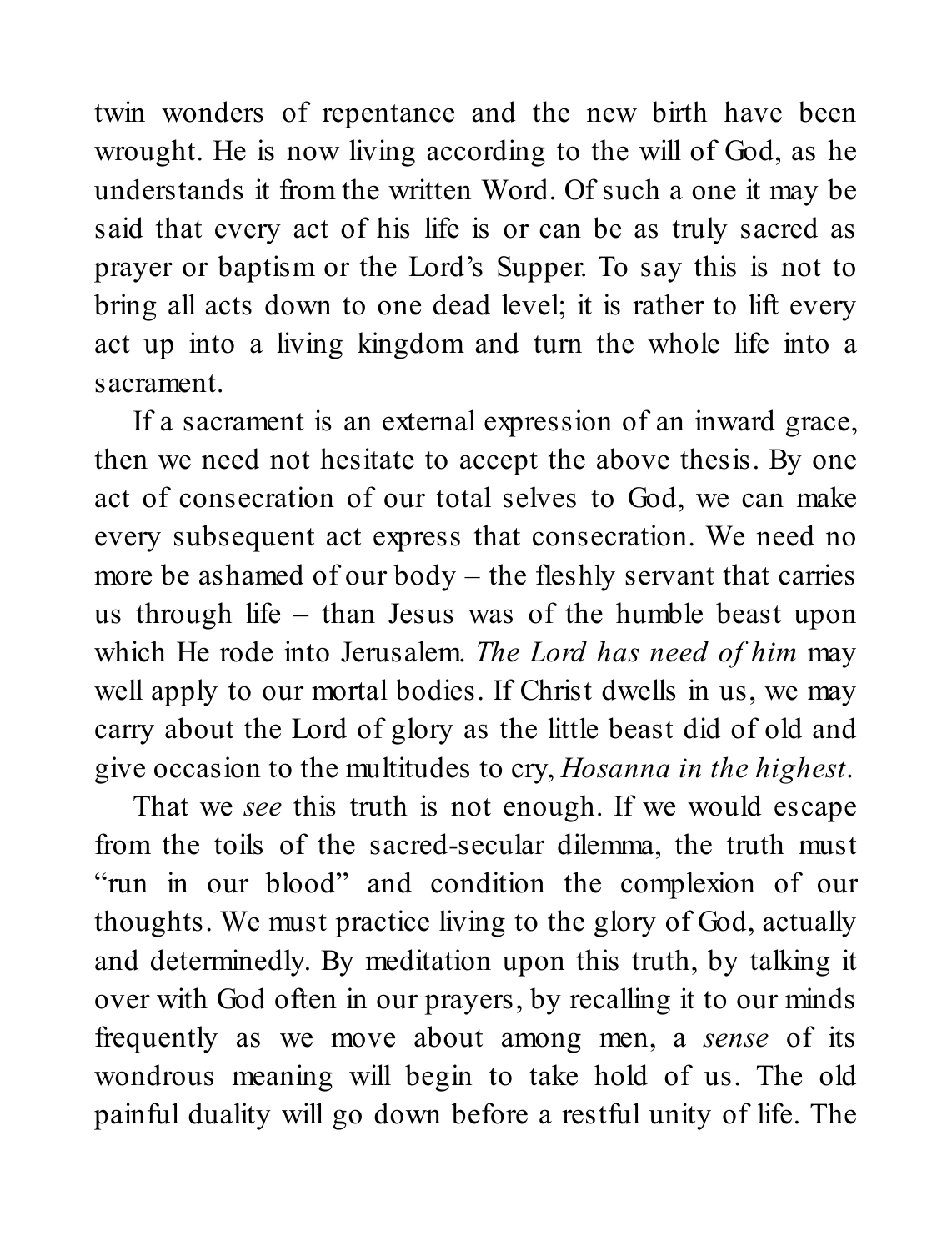knowledge that we are all God's, that He has received all and rejected nothing, will unify our inner lives and make everything sacred to us.

This is not quite all. Long-held habits do not die easily. It will take intelligent thought and a great deal of reverent prayer to escape completely from the sacred-secular psychology. For instance, it may be difficult for the average Christian to get hold of the idea that his daily labors can be performed as acts of worship acceptable to God by Jesus Christ. The old antithesis will crop up in the back of his head sometimes to disturb his peace of mind. Nor will that old Serpent the Devil take all this lying down. He will be there in the cab or at the desk or in the field to remind the Christian that he is giving the better part of his day to the things of this world and allotting to his religious duties only a trifling portion of his time. And unless great care is taken, this will create confusion and bring discouragement and heaviness of heart.

We can meet this successfully only by the exercise of an aggressive faith. We must offer all our acts to God and believe that He accepts them. Then hold firmly to that position and keep insisting that every act of every hour of the day and night be included in the transaction. Keep reminding God in our times of private prayer that we mean every act for His glory; then supplement those times by a thousand thought-prayers as we go about the job of living. Let us practice the fine art of making every work a priestly ministration. Let us believe that God is in all our simple deeds and learn to find Himthere.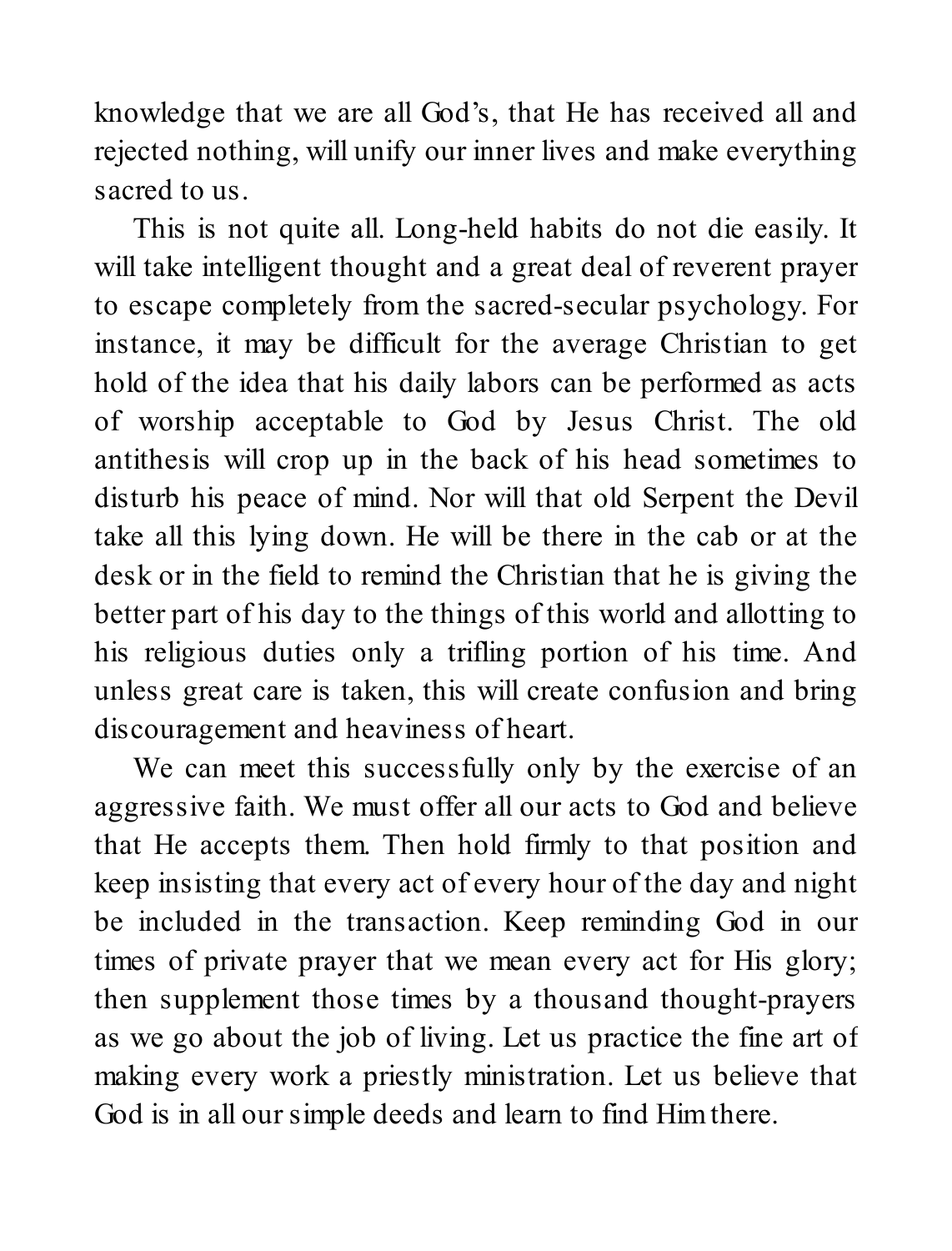Accompanying the error which we have been discussing is the sacred-secular antithesis as applied to places. It is little short of astonishing that we can read the New Testament and still believe in the inherent sacredness of places as distinguished from other places. This error is so widespread that one feels all alone when he tries to combat it. It has acted as a kind of dye to color the thinking of religious people and has colored the eyes as well, so that it is all but impossible to detect its fallacy. In the face of every New Testament teaching to the contrary, it has been said and sung throughout the centuries and accepted as a part of the Christian message, the which it most surely is not. Only the Quakers, so far as my knowledge goes, have had the perception to see the error and the courage to expose it.

Here are the facts as I see them. For four hundred years, Israel had dwelt in Egypt, surrounded by the crassest idolatry. By the hand of Moses they were brought out at last and started toward the Land of Promise. The very idea of holiness had been lost to them. To correct this, God began at the bottom. He localized Himself in the cloud and fire, and later when the tabernacle had been built, He dwelt in fiery manifestation in the Holy of Holies. By innumerable distinctions God taught Israel the difference between holy and unholy. There were holy days, holy vessels, holy garments. There were washings, sacrifices, offerings of many kinds. By these means, Israel learned that *God is holy*. It was this that He was teaching them. Not the holiness of things or places, but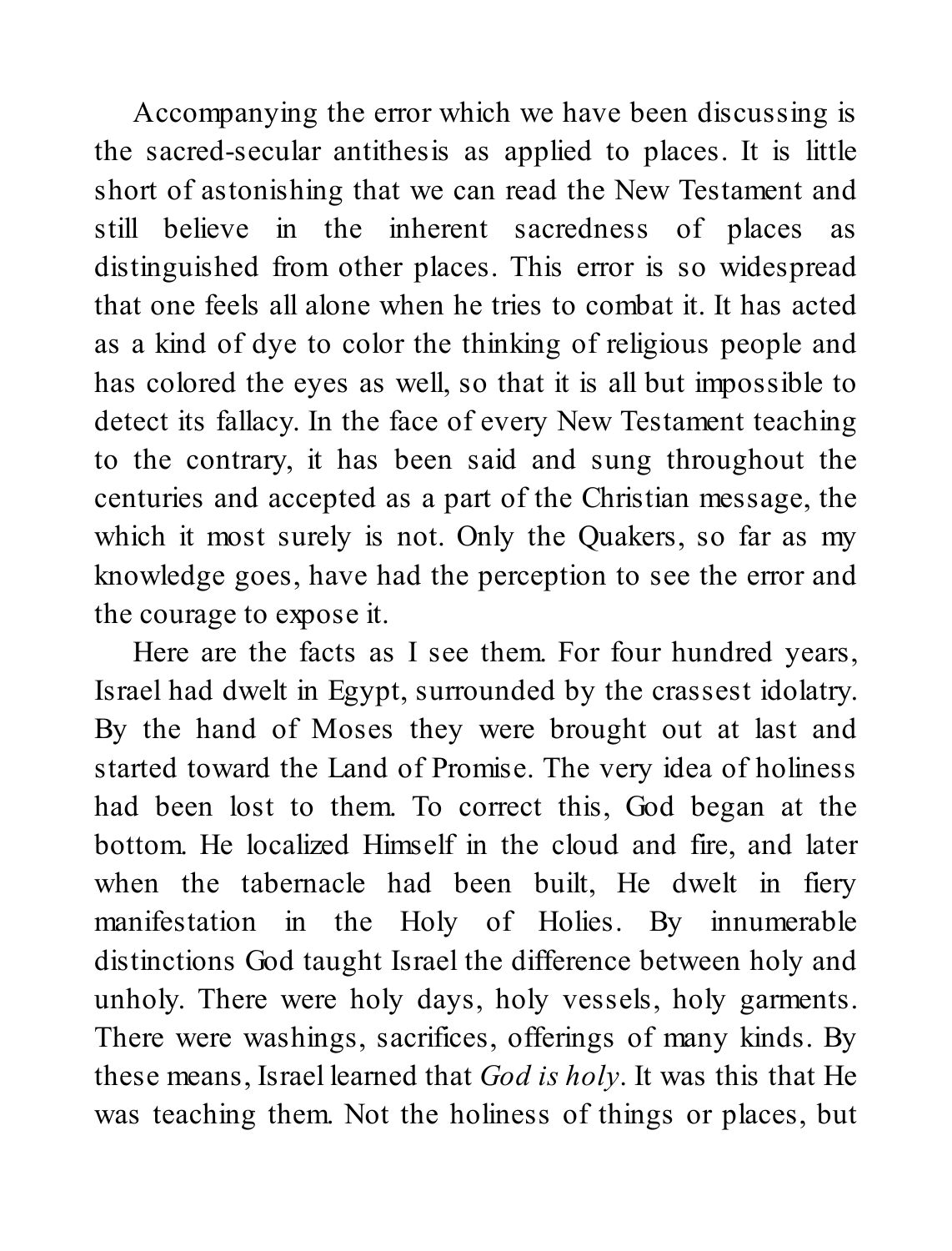the holiness of Jehovah was the lesson they must learn.

Then came the great day when Christ appeared. Immediately He began to say, *Ye have heard that it was said to the ancients* . . . *but I say unto you*. The Old Testament schooling was over. When Christ died on the cross, the veil of the temple was rent fromtop to bottom. The Holy of Holies was opened to everyone who would enter in faith. Christ's words were remembered: *The hour cometh when neither in this mountain nor in Jerusalem shall ye worship the Father. . . . But the hour comes, and now is, when the true worshippers shall worship the Father in spirit and in truth, for the Father seeks such to worship him. God is a Spirit and those that worship him must worship him in spirit and in truth.*

Shortly after, Paul took up the cry of liberty and declared all meats clean, every day holy, all places sacred, and every act acceptable to God. The sacredness of times and places, a halflight necessary to the education of the race, passed away before the full sun of spiritual worship.

The essential spirituality of worship remained the possession of the church until it was slowly lost with the passing of the years. Then the natural *legality* of the fallen hearts of men began to introduce the old distinctions. The church came to observe again days and seasons and times. Certain places were chosen and marked out as holy in a special sense. Differences were observed between one and another day or place or person. The "sacraments" were first two, then three, then four, until with the triumph of Romanism they were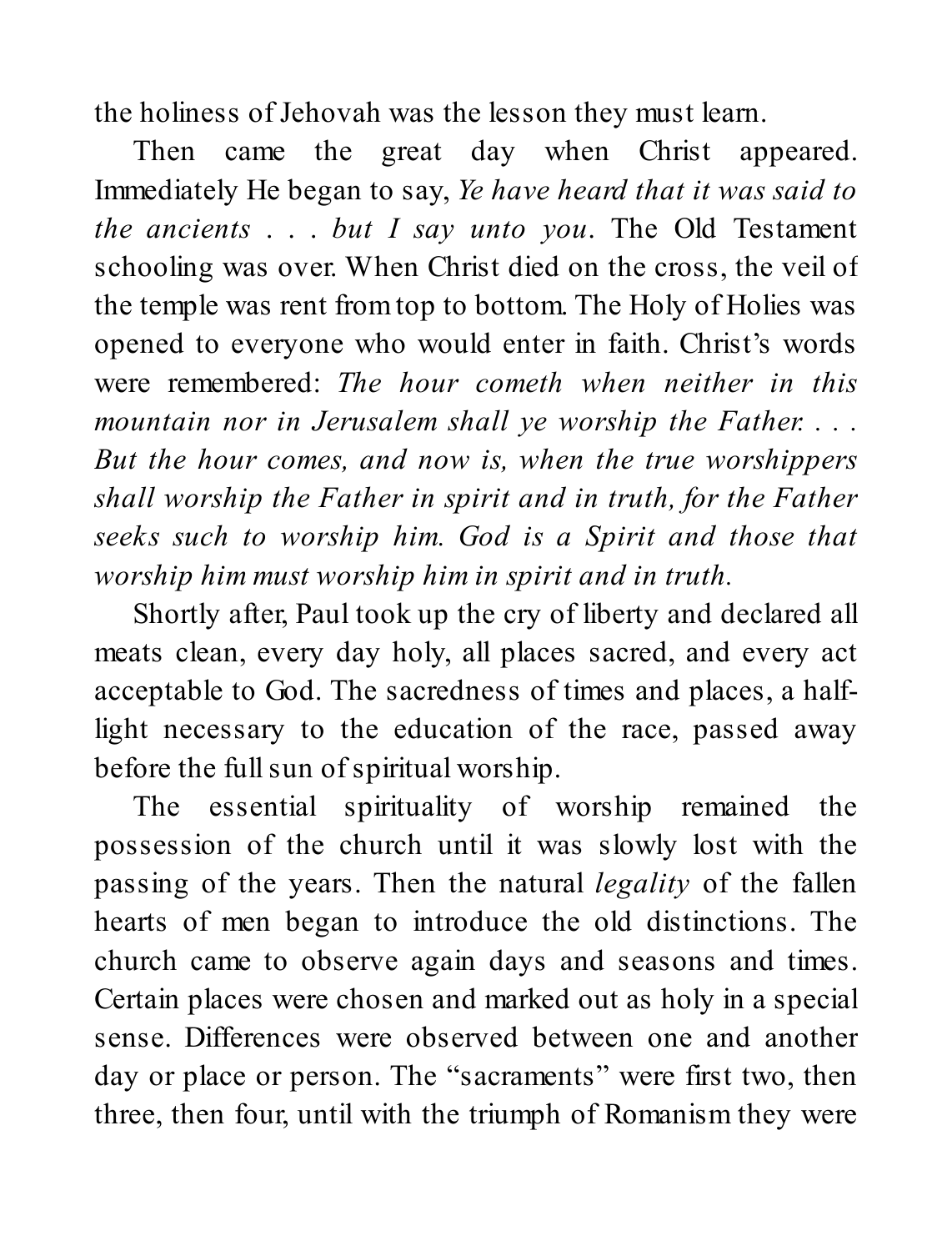fixed at seven.

In all charity, and with no desire to reflect unkindly upon any Christian, however misled, I would point out that the Roman Catholic Church represents today the sacred-secular heresy carried to its logical conclusion. Its deadliest effect is the complete division it introduces between religion and life. Its teachers attempt to avoid this snare by many footnotes and multitudinous explanations, but the mind's instinct for logic is too strong. In practical living, the division is a fact.

From this bondage, reformers and puritans and mystics have labored to free us. Today, the trend in conservative circles is back toward that bondage again. It is said that a horse, after it has been led out of a burning building, will sometimes by a strange obstinacy break loose from its rescuer and dash back into the building again to perish in the flame. By some such stubborn tendency toward error, Fundamentalism in our day is moving back toward spiritual slavery. The observation of days and times is becoming more and more prominent among us. "Lent" and "Holy Week" and "Good" Friday are words heard more and more frequently upon the lips of gospel Christians. We do not know when we are well off.

In order that I may be understood and not be misunderstood, I would throw into relief the practical implications of the teaching for which I have been arguing, namely, the sacramental quality of everyday living. Over against its positive meanings, I should like to point out a few things it does not mean.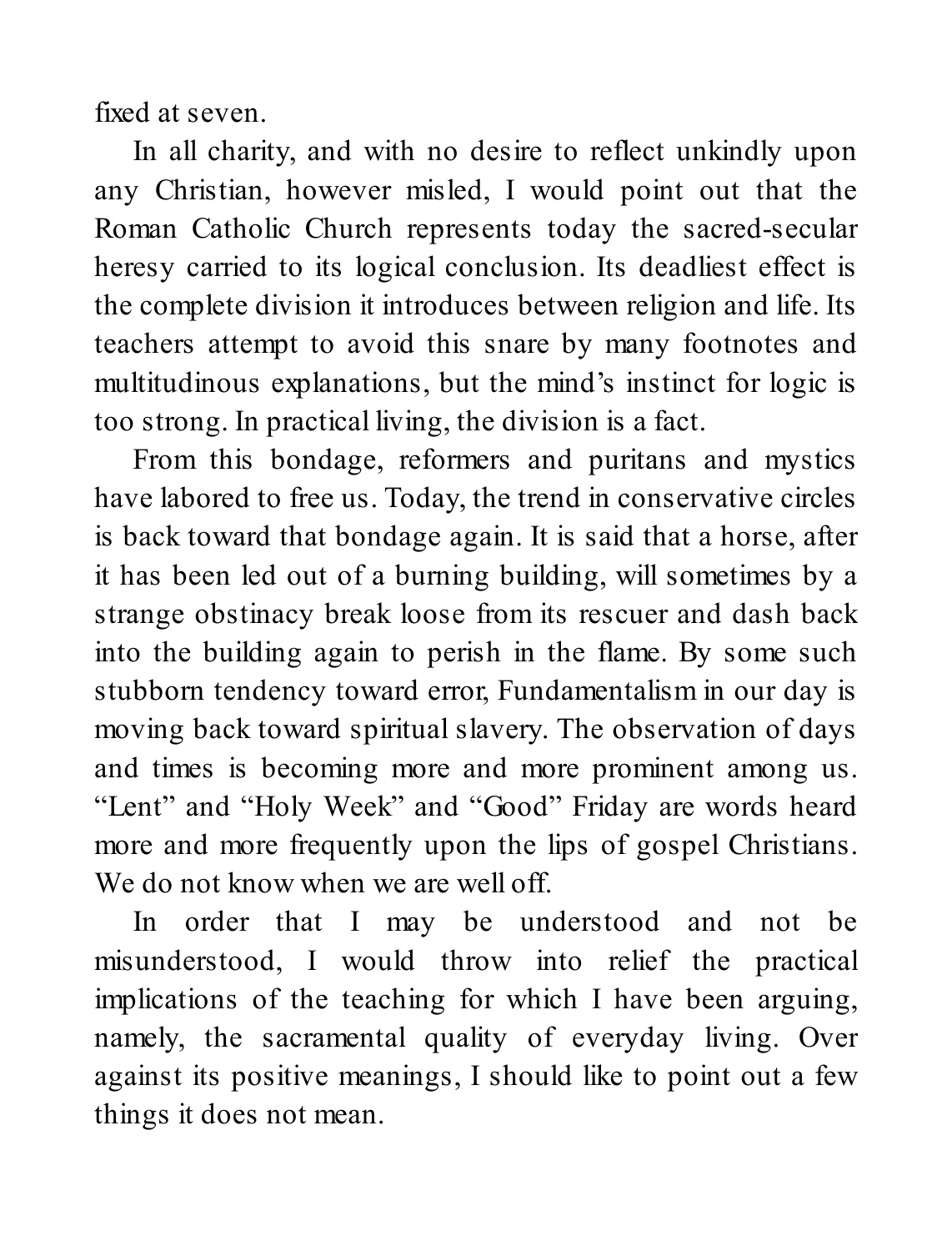It does not mean, for instance, that everything we do is of equal importance with everything else we do or may do. One act of a good man's life may differ widely from another in importance. Paul's sewing of tents was not equal to his writing of an epistle to the Romans, but both were accepted of God and both were true acts of worship. Certainly it is more important to lead a soul to Christ than to plant a garden, but the planting of the garden *can* be as holy an act as the winning of a soul.

Again, it does not mean that every man is as useful as every other man. Gifts differ in the body of Christ. A Billy Bray is not to be compared with a Martin Luther or a John Wesley for sheer usefulness to the church and to the world; but the service of the less-gifted brother is as pure as that of the moregifted, and God accepts both with equal pleasure.

The "layman" need never think of his humbler task as being inferior to that of his minister. Let every man abide in the calling wherein he is called, and his work will be as sacred as the work of the ministry. It is not what a man does that determines whether his work is sacred or secular; it is *why* he does it. The motive is everything. Let a man sanctify the Lord God in his heart and he can thereafter do no common act. All he does is good and acceptable to God through Jesus Christ. For such a man, living itself will be sacramental and the whole world a sanctuary. His entire life will be a priestly ministration. As he performs his never-so-simple task, he will hear the voice of the seraphimsaying, *Holy, holy, holy, is the LORD of the hosts; the*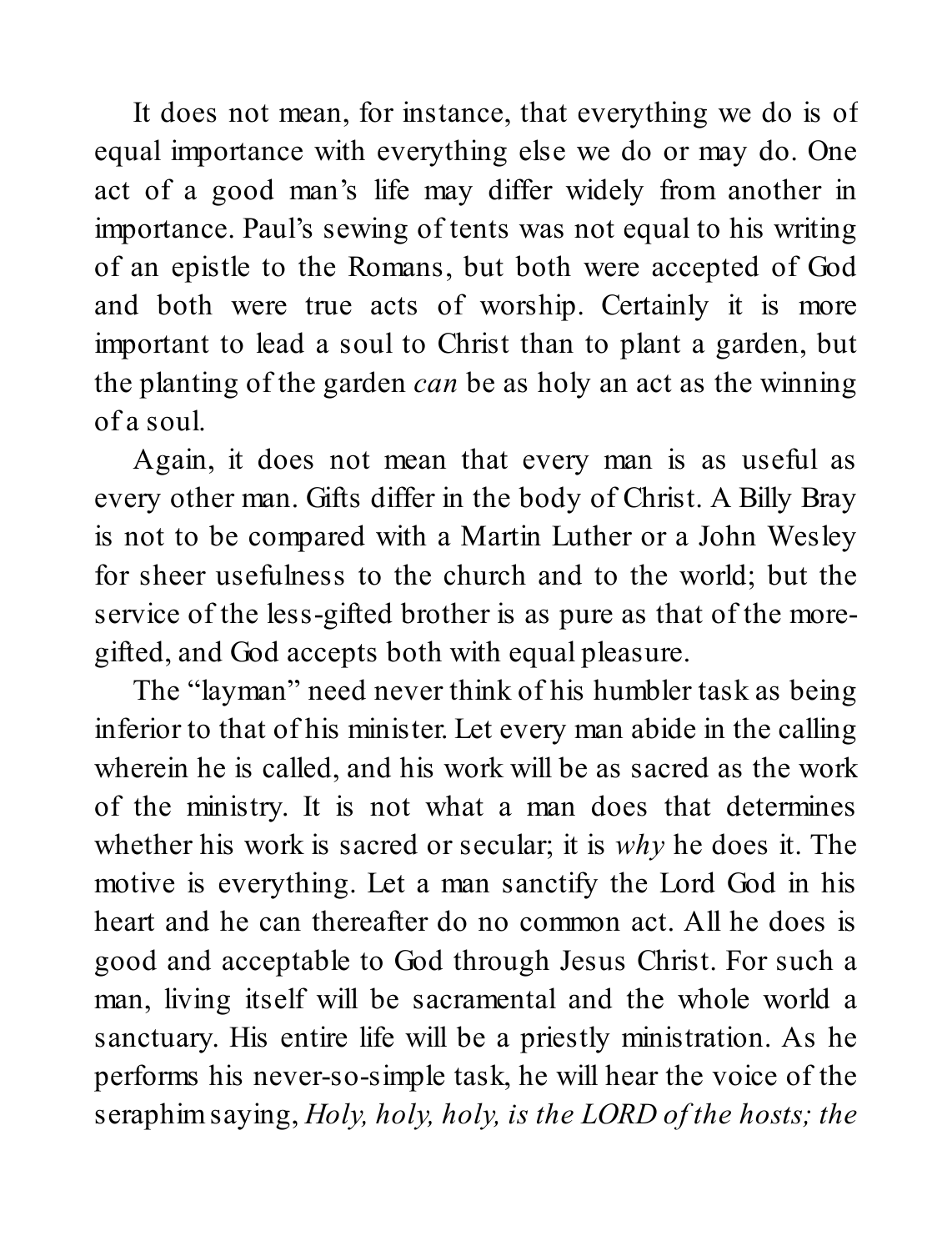*whole earth is full of his glory*.

*Lord, I would trust thee completely; I would be altogether thine; I would exalt thee above all. I desire that I may feel no sense of possessing anything outside of thee. I want constantly to be aware of thy overshadowing presence and to hear thy speaking voice. I long to live in restful sincerity of heart. I want to live so fully in the Spirit that all my thoughts may be as sweet incense ascending to thee and every act of my life may be an act of worship. Therefore, I pray in the words of thy great servant of old, "I beseech thee so for to cleanse the intent of mine heart with the unspeakable gift of thy grace, that I may perfectly love thee and worthily praise thee." And all this I confidently believe thou wilt grant me through the merits of Jesus Christ thy Son. In Jesus'name, Amen.*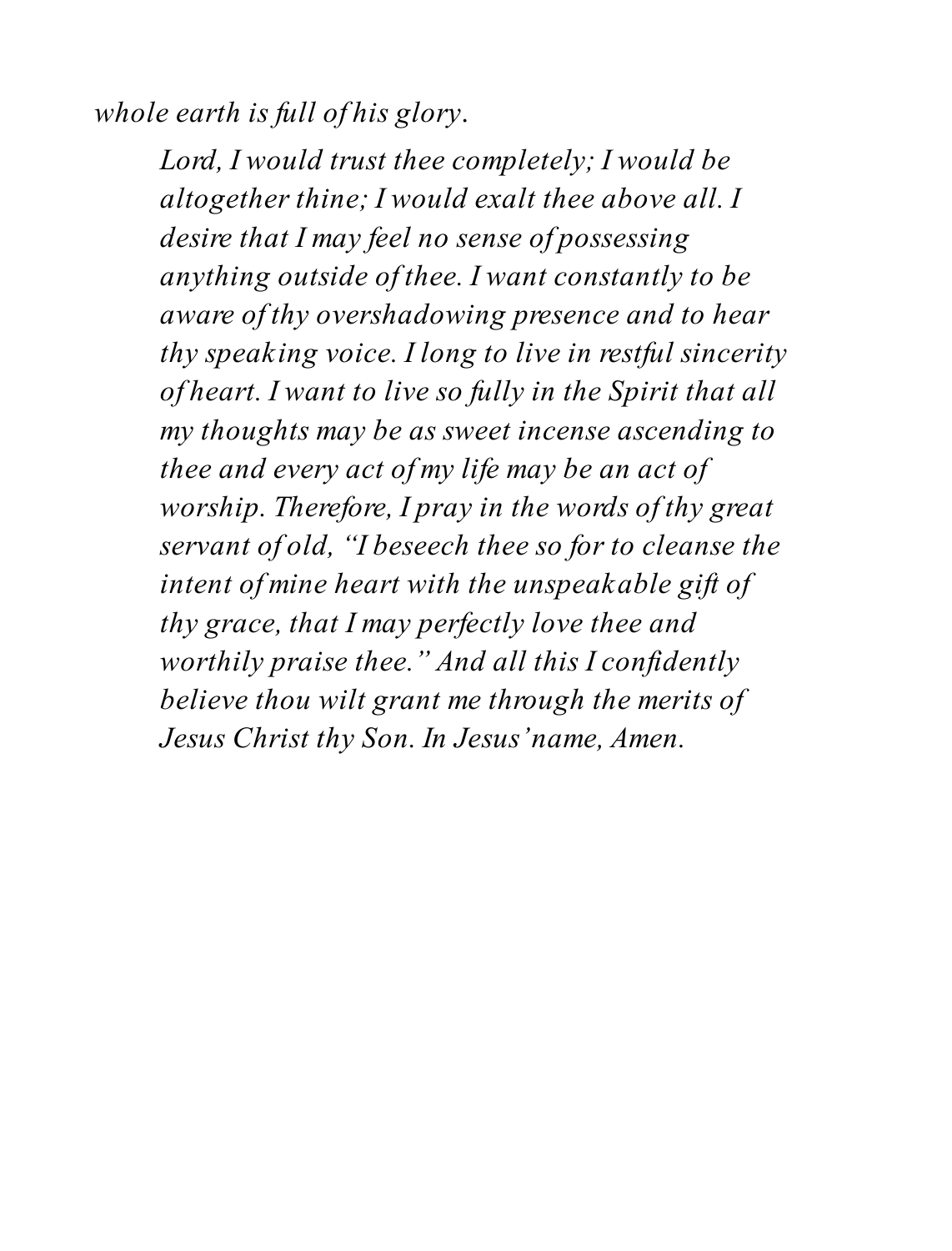#### About the Author



In from a tiny farming community in western La Jose, Pennsylvania, A.W. Tozer's conversion was as a teenager in Akron, Ohio. While on his way home from work at a tire company, he overheard a street preacher say "If you don't know how to be saved... just call on God, saying, 'Lord, be merciful to me a sinner.'" Upon returning home, he climbed into the attic and heeded the preacher's advice.

In his first editorial, dated June 3, 1950, he wrote, "It will cost something to walk slow in the parade of the ages, while excited men of time rush about, confusing motion with progress. But it will pay in the long run and the true Christian is not much interested in anything short of that."

Among the more than 40 books that he authored, at least two are regarded as Christian classics: *The Pursuit of God* and *The Knowledge of the Holy*. His books impress on the reader the possibility and necessity for a deeper relationship with God.<sup>[1]</sup>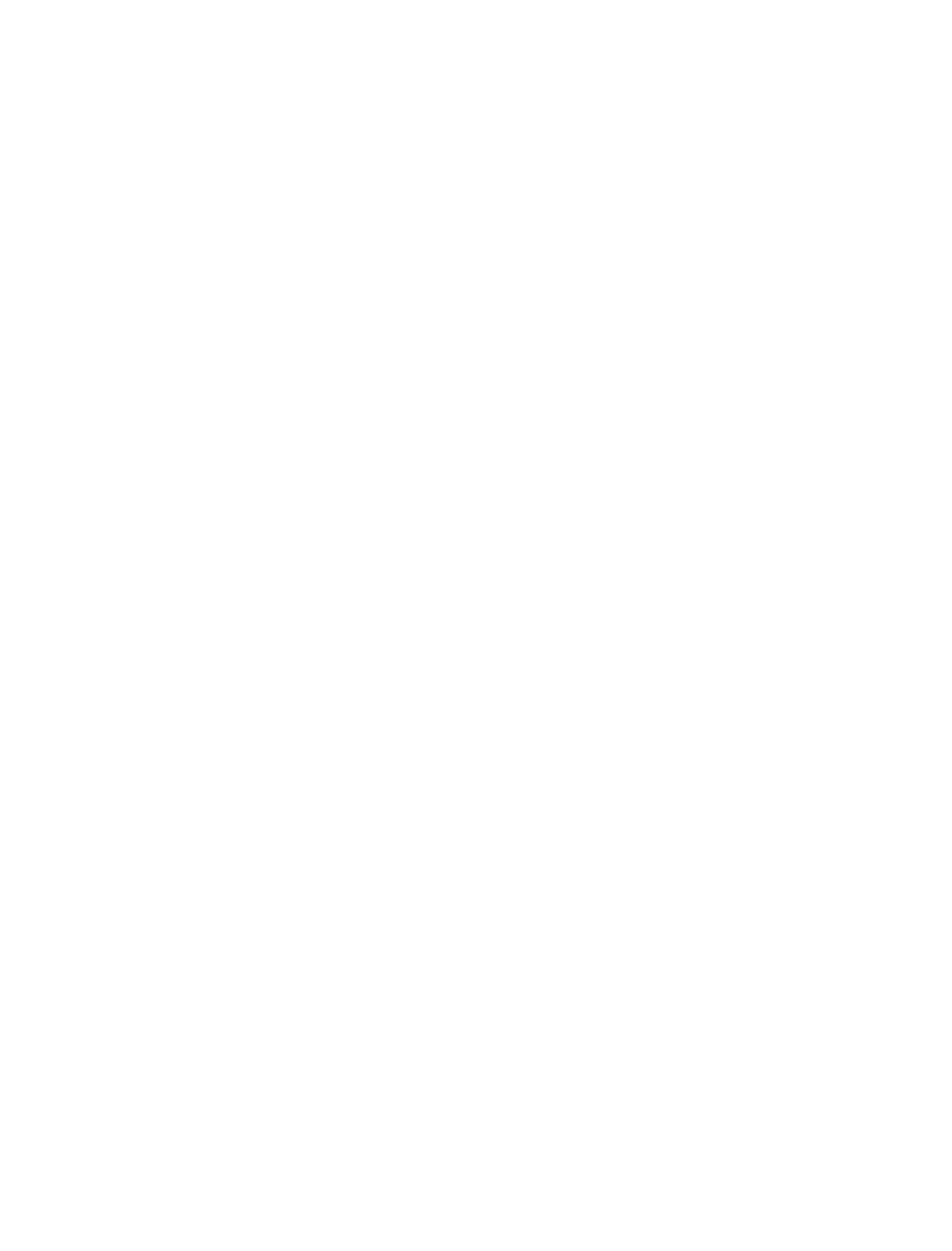#### Also by Aneko Press



*Updated, Modern English. Includes Original Illustrations.*

Often disguised as something that would help him, evil accompanies Christian on his journey to the Celestial City. As you walk with him, you'll begin to identify today's many religious pitfalls. These are presented by men such as Pliable, who turns back at the Slough of Despond; and Ignorance, who believes he's a true follower of Christ when he's really only trusting in himself. Each character represented in this allegory is intentionally and profoundly accurate in its depiction of what we see all around us, and unfortunately, what we too often see in ourselves. But while Christian is injured and nearly killed, he eventually prevails to the end. So can you.

The best part of this book is the Bible verses added to the text. The original Pilgrim's Progress listed the Bible verse references,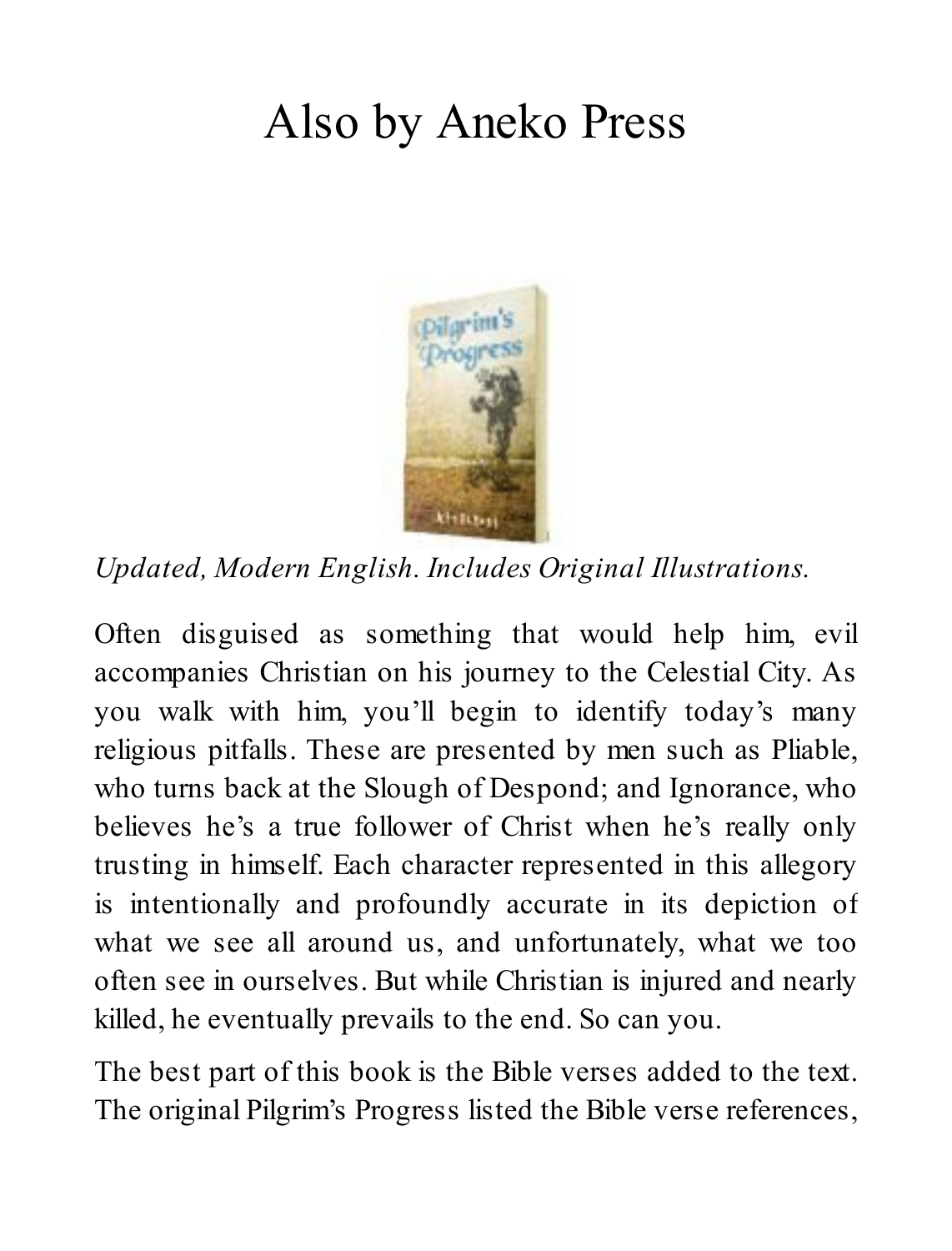but the verses themselves are so impactful when tied to the scenes in this allegory, that they are now included within the text of this book. The text is tweaked just enough to make it readable today, for the young and the old. Youngsters in particular will be drawn to the original illustrations included in this wonderful classic.

Available where books are sold.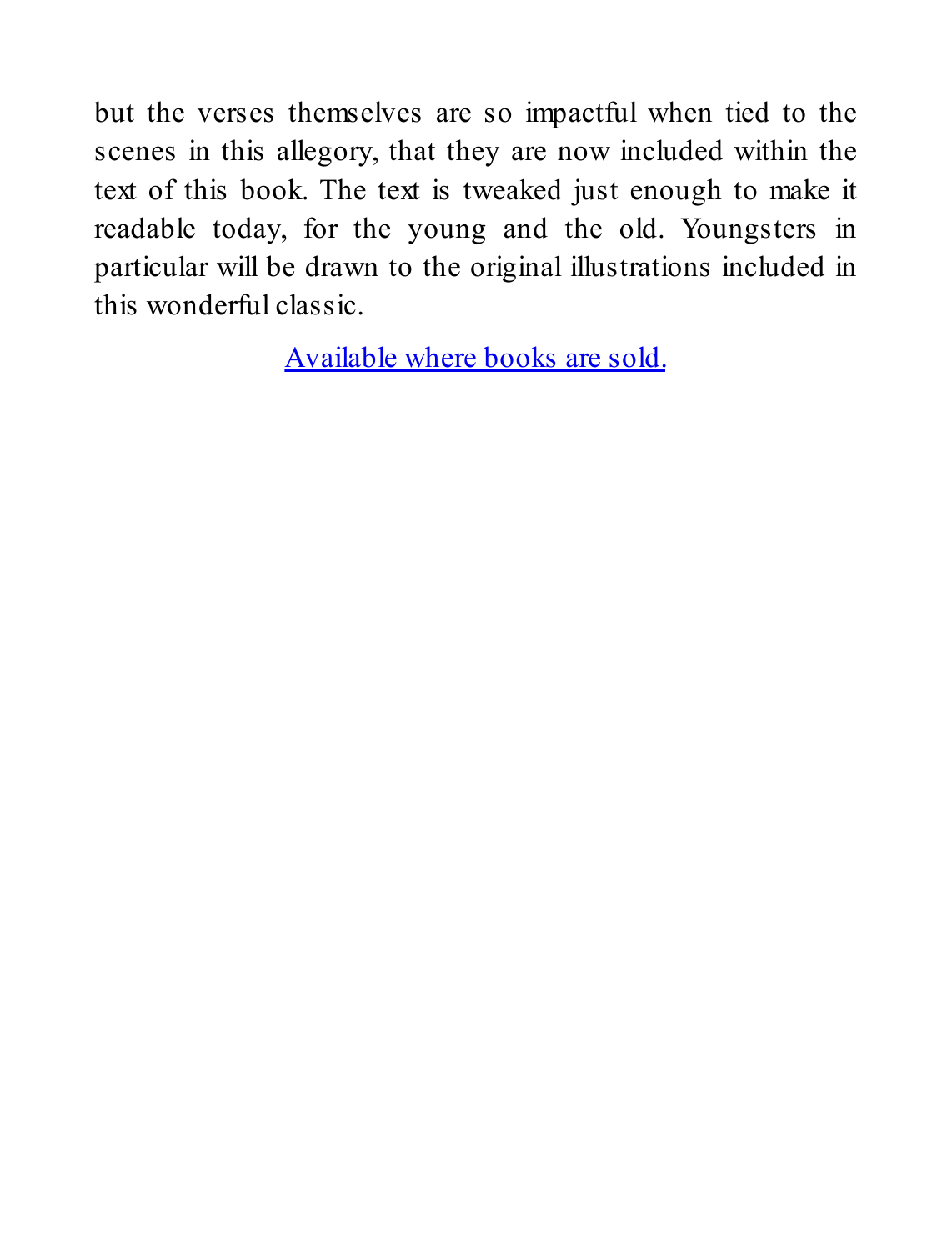

# jubilee

**Hear what God is** saying through this original translation



ANEKO Press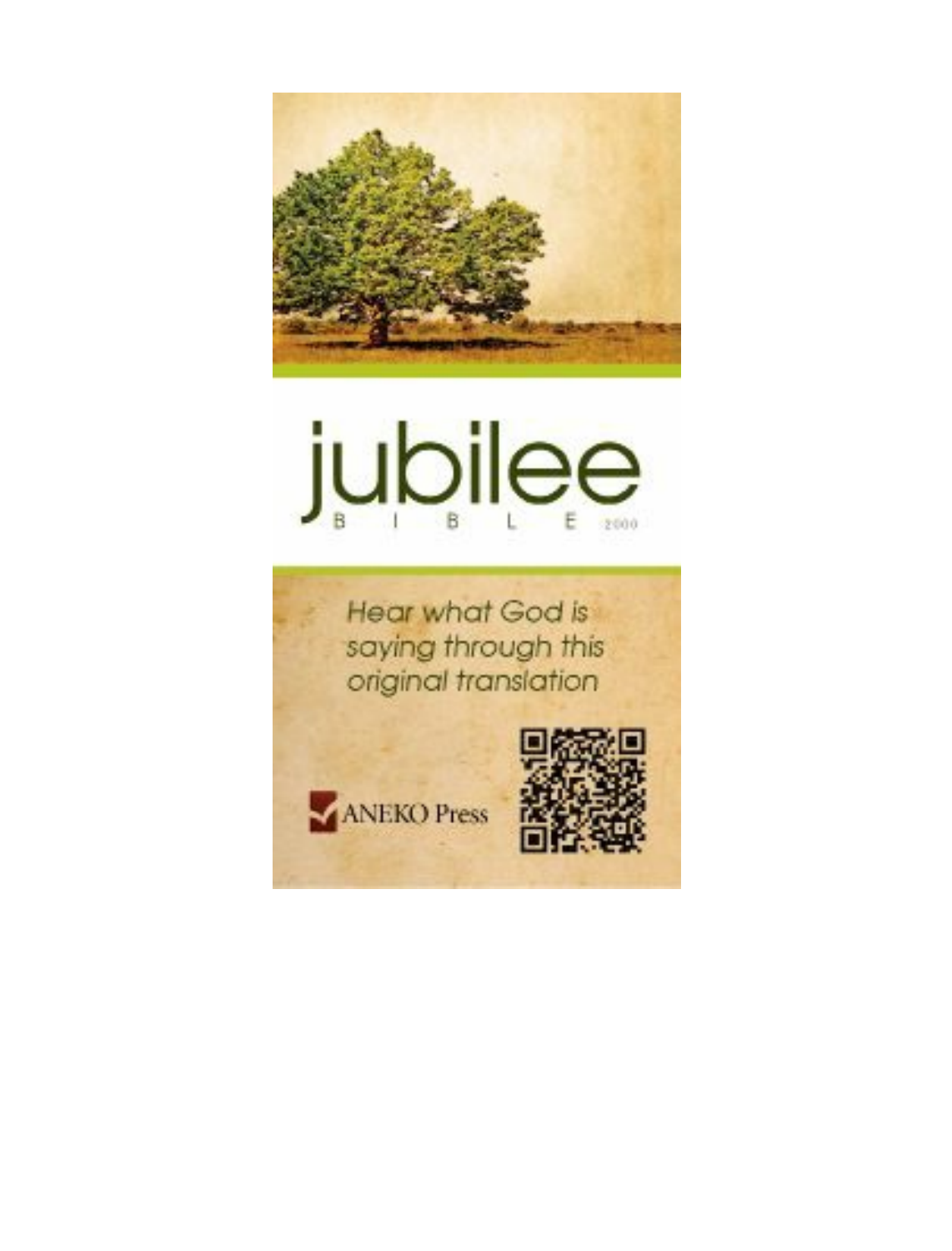*The Pursuit of God* – A. W. Tozer Copyright © 2015

First edition published 1948, by Christian Publications, Inc. Harrisburg, Pa.

All rights reserved. No part of this book may be reproduced, stored in a retrieval system, or transmitted in any form or by any means – electronic, mechanical, photocopying, recording, or otherwise, without written permission from the publisher.

Scripture quotations are taken from the Jubilee Bible, copyright  $\heartsuit$  2000, 2001, 2010, 2013 by Life Sentence Publishing, Inc. Used by permission of Life Sentence Publishing, Inc., Abbotsford, Wisconsin. All rights reserved.

*Cover Design: Amber Burger*

*Cover Photography: Amanda Carden/Shutterstock Editors: Ruth Zetek, Jeremiah Zeiset*

Printed in the United States of America Aneko Press – *Our Readers Matter TM* www.anekopress.com Aneko Press, Life Sentence Publishing, and our logos are trademarks of Life Sentence Publishing, Inc. 203 E. Birch Street P.O. Box 652 Abbotsford, WI 54405 **RELIGION** *Christian Life* **Spiritual Growth**

Paperback ISBN: 978-1-62245-296-5